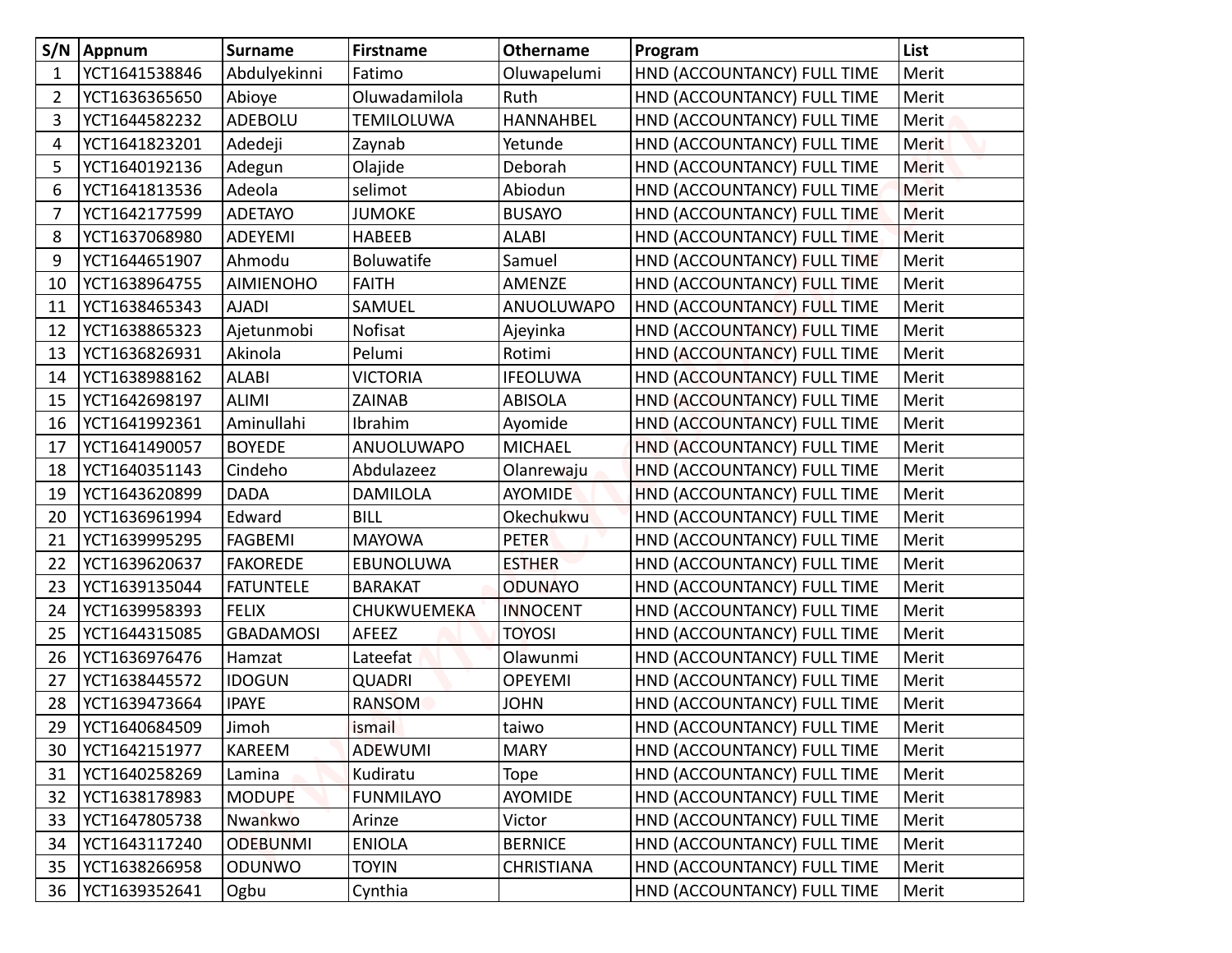| 37 | YCT1640076109 | Oguntayo         | Akinbobola        | Joshua            | HND (ACCOUNTANCY) FULL TIME      | Merit        |
|----|---------------|------------------|-------------------|-------------------|----------------------------------|--------------|
| 38 | YCT1645372629 | Oguntegbe        | Kikelomo          | Felicity          | HND (ACCOUNTANCY) FULL TIME      | Merit        |
| 39 | YCT1641653768 | <b>OIO</b>       | <b>MARY</b>       | OLUWABUKOLA       | HND (ACCOUNTANCY) FULL TIME      | Merit        |
| 40 | YCT1643124743 | <b>OKEAGBA</b>   | <b>SEWEDO</b>     | <b>AYOBAMI</b>    | HND (ACCOUNTANCY) FULL TIME      | Merit        |
| 41 | YCT1638030460 | <b>OKEKE</b>     | <b>AMARACHI</b>   |                   | HND (ACCOUNTANCY) FULL TIME      | <b>Merit</b> |
| 42 | YCT1644749316 | <b>OKESOLA</b>   | <b>AKINTOMIDE</b> | <b>DAVID</b>      | HND (ACCOUNTANCY) FULL TIME      | <b>Merit</b> |
| 43 | YCT1637408623 | <b>OKOYE</b>     | <b>DEBORAH</b>    | <b>CHIDINMA</b>   | HND (ACCOUNTANCY) FULL TIME      | <b>Merit</b> |
| 44 | YCT1641736407 | Okunlola         | Oluwafeyikemi     | Rachael           | HND (ACCOUNTANCY) FULL TIME      | Merit        |
| 45 | YCT1643797225 | <b>OLANIRAN</b>  | OLUWADAMILOLA     | <b>TOLUWANIMI</b> | HND (ACCOUNTANCY) FULL TIME      | Merit        |
| 46 | YCT1637141582 | Orji             | Oluchi            | Ruth              | HND (ACCOUNTANCY) FULL TIME      | Merit        |
| 47 | YCT1640266617 | <b>OWOEYE</b>    | <b>JOHN</b>       | <b>ADEBOLA</b>    | HND (ACCOUNTANCY) FULL TIME      | Merit        |
| 48 | YCT1637420703 | Owotutu          | Halimat           | Oyindamola        | HND (ACCOUNTANCY) FULL TIME      | Merit        |
| 49 | YCT1639349505 | Raji             | Muritala          | Afeez             | HND (ACCOUNTANCY) FULL TIME      | Merit        |
| 50 | YCT1647815817 | Salaudeen        | Adedayo           | Gabriel           | HND (ACCOUNTANCY) FULL TIME      | Merit        |
| 51 | YCT1639243047 | <b>SHERIFF</b>   | <b>SULAIMON</b>   | <b>ADETUNJI</b>   | HND (ACCOUNTANCY) FULL TIME      | Merit        |
| 52 | YCT1642612977 | <b>SHODIYA</b>   | <b>OLUWABUNMI</b> |                   | HND (ACCOUNTANCY) FULL TIME      | Merit        |
| 53 | YCT1637231244 | Stephen-Mordi    | Chukwuemeka       | Ikenna            | HND (ACCOUNTANCY) FULL TIME      | Merit        |
| 54 | YCT1640773790 | Usifo            | Esther            | Chigoziem         | HND (ACCOUNTANCY) FULL TIME      | Merit        |
|    |               |                  |                   |                   | HND (AGRICULTURAL EXTENSION      |              |
| 55 | YCT1641926841 | ABE              | <b>OLAMIDE</b>    | <b>DAMILOLA</b>   | AND MANAGEMENT) FULL TIME        | Merit        |
|    |               |                  |                   |                   | HND (AGRICULTURAL EXTENSION      |              |
| 56 | YCT1643192612 | <b>Bolarinde</b> | Ayomide           | Dimeji            | AND MANAGEMENT) FULL TIME        | Merit        |
|    |               |                  |                   |                   | HND (AGRICULTURAL EXTENSION      |              |
| 57 | YCT1644667261 | <b>EZEH</b>      | <b>FLORENCE</b>   | <b>EBERE</b>      | AND MANAGEMENT) FULL TIME        | Merit        |
|    |               |                  |                   |                   | HND (AGRICULTURAL EXTENSION      |              |
| 58 | YCT1638351926 | <b>INYA</b>      | <b>URO</b>        | <b>MICHAEL</b>    | AND MANAGEMENT) FULL TIME        | Merit        |
|    |               |                  |                   |                   | HND (AGRICULTURAL EXTENSION      |              |
| 59 | YCT1638353629 | <b>OJUKWU</b>    | SOMTOCHUKWU       | <b>EDITH</b>      | AND MANAGEMENT) FULL TIME        | Merit        |
|    |               |                  |                   |                   | HND (AGRICULTURAL EXTENSION      |              |
| 60 | YCT1643464358 | <b>OKEEGBE</b>   | <b>ABISOLA</b>    | <b>AZEEZAT</b>    | AND MANAGEMENT) FULL TIME        | Merit        |
|    |               |                  |                   |                   | HND (AGRICULTURAL EXTENSION      |              |
| 61 | YCT1646256410 | <b>OLOWE</b>     | SAMUEL            | <b>OLUSEGUN</b>   | <b>AND MANAGEMENT) FULL TIME</b> | Merit        |
|    |               |                  |                   |                   | HND (AGRICULTURAL EXTENSION      |              |
| 62 | YCT1646392590 | <b>Rufus</b>     | Gloria            | Ezinwanne         | AND MANAGEMENT) FULL TIME        | Merit        |
|    |               |                  |                   |                   | HND (AGRICULTURAL EXTENSION      |              |
| 63 | YCT1637060896 | <b>SEIGHA</b>    | <b>NAOMI</b>      |                   | AND MANAGEMENT) FULL TIME        | Merit        |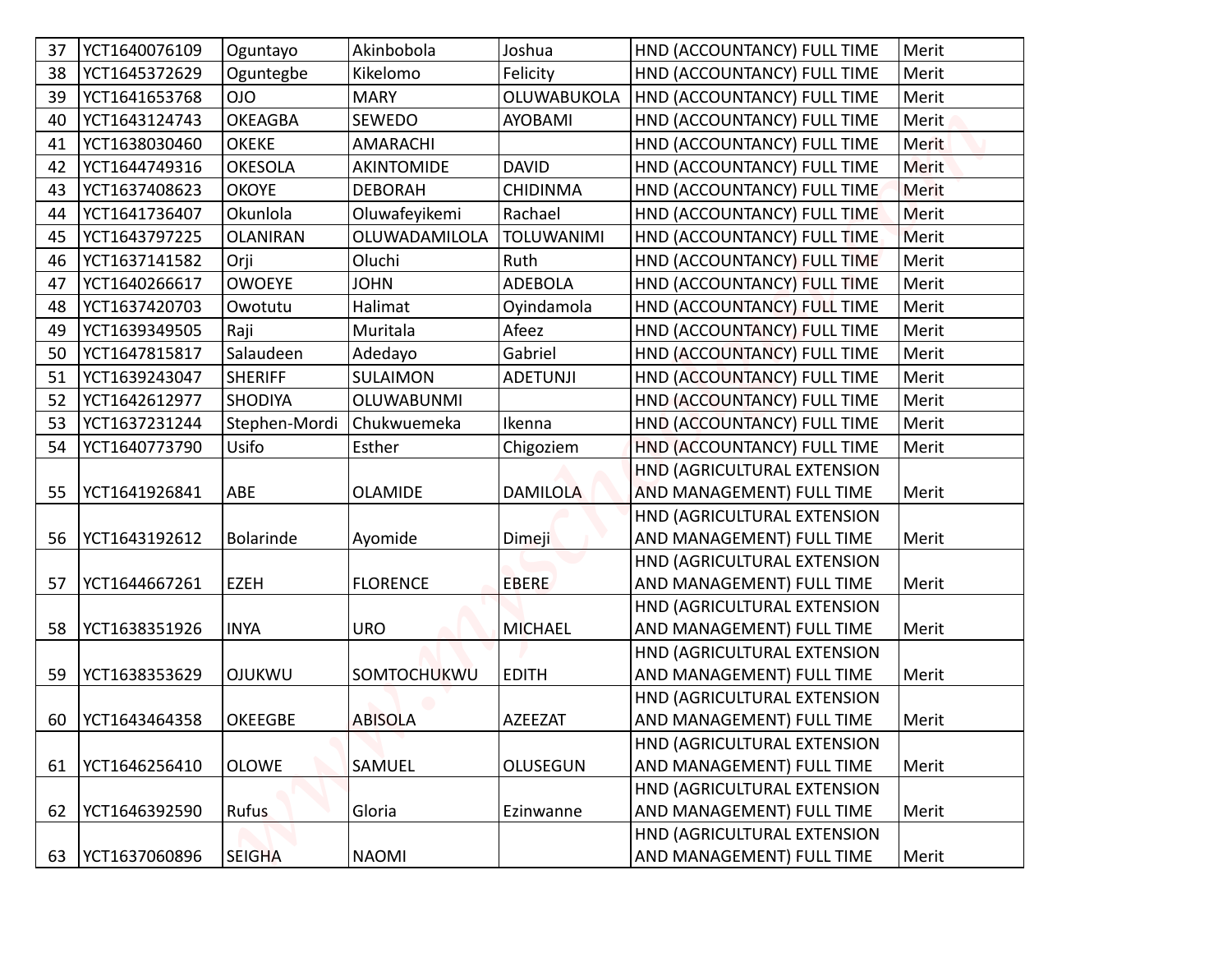|    |               |                  |                 |                    | HND (ANIMAL PRODUCTION       |              |
|----|---------------|------------------|-----------------|--------------------|------------------------------|--------------|
| 64 | YCT1644579074 | <b>ADEAGBO</b>   | ADAM            | <b>SEGUN</b>       | <b>TECHNOLOGY) FULL TIME</b> | Merit        |
|    |               |                  |                 |                    | HND (ANIMAL PRODUCTION       |              |
| 65 | YCT1646053469 | ADEBOWALE        | <b>AISHAT</b>   | <b>OYINDAMOLA</b>  | TECHNOLOGY) FULL TIME        | Merit        |
|    |               |                  |                 |                    | HND (ANIMAL PRODUCTION       |              |
| 66 | YCT1638367098 | <b>ADENIRAN</b>  | <b>BARAKAT</b>  | <b>YETUNDE</b>     | <b>TECHNOLOGY) FULL TIME</b> | Merit        |
|    |               |                  |                 |                    | HND (ANIMAL PRODUCTION       |              |
| 67 | YCT1641778918 | <b>BADAR</b>     | <b>HAOLAT</b>   | <b>OMOLOLA</b>     | <b>TECHNOLOGY) FULL TIME</b> | <b>Merit</b> |
|    |               |                  |                 |                    | HND (ANIMAL PRODUCTION       |              |
| 68 | YCT1637682641 | <b>BANKOLE</b>   | <b>JOHN</b>     | <b>NUNAYON</b>     | <b>TECHNOLOGY) FULL TIME</b> | Merit        |
|    |               |                  |                 |                    | HND (ANIMAL PRODUCTION       |              |
| 69 | YCT1643538058 | Bashorun         | Sofiat          | Ajoke              | <b>TECHNOLOGY) FULL TIME</b> | Merit        |
|    |               |                  |                 |                    | HND (ANIMAL PRODUCTION       |              |
| 70 | YCT1644850612 | <b>BUHARI</b>    | <b>MUBARAK</b>  | <b>OLAYINKA</b>    | <b>TECHNOLOGY) FULL TIME</b> | Merit        |
|    |               |                  |                 |                    | HND (ANIMAL PRODUCTION       |              |
| 71 | YCT1641862553 | <b>FOLORUNSO</b> | <b>PRAISE</b>   | <b>ABIODUN</b>     | <b>TECHNOLOGY) FULL TIME</b> | Merit        |
|    |               |                  |                 |                    | HND (ANIMAL PRODUCTION       |              |
| 72 | YCT1645132472 | Kolawole         | Moyosore        | Nurudeen           | <b>TECHNOLOGY) FULL TIME</b> | Merit        |
|    |               |                  |                 | <b>OKEOGHENETA</b> | HND (ANIMAL PRODUCTION       |              |
| 73 | YCT1641848915 | <b>MACAULAY</b>  | <b>SILAS</b>    | <b>RHI</b>         | <b>TECHNOLOGY) FULL TIME</b> | Merit        |
|    |               |                  |                 |                    | HND (ANIMAL PRODUCTION       |              |
| 74 | YCT1637571015 | oduleye          | basit           | adedayo            | <b>TECHNOLOGY) FULL TIME</b> | Merit        |
|    |               |                  |                 |                    | HND (ANIMAL PRODUCTION       |              |
| 75 | YCT1642941859 | Oke              | Ezekiel         | Damilola           | <b>TECHNOLOGY) FULL TIME</b> | Merit        |
|    |               |                  |                 |                    | HND (ANIMAL PRODUCTION       |              |
| 76 | YCT1643738010 | <b>OKOLIE</b>    | <b>LIANY</b>    | <b>IFEYINWA</b>    | <b>TECHNOLOGY) FULL TIME</b> | Merit        |
|    |               |                  |                 |                    | HND (ANIMAL PRODUCTION       |              |
| 77 | YCT1641465924 | Oladipupo        | Ismail          | Majekodunmi        | <b>TECHNOLOGY) FULL TIME</b> | Merit        |
|    |               |                  |                 |                    | HND (ANIMAL PRODUCTION       |              |
| 78 | YCT1642084978 | Olufowobi        | Akorede         | Tolu               | <b>TECHNOLOGY) FULL TIME</b> | Merit        |
|    |               |                  |                 |                    | HND (ANIMAL PRODUCTION       |              |
| 79 | YCT1641846778 | Oluloro          | Adeola          | Oluwagbenga        | TECHNOLOGY) FULL TIME        | Merit        |
|    |               |                  |                 |                    | HND (ANIMAL PRODUCTION       |              |
| 80 | YCT1641404590 | <b>ORESILE</b>   | <b>TEMIDAYO</b> | <b>TIMOTHY</b>     | <b>TECHNOLOGY) FULL TIME</b> | Merit        |
|    |               |                  |                 |                    | HND (ANIMAL PRODUCTION       |              |
| 81 | YCT1645694962 | <b>TOBUN</b>     | LATEEF          | <b>OLATUNBOSUN</b> | <b>TECHNOLOGY) FULL TIME</b> | Merit        |
| 82 | YCT1644575168 | adekunle         | kehinde         | raymond            | HND (ARCHITECTURE) FULL TIME | Merit        |
| 83 | YCT1638180120 | Adeyemi          | Victor          | Adeola             | HND (ARCHITECTURE) FULL TIME | Merit        |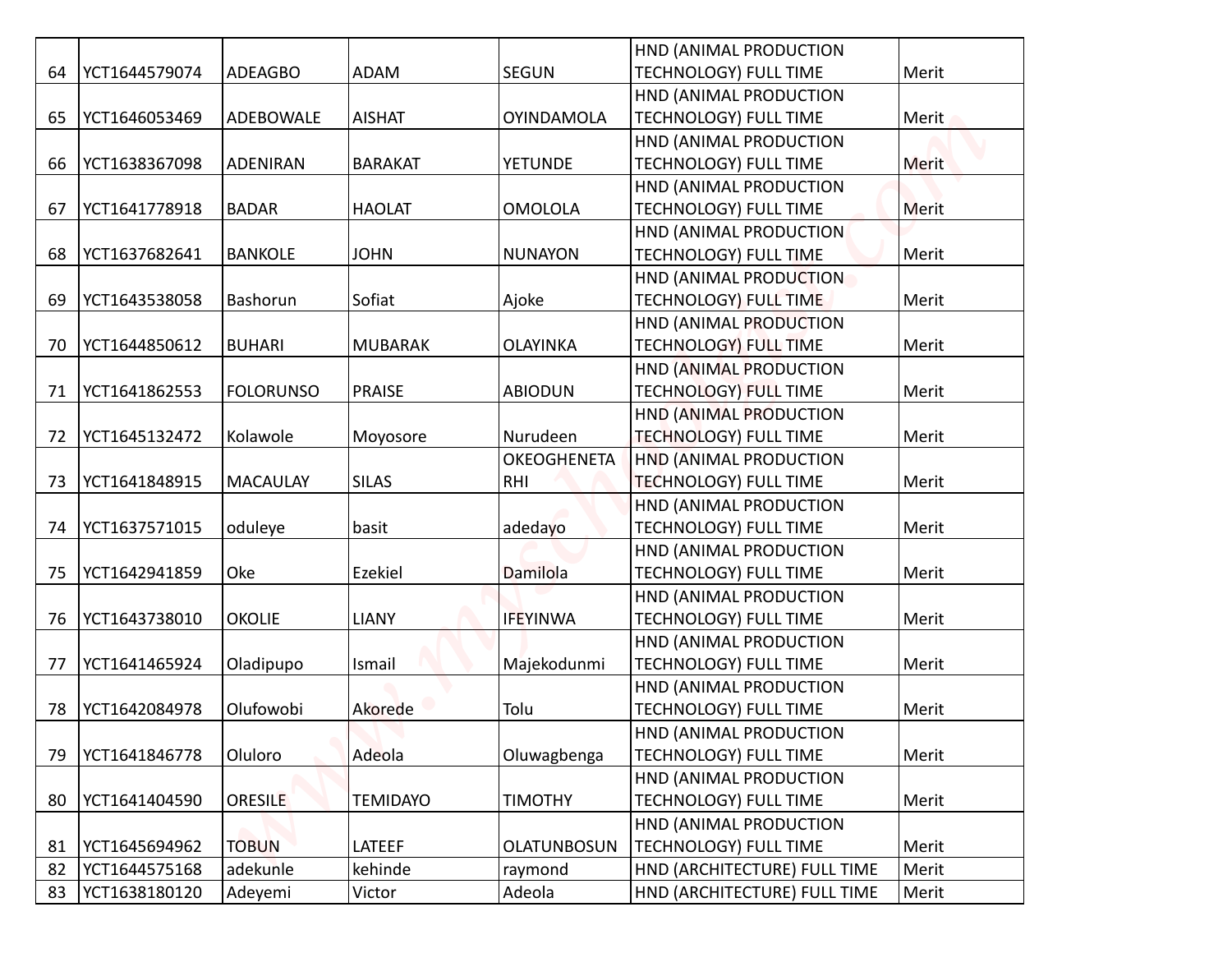| 84  | YCT1644672976       | Alfred            | Babatope         | Elijah             | HND (ARCHITECTURE) FULL TIME | Merit        |
|-----|---------------------|-------------------|------------------|--------------------|------------------------------|--------------|
| 85  | YCT1638967058       | ANI               | <b>CHIDIMMA</b>  | <b>JENNIFER</b>    | HND (ARCHITECTURE) FULL TIME | Merit        |
| 86  | YCT1636455263       | <b>ANONYE</b>     | <b>OGOCHUKWU</b> | <b>JEFFERY</b>     | HND (ARCHITECTURE) FULL TIME | Merit        |
| 87  | YCT1646680836       | Arowolo           | Arowolo          | Oluwafemi          | HND (ARCHITECTURE) FULL TIME | Merit        |
| 88  | YCT1645175559       | <b>AYODELE</b>    | <b>IDICHA</b>    | <b>ELIZABETH</b>   | HND (ARCHITECTURE) FULL TIME | Merit        |
| 89  | YCT1637323200       | <b>BOLARINWA</b>  | <b>IBRAHIM</b>   | <b>TEWOGBADE</b>   | HND (ARCHITECTURE) FULL TIME | <b>Merit</b> |
| 90  | YCT1644221052       | Dairo             | Damola           | Israel             | HND (ARCHITECTURE) FULL TIME | <b>Merit</b> |
| 91  | YCT1641502645       | Edema             | Samson           | Ayomide            | HND (ARCHITECTURE) FULL TIME | Merit        |
| 92  | YCT1642509785       | <b>GBADEYAN</b>   | <b>DAVID</b>     | <b>AYODEJI</b>     | HND (ARCHITECTURE) FULL TIME | Merit        |
| 93  | YCT1642688433       | <b>IDOWU</b>      | <b>FORTUNE</b>   | <b>OLAMIDE</b>     | HND (ARCHITECTURE) FULL TIME | Merit        |
| 94  | YCT1641655987       | Ilavbare          | Farida           | Adesuwa            | HND (ARCHITECTURE) FULL TIME | Merit        |
| 95  | YCT1642534982       | <b>ILESANMI</b>   | FIYINFUNOLUWA    | <b>VICTOR</b>      | HND (ARCHITECTURE) FULL TIME | Merit        |
| 96  | YCT1641658779       | <b>HOMIL</b>      | AHMED            | <b>ADEOLA</b>      | HND (ARCHITECTURE) FULL TIME | Merit        |
| 97  | YCT1646070285       | Kazeem            | Qudus            | Agbolade           | HND (ARCHITECTURE) FULL TIME | Merit        |
| 98  | YCT1641470370       | <b>KUFORIJI</b>   | <b>MODUPE</b>    | ZAINAB             | HND (ARCHITECTURE) FULL TIME | Merit        |
| 99  | YCT1644575484       | <b>NJOAGWUANI</b> | <b>ALLEN</b>     | <b>UGOKOJORDOH</b> | HND (ARCHITECTURE) FULL TIME | Merit        |
| 100 | YCT1643838725       | <b>NUTAYI</b>     | <b>JOEL</b>      | <b>SEIDO</b>       | HND (ARCHITECTURE) FULL TIME | Merit        |
| 101 | YCT1638189064       | <b>NWODOM</b>     | Godspower        | <b>CHIMA</b>       | HND (ARCHITECTURE) FULL TIME | Merit        |
| 102 | YCT1641995533       | Obianke           | Jephthah         | Omoruyi            | HND (ARCHITECTURE) FULL TIME | Merit        |
|     | 103   YCT1642242861 | <b>ODUNTAN</b>    | <b>OREOLUWA</b>  | <b>DANIEL</b>      | HND (ARCHITECTURE) FULL TIME | Merit        |
|     | 104   YCT1635969448 | Ogbonnaya         | Uchechukwu       | Victory            | HND (ARCHITECTURE) FULL TIME | Merit        |
|     | 105   YCT1641992254 | <b>OIO</b>        | <b>AJIBOLA</b>   | <b>IYANU</b>       | HND (ARCHITECTURE) FULL TIME | Merit        |
|     | 106   YCT1639049182 | <b>OIO</b>        | MAYOWA           | <b>FELIX</b>       | HND (ARCHITECTURE) FULL TIME | Merit        |
|     | 107   YCT1636637705 | Okeleji           | Kolapo           | Emmanuel           | HND (ARCHITECTURE) FULL TIME | Merit        |
|     | 108   YCT1645100561 | Olafimihan        | Emmanuel         | Ishola             | HND (ARCHITECTURE) FULL TIME | Merit        |
|     | 109   YCT1645449034 | Olajire           | Mojeed           | Ajani              | HND (ARCHITECTURE) FULL TIME | Merit        |
|     | 110   YCT1643200452 | <b>ONIYITAN</b>   | <b>STEPHEN</b>   | <b>ADEBOLA</b>     | HND (ARCHITECTURE) FULL TIME | Merit        |
| 111 | YCT1639568276       | <b>OSHOFOWORA</b> | <b>ALABA</b>     | <b>GBENGA</b>      | HND (ARCHITECTURE) FULL TIME | Merit        |
| 112 | YCT1642606179       | RAJI              | <b>AYINDE</b>    | <b>TAOHEED</b>     | HND (ARCHITECTURE) FULL TIME | Merit        |
|     | 113   YCT1646471374 | Richard           | <b>David</b>     | Oluwatobi          | HND (ARCHITECTURE) FULL TIME | Merit        |
|     | 114   YCT1639555950 | <b>SALAKO</b>     | <b>AYOMIDE</b>   | <b>MUBARAK</b>     | HND (ARCHITECTURE) FULL TIME | Merit        |
|     | 115   YCT1642906946 | Taiwo             | Samuel           | Tosin              | HND (ARCHITECTURE) FULL TIME | Merit        |
|     | 116   YCT1639935140 | <b>UDOH</b>       | <b>GEORGE</b>    | <b>WILLIAMS</b>    | HND (ARCHITECTURE) FULL TIME | Merit        |
| 117 | YCT1641844968       | <b>ULIKHIFUN</b>  | <b>DANIEL</b>    | <b>OSAZE</b>       | HND (ARCHITECTURE) FULL TIME | Merit        |
|     | 118   YCT1643376480 |                   |                  |                    | HND (BANKING & FINANCE) FULL |              |
|     |                     | Adebayo           | Racheal          | Olamide            | TIME                         | Merit        |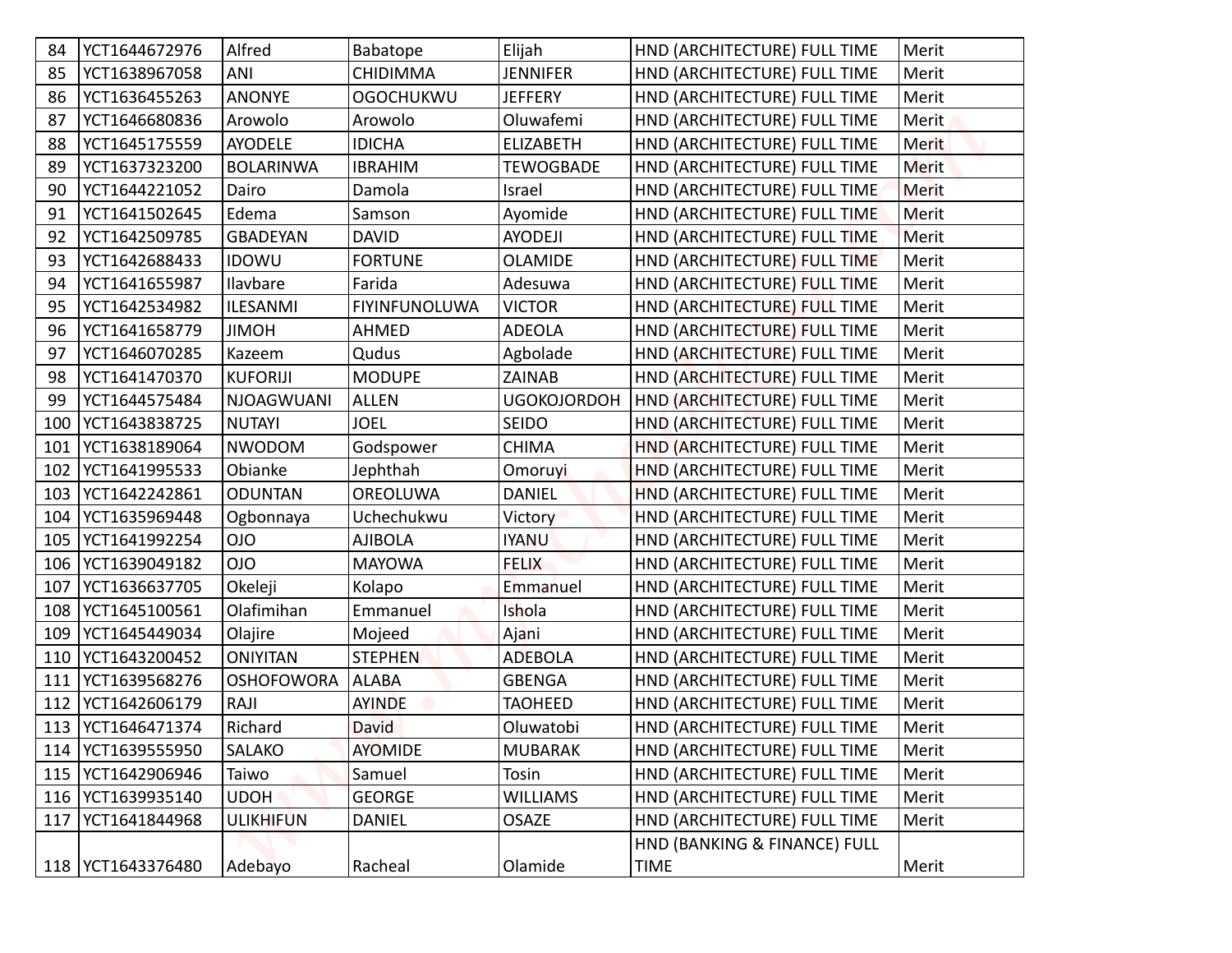|     |                     |                   |                  |                  | HND (BANKING & FINANCE) FULL                |       |
|-----|---------------------|-------------------|------------------|------------------|---------------------------------------------|-------|
|     | 119   YCT1638865063 | Adedeji           | Aderinsola       | <b>Becky</b>     | <b>TIME</b>                                 | Merit |
|     |                     |                   |                  |                  | HND (BANKING & FINANCE) FULL                |       |
|     | 120   YCT1640098525 | Adekunte          | Lateef           | Folorunsho       | <b>TIME</b>                                 | Merit |
|     |                     |                   |                  |                  | HND (BANKING & FINANCE) FULL                |       |
| 121 | YCT1639561923       | AGUGUO            | <b>CHIZOBA</b>   | <b>ESTHER</b>    | <b>TIME</b>                                 | Merit |
|     |                     |                   |                  |                  | HND (BANKING & FINANCE) FULL                |       |
| 122 | YCT1645615349       | AKINTUNDE         | <b>MISTURA</b>   | <b>OMOTOYOSI</b> | <b>TIME</b>                                 | Merit |
|     |                     |                   |                  |                  | HND (BANKING & FINANCE) FULL                |       |
| 123 | YCT1642278006       | <b>AMOO</b>       | <b>OLAYINKA</b>  | <b>HIQMAH</b>    | <b>TIME</b>                                 | Merit |
|     |                     |                   |                  |                  | HND (BANKING & FINANCE) FULL                |       |
| 124 | YCT1644320014       | <b>BALOGUN</b>    | <b>OLUWATOBI</b> | <b>SERAH</b>     | <b>TIME</b>                                 | Merit |
|     |                     |                   |                  |                  | HND (BANKING & FINANCE) FULL                |       |
| 125 | YCT1639995999       | <b>BELLO</b>      | <b>AKINOLA</b>   | <b>EMMANUEL</b>  | <b>TIME</b>                                 | Merit |
|     | 126   YCT1636802195 | <b>EKPA</b>       | <b>CALEB</b>     | <b>OIIMAOJO</b>  | HND (BANKING & FINANCE) FULL<br><b>TIME</b> | Merit |
|     |                     |                   |                  |                  | HND (BANKING & FINANCE) FULL                |       |
| 127 | YCT1643734004       | <b>FARUQ</b>      | <b>GANIYAT</b>   | <b>OLAYINKA</b>  | <b>TIME</b>                                 | Merit |
|     |                     |                   |                  |                  | HND (BANKING & FINANCE) FULL                |       |
|     | 128   YCT1643998372 | Ishola            | Olaide           | Mary             | <b>TIME</b>                                 | Merit |
|     |                     |                   |                  |                  | HND (BANKING & FINANCE) FULL                |       |
| 129 | YCT1646053710       | isikhuemen        | ruth             | osebhajajeme     | <b>TIME</b>                                 | Merit |
|     |                     |                   |                  |                  | HND (BANKING & FINANCE) FULL                |       |
|     | 130 YCT1638807705   | <b>IZEVBEKHAI</b> | <b>REBECCA</b>   | <b>AIMALOHI</b>  | <b>TIME</b>                                 | Merit |
|     |                     |                   |                  |                  | HND (BANKING & FINANCE) FULL                |       |
| 131 | YCT1638884822       | Jones             | Mercy            | Egwuono          | <b>TIME</b>                                 | Merit |
|     |                     |                   |                  |                  | HND (BANKING & FINANCE) FULL                |       |
| 132 | YCT1643125982       | <b>MAXSON</b>     | <b>JOY</b>       | <b>IDARA</b>     | <b>TIME</b>                                 | Merit |
|     |                     |                   |                  |                  | HND (BANKING & FINANCE) FULL                |       |
| 133 | YCT1637069519       | <b>MBAH</b>       | <b>HAVILAH</b>   | <b>CHISOM</b>    | <b>TIME</b>                                 | Merit |
|     |                     |                   |                  |                  | HND (BANKING & FINANCE) FULL                |       |
|     | 134   YCT1641808092 | Monday            | <b>Happiness</b> |                  | <b>TIME</b><br>HND (BANKING & FINANCE) FULL | Merit |
|     | 135   YCT1637323392 | <b>OCHUKO</b>     | <b>KELVIN</b>    | <b>IKECHUKWU</b> | <b>TIME</b>                                 | Merit |
|     |                     |                   |                  |                  | HND (BANKING & FINANCE) FULL                |       |
|     | 136 YCT1643561981   | Okenyi            | Esther           | Oluchi           | <b>TIME</b>                                 | Merit |
|     |                     |                   |                  |                  | HND (BANKING & FINANCE) FULL                |       |
|     | 137   YCT1641557630 | okoroafor         | ikechukwu        | emmanuel         | <b>TIME</b>                                 | Merit |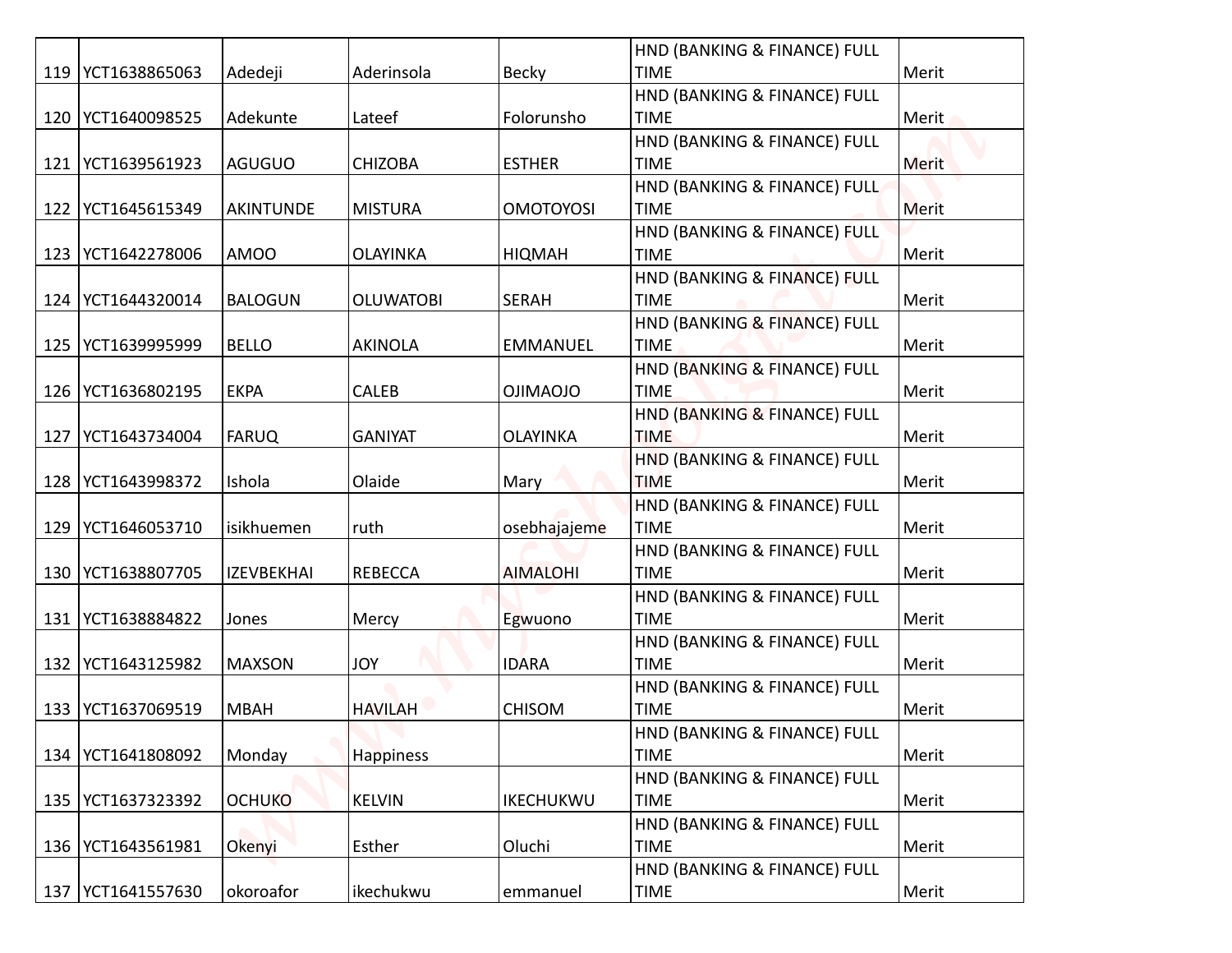|     |                     |                 |                    |                    | HND (BANKING & FINANCE) FULL |              |
|-----|---------------------|-----------------|--------------------|--------------------|------------------------------|--------------|
|     | 138   YCT1647383460 | <b>OKWOLI</b>   | <b>ENE</b>         | <b>ROSEMARY</b>    | <b>TIME</b>                  | Merit        |
|     |                     |                 |                    |                    | HND (BANKING & FINANCE) FULL |              |
|     | 139   YCT1643893437 | Olisa           | Festus             | Chiadika           | <b>TIME</b>                  | Merit        |
|     |                     |                 |                    |                    | HND (BANKING & FINANCE) FULL |              |
|     | 140   YCT1639646304 | <b>ONYEMA</b>   | <b>OGECHI</b>      | <b>JENNIFER</b>    | <b>TIME</b>                  | <b>Merit</b> |
|     |                     |                 |                    |                    | HND (BANKING & FINANCE) FULL |              |
| 141 | YCT1642684233       | OREMOSU         | <b>MARIAM</b>      | <b>ADEBIMPE</b>    | <b>TIME</b>                  | Merit        |
|     |                     |                 |                    |                    | HND (BANKING & FINANCE) FULL |              |
|     | 142   YCT1642138512 | <b>QUADRI</b>   | <b>SULIYAT</b>     | <b>OMOLARA</b>     | <b>TIME</b>                  | Merit        |
|     |                     |                 |                    |                    | HND (BANKING & FINANCE) FULL |              |
|     | 143   YCT1641482171 | Shogbayi        | Dolapo             | Emmanuel           | <b>TIME</b>                  | Merit        |
|     |                     |                 |                    |                    | HND (BANKING & FINANCE) FULL |              |
|     | 144   YCT1644491983 | WAHEED          | <b>SHAKIRAH</b>    | <b>OMOWUNMI</b>    | <b>TIME</b>                  | Merit        |
| 145 | YCT1646924101       | <b>ADEAGBO</b>  | <b>OLUWATOYOSI</b> | <b>CHRISTIANAH</b> | HND (BIOCHEMISTRY) FULL TIME | Merit        |
| 146 | YCT1643700630       | Adebanjo        | Adebusola          | Abigail            | HND (BIOCHEMISTRY) FULL TIME | Merit        |
| 147 | YCT1640290259       | Adekunle        | Adeyoyin           | Higmot             | HND (BIOCHEMISTRY) FULL TIME | Merit        |
| 148 | YCT1637157396       | <b>ADEWALE</b>  | <b>VICTORIA</b>    | OREOLUWA           | HND (BIOCHEMISTRY) FULL TIME | Merit        |
| 149 | YCT1643195109       | Adewusi         | Oluwafemi          | Anuoluwapo         | HND (BIOCHEMISTRY) FULL TIME | Merit        |
|     | 150   YCT1636962747 | <b>AFOLABI</b>  | LEKAN              | <b>OWOLABI</b>     | HND (BIOCHEMISTRY) FULL TIME | Merit        |
|     | 151   YCT1637072574 | Alphonsus       | Patience           | <b>Patrick</b>     | HND (BIOCHEMISTRY) FULL TIME | Merit        |
|     | 152 YCT1644834341   | Amaukwu         | Peculiar           | Chiwendu           | HND (BIOCHEMISTRY) FULL TIME | Merit        |
|     | 153   YCT1636726767 | <b>ANTAI</b>    | SAMUEL             | <b>ETIM</b>        | HND (BIOCHEMISTRY) FULL TIME | Merit        |
|     | 154   YCT1639683668 | <b>AYOBAMI</b>  | <b>TOYIN</b>       | <b>RACHEAL</b>     | HND (BIOCHEMISTRY) FULL TIME | Merit        |
|     | 155   YCT1640267371 | Ibrahim         | Kafilat            | Abiodun            | HND (BIOCHEMISTRY) FULL TIME | Merit        |
|     |                     |                 |                    | OLUWADAMILA        |                              |              |
|     | 156   YCT1637246658 | <b>OGUNLANA</b> | SAMUEL             | <b>RE</b>          | HND (BIOCHEMISTRY) FULL TIME | Merit        |
|     | 157   YCT1643042208 | <b>OGUNYEMI</b> | <b>ANUOLUWAPO</b>  | <b>ESTHER</b>      | HND (BIOCHEMISTRY) FULL TIME | Merit        |
|     | 158 YCT1640092197   | OLUWAFEMI       | <b>ADURAGBEMI</b>  | <b>ISAIAH</b>      | HND (BIOCHEMISTRY) FULL TIME | Merit        |
|     | 159   YCT1641303755 | <b>ONOMOWO</b>  | <b>ELIZABETH</b>   | <b>DAMILARE</b>    | HND (BIOCHEMISTRY) FULL TIME | Merit        |
|     | 160   YCT1636384879 | <b>OPARA</b>    | <b>IFEOMA</b>      | <b>YOL</b>         | HND (BIOCHEMISTRY) FULL TIME | Merit        |
|     | 161   YCT1646756062 | Owolabi         | Oyindamola         | Anike              | HND (BIOCHEMISTRY) FULL TIME | Merit        |
|     | 162   YCT1645794441 | Ugbaje          | Ann                | Ufedo              | HND (BIOCHEMISTRY) FULL TIME | Merit        |
|     |                     |                 |                    |                    | HND (BOOK PUBLISHING) FULL   |              |
|     | 163   YCT1639486241 | <b>ABIDOYE</b>  | <b>TOLULOPE</b>    | ABOSEDE            | <b>TIME</b>                  | Merit        |
|     |                     |                 |                    |                    | HND (BOOK PUBLISHING) FULL   |              |
|     | 164   YCT1642062815 | ADU             | <b>OLALEYE</b>     | <b>CHRISTOPHER</b> | <b>TIME</b>                  | Merit        |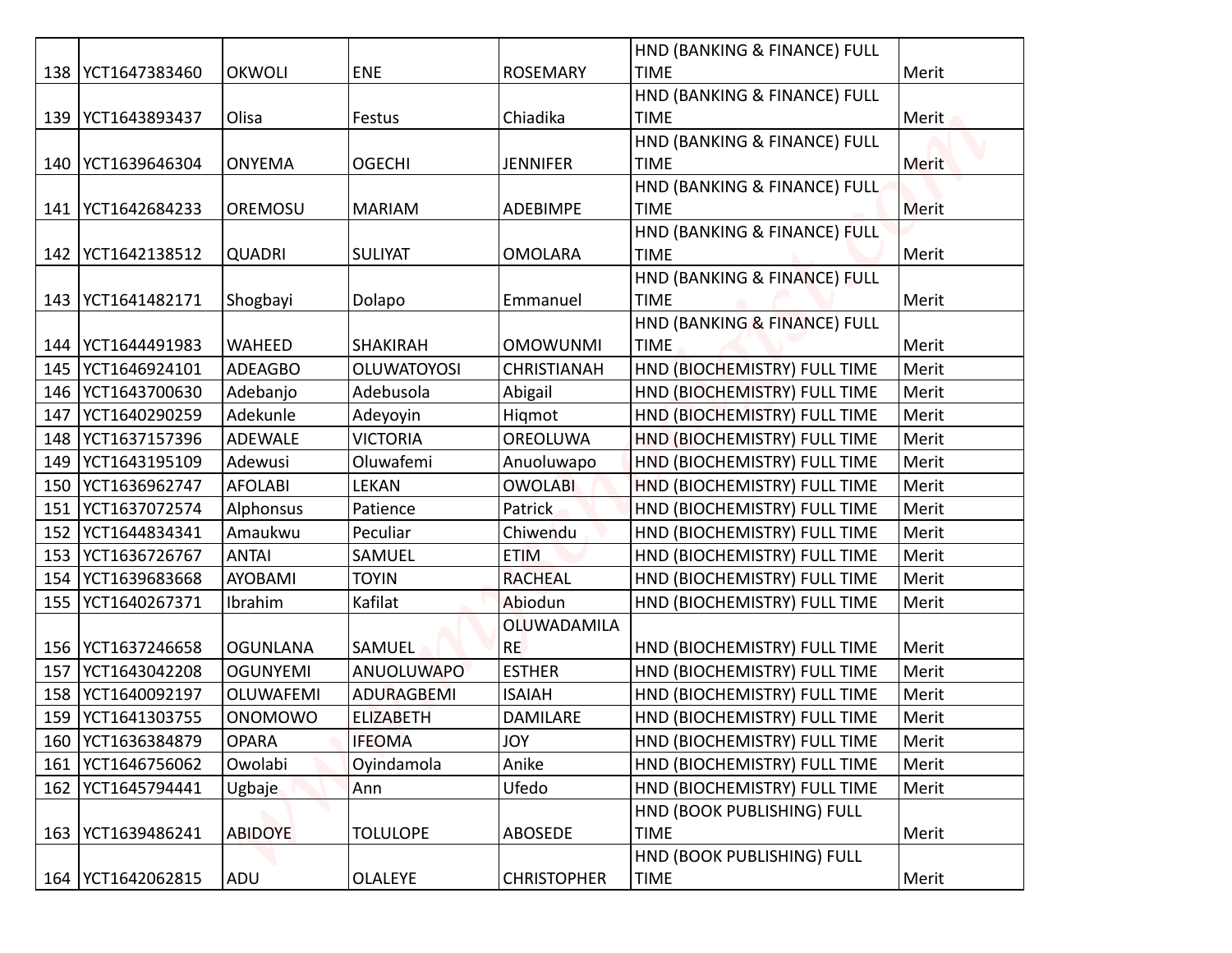|     |                     |                  |                       |                    | HND (BOOK PUBLISHING) FULL                |       |
|-----|---------------------|------------------|-----------------------|--------------------|-------------------------------------------|-------|
|     | 165   YCT1642421594 | <b>AKPAN</b>     | <b>JOSHUA</b>         | <b>DANIEL</b>      | <b>TIME</b>                               | Merit |
|     |                     |                  |                       |                    | HND (BOOK PUBLISHING) FULL                |       |
|     | 166   YCT1636466935 | <b>ALABI</b>     | <b>KHADIJAT</b>       | <b>OMOTAYO</b>     | <b>TIME</b>                               | Merit |
|     |                     |                  |                       |                    | HND (BOOK PUBLISHING) FULL                |       |
| 167 | YCT1642085067       | <b>ALONGE</b>    | <b>ADEDOYIN</b>       | SARAH              | <b>TIME</b>                               | Merit |
|     | 168 YCT1636732369   | <b>BELLO</b>     | SAMIAT                | <b>AJOKE</b>       | HND (BOOK PUBLISHING) FULL<br><b>TIME</b> | Merit |
|     |                     |                  |                       |                    | HND (BOOK PUBLISHING) FULL                |       |
|     | 169 YCT1638988489   | <b>DAVID</b>     | <b>GIFT</b>           | <b>GLORY</b>       | <b>TIME</b>                               | Merit |
|     |                     |                  |                       |                    | HND (BOOK PUBLISHING) FULL                |       |
| 170 | YCT1638991818       | <b>DOSU</b>      | <b>CLARA</b>          | OLUWAKEMI          | <b>TIME</b>                               | Merit |
|     |                     |                  |                       |                    | HND (BOOK PUBLISHING) FULL                |       |
| 171 | YCT1641384933       | <b>EHIMIKA</b>   | <b>DEBORAH</b>        | <b>EFE</b>         | <b>TIME</b>                               | Merit |
|     |                     |                  |                       |                    | HND (BOOK PUBLISHING) FULL                |       |
| 172 | YCT1642678320       | <b>FOLARANMI</b> | <b>OLAMINIYI</b>      | ABIDEMI            | <b>TIME</b>                               | Merit |
|     |                     |                  |                       |                    | HND (BOOK PUBLISHING) FULL                |       |
|     | 173   YCT1639513370 | ODUNEWU          | <b>NELSON</b>         | <b>ISMAILA</b>     | <b>TIME</b>                               | Merit |
|     |                     |                  |                       |                    | HND (BOOK PUBLISHING) FULL                |       |
|     | 174   YCT1638201456 | <b>OGUNSEYE</b>  | <b>JOSEPH</b>         | <b>AYOBAMI</b>     | <b>TIME</b>                               | Merit |
|     |                     |                  |                       |                    | <b>HND (BOOK PUBLISHING) FULL</b>         |       |
| 175 | YCT1641815866       | <b>OKUOMA</b>    | <b>GOSPEL</b>         | <b>CHUKWUEBUKA</b> | <b>TIME</b>                               | Merit |
|     |                     |                  |                       |                    | HND (BOOK PUBLISHING) FULL                |       |
|     | 176   YCT1642782589 | <b>OLEKA</b>     | <b>JESSICA</b>        | <b>CHIAMAKA</b>    | <b>TIME</b>                               | Merit |
|     |                     |                  |                       |                    | HND (BOOK PUBLISHING) FULL                |       |
| 177 | YCT1636468881       | OLUWAFEMI        | <b>KAYODE</b>         | <b>GABRIEL</b>     | <b>TIME</b><br>HND (BOOK PUBLISHING) FULL | Merit |
|     | 178   YCT1642671124 | saka             | blessing              | toluwalope         | <b>TIME</b>                               | Merit |
|     |                     |                  |                       |                    | HND (BOOK PUBLISHING) FULL                |       |
| 179 | YCT1638993545       | <b>SALAKO</b>    | <b>OLUWATIMILEHIN</b> | <b>ISAIAH</b>      | <b>TIME</b>                               | Merit |
|     |                     |                  |                       |                    | HND (BOOK PUBLISHING) FULL                |       |
| 180 | YCT1638609129       | Sulaimon         | Fathiat               | Gbemisola          | <b>TIME</b>                               | Merit |
|     |                     |                  |                       |                    | HND (BUILDING TECHNOLOGY)                 |       |
| 181 | YCT1644529574       | <b>ABASS</b>     | OLAREWAJU             | WASIU              | <b>FULL TIME</b>                          | Merit |
|     |                     |                  |                       |                    | HND (BUILDING TECHNOLOGY)                 |       |
|     | 182   YCT1638881452 | Abiona           | Gbolahan              | Aduragbemi         | <b>FULL TIME</b>                          | Merit |
|     |                     |                  |                       |                    | HND (BUILDING TECHNOLOGY)                 |       |
|     | 183   YCT1638792223 | <b>ADEBULE</b>   | AZEEZ                 | ADEYEMI            | <b>FULL TIME</b>                          | Merit |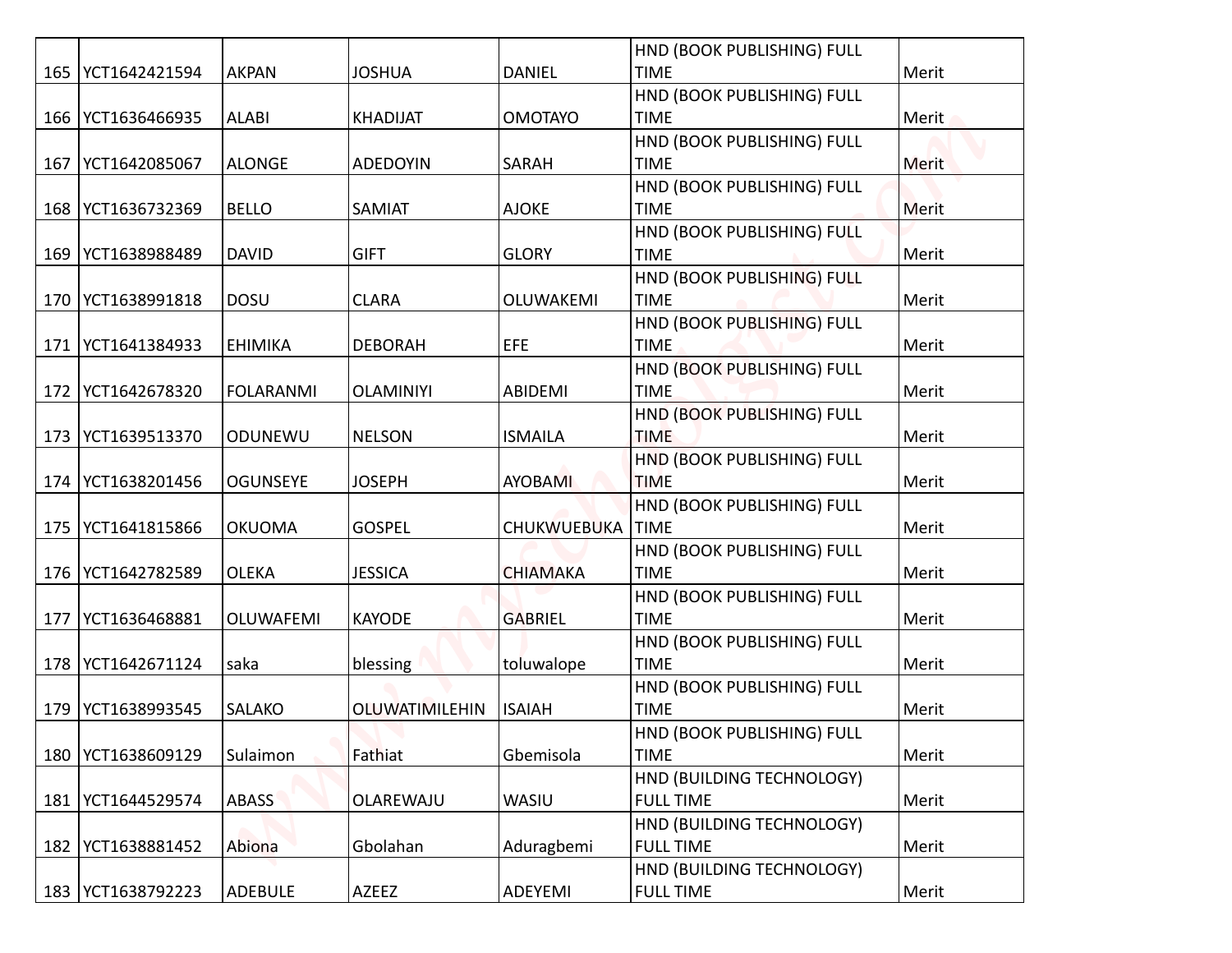|     |                     |                 |                    |                 | HND (BUILDING TECHNOLOGY)                     |       |
|-----|---------------------|-----------------|--------------------|-----------------|-----------------------------------------------|-------|
|     | 184   YCT1639760483 | adekunjo        | nurudeen           | adeyemi         | <b>FULL TIME</b>                              | Merit |
|     |                     |                 |                    | OLUWADAMILA     | HND (BUILDING TECHNOLOGY)                     |       |
| 185 | YCT1638552471       | <b>ADENIYI</b>  | SAMUEL             | <b>RE</b>       | <b>FULL TIME</b>                              | Merit |
|     |                     |                 |                    |                 | HND (BUILDING TECHNOLOGY)                     |       |
|     | 186   YCT1638615909 | ADIO-ALAGA      | <b>RIDWAN</b>      | <b>DAMOLA</b>   | <b>FULL TIME</b>                              | Merit |
|     |                     |                 |                    |                 | HND (BUILDING TECHNOLOGY)                     |       |
| 187 | YCT1638614711       | <b>AJEIGBE</b>  | <b>OKIKIOLA</b>    | <b>YAKUBU</b>   | <b>FULL TIME</b>                              | Merit |
|     |                     |                 |                    |                 | HND (BUILDING TECHNOLOGY)                     |       |
|     | 188   YCT1646991858 | AKINGUNSOLA     | GODSPOWER          | <b>TAIWO</b>    | <b>FULL TIME</b>                              | Merit |
|     |                     |                 |                    |                 | HND (BUILDING TECHNOLOGY)                     |       |
| 189 | YCT1641291686       | <b>AKINOLA</b>  | <b>OLUWABUSAYO</b> | D               | <b>FULL TIME</b>                              | Merit |
|     |                     |                 |                    |                 | HND (BUILDING TECHNOLOGY)                     |       |
| 190 | YCT1638464587       | <b>AWUNI</b>    | ABDULMUJEEB        | <b>DAMILOLA</b> | <b>FULL TIME</b>                              | Merit |
|     |                     |                 |                    |                 | HND (BUILDING TECHNOLOGY)                     |       |
| 191 | YCT1641297803       | AYENIMELO       | <b>MICHEAL</b>     | <b>AYOTUNDE</b> | <b>FULL TIME</b>                              | Merit |
|     |                     |                 |                    |                 | HND (BUILDING TECHNOLOGY)                     |       |
| 192 | YCT1638877102       | <b>FILATEI</b>  | SAMUEL             | <b>AYOMIDE</b>  | <b>FULL TIME</b>                              | Merit |
|     |                     |                 |                    |                 | HND (BUILDING TECHNOLOGY)                     |       |
|     | 193   YCT1638379668 | Folagbade       | Ganiyu             | Omosanya        | <b>FULL TIME</b>                              | Merit |
|     |                     |                 |                    |                 | HND (BUILDING TECHNOLOGY)                     |       |
|     | 194   YCT1639648046 | <b>GANIYU</b>   | <b>ADEOLA</b>      | <b>ADAMS</b>    | <b>FULL TIME</b>                              | Merit |
|     |                     |                 |                    |                 | HND (BUILDING TECHNOLOGY)                     |       |
|     | 195   YCT1637685185 | <b>IKOLABA</b>  | <b>YUSUF</b>       | <b>JIMOH</b>    | <b>FULL TIME</b>                              | Merit |
|     |                     |                 |                    |                 | HND (BUILDING TECHNOLOGY)                     |       |
|     | 196   YCT1642516069 | ILESANMI        | <b>ISRAEL</b>      | <b>ADAMS</b>    | <b>FULL TIME</b>                              | Merit |
|     |                     |                 |                    |                 | HND (BUILDING TECHNOLOGY)                     |       |
| 197 | YCT1643906796       | Isabor          | Gideon             | Gbenga          | <b>FULL TIME</b>                              | Merit |
|     |                     |                 |                    |                 | HND (BUILDING TECHNOLOGY)                     |       |
|     | 198   YCT1645524315 | <b>KILASO</b>   | OLUWAPELUMI        | <b>IFEOLUWA</b> | <b>FULL TIME</b>                              | Merit |
|     |                     |                 |                    |                 | HND (BUILDING TECHNOLOGY)                     |       |
| 199 | YCT1638618908       | <b>KUWHEDE</b>  | <b>LAWRENCE</b>    | <b>MAUTON</b>   | <b>FULL TIME</b>                              | Merit |
|     |                     |                 |                    |                 | HND (BUILDING TECHNOLOGY)<br><b>FULL TIME</b> |       |
| 200 | YCT1638442979       | LASISI          | <b>OPEYEMI</b>     | <b>TAOFEEK</b>  |                                               | Merit |
|     | 201   YCT1639064185 | <b>MILKON</b>   | <b>JOSEPH</b>      | <b>TARIQ</b>    | HND (BUILDING TECHNOLOGY)<br><b>FULL TIME</b> | Merit |
|     |                     | <b>OBANEYE-</b> |                    |                 | HND (BUILDING TECHNOLOGY)                     |       |
|     | 202   YCT1638970876 | ADENUGA         | YEWANDE            | <b>AFUSAT</b>   | <b>FULL TIME</b>                              | Merit |
|     |                     |                 |                    |                 |                                               |       |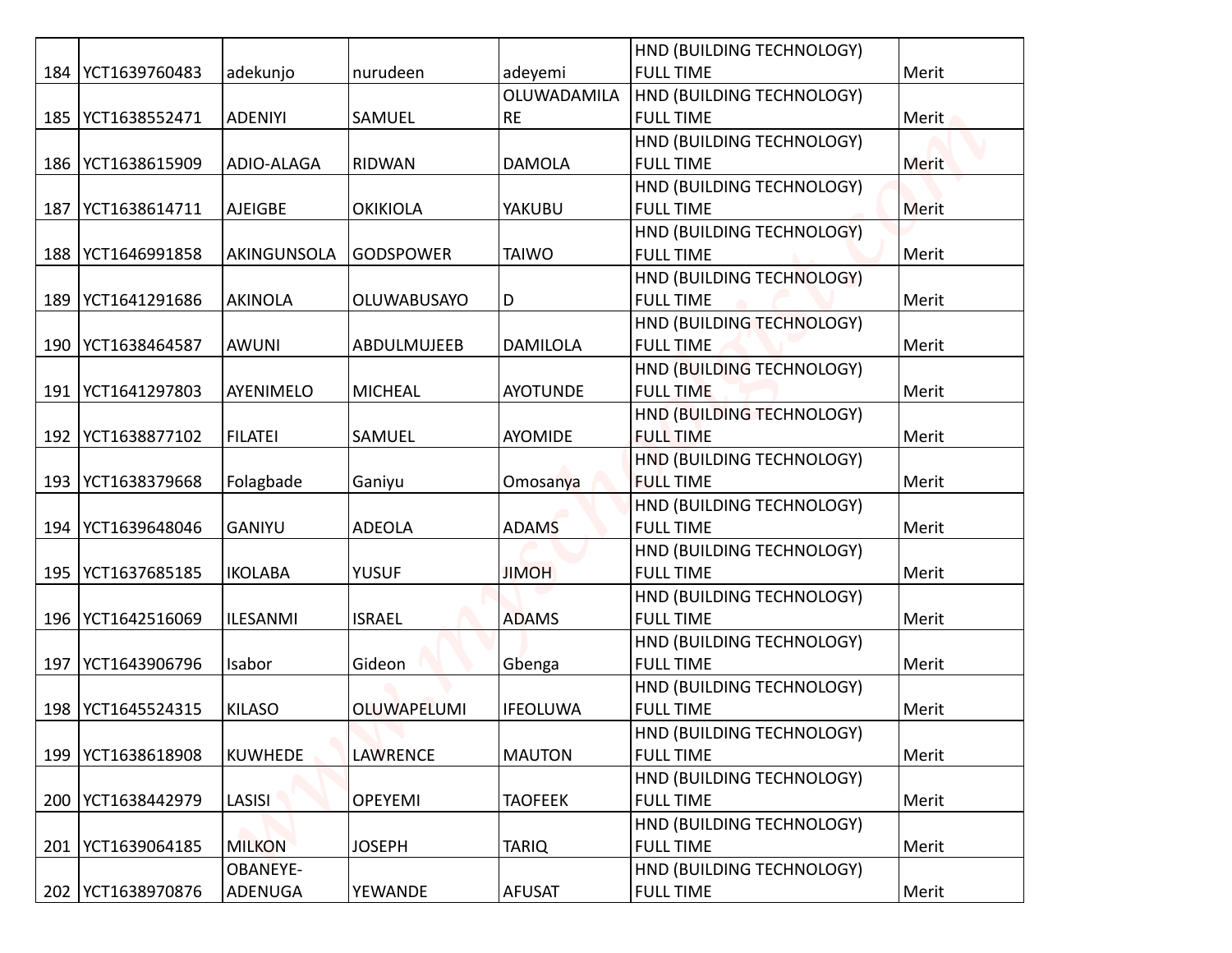|     |                     |                   |                       |                           | HND (BUILDING TECHNOLOGY)        |              |
|-----|---------------------|-------------------|-----------------------|---------------------------|----------------------------------|--------------|
| 203 | YCT1638879634       | <b>OBASANYA</b>   | <b>BOLUWATIFE</b>     | <b>ISEOLUWA</b>           | <b>FULL TIME</b>                 | Merit        |
|     |                     |                   |                       |                           | HND (BUILDING TECHNOLOGY)        |              |
| 204 | YCT1638878230       | <b>OCHIGBO</b>    | <b>ENOCH</b>          | <b>AYOMIDE</b>            | <b>FULL TIME</b>                 | Merit        |
|     |                     |                   |                       |                           | HND (BUILDING TECHNOLOGY)        |              |
| 205 | YCT1638892707       | <b>ODUNUGA</b>    | OLANREWAJU            | <b>OLUWAKOYA</b>          | <b>FULL TIME</b>                 | <b>Merit</b> |
|     |                     |                   |                       |                           | HND (BUILDING TECHNOLOGY)        |              |
| 206 | YCT1643277849       | <b>OGUNBAYODE</b> | <b>OLUWAFEMI</b>      | SAMSON                    | <b>FULL TIME</b>                 | Merit        |
|     |                     |                   |                       |                           | HND (BUILDING TECHNOLOGY)        |              |
| 207 | YCT1647777398       | Okwudarue         | Emmanuel              | Chukwuagoziem   FULL TIME |                                  | Merit        |
|     |                     |                   |                       |                           | HND (BUILDING TECHNOLOGY)        |              |
| 208 | YCT1646051185       | Omitogun          | Ibrahim               | Tomilola                  | <b>FULL TIME</b>                 | Merit        |
|     |                     |                   |                       |                           | HND (BUILDING TECHNOLOGY)        |              |
| 209 | YCT1640555978       | Onifade           | Ridwan                | Olanrewaju                | <b>FULL TIME</b>                 | Merit        |
|     |                     |                   |                       |                           | HND (BUILDING TECHNOLOGY)        |              |
| 210 | YCT1641912178       | <b>OSIBA</b>      | <b>PROMISE</b>        | <b>OLUSEGUN</b>           | <b>FULL TIME</b>                 | Merit        |
|     |                     |                   |                       |                           | HND (BUILDING TECHNOLOGY)        |              |
| 211 | YCT1643727779       | Osoba             | Stephen               | Oluwasegun                | <b>FULL TIME</b>                 | Merit        |
|     |                     |                   |                       |                           | HND (BUILDING TECHNOLOGY)        |              |
|     | 212   YCT1642590858 | <b>OTESANYA</b>   | <b>OLUWATIMILEHIN</b> | <b>OLUWATOSIN</b>         | <b>FULL TIME</b>                 | Merit        |
|     |                     |                   |                       |                           | <b>HND (BUILDING TECHNOLOGY)</b> |              |
|     | 213   YCT1638874386 | Salau             | Wasiu                 | Babatunde                 | <b>FULL TIME</b>                 | Merit        |
|     |                     |                   |                       |                           | HND (BUILDING TECHNOLOGY)        |              |
|     | 214   YCT1643283486 | SALIU             | <b>KOFOWOROLA</b>     | <b>HAFSAT</b>             | <b>FULL TIME</b>                 | Merit        |
|     |                     |                   |                       |                           | HND (BUILDING TECHNOLOGY)        |              |
|     | 215   YCT1646225441 | <b>SOLUADE</b>    | <b>ADEJOKE</b>        | <b>GRACE</b>              | <b>FULL TIME</b>                 | Merit        |
|     |                     |                   |                       |                           | HND (BUILDING TECHNOLOGY)        |              |
|     | 216   YCT1642414021 | <b>UKAH</b>       | ORJI                  | <b>CLEMENT</b>            | <b>FULL TIME</b>                 | Merit        |
|     |                     |                   |                       |                           | HND (BUSINESS ADMINISTRATION)    |              |
| 217 | YCT1636702588       | Abdulmumin        | Awwal                 | Onimisi                   | <b>FULL TIME</b>                 | Merit        |
|     |                     |                   |                       |                           | HND (BUSINESS ADMINISTRATION)    |              |
|     | 218   YCT1633428484 | ABDULSALAM        | <b>ZAINAB</b>         | <b>AJIKE</b>              | <b>FULL TIME</b>                 | Merit        |
|     |                     |                   |                       |                           | HND (BUSINESS ADMINISTRATION)    |              |
|     | 219   YCT1642764356 | <b>ADEBAYO</b>    | <b>JOHN</b>           | OLUWATUMISE               | <b>FULL TIME</b>                 | Merit        |
|     |                     |                   |                       |                           | HND (BUSINESS ADMINISTRATION)    |              |
|     | 220   YCT1644775021 | <b>ADEBAYO</b>    | <b>AJANI</b>          | <b>ISMAIL</b>             | <b>FULL TIME</b>                 | Merit        |
|     |                     |                   |                       |                           | HND (BUSINESS ADMINISTRATION)    |              |
|     | 221   YCT1642099362 | Adebisi           | Modupe                | khadijat                  | <b>FULL TIME</b>                 | Merit        |
|     |                     |                   |                       |                           |                                  |              |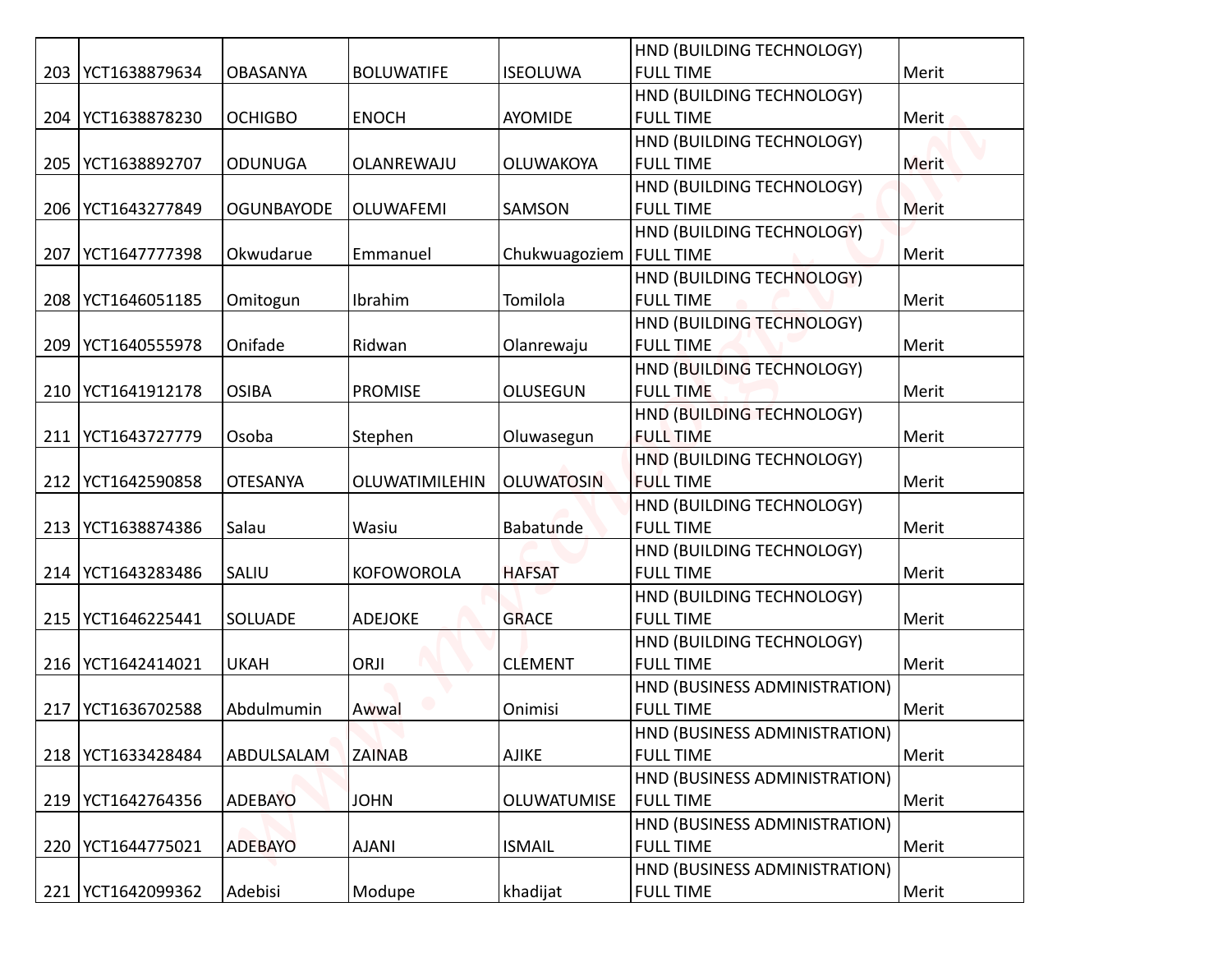|     |                     |                  |                  |                 | HND (BUSINESS ADMINISTRATION) |              |
|-----|---------------------|------------------|------------------|-----------------|-------------------------------|--------------|
|     | 222   YCT1642248197 | Adebiyi          | Hakeem           | Babatunde       | <b>FULL TIME</b>              | Merit        |
|     |                     |                  |                  |                 | HND (BUSINESS ADMINISTRATION) |              |
| 223 | YCT1643713873       | ADEBOWALE        | <b>AYODELE</b>   | <b>THOMAS</b>   | <b>FULL TIME</b>              | Merit        |
|     |                     |                  |                  |                 | HND (BUSINESS ADMINISTRATION) |              |
|     | 224   YCT1633688836 | ADEDOKUN         | <b>MARIAM</b>    | <b>ADENIKE</b>  | <b>FULL TIME</b>              | <b>Merit</b> |
|     |                     |                  |                  |                 | HND (BUSINESS ADMINISTRATION) |              |
| 225 | YCT1637656143       | <b>ADEJUMOBI</b> | <b>SUKURAT</b>   | <b>OMOWUNMI</b> | <b>FULL TIME</b>              | Merit        |
|     |                     |                  |                  |                 | HND (BUSINESS ADMINISTRATION) |              |
|     | 226   YCT1643630263 | Adeniji          | imoleayo         | Rebecca         | <b>FULL TIME</b>              | Merit        |
|     |                     |                  |                  |                 | HND (BUSINESS ADMINISTRATION) |              |
| 227 | YCT1633607211       | <b>ADENIYI</b>   | <b>OMOTOYOSI</b> | <b>FLORENCE</b> | <b>FULL TIME</b>              | Merit        |
|     |                     |                  |                  |                 | HND (BUSINESS ADMINISTRATION) |              |
| 228 | YCT1641215329       | Adeniyi          | Oluwatobi        | Adeyemi         | <b>FULL TIME</b>              | Merit        |
|     |                     |                  |                  |                 | HND (BUSINESS ADMINISTRATION) |              |
| 229 | YCT1641988822       | Adeniyi          | Jide             | Sunday          | <b>FULL TIME</b>              | Merit        |
|     |                     |                  |                  | Oluwatunminin   | HND (BUSINESS ADMINISTRATION) |              |
|     | 230   YCT1643389572 | Adetayo          | Abibat           | u               | <b>FULL TIME</b>              | Merit        |
|     |                     |                  |                  |                 | HND (BUSINESS ADMINISTRATION) |              |
|     | 231   YCT1643977618 | <b>ADEWALE</b>   | <b>ISMAIL</b>    | <b>OMOTOLA</b>  | <b>FULL TIME</b>              | Merit        |
|     |                     |                  |                  |                 | HND (BUSINESS ADMINISTRATION) |              |
|     | 232 YCT1640273790   | Adeyeye          | Hannah           |                 | <b>FULL TIME</b>              | Merit        |
|     |                     |                  |                  |                 | HND (BUSINESS ADMINISTRATION) |              |
|     | 233   YCT1643364023 | ADEYINA          | <b>HANNAH</b>    | <b>DAMILOLA</b> | <b>FULL TIME</b>              | Merit        |
|     |                     |                  |                  |                 | HND (BUSINESS ADMINISTRATION) |              |
|     | 234   YCT1641826501 | Adjovi           | Obed             | Pascal          | <b>FULL TIME</b>              | Merit        |
|     |                     |                  |                  |                 | HND (BUSINESS ADMINISTRATION) |              |
|     | 235   YCT1645187722 | <b>AIGBOBO</b>   | PAUL             | <b>AZENGBE</b>  | <b>FULL TIME</b>              | Merit        |
|     |                     |                  |                  |                 | HND (BUSINESS ADMINISTRATION) |              |
|     | 236   YCT1642419885 | <b>AJASA</b>     | SODIQ            | <b>ADIO</b>     | <b>FULL TIME</b>              | Merit        |
|     |                     |                  |                  |                 | HND (BUSINESS ADMINISTRATION) |              |
| 237 | YCT1645203790       | AKE              | <b>JUDITH</b>    | <b>ORUMEH</b>   | <b>FULL TIME</b>              | Merit        |
|     |                     |                  |                  |                 | HND (BUSINESS ADMINISTRATION) |              |
|     | 238   YCT1638387369 | AKINBODU         | <b>AYOMIDE</b>   | <b>ENIOLA</b>   | <b>FULL TIME</b>              | Merit        |
|     |                     |                  |                  |                 | HND (BUSINESS ADMINISTRATION) |              |
|     | 239   Yct1642506080 | Akinsola         | Ololade          | Folawewo        | <b>FULL TIME</b>              | Merit        |
|     |                     |                  |                  |                 | HND (BUSINESS ADMINISTRATION) |              |
|     | 240   YCT1639227646 | ALEGE            | <b>FAUSAT</b>    | <b>OPEYEMI</b>  | <b>FULL TIME</b>              | Merit        |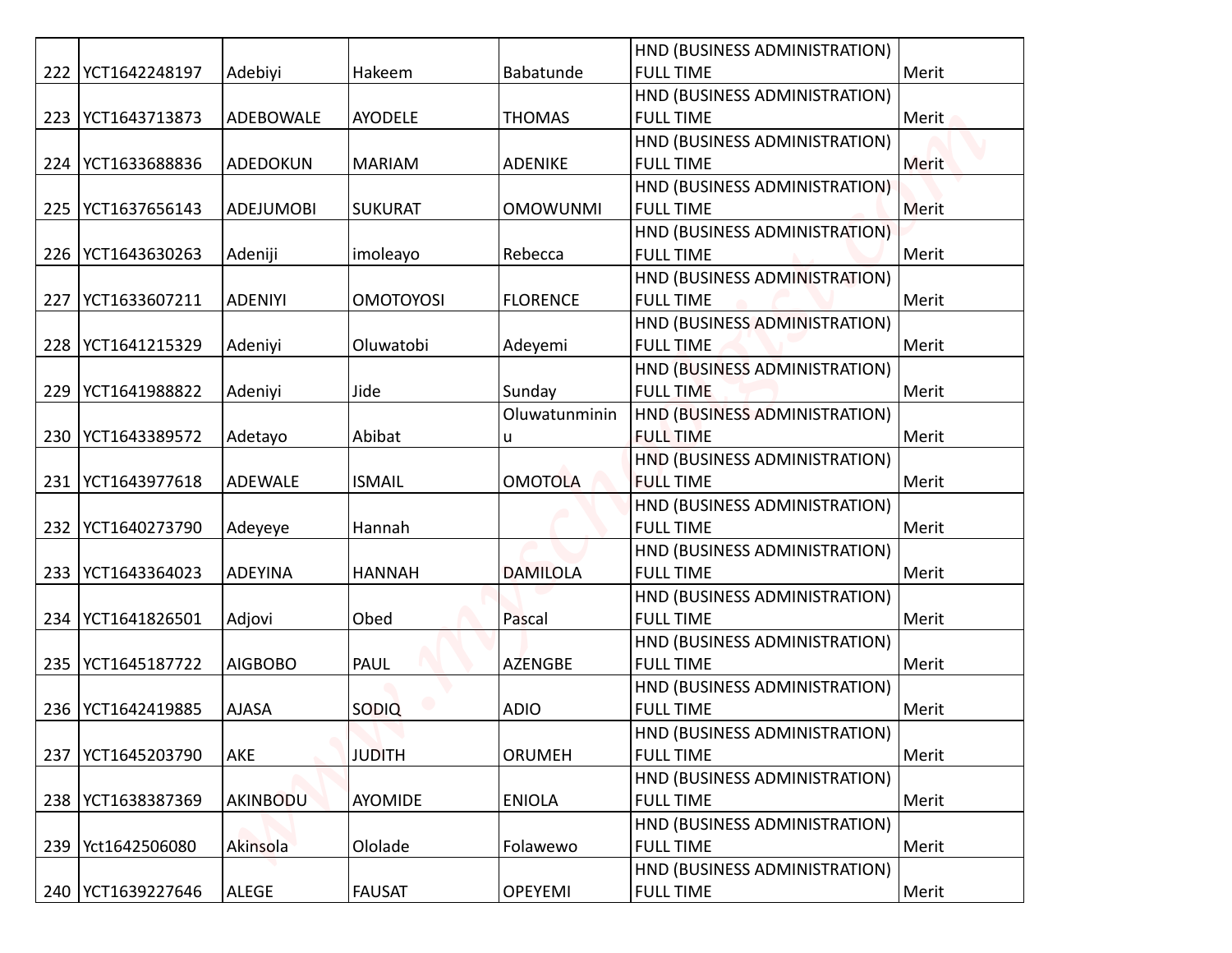|     |                     |                 |                   |                    | HND (BUSINESS ADMINISTRATION) |       |
|-----|---------------------|-----------------|-------------------|--------------------|-------------------------------|-------|
|     | 241   YCT1639086967 | Alli            | Morenikeji        | Oluwafunmilayo     | <b>FULL TIME</b>              | Merit |
|     |                     |                 |                   |                    | HND (BUSINESS ADMINISTRATION) |       |
|     | 242   YCT1642684984 | <b>AROBIEKE</b> | <b>ESTHER</b>     | <b>FIYINFOLUWA</b> | <b>FULL TIME</b>              | Merit |
|     |                     |                 |                   |                    | HND (BUSINESS ADMINISTRATION) |       |
|     | 243   YCT1637316657 | Asiwaju         | Michael           | Adekunle           | <b>FULL TIME</b>              | Merit |
|     |                     |                 |                   |                    | HND (BUSINESS ADMINISTRATION) |       |
|     | 244   YCT1638784690 | <b>AYODELE</b>  | OLUWASEUN         | <b>MARIA</b>       | <b>FULL TIME</b>              | Merit |
|     |                     |                 |                   |                    | HND (BUSINESS ADMINISTRATION) |       |
|     | 245   YCT1644605430 | <b>BABAWALE</b> | OLUWASEGUN        | <b>EZEKIEL</b>     | <b>FULL TIME</b>              | Merit |
|     |                     |                 |                   |                    | HND (BUSINESS ADMINISTRATION) |       |
|     | 246   YCT1642594479 | <b>BALOGUN</b>  | <b>OLUWATOSIN</b> | ZAINAB             | <b>FULL TIME</b>              | Merit |
|     |                     |                 |                   |                    | HND (BUSINESS ADMINISTRATION) |       |
| 247 | YCT1643131685       | <b>BALOGUN</b>  | <b>RAHMAT</b>     | OLUWASEUN          | <b>FULL TIME</b>              | Merit |
|     |                     |                 |                   |                    | HND (BUSINESS ADMINISTRATION) |       |
|     | 248   YCT1640952688 | <b>BAMBI</b>    | <b>ADENIKE</b>    | <b>OPEYEMI</b>     | <b>FULL TIME</b>              | Merit |
|     |                     |                 |                   |                    | HND (BUSINESS ADMINISTRATION) |       |
|     | 249   YCT1640694699 | Bassey          | Peace             | Hope               | <b>FULL TIME</b>              | Merit |
|     |                     |                 |                   |                    | HND (BUSINESS ADMINISTRATION) |       |
|     | 250   YCT1644486184 | <b>BEN</b>      | <b>CECILIA</b>    | <b>UDOH</b>        | <b>FULL TIME</b>              | Merit |
|     |                     |                 |                   |                    | HND (BUSINESS ADMINISTRATION) |       |
|     | 251   YCT1642003659 | <b>BENSON</b>   | <b>MODUPE</b>     | <b>OLAOLUWA</b>    | <b>FULL TIME</b>              | Merit |
|     |                     |                 |                   |                    | HND (BUSINESS ADMINISTRATION) |       |
|     | 252   YCT1638780092 | <b>BUHARI</b>   | ZAINAB            | <b>OPEYEMI</b>     | <b>FULL TIME</b>              | Merit |
|     |                     |                 |                   |                    | HND (BUSINESS ADMINISTRATION) |       |
|     | 253   YCT1638458774 | Chukwudebe      | Onyinyechi        | Joy                | <b>FULL TIME</b>              | Merit |
|     |                     |                 |                   |                    | HND (BUSINESS ADMINISTRATION) |       |
|     | 254   YCT1642761656 | Chukwuma        | Peace             | Ogadinma           | <b>FULL TIME</b>              | Merit |
|     |                     |                 |                   |                    | HND (BUSINESS ADMINISTRATION) |       |
| 255 | YCT1644482720       | <b>DAUDA</b>    | <b>ROFIAT</b>     | <b>OMOWUNMI</b>    | <b>FULL TIME</b>              | Merit |
|     |                     |                 |                   |                    | HND (BUSINESS ADMINISTRATION) |       |
|     | 256 YCT1642773026   | <b>EMOJORO</b>  | <b>FAITH</b>      | <b>GIFT</b>        | <b>FULL TIME</b>              | Merit |
|     |                     |                 |                   |                    | HND (BUSINESS ADMINISTRATION) |       |
| 257 | YCT1640682639       | <b>EYISI</b>    | <b>FAITH</b>      | <b>CHINAZA</b>     | <b>FULL TIME</b>              | Merit |
|     |                     |                 |                   |                    | HND (BUSINESS ADMINISTRATION) |       |
|     | 258   YCT1644853554 | <b>EZEJI</b>    | <b>OYINIECHI</b>  | <b>CHINENYE</b>    | <b>FULL TIME</b>              | Merit |
|     |                     |                 |                   |                    | HND (BUSINESS ADMINISTRATION) |       |
|     | 259   YCT1644673939 | <b>EZEKIEL</b>  | <b>PRECIOUS</b>   | <b>EKENE</b>       | <b>FULL TIME</b>              | Merit |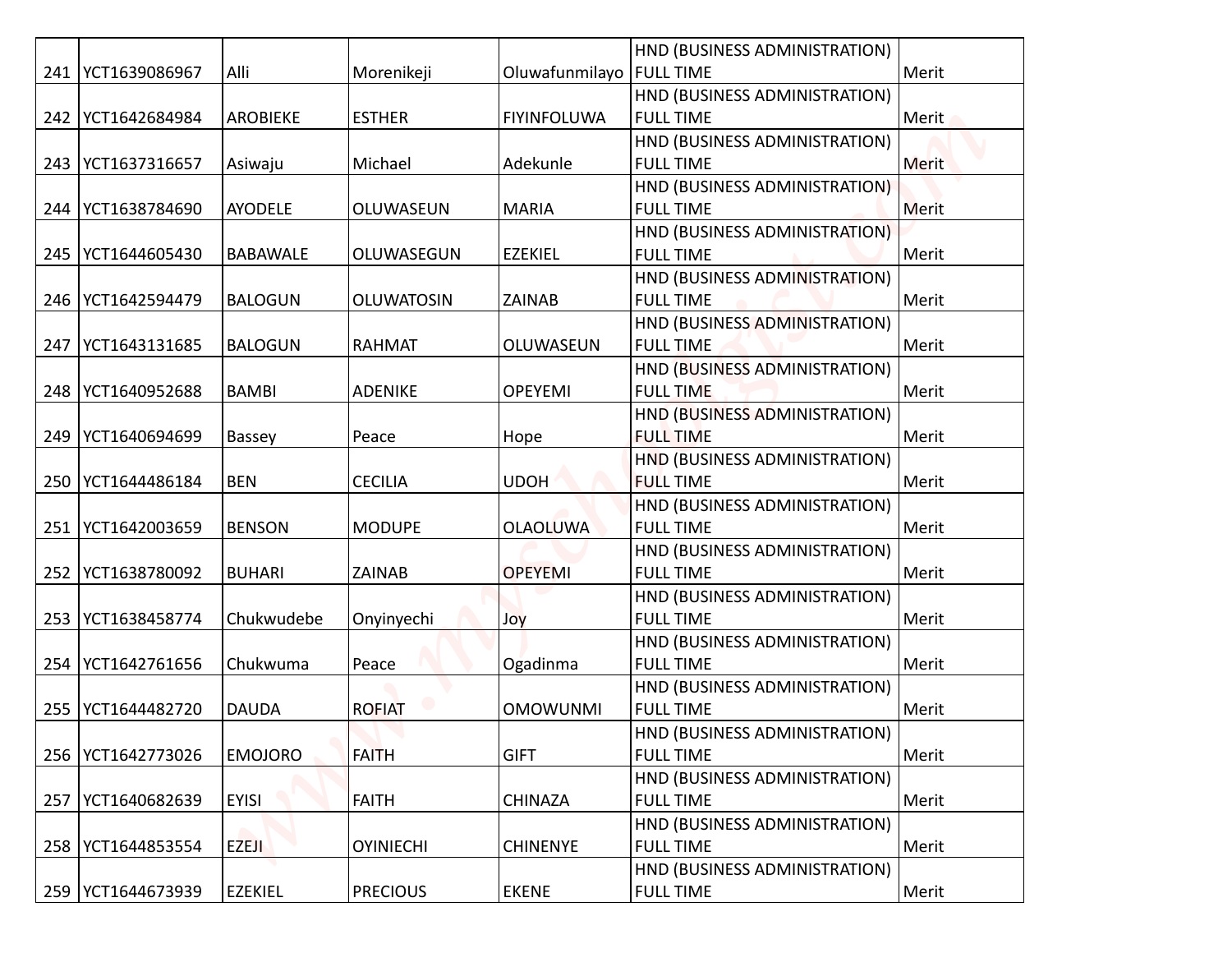|                                 |                                                                                                                                                                                                                                                                                                   |                    |                    | HND (BUSINESS ADMINISTRATION) |              |
|---------------------------------|---------------------------------------------------------------------------------------------------------------------------------------------------------------------------------------------------------------------------------------------------------------------------------------------------|--------------------|--------------------|-------------------------------|--------------|
|                                 | <b>EZEONUEGBU</b>                                                                                                                                                                                                                                                                                 | <b>CHIDOZIE</b>    | <b>HENRY</b>       | <b>FULL TIME</b>              | Merit        |
|                                 |                                                                                                                                                                                                                                                                                                   |                    |                    | HND (BUSINESS ADMINISTRATION) |              |
| YCT1638547734                   | <b>FALEYE</b>                                                                                                                                                                                                                                                                                     | <b>BIDEMI</b>      | <b>CHRISTIANAH</b> | <b>FULL TIME</b>              | Merit        |
|                                 |                                                                                                                                                                                                                                                                                                   |                    |                    | HND (BUSINESS ADMINISTRATION) |              |
|                                 | <b>FASHINA</b>                                                                                                                                                                                                                                                                                    | SALIMOT            | <b>TITILAYO</b>    | <b>FULL TIME</b>              | <b>Merit</b> |
|                                 |                                                                                                                                                                                                                                                                                                   |                    |                    | HND (BUSINESS ADMINISTRATION) |              |
|                                 | <b>FOLAWEWO</b>                                                                                                                                                                                                                                                                                   | OLUWAPELUMI        | <b>YUSUF</b>       | <b>FULL TIME</b>              | Merit        |
|                                 |                                                                                                                                                                                                                                                                                                   |                    |                    | HND (BUSINESS ADMINISTRATION) |              |
|                                 | Gbadamosi                                                                                                                                                                                                                                                                                         | Shakirullahi       | Oluwatimileyin     | <b>FULL TIME</b>              | Merit        |
|                                 |                                                                                                                                                                                                                                                                                                   |                    |                    | HND (BUSINESS ADMINISTRATION) |              |
| YCT1641556133                   | Gbajabiamila                                                                                                                                                                                                                                                                                      | Oreoluwa           | Ayomi              | <b>FULL TIME</b>              | Merit        |
|                                 |                                                                                                                                                                                                                                                                                                   |                    |                    | HND (BUSINESS ADMINISTRATION) |              |
|                                 | <b>HAMMED</b>                                                                                                                                                                                                                                                                                     | <b>WALIYAT</b>     | ADEDAMOLA          | <b>FULL TIME</b>              | Merit        |
|                                 |                                                                                                                                                                                                                                                                                                   |                    |                    | HND (BUSINESS ADMINISTRATION) |              |
| YCT1636460763                   | Hussein                                                                                                                                                                                                                                                                                           | Kofoworola         | Zainab             | <b>FULL TIME</b>              | Merit        |
|                                 |                                                                                                                                                                                                                                                                                                   |                    |                    | HND (BUSINESS ADMINISTRATION) |              |
|                                 | <b>IDOKO</b>                                                                                                                                                                                                                                                                                      | SUSAN              | <b>ENE</b>         | <b>FULL TIME</b>              | Merit        |
|                                 |                                                                                                                                                                                                                                                                                                   |                    |                    | HND (BUSINESS ADMINISTRATION) |              |
|                                 | <b>IMAM</b>                                                                                                                                                                                                                                                                                       | <b>MUJEEBAT</b>    | <b>AVOSUAHI</b>    | <b>FULL TIME</b>              | Merit        |
|                                 |                                                                                                                                                                                                                                                                                                   |                    |                    | HND (BUSINESS ADMINISTRATION) |              |
|                                 | <b>JENTY</b>                                                                                                                                                                                                                                                                                      | <b>DUBAMOBOWEI</b> | <b>BENJAMIN</b>    | <b>FULL TIME</b>              | Merit        |
|                                 |                                                                                                                                                                                                                                                                                                   |                    |                    | HND (BUSINESS ADMINISTRATION) |              |
|                                 | Jimoh                                                                                                                                                                                                                                                                                             | Kehinde            | Ibrahim            | <b>FULL TIME</b>              | Merit        |
|                                 |                                                                                                                                                                                                                                                                                                   |                    |                    | HND (BUSINESS ADMINISTRATION) |              |
|                                 | <b>JOHN LINUS</b>                                                                                                                                                                                                                                                                                 | <b>IFEOMA</b>      | <b>BLESSING</b>    | <b>FULL TIME</b>              | Merit        |
|                                 |                                                                                                                                                                                                                                                                                                   |                    |                    | HND (BUSINESS ADMINISTRATION) |              |
| YCT1645099501                   | <b>KAYODE</b>                                                                                                                                                                                                                                                                                     | <b>TIMILEHIN</b>   | <b>JOSHUA</b>      | <b>FULL TIME</b>              | Merit        |
|                                 |                                                                                                                                                                                                                                                                                                   |                    |                    | HND (BUSINESS ADMINISTRATION) |              |
| YCT1638875479                   | Kazeem                                                                                                                                                                                                                                                                                            | Latifat            | Omonike            | <b>FULL TIME</b>              | Merit        |
|                                 |                                                                                                                                                                                                                                                                                                   |                    |                    | HND (BUSINESS ADMINISTRATION) |              |
|                                 | Kehinde                                                                                                                                                                                                                                                                                           | Hameed             | Olawale            | <b>FULL TIME</b>              | Merit        |
|                                 |                                                                                                                                                                                                                                                                                                   |                    |                    | HND (BUSINESS ADMINISTRATION) |              |
|                                 | KILANKO                                                                                                                                                                                                                                                                                           | <b>HAFUSAT</b>     | <b>OYINDAMOLA</b>  | <b>FULL TIME</b>              | Merit        |
|                                 |                                                                                                                                                                                                                                                                                                   |                    |                    | HND (BUSINESS ADMINISTRATION) |              |
|                                 | Lawal                                                                                                                                                                                                                                                                                             | Babatunde          | Isiaka             | <b>FULL TIME</b>              | Merit        |
|                                 |                                                                                                                                                                                                                                                                                                   |                    |                    | HND (BUSINESS ADMINISTRATION) |              |
|                                 |                                                                                                                                                                                                                                                                                                   |                    |                    |                               |              |
| 261<br>263<br>265<br>273<br>274 | 260   YCT1644252250<br>262   YCT1639468046<br>YCT1637836768<br>264 YCT1641211896<br> YCT1638726915<br>266<br>268   YCT1641338174<br>269   YCT1638281209<br>270 YCT1647354656<br>271   YCT1640687882<br>YCT1637308438<br>272<br>275<br>YCT1643881799<br>276   YCT1642420592<br>277   YCT1641910014 |                    |                    |                               |              |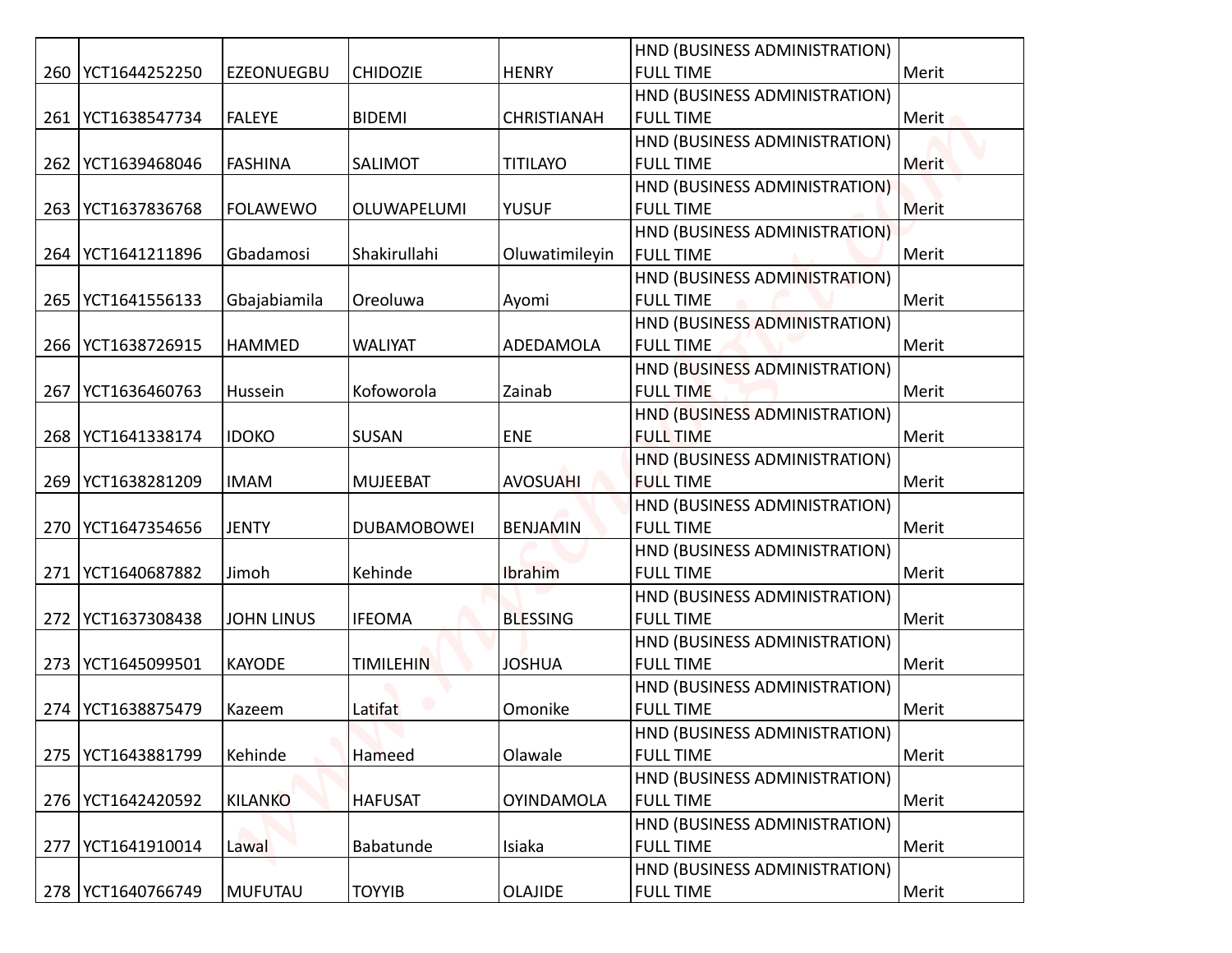|     |                     |                   |                   |                 | HND (BUSINESS ADMINISTRATION)                     |              |
|-----|---------------------|-------------------|-------------------|-----------------|---------------------------------------------------|--------------|
|     | 279   YCT1642595990 | <b>NJOKU</b>      | <b>AGNES</b>      | <b>OGECHI</b>   | <b>FULL TIME</b>                                  | Merit        |
|     |                     |                   |                   |                 | HND (BUSINESS ADMINISTRATION)                     |              |
|     | 280   YCT1643901613 | NOUMADO           | <b>OWOLABI</b>    | <b>VICTOR</b>   | <b>FULL TIME</b>                                  | Merit        |
|     |                     |                   |                   |                 | HND (BUSINESS ADMINISTRATION)                     |              |
|     | 281   YCT1644229935 | <b>NTAH</b>       | <b>UGOCHUKWU</b>  | <b>CAMILLUS</b> | <b>FULL TIME</b>                                  | <b>Merit</b> |
|     |                     |                   |                   |                 | HND (BUSINESS ADMINISTRATION)                     |              |
|     | 282   YCT1644218185 | Nwankwo           | Ifeoma            | Juliet          | <b>FULL TIME</b>                                  | Merit        |
|     |                     |                   |                   |                 | HND (BUSINESS ADMINISTRATION)                     |              |
| 283 | YCT1642533920       | Ofoegbu           | Chiamaka          | Vivian          | <b>FULL TIME</b>                                  | Merit        |
|     |                     |                   |                   |                 | HND (BUSINESS ADMINISTRATION)                     |              |
| 284 | YCT1642146299       | <b>OGBONNA</b>    | <b>ONYINYECHI</b> | <b>FAVOUR</b>   | <b>FULL TIME</b>                                  | Merit        |
|     |                     |                   |                   |                 | HND (BUSINESS ADMINISTRATION)                     |              |
| 285 | YCT1646819182       | Ogowuikwu         | Judith            | Chima           | <b>FULL TIME</b>                                  | Merit        |
|     |                     |                   |                   |                 | HND (BUSINESS ADMINISTRATION)                     |              |
|     | 286   YCT1639737466 | Ogungbemi         | Micheal           | Ebunoluwa       | <b>FULL TIME</b>                                  | Merit        |
|     |                     |                   |                   |                 | HND (BUSINESS ADMINISTRATION)                     |              |
| 287 | YCT1643043811       | <b>OGUNNIKA</b>   | <b>TUNDE</b>      | <b>RAPHAEL</b>  | <b>FULL TIME</b>                                  | Merit        |
|     |                     |                   |                   |                 | HND (BUSINESS ADMINISTRATION)                     |              |
|     | 288   YCT1636379832 | <b>OGUNSHAKIN</b> | <b>DAMILOLA</b>   | <b>ENIOLA</b>   | <b>FULL TIME</b>                                  | Merit        |
|     |                     |                   |                   |                 | HND (BUSINESS ADMINISTRATION)                     |              |
|     | 289   YCT1641314685 | <b>OJEDELE</b>    | <b>ELIZABETH</b>  | <b>FISAYO</b>   | <b>FULL TIME</b>                                  | Merit        |
|     |                     |                   |                   |                 | HND (BUSINESS ADMINISTRATION)                     |              |
|     | 290 YCT1644318317   | <b>OJUMU</b>      | <b>PATRICIA</b>   | <b>NNENNA</b>   | <b>FULL TIME</b>                                  | Merit        |
|     | YCT1641298806       | <b>OKAEME</b>     | <b>BLESSING</b>   | ONWUEGBUZIE     | HND (BUSINESS ADMINISTRATION)<br><b>FULL TIME</b> | Merit        |
| 291 |                     |                   |                   |                 | HND (BUSINESS ADMINISTRATION)                     |              |
| 292 | YCT1642599203       | <b>OKONDO</b>     | <b>GIFT</b>       | <b>EBAIDE</b>   | <b>FULL TIME</b>                                  | Merit        |
|     |                     |                   |                   |                 | HND (BUSINESS ADMINISTRATION)                     |              |
| 293 | YCT1639498957       | <b>OKORIEOCHA</b> | <b>BENITA</b>     | <b>CHIAMAKA</b> | <b>FULL TIME</b>                                  | Merit        |
|     |                     |                   |                   |                 | HND (BUSINESS ADMINISTRATION)                     |              |
|     | 294   YCT1642848012 | <b>OKORONKWO</b>  | <b>MIRACLE</b>    |                 | <b>FULL TIME</b>                                  | Merit        |
|     |                     |                   |                   |                 | HND (BUSINESS ADMINISTRATION)                     |              |
|     | 295   YCT1639580495 | <b>OKOYE</b>      | <b>CHINELO</b>    | <b>LINDA</b>    | <b>FULL TIME</b>                                  | Merit        |
|     |                     |                   |                   |                 | HND (BUSINESS ADMINISTRATION)                     |              |
|     | 296   YCT1642599814 | <b>OKWUMO</b>     | <b>IFEOMA</b>     | <b>PEACE</b>    | <b>FULL TIME</b>                                  | Merit        |
|     |                     |                   |                   |                 | HND (BUSINESS ADMINISTRATION)                     |              |
|     | 297   YCT1639038066 | Oladeji           | Ololade           | Barakat         | <b>FULL TIME</b>                                  | Merit        |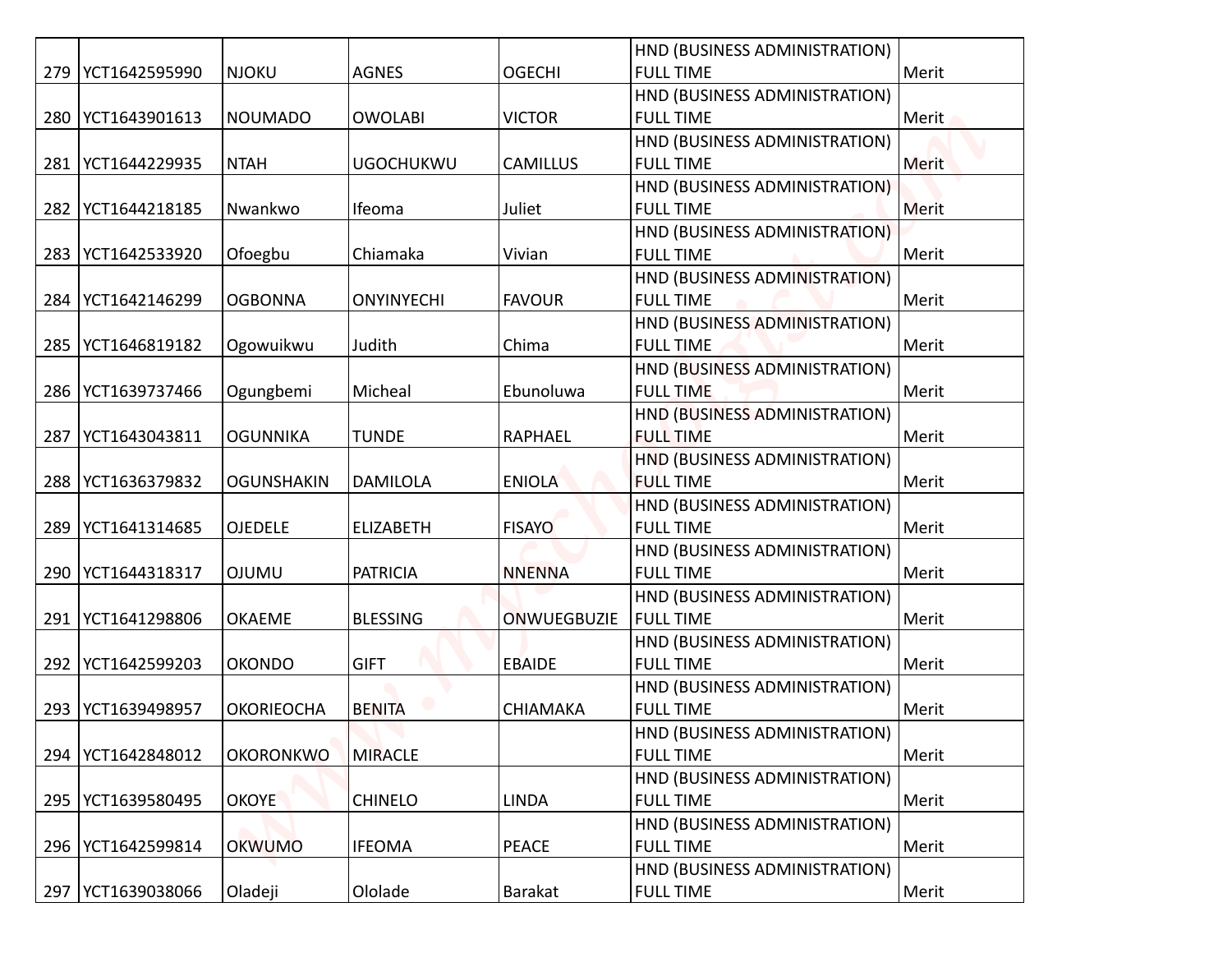|     |                     |                  |                   |                   | HND (BUSINESS ADMINISTRATION) |       |
|-----|---------------------|------------------|-------------------|-------------------|-------------------------------|-------|
|     | 298   YCT1647528030 | <b>OLADIMEJI</b> | <b>OLAOLUWA</b>   | <b>MOSES</b>      | <b>FULL TIME</b>              | Merit |
|     |                     |                  |                   |                   | HND (BUSINESS ADMINISTRATION) |       |
| 299 | YCT1644406579       | Olajide          | <b>Balikis</b>    | Temilola          | <b>FULL TIME</b>              | Merit |
|     |                     |                  |                   |                   | HND (BUSINESS ADMINISTRATION) |       |
| 300 | YCT1646748772       | <b>OLUAJO</b>    | <b>TOFUNMI</b>    | <b>DANIEL</b>     | <b>FULL TIME</b>              | Merit |
|     |                     |                  |                   |                   | HND (BUSINESS ADMINISTRATION) |       |
| 301 | YCT1645184902       | <b>OLUMOYE</b>   | ABOSEDE           | ADEBUKANLA        | <b>FULL TIME</b>              | Merit |
|     |                     |                  |                   |                   | HND (BUSINESS ADMINISTRATION) |       |
| 302 | YCT1636455615       | <b>OMONUGO</b>   | <b>OTEGA</b>      | <b>PROSPER</b>    | <b>FULL TIME</b>              | Merit |
|     |                     |                  |                   |                   | HND (BUSINESS ADMINISTRATION) |       |
| 303 | YCT1638016449       | Omosanya         | Quadri            | Adebayo           | <b>FULL TIME</b>              | Merit |
|     |                     |                  |                   |                   | HND (BUSINESS ADMINISTRATION) |       |
| 304 | YCT1642777064       | <b>OMOYINMI</b>  | <b>OLUWATOSIN</b> | <b>ELIZABETH</b>  | <b>FULL TIME</b>              | Merit |
|     |                     |                  |                   |                   | HND (BUSINESS ADMINISTRATION) |       |
| 305 | YCT1643635965       | Onyenwe          | Gift              | Onyinyechi        | <b>FULL TIME</b>              | Merit |
|     |                     |                  |                   |                   | HND (BUSINESS ADMINISTRATION) |       |
| 306 | YCT1642688189       | <b>OSENI</b>     | <b>TAIWO</b>      | <b>AYOMIDE</b>    | <b>FULL TIME</b>              | Merit |
|     |                     |                  |                   |                   | HND (BUSINESS ADMINISTRATION) |       |
| 307 | YCT1644579263       | <b>OSHINUGA</b>  | <b>IBRAHIM</b>    | <b>ISHOLA</b>     | <b>FULL TIME</b>              | Merit |
|     |                     |                  |                   |                   | HND (BUSINESS ADMINISTRATION) |       |
|     | 308   YCT1638187637 | <b>OSIKOYA</b>   | <b>ESTHER</b>     | <b>OYINDAMOLA</b> | <b>FULL TIME</b>              | Merit |
|     |                     |                  |                   |                   | HND (BUSINESS ADMINISTRATION) |       |
| 309 | YCT1641550086       | <b>OWOLABI</b>   | <b>OLUWATOSIN</b> | <b>VICTORIA</b>   | <b>FULL TIME</b>              | Merit |
|     |                     |                  |                   |                   | HND (BUSINESS ADMINISTRATION) |       |
|     | 310   YCT1642594309 | <b>OYEGOKE</b>   | <b>MOJIRADE</b>   | <b>HANNAH</b>     | <b>FULL TIME</b>              | Merit |
|     |                     |                  |                   |                   | HND (BUSINESS ADMINISTRATION) |       |
|     | 311   YCT1640249268 | <b>OYERINDE</b>  | <b>JUMAI</b>      | <b>OLOLADE</b>    | <b>FULL TIME</b>              | Merit |
|     |                     |                  |                   |                   | HND (BUSINESS ADMINISTRATION) |       |
| 312 | YCT1639222620       | <b>OYETUNJI</b>  | <b>OLUBAYO</b>    | <b>TEMITOPE</b>   | <b>FULL TIME</b>              | Merit |
|     |                     |                  |                   |                   | HND (BUSINESS ADMINISTRATION) |       |
| 313 | YCT1636483716       | <b>OYEWOLE</b>   | OLAMILEKAN        | <b>KELVIN</b>     | <b>FULL TIME</b>              | Merit |
|     |                     |                  |                   |                   | HND (BUSINESS ADMINISTRATION) |       |
| 314 | YCT1641834668       | SALAUDEEN        | <b>QAWIYAT</b>    | <b>OZAVIZE</b>    | <b>FULL TIME</b>              | Merit |
|     |                     |                  |                   |                   | HND (BUSINESS ADMINISTRATION) |       |
|     | 315   YCT1643121709 | <b>SEIDU</b>     | <b>HADIZA</b>     |                   | <b>FULL TIME</b>              | Merit |
|     |                     |                  |                   |                   | HND (BUSINESS ADMINISTRATION) |       |
|     | 316   YCT1638803143 | Shoetan          | Mosunmola         | Damilola          | <b>FULL TIME</b>              | Merit |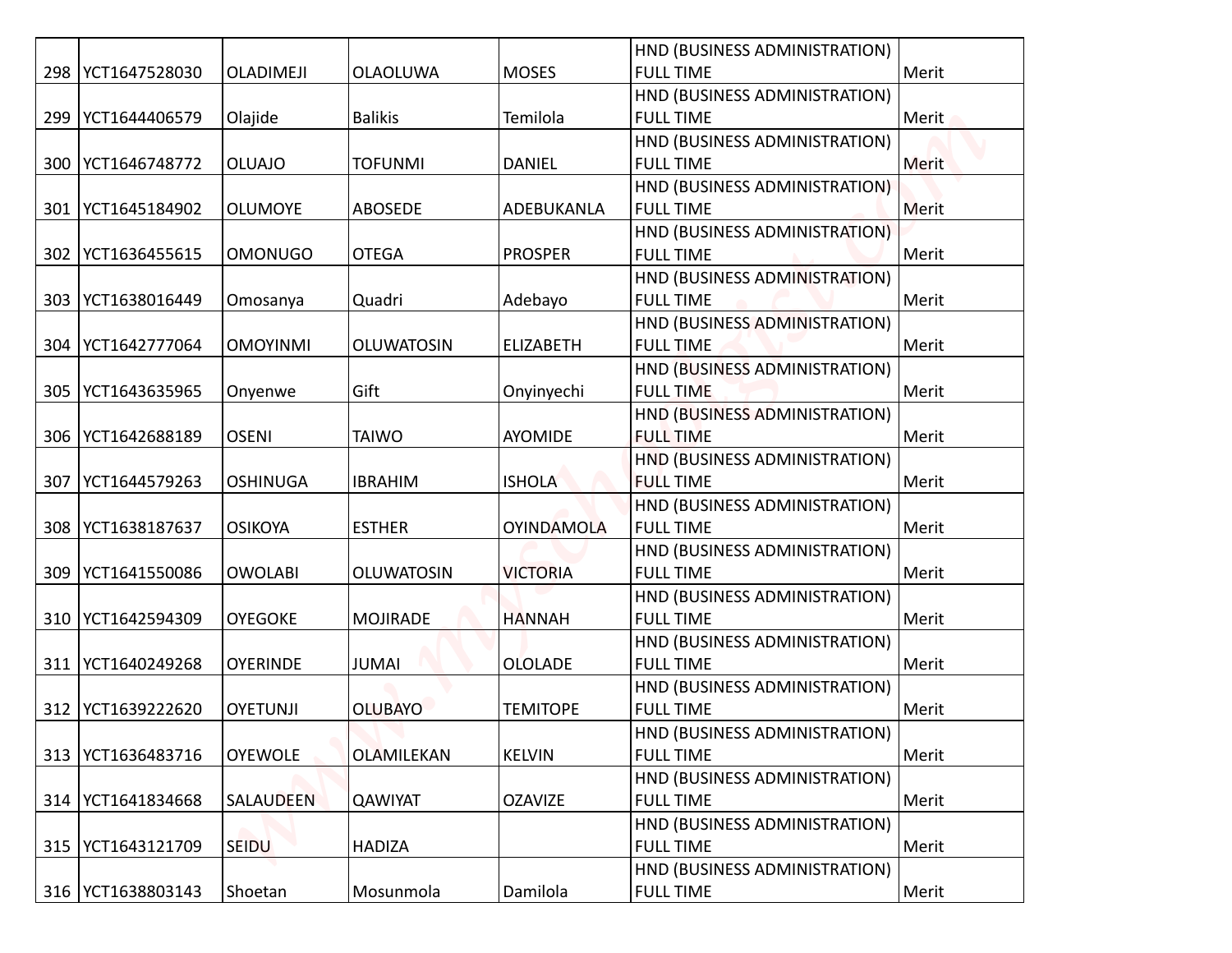|     |                                            |                  |                    |                  | HND (BUSINESS ADMINISTRATION)                          |                |
|-----|--------------------------------------------|------------------|--------------------|------------------|--------------------------------------------------------|----------------|
|     | 317   YCT1637583192                        | Shonola          | Salem              | Eniola           | <b>FULL TIME</b>                                       | Merit          |
|     |                                            |                  |                    |                  | HND (BUSINESS ADMINISTRATION)                          |                |
|     | 318   YCT1639385208                        | <b>SUNDAY</b>    | <b>IDORENYIN</b>   | <b>GODWIN</b>    | <b>FULL TIME</b>                                       | Merit          |
|     |                                            |                  |                    |                  | HND (BUSINESS ADMINISTRATION)                          |                |
|     | 319   YCT1642589560                        | SUNDAY           | <b>DAMILOLA</b>    | <b>MARY</b>      | <b>FULL TIME</b>                                       | <b>Merit</b>   |
|     |                                            |                  |                    |                  | HND (BUSINESS ADMINISTRATION)                          |                |
|     | 320   YCT1642585701                        | <b>TIJANI</b>    | <b>WAHAB</b>       | <b>OLOLADE</b>   | <b>FULL TIME</b>                                       | Merit          |
|     |                                            |                  |                    |                  | HND (BUSINESS ADMINISTRATION)                          |                |
| 321 | YCT1643016327                              | <b>UCHE</b>      | CHUKWUEMEKA        | <b>NELSON</b>    | <b>FULL TIME</b>                                       | Merit          |
|     |                                            |                  |                    |                  | HND (BUSINESS ADMINISTRATION)                          |                |
| 322 | YCT1636387134                              | Udo              | Peace              | Bassey           | <b>FULL TIME</b>                                       | Merit          |
|     |                                            |                  |                    |                  | HND (BUSINESS ADMINISTRATION)                          |                |
| 323 | YCT1646143999                              | Uneke            | Obianuju           | Martha           | <b>FULL TIME</b>                                       | Merit          |
|     |                                            |                  |                    |                  | HND (BUSINESS ADMINISTRATION)                          |                |
|     | 324   YCT1642677492                        | <b>YISA</b>      | SARAH              | OLUWAKEMI        | <b>FULL TIME</b>                                       | Merit          |
|     |                                            | Abiodun          |                    | Moyinoluwalog    |                                                        |                |
|     | 325   YCT1639745078<br>326   YCT1637695106 | Abu              | Joy<br>Paul        | o                | HND (CHEMISTRY) FULL TIME<br>HND (CHEMISTRY) FULL TIME | Merit<br>Merit |
| 327 | YCT1639391742                              | Agbogun          | Abdullateef        | Okikiola         | HND (CHEMISTRY) FULL TIME                              | Merit          |
|     | 328   YCT1643725328                        | Agboniyukome     | Glory              | Aderonke         | HND (CHEMISTRY) FULL TIME                              | Merit          |
| 329 | YCT1642534482                              | <b>AGBOOLA</b>   | ABIBAT             | <b>MOBEREOLA</b> | HND (CHEMISTRY) FULL TIME                              | Merit          |
| 330 | YCT1637844321                              | <b>AKPAN</b>     | MAGDALENE          | <b>THOMAS</b>    | HND (CHEMISTRY) FULL TIME                              | Merit          |
| 331 | YCT1638529246                              | <b>AKPAN</b>     | <b>ENIEBIET</b>    | <b>EDET</b>      | HND (CHEMISTRY) FULL TIME                              | Merit          |
| 332 | YCT1640257365                              | <b>ALABI</b>     | <b>FATIMOH</b>     | <b>OMOLOLA</b>   | HND (CHEMISTRY) FULL TIME                              | Merit          |
| 333 | YCT1636541606                              | <b>EMAMERE</b>   | <b>DEBORAH</b>     | NWACHUKWU        | HND (CHEMISTRY) FULL TIME                              | Merit          |
| 334 | YCT1643282262                              | <b>FATUNMISE</b> | <b>OLUMIDE</b>     | <b>ISAAC</b>     | HND (CHEMISTRY) FULL TIME                              | Merit          |
| 335 | YCT1637405066                              | <b>IBIKUNLE</b>  | <b>IMOLEAYO</b>    | <b>VICTORIA</b>  | HND (CHEMISTRY) FULL TIME                              | Merit          |
|     | 336   YCT1637679500                        | <b>ISIANI</b>    | <b>NZUBE</b>       | PEACE            | HND (CHEMISTRY) FULL TIME                              | Merit          |
| 337 | YCT1636027166                              | KAZEEM           | <b>BARAKAT</b>     | <b>ADEBISI</b>   | HND (CHEMISTRY) FULL TIME                              | Merit          |
| 338 | YCT1638019919                              | <b>MALIK</b>     | <b>KEHINDE</b>     | <b>MARUFAT</b>   | HND (CHEMISTRY) FULL TIME                              | Merit          |
| 339 | YCT1639744843                              | <b>OBASI</b>     | <b>NKEMJIKA</b>    | LOVETH           | HND (CHEMISTRY) FULL TIME                              | Merit          |
| 340 | YCT1640270409                              | Olumbori         | Tosin              | Elizabeth        | HND (CHEMISTRY) FULL TIME                              | Merit          |
| 341 | YCT1643209227                              | <b>TIJANI</b>    | ZAINAB             | ADETEJU          | HND (CHEMISTRY) FULL TIME                              | Merit          |
|     |                                            |                  |                    |                  | HND (CIVIL ENGINEERING) FULL                           |                |
|     | 342 YCT1647254827                          | <b>ADEBAYO</b>   | <b>JESUTOFUNMI</b> | <b>ESTHER</b>    | <b>TIME</b>                                            | Merit          |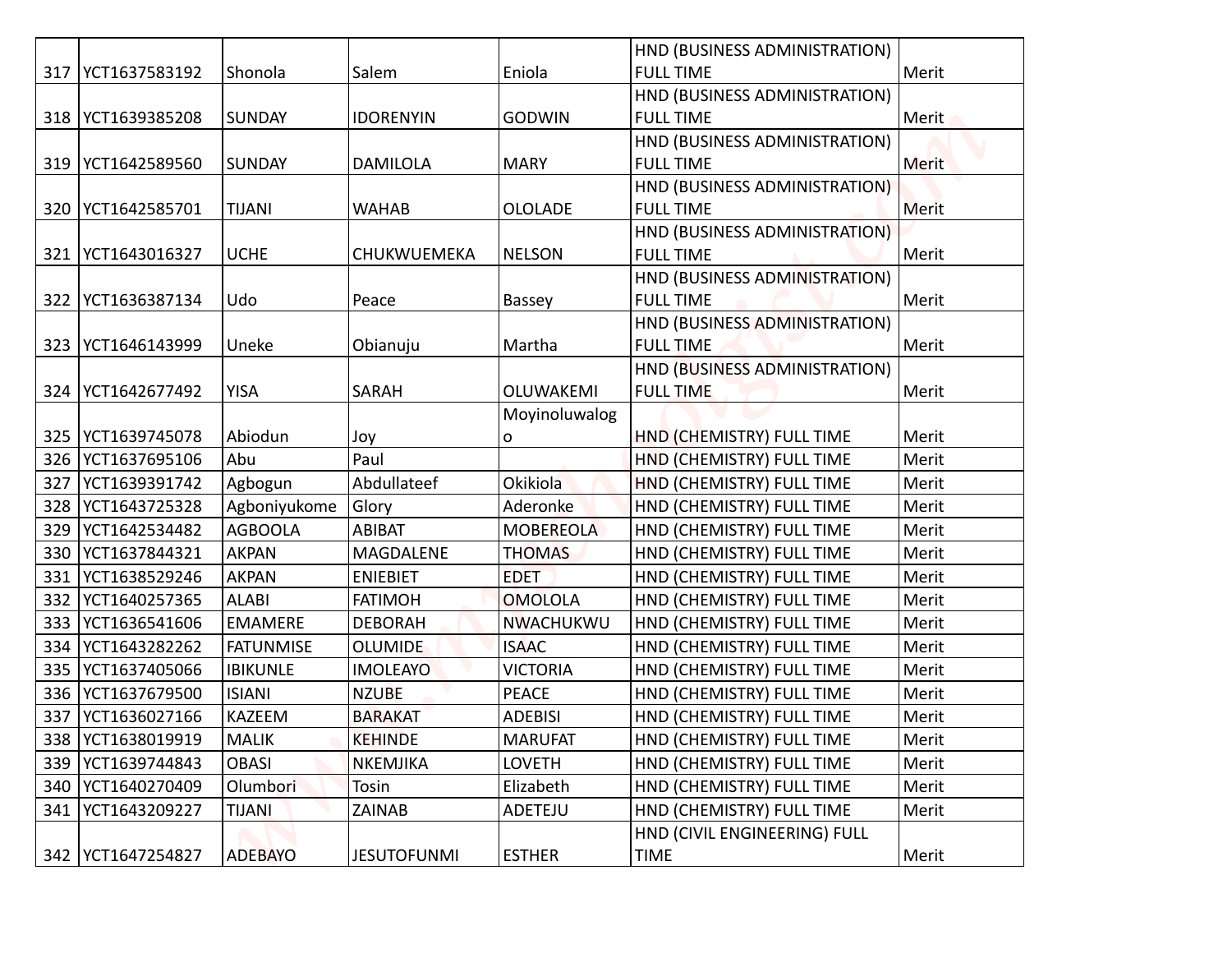|     |                     |                 |                 |                   | HND (CIVIL ENGINEERING) FULL                |       |
|-----|---------------------|-----------------|-----------------|-------------------|---------------------------------------------|-------|
|     | 343   YCT1639663005 | <b>ADESHINA</b> | <b>IFEOLUWA</b> | ABEL              | <b>TIME</b>                                 | Merit |
|     |                     |                 |                 |                   | HND (CIVIL ENGINEERING) FULL                |       |
| 344 | YCT1638844383       | Adeyemi         | Waheed          | Opeyemi           | <b>TIME</b>                                 | Merit |
|     |                     |                 |                 |                   | HND (CIVIL ENGINEERING) FULL                |       |
|     | 345   YCT1639657742 | <b>AFOLABI</b>  | <b>OLAWALE</b>  | <b>OLUWATOSIN</b> | <b>TIME</b>                                 | Merit |
|     |                     |                 |                 |                   | HND (CIVIL ENGINEERING) FULL                |       |
|     | 346   YCT1641833678 | Ajanaku         | Hassan          | Olamilekan        | <b>TIME</b>                                 | Merit |
|     |                     |                 |                 |                   | HND (CIVIL ENGINEERING) FULL                |       |
| 347 | YCT1637929764       | AZEEZ           | <b>QUADRI</b>   | <b>BABATUNDE</b>  | <b>TIME</b>                                 | Merit |
|     | 348   YCT1637226507 |                 | Hellen          |                   | HND (CIVIL ENGINEERING) FULL<br><b>TIME</b> | Merit |
|     |                     | Aziaya          |                 | <b>Blessing</b>   | HND (CIVIL ENGINEERING) FULL                |       |
| 349 | YCT1638617432       | <b>BABAWALE</b> | <b>RIANAT</b>   | AJIBIKE           | <b>TIME</b>                                 | Merit |
|     |                     |                 |                 |                   | HND (CIVIL ENGINEERING) FULL                |       |
| 350 | YCT1638785065       | <b>BASHIRU</b>  | <b>YUSUF</b>    | <b>OLATUNJI</b>   | <b>TIME</b>                                 | Merit |
|     |                     |                 |                 |                   | HND (CIVIL ENGINEERING) FULL                |       |
| 351 | YCT1636405960       | Chidokwe        | <b>JAMES</b>    | Chukwukadibia     | <b>TIME</b>                                 | Merit |
|     |                     |                 |                 |                   | HND (CIVIL ENGINEERING) FULL                |       |
|     | 352   YCT1639833912 | <b>IBEANU</b>   | <b>VIVIAN</b>   | <b>CHINAZA</b>    | <b>TIME</b>                                 | Merit |
|     |                     |                 |                 |                   | HND (CIVIL ENGINEERING) FULL                |       |
|     | 353 YCT1639671897   | Ibrahim         | Moroof          | Oyewale           | <b>TIME</b>                                 | Merit |
|     |                     |                 |                 |                   | HND (CIVIL ENGINEERING) FULL                |       |
| 354 | YCT1639807771       | Idowu           | Shukurat        | Opeyemi           | <b>TIME</b>                                 | Merit |
|     |                     |                 |                 |                   | HND (CIVIL ENGINEERING) FULL                |       |
| 355 | YCT1639585641       | <b>KADIRI</b>   | AFEEZ           | <b>ABAYOMI</b>    | <b>TIME</b>                                 | Merit |
|     |                     |                 |                 |                   | HND (CIVIL ENGINEERING) FULL                |       |
|     | 356   YCT1640000431 | Kehinde         | Mubarak         | Hamzat            | <b>TIME</b>                                 | Merit |
|     |                     |                 |                 |                   | HND (CIVIL ENGINEERING) FULL                |       |
| 357 | YCT1644847296       | Kolade          | Ibrahim         | Sunday            | <b>TIME</b>                                 | Merit |
|     |                     |                 |                 |                   | HND (CIVIL ENGINEERING) FULL                |       |
| 358 | YCT1642769746       | KOLAWOLE        | <b>SAMAD</b>    | <b>BANKOLE</b>    | <b>TIME</b>                                 | Merit |
|     |                     |                 |                 |                   | HND (CIVIL ENGINEERING) FULL                |       |
| 359 | YCT1638439047       | <b>MACAULAY</b> | <b>PRINCESS</b> | <b>ANITA</b>      | <b>TIME</b>                                 | Merit |
|     |                     |                 |                 |                   | HND (CIVIL ENGINEERING) FULL                |       |
| 360 | YCT1641329728       | Odekeye         | Olawale         | Micheal           | <b>TIME</b>                                 | Merit |
|     |                     |                 |                 |                   | HND (CIVIL ENGINEERING) FULL                |       |
|     | 361   YCT1641485951 | <b>ODEWUNMI</b> | <b>QUADRI</b>   | <b>ISHOLA</b>     | <b>TIME</b>                                 | Merit |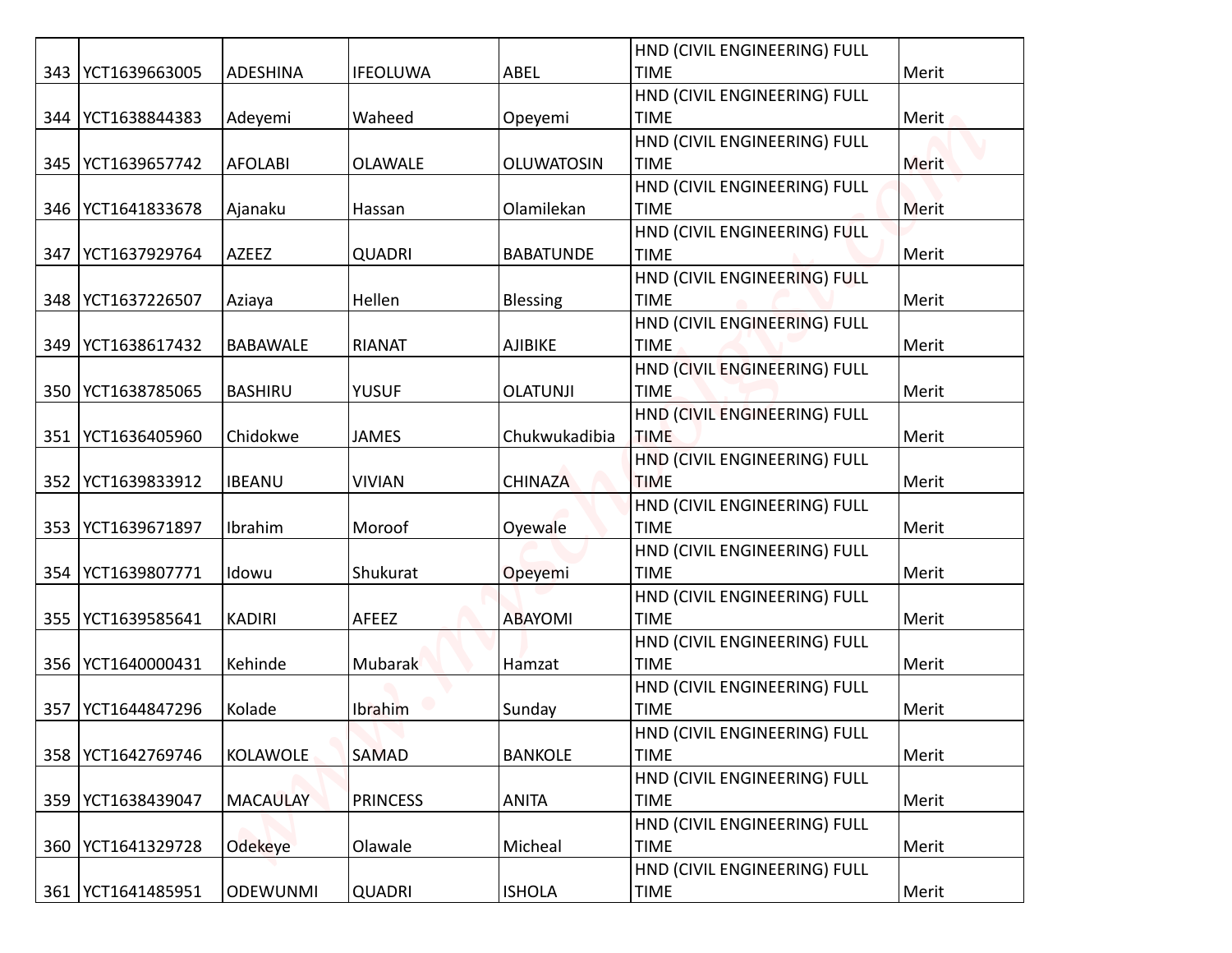|     |                     |                  |                  |                  | HND (CIVIL ENGINEERING) FULL                |       |
|-----|---------------------|------------------|------------------|------------------|---------------------------------------------|-------|
|     | 362   YCT1644498340 | <b>ODEYEMI</b>   | OLUWABUKUNMI     | <b>MISHAEL</b>   | <b>TIME</b>                                 | Merit |
|     |                     |                  |                  |                  | HND (CIVIL ENGINEERING) FULL                |       |
| 363 | YCT1640252604       | <b>OJOMOLADE</b> | <b>TOYOSI</b>    | <b>ISAAC</b>     | <b>TIME</b>                                 | Merit |
|     |                     |                  |                  |                  | HND (CIVIL ENGINEERING) FULL                |       |
|     | 364   YCT1644855327 | <b>OKORIE</b>    | <b>EKENE</b>     | SAMUEL           | <b>TIME</b>                                 | Merit |
|     |                     |                  |                  |                  | HND (CIVIL ENGINEERING) FULL                |       |
| 365 | YCT1637593184       | OLANREWAJU       | PAUL             | AKINTOMIWA       | <b>TIME</b>                                 | Merit |
|     |                     |                  |                  |                  | HND (CIVIL ENGINEERING) FULL                |       |
|     | 366   YCT1640865453 | <b>OLOYEDE</b>   | OLAMILEKAN       | <b>JOSEPH</b>    | <b>TIME</b>                                 | Merit |
|     |                     |                  |                  |                  | HND (CIVIL ENGINEERING) FULL                |       |
| 367 | YCT1641908898       | <b>OLUGBILE</b>  | <b>ENIOLA</b>    | <b>HANNAH</b>    | <b>TIME</b>                                 | Merit |
|     |                     |                  |                  |                  | HND (CIVIL ENGINEERING) FULL                |       |
|     | 368   YCT1642584486 | Oluwole          | Abduramon        | Ayomide          | <b>TIME</b>                                 | Merit |
|     |                     |                  |                  |                  | HND (CIVIL ENGINEERING) FULL                |       |
| 369 | YCT1646419450       | ONAFOWOKAN       | <b>JAMES</b>     | OLAMILEKAN       | <b>TIME</b>                                 | Merit |
|     | 370   YCT1640255723 | <b>OSIPITAN</b>  | AZEEZ            | ABOLADEMI        | HND (CIVIL ENGINEERING) FULL<br><b>TIME</b> | Merit |
|     |                     |                  |                  |                  | HND (CIVIL ENGINEERING) FULL                |       |
| 371 | YCT1642269835       | Owolabi          | Dare             | Kazeem           | <b>TIME</b>                                 | Merit |
|     |                     |                  |                  |                  | HND (CIVIL ENGINEERING) FULL                |       |
| 372 | Yct1644333965       | Oyewole          | Nadirat          | Omolola          | <b>TIME</b>                                 | Merit |
|     |                     |                  |                  |                  | HND (CIVIL ENGINEERING) FULL                |       |
| 373 | YCT1641300498       | SAMSON           | <b>EMMANUEL</b>  | <b>AYOMIKUN</b>  | <b>TIME</b>                                 | Merit |
|     |                     |                  |                  |                  | HND (CIVIL ENGINEERING) FULL                |       |
|     | 374   YCT1638519069 | SHADE            | SAMUEL           | <b>ROTIMI</b>    | <b>TIME</b>                                 | Merit |
|     |                     |                  |                  |                  | HND (CIVIL ENGINEERING) FULL                |       |
| 375 | YCT1636374829       | <b>STEPHEN</b>   | <b>IDONGESIT</b> |                  | <b>TIME</b>                                 | Merit |
|     |                     |                  |                  |                  | HND (CIVIL ENGINEERING) FULL                |       |
| 376 | YCT1638448971       | <b>TUBI</b>      | <b>MICHAEL</b>   | OLUWAFEMI        | <b>TIME</b>                                 | Merit |
|     |                     |                  |                  |                  | HND (CIVIL ENGINEERING) FULL                |       |
| 377 | YCT1637230553       | <b>UFOMBA</b>    | EBUBECHUKWU      | CHUKWUEMEKA TIME |                                             | Merit |
|     |                     |                  |                  |                  | HND (COMPUTER ENGINEERING)                  |       |
|     | 378   YCT1638365412 | <b>ABIFARIN</b>  | <b>AYODOTUN</b>  | <b>ELIJAH</b>    | <b>FULL TIME</b>                            | Merit |
|     |                     |                  |                  |                  | HND (COMPUTER ENGINEERING)                  |       |
|     | 379   YCT1644075569 | Afolabi          | Isaac            | Oluwapelumi      | <b>FULL TIME</b>                            | Merit |
|     |                     |                  |                  |                  | HND (COMPUTER ENGINEERING)                  |       |
|     | 380   YCT1637062763 | Agwu             | William          | Orji             | <b>FULL TIME</b>                            | Merit |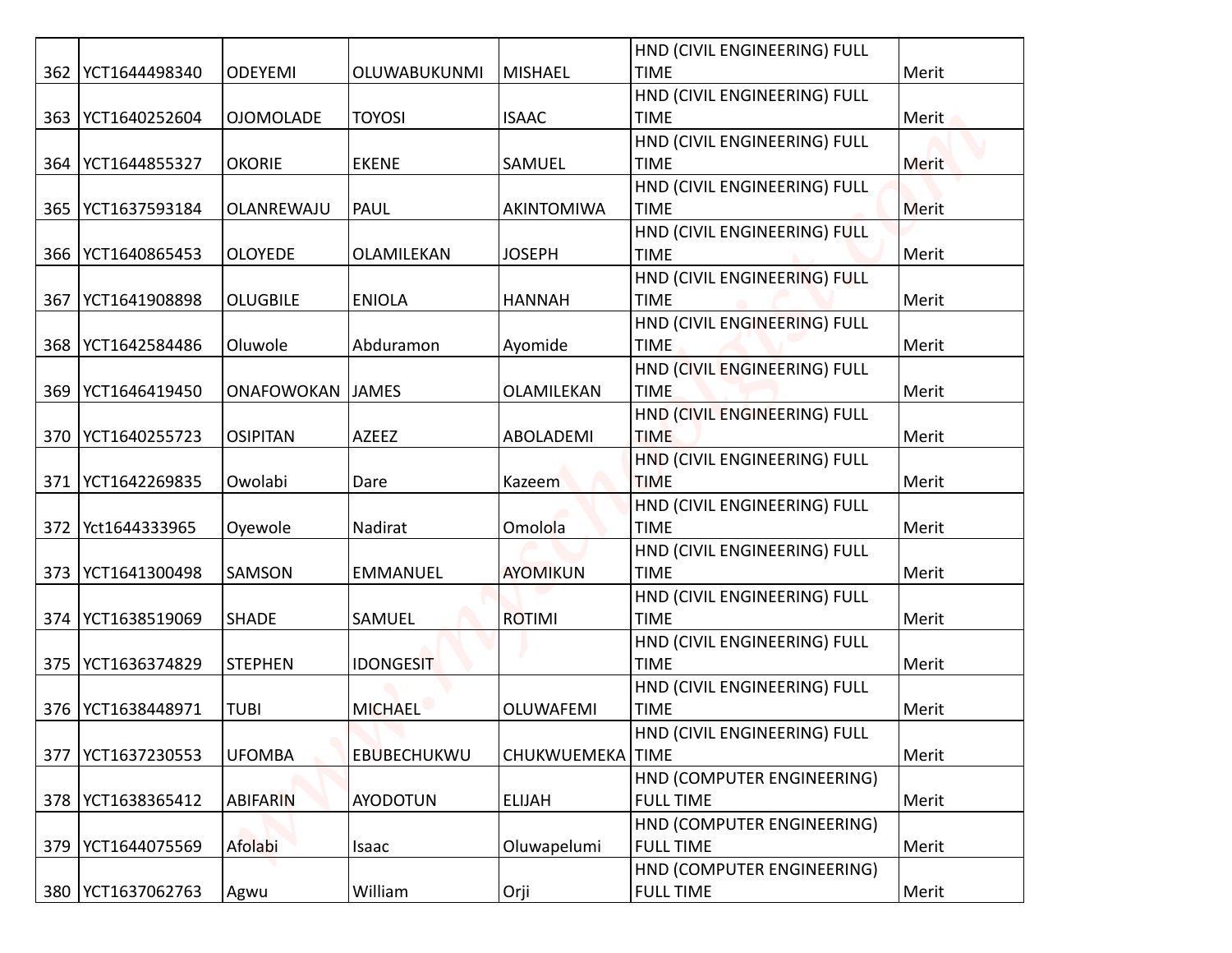| 381 | YCT1641804516       | <b>Bamidele</b> | Sunday          | Oluwatobiloba     | HND (COMPUTER ENGINEERING)<br><b>FULL TIME</b> | Merit |
|-----|---------------------|-----------------|-----------------|-------------------|------------------------------------------------|-------|
|     |                     |                 |                 |                   | HND (COMPUTER ENGINEERING)                     |       |
| 382 | YCT1642088598       | Gbajumo         | Osonamefo       | Praise            | <b>FULL TIME</b>                               | Merit |
|     |                     |                 |                 | <b>OLUWATOMIW</b> |                                                |       |
| 383 | YCT1636534974       | <b>GBAMOLA</b>  | <b>AYOFEMI</b>  | A                 | HND (COMPUTER ENGINEERING)<br><b>FULL TIME</b> | Merit |
|     |                     |                 |                 |                   | HND (COMPUTER ENGINEERING)                     |       |
| 384 | YCT1638883537       | martin          | joanan          | ndifreke          | <b>FULL TIME</b>                               | Merit |
|     |                     |                 |                 |                   | HND (COMPUTER ENGINEERING)                     |       |
| 385 | YCT1646827997       | Odediran        | Emmanuel        | Kayode            | <b>FULL TIME</b>                               | Merit |
|     |                     |                 |                 |                   | HND (COMPUTER ENGINEERING)                     |       |
| 386 | YCT1645442029       | Ogwuma          | Chimere         | Obinwanne         | <b>FULL TIME</b>                               | Merit |
|     |                     |                 |                 |                   | HND (COMPUTER ENGINEERING)                     |       |
| 387 | YCT1636484475       | <b>OLAOGUN</b>  | EBUNOLUWA       | <b>GRACE</b>      | <b>FULL TIME</b>                               | Merit |
|     |                     |                 |                 |                   | HND (COMPUTER ENGINEERING)                     |       |
| 388 | YCT1637178401       | Onokpite        | <b>Terry</b>    | Erhiga            | <b>FULL TIME</b>                               | Merit |
|     |                     |                 |                 |                   | HND (COMPUTER ENGINEERING)                     |       |
| 389 | YCT1644399542       | <b>OTAIKU</b>   | <b>TOHEEB</b>   | OLUWASEGUN        | <b>FULL TIME</b>                               | Merit |
|     |                     |                 |                 |                   | HND (COMPUTER ENGINEERING)                     |       |
| 390 | YCT1643303060       | Oyemomi         | Mayowa          | Gabriel           | <b>FULL TIME</b>                               | Merit |
|     |                     |                 |                 |                   | HND (COMPUTER ENGINEERING)                     |       |
|     | 391   YCT1638997031 | <b>OYETUNJI</b> | <b>TEMITOPE</b> | <b>SULAIMON</b>   | <b>FULL TIME</b>                               | Merit |
|     |                     |                 |                 |                   | HND (COMPUTER ENGINEERING)                     |       |
| 392 | YCT1645689928       | <b>ROSENJE</b>  | <b>TOHEEB</b>   | <b>OLADAYO</b>    | <b>FULL TIME</b>                               | Merit |
|     |                     |                 |                 |                   | HND (COMPUTER ENGINEERING)                     |       |
| 393 | YCT1643556803       | Sanni           | Precious        | Olawale           | <b>FULL TIME</b>                               | Merit |
|     |                     |                 |                 |                   | HND (COMPUTER ENGINEERING)                     |       |
| 394 | YCT1641843788       | Ufot            | Kpereobong      | Peter             | <b>FULL TIME</b>                               | Merit |
|     |                     |                 |                 |                   | HND (COMPUTER ENGINEERING)                     |       |
| 395 | YCT1637918547       | <b>UZOEGBO</b>  | <b>BLESSING</b> |                   | <b>FULL TIME</b>                               | Merit |
|     |                     |                 |                 |                   | HND (COMPUTER SCIENCE) FULL                    |       |
| 396 | YCT1644427980       | ADEBAYO         | <b>ADEBISI</b>  | ZAINAB            | <b>TIME</b>                                    | Merit |
|     |                     |                 |                 |                   | HND (COMPUTER SCIENCE) FULL                    |       |
| 397 | YCT1633428463       | <b>ADEKUNLE</b> | <b>FOLAKEMI</b> | <b>ZAINAB</b>     | <b>TIME</b>                                    | Merit |
|     |                     |                 |                 |                   | HND (COMPUTER SCIENCE) FULL                    |       |
|     | 398   YCT1636391668 | Adenekan        | Simbiat         | Kofoworola        | <b>TIME</b>                                    | Merit |
|     |                     |                 |                 |                   | HND (COMPUTER SCIENCE) FULL                    |       |
|     | 399   YCT1644491939 | afolayan        | taofeek         | timileyin         | <b>TIME</b>                                    | Merit |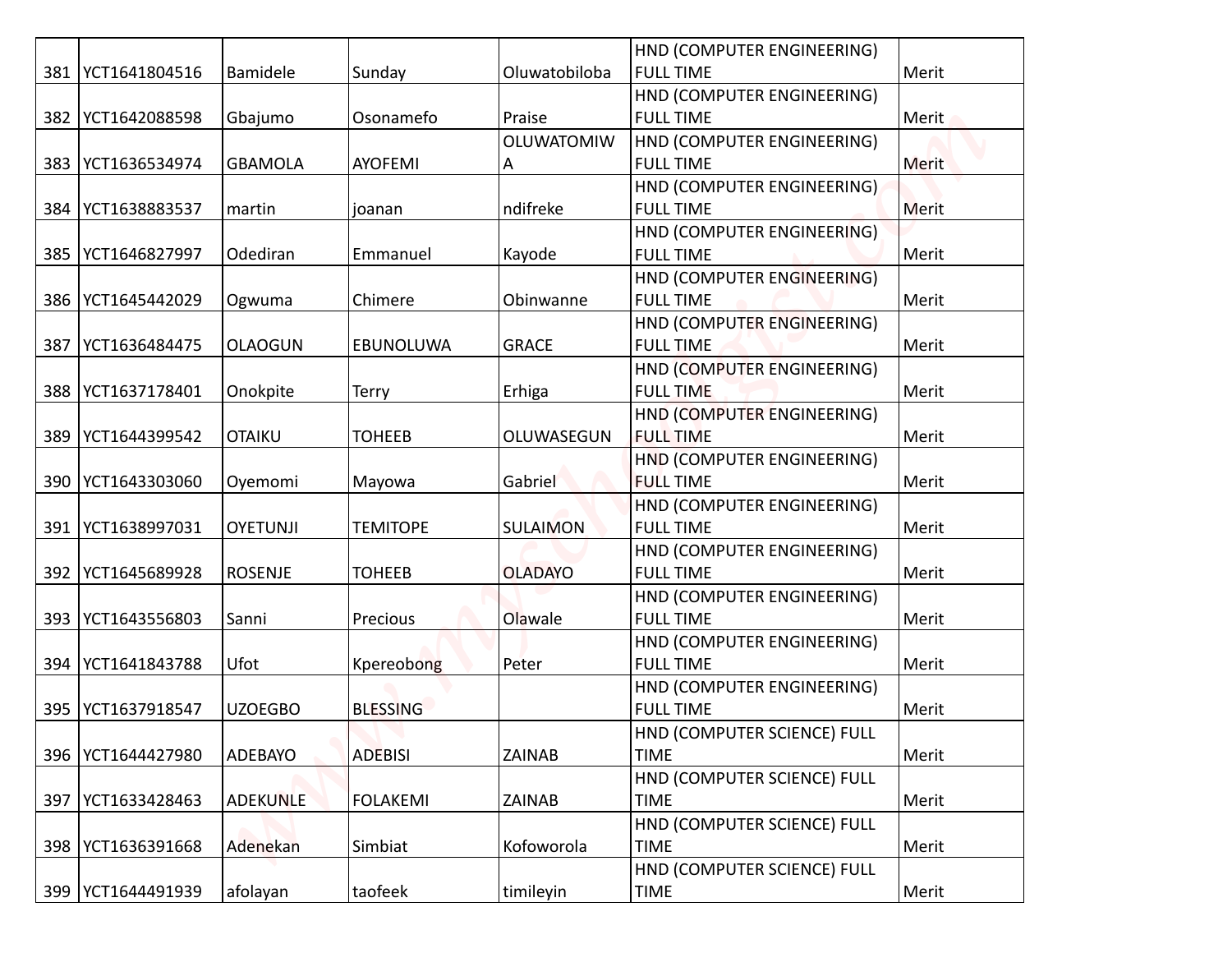|     |                     |                 |                 |                   | HND (COMPUTER SCIENCE) FULL                |              |
|-----|---------------------|-----------------|-----------------|-------------------|--------------------------------------------|--------------|
|     | 400   YCT1641802709 | <b>AGUZIE</b>   | <b>ANTHONIA</b> | <b>NNENNA</b>     | <b>TIME</b><br>HND (COMPUTER SCIENCE) FULL | Merit        |
|     | 401   YCT1643017785 | <b>AJASA</b>    | AKEEL           | <b>ADEKUNLE</b>   | <b>TIME</b>                                | Merit        |
|     |                     |                 |                 |                   | HND (COMPUTER SCIENCE) FULL                |              |
|     | 402   YCT1645354303 | Alabi           | Akolawole       | Kabir             | <b>TIME</b>                                | <b>Merit</b> |
|     |                     |                 |                 |                   | HND (COMPUTER SCIENCE) FULL                |              |
| 403 | YCT1642005073       | <b>ALLI</b>     | <b>AL-AMEEN</b> | <b>OLAYINKA</b>   | <b>TIME</b>                                | Merit        |
|     |                     |                 |                 |                   | HND (COMPUTER SCIENCE) FULL                |              |
|     | 404   YCT1641990852 | Awolola         | Lateefat        | Boluwatife        | <b>TIME</b>                                | Merit        |
|     |                     |                 |                 |                   | HND (COMPUTER SCIENCE) FULL                |              |
|     | 405   YCT1644578155 | <b>Babalola</b> | Janet           | Funmilayo         | <b>TIME</b>                                | Merit        |
|     |                     |                 |                 |                   | HND (COMPUTER SCIENCE) FULL                |              |
|     | 406   YCT1643393013 | Bankole         | Francis         | Olabisi           | <b>TIME</b>                                | Merit        |
|     | YCT1637056484       | Bello           | Rafiu           |                   | HND (COMPUTER SCIENCE) FULL<br><b>TIME</b> |              |
| 407 |                     |                 |                 | <b>Muyis</b>      | HND (COMPUTER SCIENCE) FULL                | Merit        |
|     | 408   YCT1637590173 | Dada            | Emmanuel        | Oluwadamilola     | <b>TIME</b>                                | Merit        |
|     |                     |                 |                 |                   | HND (COMPUTER SCIENCE) FULL                |              |
|     | 409   YCT1643718953 | <b>EDAFE</b>    | <b>MIRACLE</b>  | <b>MADUABUCHI</b> | <b>TIME</b>                                | Merit        |
|     |                     |                 |                 |                   | HND (COMPUTER SCIENCE) FULL                |              |
|     | 410   YCT1644783991 | Emmanuel        | Oluchi          | Elizabeth         | <b>TIME</b>                                | Merit        |
|     |                     |                 |                 |                   | HND (COMPUTER SCIENCE) FULL                |              |
|     | 411   YCT1643363244 | Eruotor         | Daniel          | Oghenero          | <b>TIME</b>                                | Merit        |
|     |                     |                 |                 |                   | HND (COMPUTER SCIENCE) FULL                |              |
|     | 412   YCT1642104526 | Eshemiedomi     | Samuel          | Oghenevwede       | <b>TIME</b>                                | Merit        |
|     |                     |                 |                 |                   | HND (COMPUTER SCIENCE) FULL                |              |
|     | 413   YCT1643788618 | Fadimu          | Raphael         | Oluwatomiloba     | <b>TIME</b>                                | Merit        |
|     |                     |                 | Gbolabo         |                   | HND (COMPUTER SCIENCE) FULL<br><b>TIME</b> |              |
|     | 414   YCT1641522770 | Falana          |                 | Samson            | HND (COMPUTER SCIENCE) FULL                | Merit        |
|     | 415   YCT1637139714 | gabriel         | chinedu         | omenke            | <b>TIME</b>                                | Merit        |
|     |                     |                 |                 |                   | HND (COMPUTER SCIENCE) FULL                |              |
|     | 416   YCT1647159068 | Idoko           | Marcelina       | Uregu             | <b>TIME</b>                                | Merit        |
|     |                     |                 |                 |                   | HND (COMPUTER SCIENCE) FULL                |              |
|     | 417   YCT1641393366 | <b>IDOWU</b>    | <b>MICHEAL</b>  | <b>BABATUNDE</b>  | <b>TIME</b>                                | Merit        |
|     |                     |                 |                 |                   | HND (COMPUTER SCIENCE) FULL                |              |
|     | 418   YCT1643930518 | idowu           | oladimeji       | hammed            | <b>TIME</b>                                | Merit        |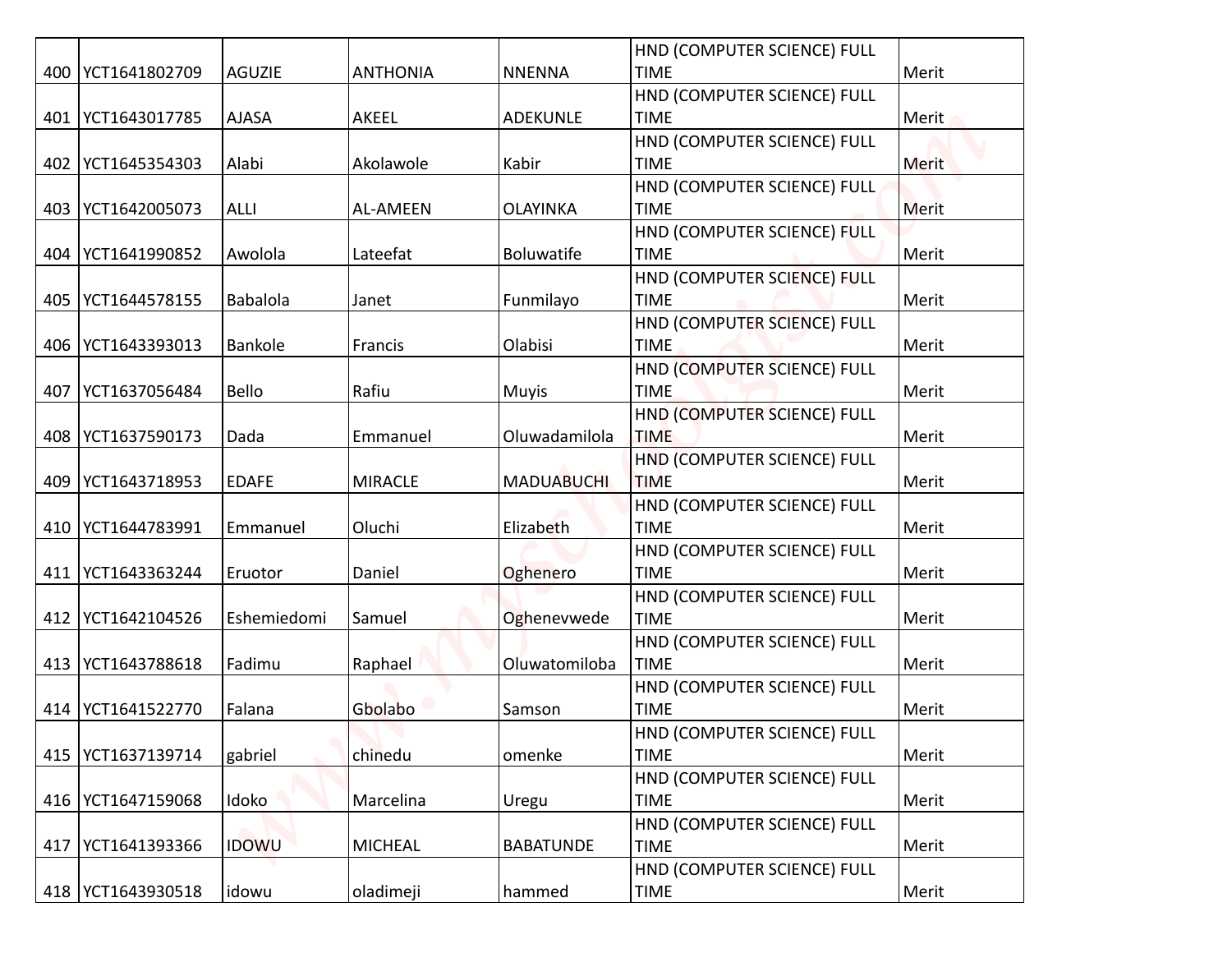|     |                     |                   |                  |                 | HND (COMPUTER SCIENCE) FULL                |              |
|-----|---------------------|-------------------|------------------|-----------------|--------------------------------------------|--------------|
|     | 419   YCT1644844083 | ifeanacho         | kevin            | chinazom        | <b>TIME</b>                                | Merit        |
|     |                     |                   |                  |                 | HND (COMPUTER SCIENCE) FULL                |              |
|     | 420 YCT1636709423   | IKE               | <b>UZOMA</b>     | <b>RONALD</b>   | <b>TIME</b>                                | Merit        |
|     |                     |                   |                  |                 | HND (COMPUTER SCIENCE) FULL                |              |
|     | 421   YCT1644570340 | Inaolaji          | Taofeek          | Akinkunmi       | <b>TIME</b>                                | <b>Merit</b> |
|     |                     |                   |                  |                 | HND (COMPUTER SCIENCE) FULL                |              |
| 422 | YCT1640341650       | Kareem            | Azeezat          | Oyindamola      | <b>TIME</b>                                | Merit        |
|     |                     |                   |                  |                 | HND (COMPUTER SCIENCE) FULL                |              |
|     | 423   YCT1637612499 | <b>KOLADE</b>     | AZEEZ            | OLASUNKANMI     | <b>TIME</b><br>HND (COMPUTER SCIENCE) FULL | Merit        |
|     | 424   YCT1637141225 | <b>MBALASO</b>    | AMARACHI         | <b>JENNIFER</b> | <b>TIME</b>                                | Merit        |
|     |                     |                   |                  |                 | HND (COMPUTER SCIENCE) FULL                |              |
|     | 425   YCT1636645122 | <b>MOMOH</b>      | <b>IDOWU</b>     | AHMED           | <b>TIME</b>                                | Merit        |
|     |                     |                   |                  |                 | HND (COMPUTER SCIENCE) FULL                |              |
|     | 426   YCT1641923600 | Nwabueze          | Chiamaka         | Faith           | <b>TIME</b>                                | Merit        |
|     |                     |                   |                  |                 | HND (COMPUTER SCIENCE) FULL                |              |
| 427 | YCT1638447170       | Nwosu             | Martins          | Ifeanyichukwu   | <b>TIME</b>                                | Merit        |
|     |                     |                   |                  |                 | HND (COMPUTER SCIENCE) FULL                |              |
|     | 428   YCT1637319139 | <b>OBIESHI</b>    | <b>PROSPER</b>   | <b>IFEANYI</b>  | <b>TIME</b>                                | Merit        |
|     |                     |                   |                  | ehimudiamhen    | HND (COMPUTER SCIENCE) FULL<br><b>TIME</b> | Merit        |
| 429 | YCT1636732690       | ogbeide           | christian        |                 | HND (COMPUTER SCIENCE) FULL                |              |
|     | 430 YCT1642518069   | Okonkwo           | Johnpaul         | Chibuzor        | <b>TIME</b>                                | Merit        |
|     |                     |                   |                  |                 | HND (COMPUTER SCIENCE) FULL                |              |
|     | 431 YCT1646477240   | Okpor             | Uweoma           | Adewale         | <b>TIME</b>                                | Merit        |
|     |                     |                   |                  |                 | HND (COMPUTER SCIENCE) FULL                |              |
|     | 432   YCT1636645033 | <b>OKUNLOLA</b>   | <b>JOHN</b>      | OLAMILEKAN      | <b>TIME</b>                                | Merit        |
|     |                     |                   |                  |                 | HND (COMPUTER SCIENCE) FULL                |              |
|     | 433   YCT1642244676 | <b>OKWUCHI</b>    | <b>MARVELOUS</b> | <b>CHIBUZO</b>  | <b>TIME</b>                                | Merit        |
|     |                     |                   |                  |                 | HND (COMPUTER SCIENCE) FULL                |              |
|     | 434   YCT1637783594 | <b>OLALERE</b>    | SODIQ            | OLAMILEKAN      | <b>TIME</b><br>HND (COMPUTER SCIENCE) FULL | Merit        |
|     | 435   YCT1642001164 | Olawuyi           | Michael          |                 | <b>TIME</b>                                | Merit        |
|     |                     | <b>OLORUNGBOH</b> |                  |                 | HND (COMPUTER SCIENCE) FULL                |              |
|     | 436   YCT1642694875 | UNMI              | <b>DAVID</b>     | <b>DAMILOLA</b> | <b>TIME</b>                                | Merit        |
|     |                     |                   |                  |                 | HND (COMPUTER SCIENCE) FULL                |              |
|     | 437   YCT1644558995 | Oluleye           | Hephzibah        | Oyinkansola     | <b>TIME</b>                                | Merit        |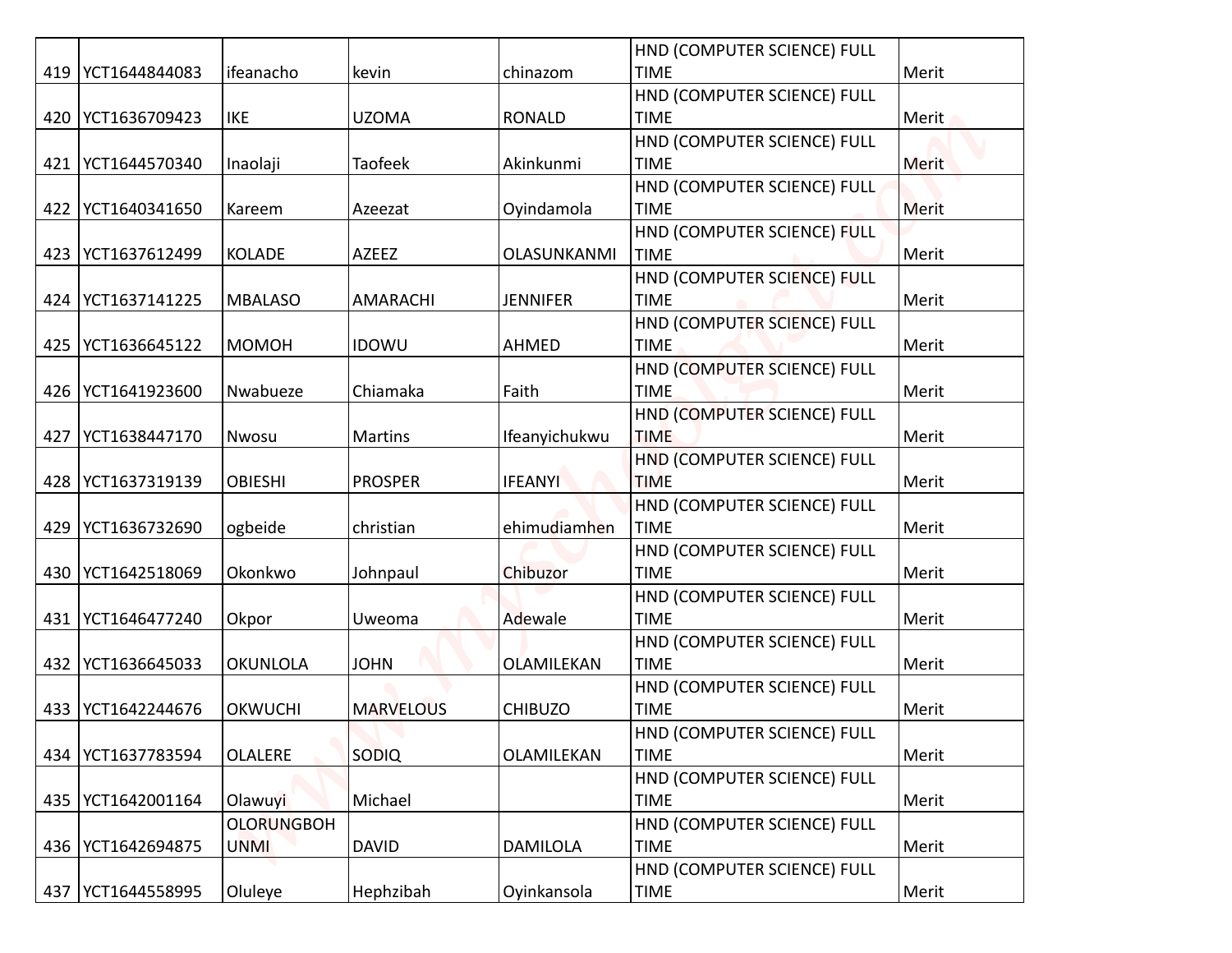|     |                     |                  | <b>TOLUWANIAGBAR</b> |                  | HND (COMPUTER SCIENCE) FULL                |       |
|-----|---------------------|------------------|----------------------|------------------|--------------------------------------------|-------|
|     | 438   YCT1636975043 | <b>OMOTAYO</b>   | A                    | ADESEWA          | <b>TIME</b>                                | Merit |
|     |                     |                  |                      |                  | HND (COMPUTER SCIENCE) FULL                |       |
|     | 439 YCT1636216385   | Onah             | Joseph               | Adoga            | <b>TIME</b>                                | Merit |
|     |                     |                  |                      |                  | HND (COMPUTER SCIENCE) FULL                |       |
|     | 440   YCT1636962140 | Onyekwuo         | Anayochukwu          | Cosmos           | <b>TIME</b>                                | Merit |
|     |                     |                  |                      |                  | HND (COMPUTER SCIENCE) FULL                |       |
| 441 | YCT1641570934       | <b>OSEZUA</b>    | <b>FAITH</b>         |                  | <b>TIME</b>                                | Merit |
|     |                     |                  |                      |                  | HND (COMPUTER SCIENCE) FULL                |       |
|     | 442   YCT1637201488 | <b>OVIEGHARA</b> | <b>EDOGHORO</b>      | <b>SYLVESTER</b> | <b>TIME</b>                                | Merit |
|     |                     |                  |                      |                  | HND (COMPUTER SCIENCE) FULL                |       |
|     | 443   YCT1642158372 | oyediji          | oluwatimilehin       | james            | <b>TIME</b>                                | Merit |
|     |                     |                  |                      |                  | HND (COMPUTER SCIENCE) FULL                |       |
| 444 | YCT1641816764       | <b>POPOOLA</b>   | PELUMI               | AYOMIDE          | <b>TIME</b>                                | Merit |
|     |                     |                  |                      |                  | HND (COMPUTER SCIENCE) FULL                |       |
| 445 | YCT1639639987       | Shodolamu        | Olamide              | Gabriel          | <b>TIME</b>                                | Merit |
|     |                     |                  |                      |                  | HND (COMPUTER SCIENCE) FULL                |       |
|     | 446   YCT1641984257 | SHONOWO          | SAMUEL               | OLUWAFEMI        | <b>TIME</b>                                | Merit |
| 447 | YCT1641475807       | SOREMI           | <b>OLAOLUWA</b>      | <b>EMMANUEL</b>  | HND (COMPUTER SCIENCE) FULL<br><b>TIME</b> | Merit |
|     |                     |                  |                      |                  | HND (COMPUTER SCIENCE) FULL                |       |
|     | 448   YCT1641825632 | Taiwo            | Esther               | Olawumi          | <b>TIME</b>                                | Merit |
|     |                     |                  |                      |                  | HND (COMPUTER SCIENCE) FULL                |       |
| 449 | YCT1636558663       | <b>TESLEEM</b>   | AYOMIDE              | <b>SUNDAY</b>    | <b>TIME</b>                                | Merit |
|     |                     |                  |                      |                  | HND (COMPUTER SCIENCE) FULL                |       |
|     | 450   YCT1643810857 | <b>UGWUANYI</b>  | <b>VICTOR</b>        | <b>CHIKODI</b>   | <b>TIME</b>                                | Merit |
|     |                     |                  |                      |                  | HND (CROP PRODUCTION                       |       |
| 451 | YCT1639568558       | <b>ABDULAHI</b>  | <b>IBRAHIM</b>       | <b>OLANIYI</b>   | <b>TECHNOLOGY) FULL TIME</b>               | Merit |
|     |                     |                  |                      |                  | HND (CROP PRODUCTION                       |       |
| 452 | YCT1637765599       | Abiodun          | Titilayo             | Benedicta        | <b>TECHNOLOGY) FULL TIME</b>               | Merit |
|     |                     |                  |                      |                  | HND (CROP PRODUCTION                       |       |
| 453 | YCT1644761422       | <b>ADEAGBO</b>   | <b>FELIX</b>         | ADEBIMPE         | TECHNOLOGY) FULL TIME                      | Merit |
|     |                     |                  |                      |                  | HND (CROP PRODUCTION                       |       |
| 454 | YCT1645982459       | <b>BONIFACE</b>  | <b>ELIZABETH</b>     | <b>JANET</b>     | TECHNOLOGY) FULL TIME                      | Merit |
|     |                     |                  |                      |                  | HND (CROP PRODUCTION                       |       |
|     | 455   YCT1643779204 | Giwa             | Abeeb                | Olawale          | TECHNOLOGY) FULL TIME                      | Merit |
|     |                     |                  |                      |                  | HND (CROP PRODUCTION                       |       |
|     | 456   YCT1640167476 | Ifetayo          | Mary                 | Hadijat          | TECHNOLOGY) FULL TIME                      | Merit |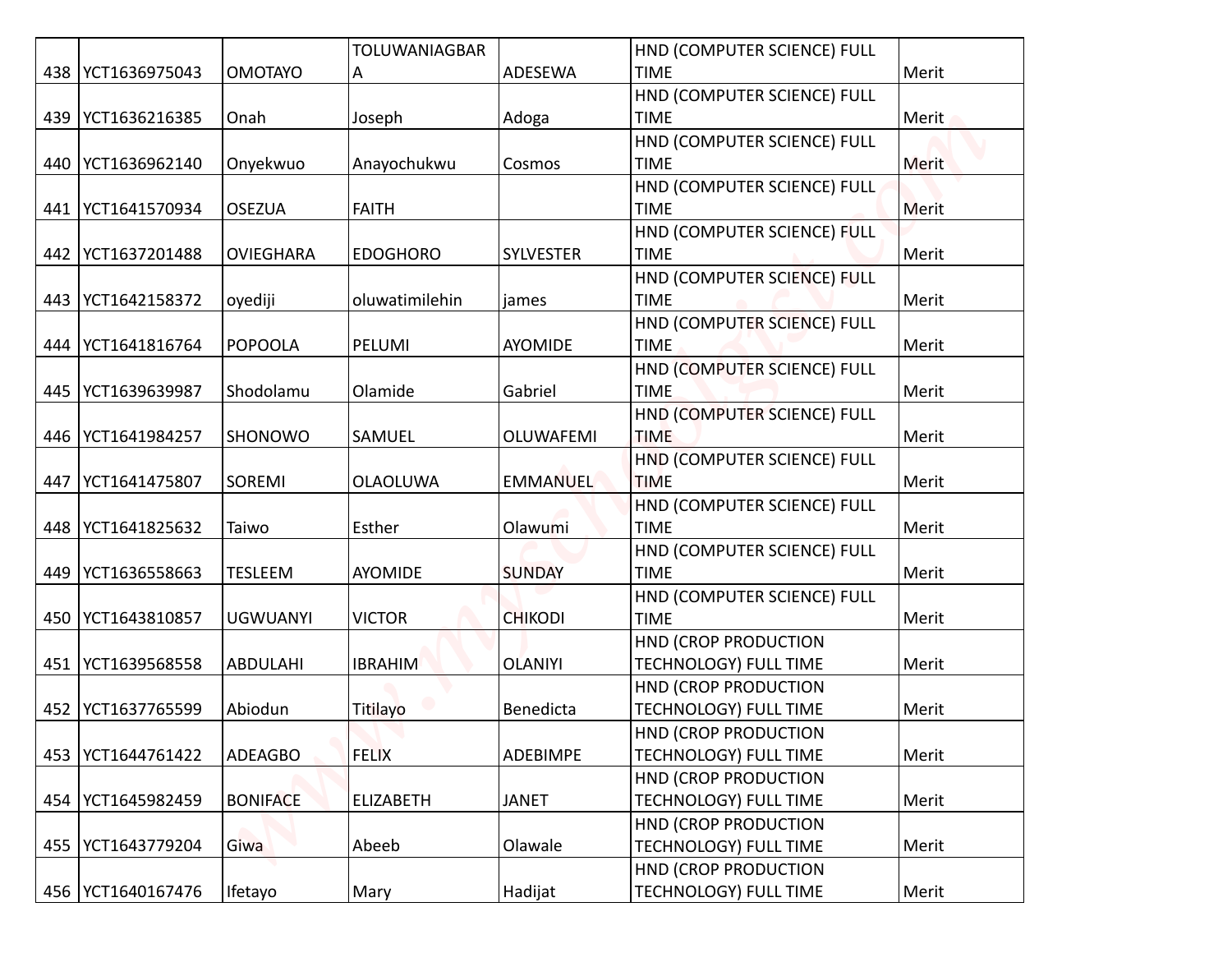|     |                     |                   |                   |                   | <b>HND (CROP PRODUCTION</b>  |       |
|-----|---------------------|-------------------|-------------------|-------------------|------------------------------|-------|
|     | 457   YCT1643719156 | LAHAN             | <b>IYANUOLUWA</b> | SAMUEL            | <b>TECHNOLOGY) FULL TIME</b> | Merit |
|     |                     |                   |                   |                   | <b>HND (CROP PRODUCTION</b>  |       |
|     | 458   YCT1643712051 | LAWAL             | <b>AZEEZAT</b>    | <b>OYINDAMOLA</b> | <b>TECHNOLOGY) FULL TIME</b> | Merit |
|     |                     |                   |                   |                   | <b>HND (CROP PRODUCTION</b>  |       |
|     | 459   YCT1643381682 | <b>MUSA</b>       | <b>SULAIMON</b>   | OLASUNKANMI       | <b>TECHNOLOGY) FULL TIME</b> | Merit |
|     |                     |                   |                   |                   | HND (CROP PRODUCTION         |       |
| 460 | YCT1644662246       | <b>OLORUNNOLA</b> | OLUWASEUN         | <b>LYDIA</b>      | TECHNOLOGY) FULL TIME        | Merit |
|     |                     |                   |                   |                   | HND (ELECTRICAL ENGINEERING) |       |
| 461 | YCT1642071998       | <b>ABAYOMI</b>    | <b>AYODELE</b>    | SAMUEL            | <b>FULL TIME</b>             | Merit |
|     |                     |                   |                   |                   | HND (ELECTRICAL ENGINEERING) |       |
| 462 | YCT1636536961       | ABDULAZEEZ        | ABDULAZEEZ        | <b>ABIOLA</b>     | <b>FULL TIME</b>             | Merit |
|     |                     |                   |                   |                   | HND (ELECTRICAL ENGINEERING) |       |
| 463 | YCT1636216311       | <b>ADEBIYI</b>    | SIKIRU            | AKOLAWOLE         | <b>FULL TIME</b>             | Merit |
|     |                     |                   |                   |                   | HND (ELECTRICAL ENGINEERING) |       |
| 464 | YCT1642073223       | ADEDEJI           | ADURAGBEMI        | <b>JOSEPH</b>     | <b>FULL TIME</b>             | Merit |
|     |                     |                   |                   |                   | HND (ELECTRICAL ENGINEERING) |       |
|     | 465   YCT1647812074 | <b>ADEGBITE</b>   | <b>TOBI</b>       | <b>EMMANUEL</b>   | <b>FULL TIME</b>             | Merit |
|     |                     |                   |                   |                   | HND (ELECTRICAL ENGINEERING) |       |
|     | 466   YCT1642070012 | <b>ADENUGA</b>    | <b>ENOCH</b>      | <b>TEMILOLUWA</b> | <b>FULL TIME</b>             | Merit |
|     |                     |                   |                   |                   | HND (ELECTRICAL ENGINEERING) |       |
| 467 | YCT1641403835       | <b>ADEOYE</b>     | <b>ADEWALE</b>    | SAMSUDEEN         | <b>FULL TIME</b>             | Merit |
|     |                     |                   |                   |                   | HND (ELECTRICAL ENGINEERING) |       |
|     | 468   YCT1637572445 | ADEYEMI           | <b>KAYODE</b>     | <b>EMMANUEL</b>   | <b>FULL TIME</b>             | Merit |
|     |                     |                   |                   |                   | HND (ELECTRICAL ENGINEERING) |       |
|     | 469   YCT1637067057 | AGBENIGA          | <b>MUBARAK</b>    | <b>OLAJIDE</b>    | <b>FULL TIME</b>             | Merit |
|     |                     |                   |                   |                   | HND (ELECTRICAL ENGINEERING) |       |
|     | 470   YCT1638168455 | <b>AKINSOOTO</b>  | <b>OKIKI</b>      | OLUWASEGUN        | <b>FULL TIME</b>             | Merit |
|     |                     |                   |                   |                   | HND (ELECTRICAL ENGINEERING) |       |
| 471 | YCT1644063996       | David             | <b>DANIEL</b>     | <b>OBAJOBA</b>    | <b>FULL TIME</b>             | Merit |
|     |                     |                   |                   |                   | HND (ELECTRICAL ENGINEERING) |       |
| 472 | YCT1639758610       | dogban            | makanjuola        | houstrouvi        | <b>FULL TIME</b>             | Merit |
|     |                     |                   |                   |                   | HND (ELECTRICAL ENGINEERING) |       |
|     | 473   YCT1645463972 | <b>EDIALE</b>     | AKHERE            | SOLOMON           | <b>FULL TIME</b>             | Merit |
|     |                     |                   |                   |                   | HND (ELECTRICAL ENGINEERING) |       |
|     | 474   YCT1638432528 | Elom              | ThankGod          | Chikwado          | <b>FULL TIME</b>             | Merit |
|     |                     |                   |                   |                   | HND (ELECTRICAL ENGINEERING) |       |
|     | 475   YCT1642162376 | Enyia             | Victor            | Chukwuebuka       | <b>FULL TIME</b>             | Merit |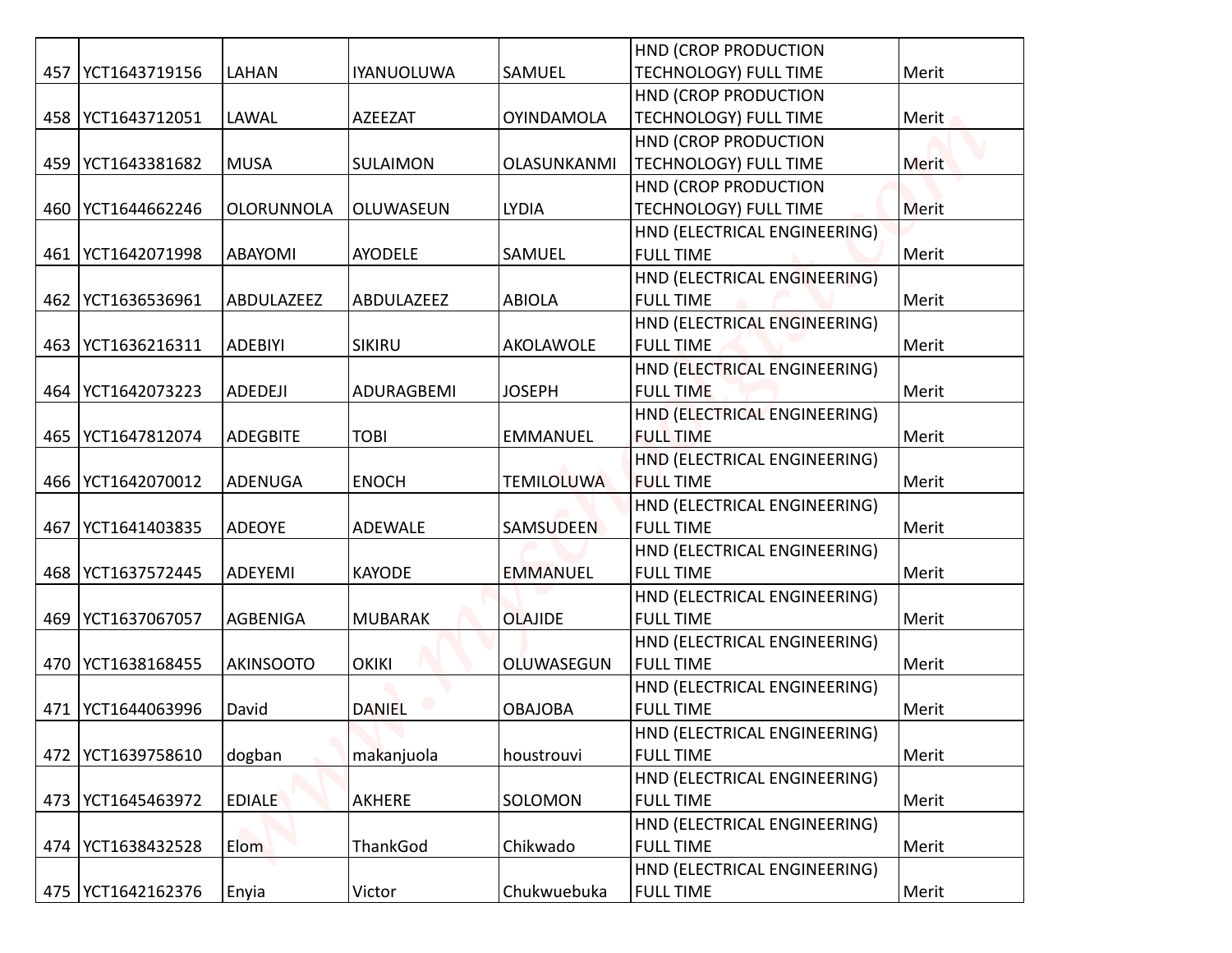|     |                     |                   |                    |                   | HND (ELECTRICAL ENGINEERING) |       |
|-----|---------------------|-------------------|--------------------|-------------------|------------------------------|-------|
|     | 476   YCT1641801090 | EZE               | <b>EMMANUEL</b>    | <b>NONSO</b>      | <b>FULL TIME</b>             | Merit |
|     |                     |                   |                    |                   | HND (ELECTRICAL ENGINEERING) |       |
|     | 477   YCT1643379776 | <b>FADESIRE</b>   | AYANFE             | <b>EMMANUEL</b>   | <b>FULL TIME</b>             | Merit |
|     |                     |                   |                    |                   | HND (ELECTRICAL ENGINEERING) |       |
|     | 478   YCT1647172391 | <b>IROBOINOSE</b> | <b>ENDURANCE</b>   | <b>LOUIS</b>      | <b>FULL TIME</b>             | Merit |
|     |                     |                   |                    |                   | HND (ELECTRICAL ENGINEERING) |       |
|     | 479   YCT1644838776 | Isaiah            | Elijah             | Eno               | <b>FULL TIME</b>             | Merit |
|     |                     |                   |                    |                   | HND (ELECTRICAL ENGINEERING) |       |
|     | 480   YCT1639388208 | <b>MOSAKU</b>     | <b>JOHN</b>        | <b>OLUWASEYI</b>  | <b>FULL TIME</b>             | Merit |
|     |                     |                   |                    |                   | HND (ELECTRICAL ENGINEERING) |       |
|     | 481   YCT1637306183 | <b>MUHAMMED</b>   | Yusuf              | OLALEKAN          | <b>FULL TIME</b>             | Merit |
|     |                     |                   |                    |                   | HND (ELECTRICAL ENGINEERING) |       |
|     | 482   YCT1639476586 | NKEOSENYEM        | MARYJANE           | <b>TOSOBUAFOR</b> | <b>FULL TIME</b>             | Merit |
|     |                     |                   |                    |                   | HND (ELECTRICAL ENGINEERING) |       |
|     | 483   YCT1645613305 | <b>NTAH</b>       | <b>FRANKLINE</b>   | EBERECHUKWU       | <b>FULL TIME</b>             | Merit |
|     |                     |                   |                    |                   | HND (ELECTRICAL ENGINEERING) |       |
|     | 484   YCT1640297391 | Nworah            | David              |                   | <b>FULL TIME</b>             | Merit |
|     |                     |                   |                    |                   | HND (ELECTRICAL ENGINEERING) |       |
|     | 485   YCT1642492967 | ODU               | <b>BULOUKATIMI</b> | <b>FLOURISH</b>   | <b>FULL TIME</b>             | Merit |
|     |                     |                   |                    |                   | HND (ELECTRICAL ENGINEERING) |       |
|     | 486   YCT1645121729 | OKHENAYE          | <b>VINCENT</b>     | <b>JEFFERY</b>    | <b>FULL TIME</b>             | Merit |
|     |                     |                   |                    |                   | HND (ELECTRICAL ENGINEERING) |       |
| 487 | YCT1636574093       | <b>OKOGUN</b>     | <b>ODION</b>       | <b>DENNIS</b>     | <b>FULL TIME</b>             | Merit |
|     |                     |                   |                    |                   | HND (ELECTRICAL ENGINEERING) |       |
|     | 488   YCT1641914513 | <b>OKWEYE</b>     | CHUKWUEMEKA        | <b>BENEDICT</b>   | <b>FULL TIME</b>             | Merit |
|     |                     |                   |                    |                   | HND (ELECTRICAL ENGINEERING) |       |
|     | 489 YCT1641582468   | Oladepo           | Gbolahan           | Micheal           | <b>FULL TIME</b>             | Merit |
|     |                     | ONYEMEREKW        |                    |                   | HND (ELECTRICAL ENGINEERING) |       |
|     | 490   YCT1639918075 | E                 | <b>UCHECHUKWU</b>  | <b>FESTUS</b>     | <b>FULL TIME</b>             | Merit |
|     |                     |                   |                    |                   | HND (ELECTRICAL ENGINEERING) |       |
| 491 | YCT1636369505       | <b>OYEKAN</b>     | SAMUEL             | <b>ADENIYI</b>    | <b>FULL TIME</b>             | Merit |
|     |                     |                   |                    |                   | HND (ELECTRICAL ENGINEERING) |       |
|     | 492   YCT1643047800 | <b>OYEWOLE</b>    | <b>OLAYINKA</b>    | benjamin          | <b>FULL TIME</b>             | Merit |
|     |                     |                   |                    |                   | HND (ELECTRICAL ENGINEERING) |       |
|     | 493   YCT1637527030 | Soaga             | Mubarak            | Olanrewaju        | <b>FULL TIME</b>             | Merit |
|     |                     |                   |                    |                   | HND (ELECTRICAL ENGINEERING) |       |
|     | 494   YCT1641376016 | <b>UGOH</b>       | <b>OBICHI</b>      | SANDRA            | <b>FULL TIME</b>             | Merit |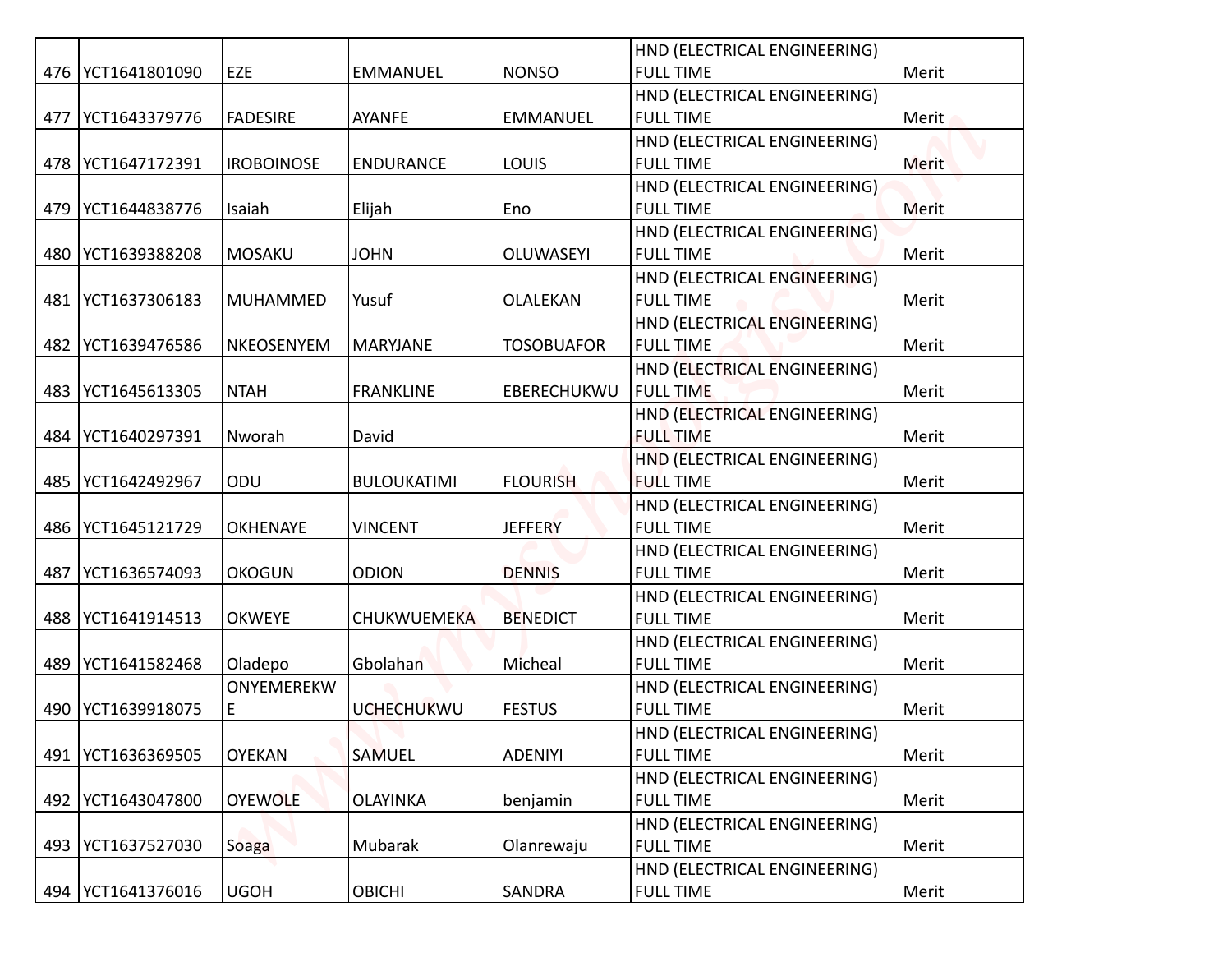|     |                     |                 |                  |                 | HND (ELECTRICAL ENGINEERING)                    |              |
|-----|---------------------|-----------------|------------------|-----------------|-------------------------------------------------|--------------|
|     | 495   YCT1640266444 | Ukoha           | Emmanuel         | Junior          | <b>FULL TIME</b>                                | Merit        |
|     |                     |                 |                  |                 | HND (ELECTRICAL ENGINEERING)                    |              |
|     | 496   YCT1640264905 | <b>YUSUF</b>    | <b>TIMILEYIN</b> | <b>RIDWAN</b>   | <b>FULL TIME</b>                                | Merit        |
|     |                     |                 |                  |                 | HND (ENVIRONMENTAL BIOLOGY)                     |              |
| 497 | YCT1639303481       | <b>ABAYOMI</b>  | <b>ISLAMIAT</b>  | SEMIU           | <b>FULL TIME</b>                                | <b>Merit</b> |
|     |                     |                 |                  |                 | HND (ENVIRONMENTAL BIOLOGY)                     |              |
|     | 498   YCT1638034563 | <b>ABEGUNDE</b> | <b>DAMILOLA</b>  | <b>GRACE</b>    | <b>FULL TIME</b>                                | Merit        |
|     |                     |                 |                  |                 | HND (ENVIRONMENTAL BIOLOGY)                     |              |
|     | 499   YCT1637127010 | Adegbite        | Iretioluwa       | Obanbo          | <b>FULL TIME</b>                                | Merit        |
|     |                     |                 |                  |                 | HND (ENVIRONMENTAL BIOLOGY)                     |              |
| 500 | YCT1637765024       | <b>ADELANI</b>  | <b>BOLATITO</b>  | <b>KAFAYAT</b>  | <b>FULL TIME</b>                                | Merit        |
|     |                     |                 |                  |                 | HND (ENVIRONMENTAL BIOLOGY)                     |              |
| 501 | YCT1636995383       | ADEOSUN         | <b>HAMMED</b>    | <b>ADEKUNLE</b> | <b>FULL TIME</b>                                | Merit        |
|     |                     |                 |                  |                 | HND (ENVIRONMENTAL BIOLOGY)                     |              |
| 502 | YCT1638007322       | Adeshina        | Olubukola        | Deborah         | <b>FULL TIME</b>                                | Merit        |
|     |                     |                 |                  |                 | HND (ENVIRONMENTAL BIOLOGY)                     |              |
| 503 | YCT1636544138       | adio            | adewale          | toheeb          | <b>FULL TIME</b>                                | Merit        |
|     |                     |                 |                  |                 | HND (ENVIRONMENTAL BIOLOGY)                     |              |
|     | 504   YCT1636976293 | <b>AJAYI</b>    | <b>BUKOLA</b>    |                 | <b>FULL TIME</b>                                | Merit        |
|     |                     |                 |                  |                 | HND (ENVIRONMENTAL BIOLOGY)                     |              |
| 505 | YCT1646062253       | Alabede         | Oluwadamilola    | Seun            | <b>FULL TIME</b>                                | Merit        |
|     |                     |                 |                  | <b>OGWA</b>     | HND (ENVIRONMENTAL BIOLOGY)                     |              |
|     | 506   YCT1638217864 | ALI             | <b>TESSY</b>     |                 | <b>FULL TIME</b><br>HND (ENVIRONMENTAL BIOLOGY) | Merit        |
| 507 | YCT1644077504       | ARIYIBI         | <b>IDOWU</b>     | <b>MUEES</b>    | <b>FULL TIME</b>                                | Merit        |
|     |                     |                 |                  |                 | HND (ENVIRONMENTAL BIOLOGY)                     |              |
|     | 508   YCT1644406866 | Ayanu           | Babatomiwa       | Peter           | <b>FULL TIME</b>                                | Merit        |
|     |                     |                 |                  |                 | HND (ENVIRONMENTAL BIOLOGY)                     |              |
| 509 | YCT1641230978       | Babatunde       | Anuoluwapo       | Oriyomi         | <b>FULL TIME</b>                                | Merit        |
|     |                     |                 |                  | OLUWADAMILO     | HND (ENVIRONMENTAL BIOLOGY)                     |              |
|     | 510 YCT1645003887   | <b>BANJOKO</b>  | <b>BARAKAT</b>   | LA              | <b>FULL TIME</b>                                | Merit        |
|     |                     |                 |                  |                 | HND (ENVIRONMENTAL BIOLOGY)                     |              |
| 511 | YCT1647557810       | <b>BISIRIYU</b> | <b>LATEEFAT</b>  | <b>TAIWO</b>    | <b>FULL TIME</b>                                | Merit        |
|     |                     |                 |                  |                 | HND (ENVIRONMENTAL BIOLOGY)                     |              |
|     | 512   YCT1642333515 | <b>Bodunde</b>  | <b>Busola</b>    | Precious        | <b>FULL TIME</b>                                | Merit        |
|     |                     |                 |                  |                 | HND (ENVIRONMENTAL BIOLOGY)                     |              |
|     | 513   YCT1644059034 | Disi            | Biboye           | Laressa         | <b>FULL TIME</b>                                | Merit        |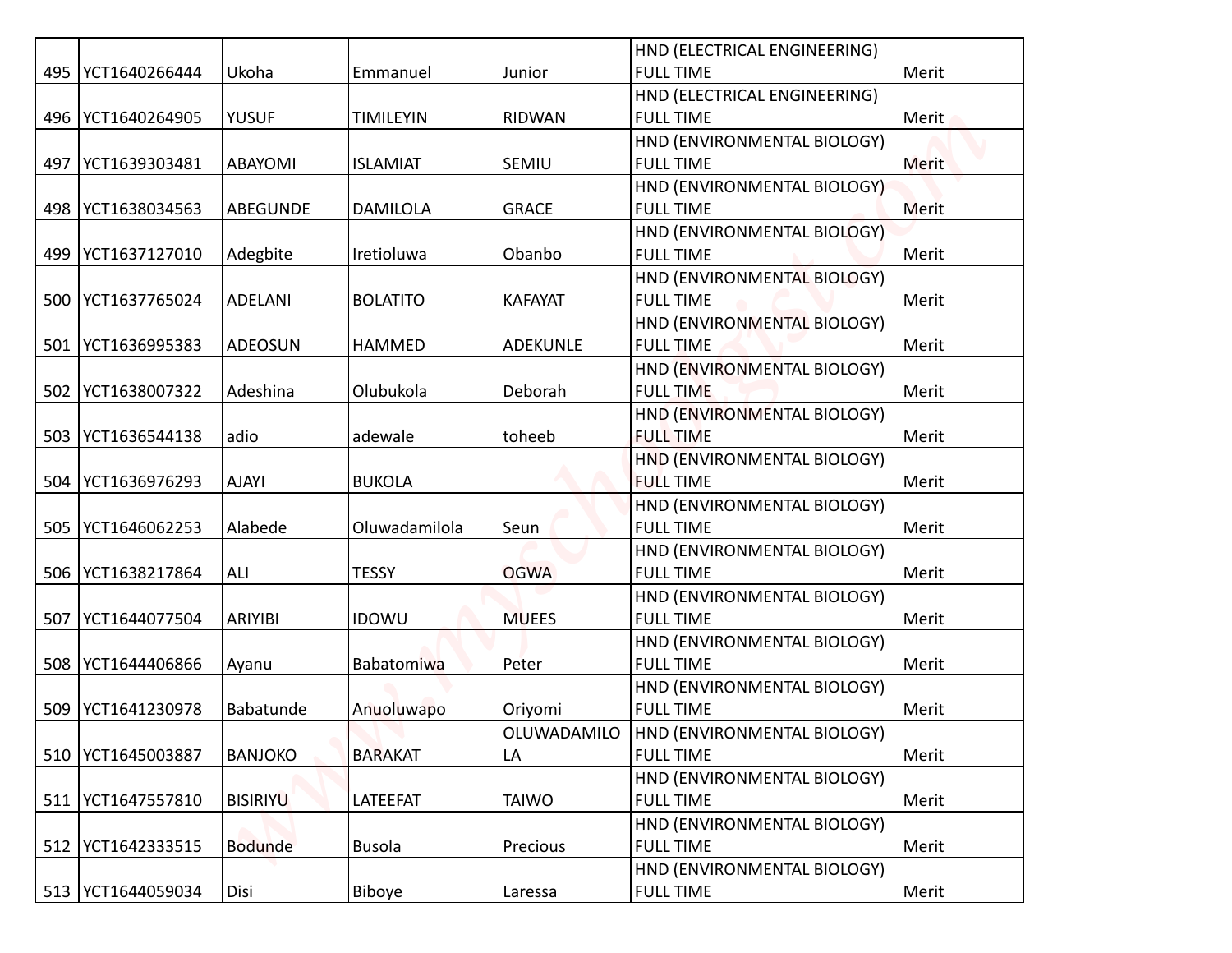|     |                     |                 |                    |                   | HND (ENVIRONMENTAL BIOLOGY) |              |
|-----|---------------------|-----------------|--------------------|-------------------|-----------------------------|--------------|
|     | 514   YCT1646628555 | <b>ELAMAH</b>   | <b>CYNTHIA</b>     | <b>AYO</b>        | <b>FULL TIME</b>            | Merit        |
|     |                     |                 |                    |                   | HND (ENVIRONMENTAL BIOLOGY) |              |
|     | 515   YCT1638197383 | <b>ESSANG</b>   | <b>MARY</b>        | <b>JOLLEYKING</b> | <b>FULL TIME</b>            | Merit        |
|     |                     |                 |                    |                   | HND (ENVIRONMENTAL BIOLOGY) |              |
|     | 516 YCT1639150725   | EZE             | <b>ODINAKA</b>     | <b>MODESTA</b>    | <b>FULL TIME</b>            | <b>Merit</b> |
|     |                     |                 |                    |                   | HND (ENVIRONMENTAL BIOLOGY) |              |
| 517 | YCT1643715113       | <b>FASHOYI</b>  | <b>OYINKANSOLA</b> | <b>TITILOPE</b>   | <b>FULL TIME</b>            | Merit        |
|     |                     |                 |                    |                   | HND (ENVIRONMENTAL BIOLOGY) |              |
|     | 518   YCT1643112637 | Ganiyu          | Olusoji            | Joshua            | <b>FULL TIME</b>            | Merit        |
|     |                     |                 |                    |                   | HND (ENVIRONMENTAL BIOLOGY) |              |
|     | 519   YCT1636975846 | <b>HAMMED</b>   | <b>SEKINAT</b>     | <b>OLAIDE</b>     | <b>FULL TIME</b>            | Merit        |
|     |                     |                 |                    |                   | HND (ENVIRONMENTAL BIOLOGY) |              |
| 520 | YCT1639038331       | Hycienth        | Thelma             | Onyekachi         | <b>FULL TIME</b>            | Merit        |
|     |                     |                 |                    |                   | HND (ENVIRONMENTAL BIOLOGY) |              |
| 521 | YCT1636374937       | Ibrahim         | Abisola            | Joy               | <b>FULL TIME</b>            | Merit        |
|     |                     |                 |                    |                   | HND (ENVIRONMENTAL BIOLOGY) |              |
| 522 | YCT1638446467       | <b>IGE</b>      | <b>TEMILOLUWA</b>  | <b>DORCAS</b>     | <b>FULL TIME</b>            | Merit        |
|     |                     |                 |                    |                   | HND (ENVIRONMENTAL BIOLOGY) |              |
|     | 523   YCT1637679149 | <b>ISHOLA</b>   | <b>TITILOPE</b>    | <b>ROFFIAT</b>    | <b>FULL TIME</b>            | Merit        |
|     |                     |                 |                    |                   | HND (ENVIRONMENTAL BIOLOGY) |              |
|     | 524   YCT1641836506 | Kehinde         | Olajide            | <b>Bright</b>     | <b>FULL TIME</b>            | Merit        |
|     |                     |                 |                    |                   | HND (ENVIRONMENTAL BIOLOGY) |              |
| 525 | YCT1636469399       | Kujore          | Omobolanle         | Fausat            | <b>FULL TIME</b>            | Merit        |
|     |                     |                 |                    |                   | HND (ENVIRONMENTAL BIOLOGY) |              |
|     | 526   YCT1637075807 | KUSANU          | <b>TAIWO</b>       | <b>REBECCA</b>    | <b>FULL TIME</b>            | Merit        |
|     |                     |                 |                    |                   | HND (ENVIRONMENTAL BIOLOGY) |              |
| 527 | YCT1642773284       | LAWAL           | <b>ANDRA</b>       | <b>MOTUNRAYO</b>  | <b>FULL TIME</b>            | Merit        |
|     |                     |                 |                    |                   | HND (ENVIRONMENTAL BIOLOGY) |              |
| 528 | YCT1637485384       | Lemboye         | Kafayat            | Omolara           | <b>FULL TIME</b>            | Merit        |
|     |                     |                 |                    |                   | HND (ENVIRONMENTAL BIOLOGY) |              |
| 529 | YCT1636716761       | <b>MATTHEW</b>  | <b>OLORUNWA</b>    | <b>ABIODUN</b>    | <b>FULL TIME</b>            | Merit        |
|     |                     |                 |                    |                   | HND (ENVIRONMENTAL BIOLOGY) |              |
|     | 530   YCT1641219490 | MURITALA        | <b>ALIYU</b>       | <b>BABATUNDE</b>  | <b>FULL TIME</b>            | Merit        |
|     |                     |                 |                    |                   | HND (ENVIRONMENTAL BIOLOGY) |              |
|     | 531   YCT1636362847 | <b>NWAEFULU</b> | <b>THERESA</b>     | <b>EBELE</b>      | <b>FULL TIME</b>            | Merit        |
|     |                     |                 |                    |                   | HND (ENVIRONMENTAL BIOLOGY) |              |
|     | 532 YCT1643306356   | <b>OBANOR</b>   | <b>LOVELYN</b>     | <b>CHIDINMA</b>   | <b>FULL TIME</b>            | Merit        |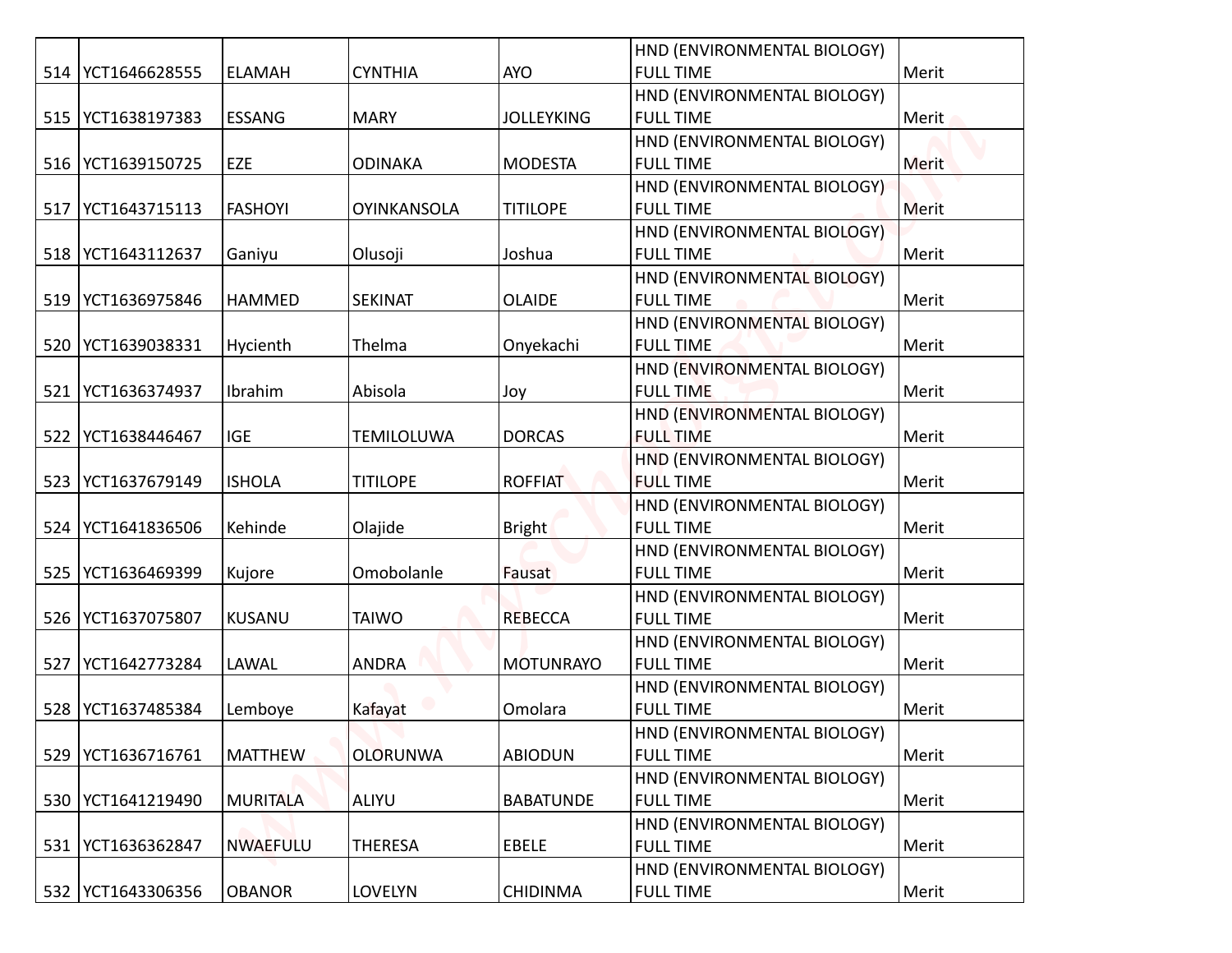|     |                     |                 |                 |                 | HND (ENVIRONMENTAL BIOLOGY)            |              |
|-----|---------------------|-----------------|-----------------|-----------------|----------------------------------------|--------------|
|     | 533   YCT1643319230 | <b>OBIDELE</b>  | SAHEED          | <b>ABIOLA</b>   | <b>FULL TIME</b>                       | Merit        |
|     |                     |                 |                 |                 | HND (ENVIRONMENTAL BIOLOGY)            |              |
|     | 534   YCT1636736481 | ODOEMELAM       | <b>CHIGOZIE</b> | <b>MELODY</b>   | <b>FULL TIME</b>                       | Merit        |
|     |                     |                 |                 |                 | HND (ENVIRONMENTAL BIOLOGY)            |              |
|     | 535   YCT1646224666 | Okeike          | Williams        | Mark            | <b>FULL TIME</b>                       | <b>Merit</b> |
|     |                     |                 |                 |                 | HND (ENVIRONMENTAL BIOLOGY)            |              |
|     | 536   YCT1642409289 | <b>OKHANI</b>   | <b>EUNICE</b>   | <b>OMEGE</b>    | <b>FULL TIME</b>                       | Merit        |
|     |                     |                 |                 |                 | HND (ENVIRONMENTAL BIOLOGY)            |              |
|     | 537 YCT1639571124   | OKPARAJIAKU     | <b>VERA</b>     | <b>CHIDINMA</b> | <b>FULL TIME</b>                       | Merit        |
|     |                     |                 |                 |                 | HND (ENVIRONMENTAL BIOLOGY)            |              |
|     | 538   YCT1642098153 | Oladapo         | Feyisayo        | Abisodun        | <b>FULL TIME</b>                       | Merit        |
|     |                     |                 |                 |                 | HND (ENVIRONMENTAL BIOLOGY)            |              |
|     | 539   YCT1642263025 | Oladeinde       | Samuel          | Ayomide         | <b>FULL TIME</b>                       | Merit        |
|     |                     |                 |                 | OLUWARANTIM     | HND (ENVIRONMENTAL BIOLOGY)            |              |
|     | 540 YCT1637164426   | <b>OLANIYAN</b> | OREOLUWA        |                 | <b>FULL TIME</b>                       | Merit        |
|     |                     |                 |                 |                 | HND (ENVIRONMENTAL BIOLOGY)            |              |
|     | 541   YCT1644744820 | Olawuyi         | Ayomide         | Abosede         | <b>FULL TIME</b>                       | Merit        |
|     |                     |                 |                 |                 | HND (ENVIRONMENTAL BIOLOGY)            |              |
|     | 542   YCT1637242255 | Oniye           | Oluwapelumi     | Sara            | <b>FULL TIME</b>                       | Merit        |
|     |                     |                 |                 |                 | HND (ENVIRONMENTAL BIOLOGY)            |              |
|     | 543   YCT1645695522 | <b>OPANIYAN</b> | MOYINOLUWA      | <b>OLAWALE</b>  | <b>FULL TIME</b>                       | Merit        |
|     |                     |                 |                 |                 | HND (ENVIRONMENTAL BIOLOGY)            |              |
|     | 544   YCT1637066388 | <b>OSIKOYA</b>  | <b>OLAMIDE</b>  | <b>ABISODUN</b> | <b>FULL TIME</b>                       | Merit        |
|     |                     |                 |                 |                 | HND (ENVIRONMENTAL BIOLOGY)            |              |
|     | 545   YCT1644349502 | <b>ROBERT</b>   | <b>TAMAR</b>    | <b>SANDRA</b>   | <b>FULL TIME</b>                       | Merit        |
|     |                     |                 |                 |                 | HND (ENVIRONMENTAL BIOLOGY)            |              |
|     | 546   YCT1636386033 | SALAMI          | <b>SULIAT</b>   | <b>OYENIKE</b>  | <b>FULL TIME</b>                       | Merit        |
|     |                     |                 |                 |                 | HND (ENVIRONMENTAL BIOLOGY)            |              |
| 547 | YCT1637065896       | Seriki          | Odunayo         | Ayisat          | <b>FULL TIME</b>                       | Merit        |
|     |                     |                 |                 |                 | HND (ENVIRONMENTAL BIOLOGY)            |              |
|     | 548   YCT1647543198 | SOREMI          | <b>TENIOLA</b>  | <b>OMOWUNMI</b> | <b>FULL TIME</b>                       | Merit        |
|     |                     |                 |                 |                 | HND (ENVIRONMENTAL BIOLOGY)            |              |
|     | 549   YCT1642152032 | <b>SUBAIR</b>   | <b>KEHINDE</b>  | ANJOLAOLUWA     | <b>FULL TIME</b>                       | Merit        |
|     |                     |                 |                 |                 | HND (ENVIRONMENTAL BIOLOGY)            |              |
|     | 550   YCT1638827922 | Ukandu          | Faith           | Nma             | <b>FULL TIME</b>                       | Merit        |
|     | 551   YCT1638186460 | <b>ADEKUNLE</b> | <b>BISOLA</b>   | ANABEL          | HND (FASHION DESIGN) FULL TIME         | Merit        |
|     | 552   YCT1641376681 | ANIFOWOSE       | SINMISOLA       | PETER           | HND (FASHION DESIGN) FULL TIME   Merit |              |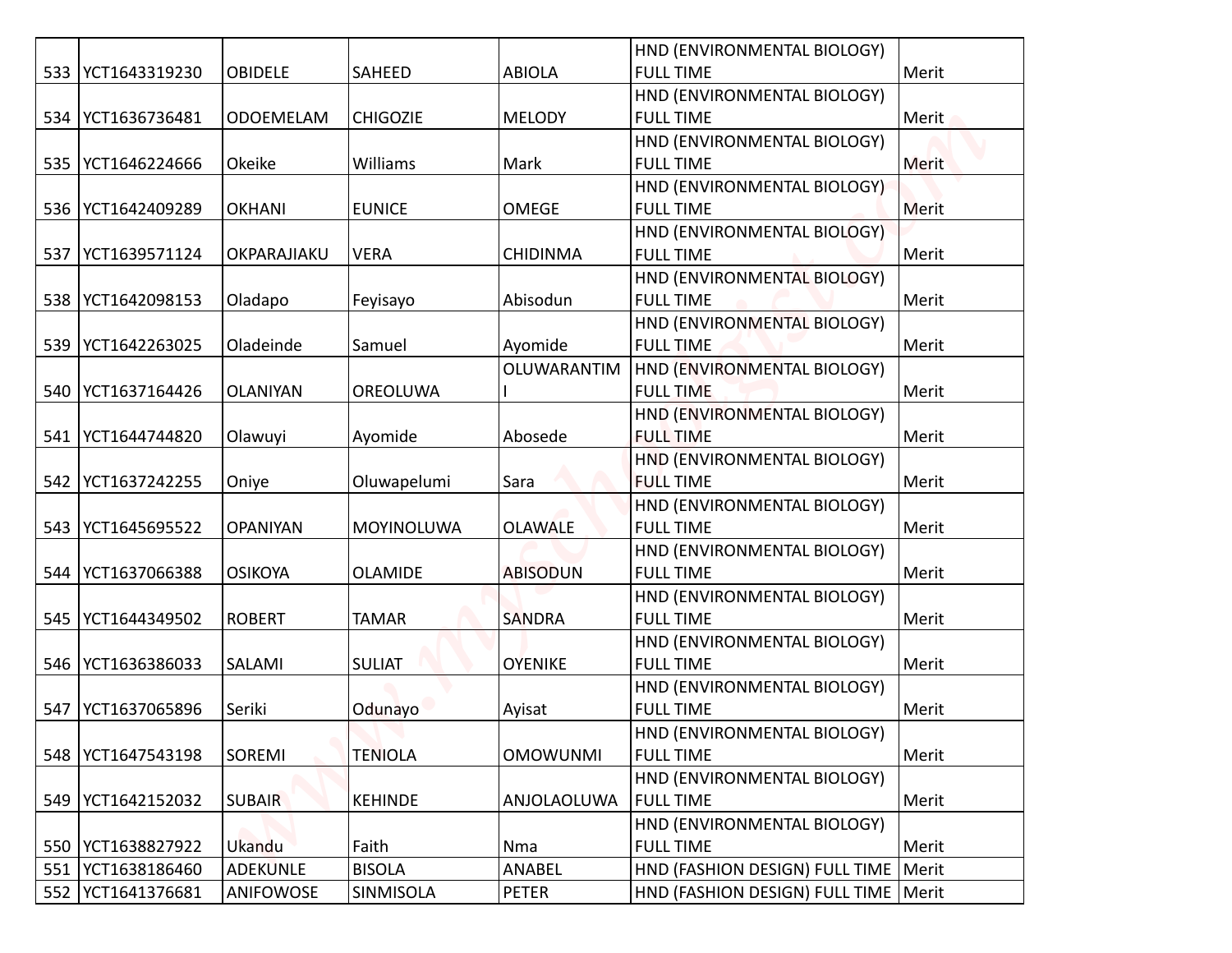|     | 553   YCT1642758232 | <b>ASHIRU</b>   | <b>NURUDEEN</b>  | <b>OPEYEMI</b>      | HND (FASHION DESIGN) FULL TIME   Merit    |              |
|-----|---------------------|-----------------|------------------|---------------------|-------------------------------------------|--------------|
| 554 | YCT1637153185       | <b>ESEBRE</b>   | SARAH            | <b>INYANG</b>       | HND (FASHION DESIGN) FULL TIME            | Merit        |
| 555 | YCT1642509729       | <b>IDOWU</b>    | <b>BILIKISU</b>  | <b>BISOYE</b>       | HND (FASHION DESIGN) FULL TIME            | Merit        |
| 556 | YCT1645430261       | Johnson         | Felicia          | Iyanuoluwa          | HND (FASHION DESIGN) FULL TIME   Merit    |              |
| 557 | YCT1637001317       | LATEEF          | <b>DAMILOLA</b>  | <b>CHRISTIANA</b>   | HND (FASHION DESIGN) FULL TIME            | Merit        |
| 558 | YCT1641209091       | Moyaki          | Anesi            | Mabel               | HND (FASHION DESIGN) FULL TIME            | <b>Merit</b> |
| 559 | YCT1636628168       | Odedoyin        | Seyi             | Adesola             | HND (FASHION DESIGN) FULL TIME            | <b>Merit</b> |
| 560 | YCT1641542780       | Odeyinka        | Titilayo         | Oyinkan             | HND (FASHION DESIGN) FULL TIME            | Merit        |
|     |                     |                 |                  | <b>OLUEBUBECHUK</b> |                                           |              |
| 561 | YCT1644767405       | <b>OGBU</b>     | <b>REGINA</b>    | WU                  | HND (FASHION DESIGN) FULL TIME   Merit    |              |
| 562 | YCT1646817291       | Ogunsanwo       | Daniel           | Tobi                | HND (FASHION DESIGN) FULL TIME   Merit    |              |
| 563 | YCT1642067040       | <b>OIO</b>      | <b>SEGUN</b>     | <b>ABIODUN</b>      | HND (FASHION DESIGN) FULL TIME            | Merit        |
| 564 | YCT1640361405       | <b>OLAGOKE</b>  | <b>ENIOLA</b>    | <b>ABIGAIL</b>      | HND (FASHION DESIGN) FULL TIME   Merit    |              |
| 565 | YCT1645689421       | <b>OSOKU</b>    | <b>PRISCILLA</b> | <b>NGOZI</b>        | HND (FASHION DESIGN) FULL TIME            | Merit        |
| 566 | YCT1639957133       | <b>SHOLEYE</b>  | <b>TAIWO</b>     | <b>NOHEEMAT</b>     | HND (FASHION DESIGN) FULL TIME            | Merit        |
| 567 | YCT1637736312       | <b>UMEADI</b>   | <b>CHIGOZIE</b>  | <b>HENRIETTA</b>    | HND (FASHION DESIGN) FULL TIME            | Merit        |
| 568 | YCT1638973630       | Uthman          | Hibatullah       | Adebola             | HND (FASHION DESIGN) FULL TIME            | Merit        |
|     |                     |                 |                  |                     | HND (FOOD TECHNOLOGY) FULL                |              |
|     | 569   YCT1640169153 | Abdul-ganiu     | Toibat           | Olaide              | <b>TIME</b>                               | Merit        |
|     |                     |                 |                  |                     | HND (FOOD TECHNOLOGY) FULL                |              |
|     | 570 YCT1645268626   | ADEBAYO         | OMOTOLA          | <b>RECHEAL</b>      | <b>TIME</b>                               | Merit        |
|     |                     |                 |                  |                     | HND (FOOD TECHNOLOGY) FULL                |              |
|     | 571   YCT1636116958 | <b>ADELEYE</b>  | <b>MOTUNRAYO</b> | <b>BUKOLA</b>       | <b>TIME</b>                               | Merit        |
|     |                     |                 |                  |                     | HND (FOOD TECHNOLOGY) FULL                |              |
|     | 572   YCT1642512421 | <b>AFIOUS</b>   | <b>ENDURANCE</b> | <b>VEMESO</b>       | <b>TIME</b>                               | Merit        |
|     |                     |                 |                  |                     | HND (FOOD TECHNOLOGY) FULL                |              |
|     | 573   YCT1643014785 | AKHARUME        | <b>VIVIAN</b>    | <b>OMOLE</b>        | <b>TIME</b>                               | Merit        |
|     |                     |                 |                  |                     | HND (FOOD TECHNOLOGY) FULL                |              |
|     | 574   YCT1636996273 | ANAGHA          | <b>BLESSING</b>  | <b>GIFT</b>         | <b>TIME</b>                               | Merit        |
|     |                     |                 |                  |                     | HND (FOOD TECHNOLOGY) FULL                |              |
|     | 575   YCT1639471278 | <b>ANYAORA</b>  | <b>ESTHER</b>    | <b>OLUEBUBE</b>     | <b>TIME</b>                               | Merit        |
|     |                     |                 |                  | OLUWAREMILEK        | HND (FOOD TECHNOLOGY) FULL                |              |
|     | 576   YCT1643967643 | <b>ARAWUNMI</b> | MATTHEW          | UN                  | <b>TIME</b>                               | Merit        |
| 577 | YCT1636634490       | Ayinde          | Oluwadamilola    | Oluwatosin          | HND (FOOD TECHNOLOGY) FULL<br><b>TIME</b> | Merit        |
|     |                     |                 |                  |                     | HND (FOOD TECHNOLOGY) FULL                |              |
|     | 578   YCT1638801758 | Bassey          | Justina          | Wiseman             | <b>TIME</b>                               | Merit        |
|     |                     |                 |                  |                     |                                           |              |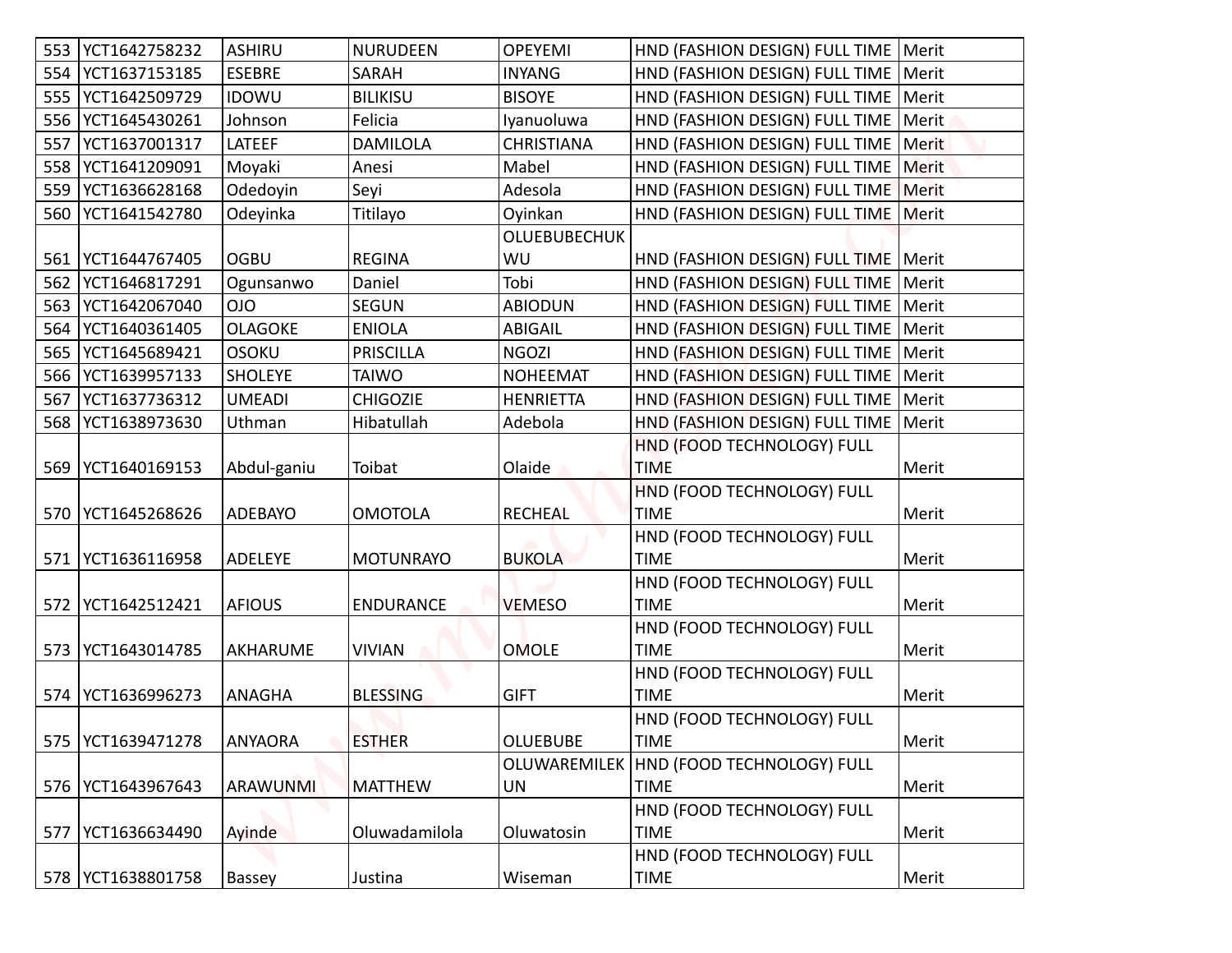|     |                     |                         |                    | <b>OSAGUMWENR</b>   | HND (FOOD TECHNOLOGY) FULL                |              |
|-----|---------------------|-------------------------|--------------------|---------------------|-------------------------------------------|--------------|
|     | 579   YCT1637001336 | EDORISIAGBON   EMMANUEL |                    | О                   | <b>TIME</b>                               | Merit        |
|     |                     |                         |                    |                     | HND (FOOD TECHNOLOGY) FULL                |              |
|     | 580 YCT1642077326   | <b>EGBO</b>             | <b>EZINNE</b>      | <b>BENEDICTA</b>    | <b>TIME</b>                               | Merit        |
|     |                     |                         |                    |                     | HND (FOOD TECHNOLOGY) FULL                |              |
|     | 581   YCT1637679039 | EZE                     | SUSSAN             | <b>NNENNAYA</b>     | <b>TIME</b>                               | <b>Merit</b> |
|     |                     |                         |                    |                     | HND (FOOD TECHNOLOGY) FULL                |              |
|     | 582   YCT1642078872 | <b>EZEKIEL</b>          | <b>RITA</b>        | <b>ELIZABETH</b>    | <b>TIME</b>                               | Merit        |
|     |                     |                         |                    |                     | HND (FOOD TECHNOLOGY) FULL                |              |
|     | 583 YCT1638978595   | Ilias                   | Ismail             | Bamidele            | <b>TIME</b>                               | Merit        |
|     |                     |                         |                    |                     | HND (FOOD TECHNOLOGY) FULL                |              |
|     | 584   YCT1636993000 | <b>IMOH</b>             | AMARACHI           | <b>EMMANUELLA</b>   | <b>TIME</b>                               | Merit        |
|     | 585   YCT1637080323 | <b>ISAAC</b>            | <b>MARYJANE</b>    | <b>CHIOMA</b>       | HND (FOOD TECHNOLOGY) FULL<br><b>TIME</b> | Merit        |
|     |                     |                         |                    |                     | HND (FOOD TECHNOLOGY) FULL                |              |
|     | 586   YCT1640714404 | <b>ISHOLA</b>           | <b>MARIAM</b>      | OLUWABUSAYO         | <b>TIME</b>                               | Merit        |
|     |                     |                         |                    |                     | HND (FOOD TECHNOLOGY) FULL                |              |
| 587 | YCT1642754958       | <b>JAKPA</b>            | <b>MOSES</b>       | <b>ORISHETIMEYI</b> | <b>TIME</b>                               | Merit        |
|     |                     |                         |                    |                     | HND (FOOD TECHNOLOGY) FULL                |              |
|     | 588   YCT1644901149 | <b>JOKOTOLA</b>         | <b>RHODA</b>       | <b>OLUWASOGO</b>    | <b>TIME</b>                               | Merit        |
|     |                     |                         |                    |                     | HND (FOOD TECHNOLOGY) FULL                |              |
| 589 | YCT1642781293       | <b>MAKINDE</b>          | <b>IBUKUNOLUWA</b> | <b>YETUNDE</b>      | <b>TIME</b>                               | Merit        |
|     |                     |                         |                    |                     | HND (FOOD TECHNOLOGY) FULL                |              |
|     | 590   YCT1633696193 | <b>NWAKA</b>            | <b>IFEYINWA</b>    | <b>EMMANUELLA</b>   | <b>TIME</b>                               | Merit        |
|     |                     |                         |                    |                     | HND (FOOD TECHNOLOGY) FULL                |              |
| 591 | YCT1645194985       | <b>ODINI</b>            | <b>OGECHI</b>      | <b>VIOLA</b>        | <b>TIME</b>                               | Merit        |
|     |                     |                         |                    |                     | HND (FOOD TECHNOLOGY) FULL                |              |
|     | 592   YCT1636383916 | <b>ODUYEBO</b>          | <b>OLAMIDE</b>     | <b>ADEBOLA</b>      | <b>TIME</b>                               | Merit        |
|     |                     |                         |                    |                     | HND (FOOD TECHNOLOGY) FULL                |              |
|     | 593   YCT1636375657 | <b>OGUNFUYE</b>         | <b>ARINOLA</b>     | ARAMIDE             | <b>TIME</b><br>HND (FOOD TECHNOLOGY) FULL | Merit        |
|     | 594   YCT1642017091 | <b>OJENIYI</b>          | <b>ELIZABETH</b>   | <b>OLAWUNMI</b>     | <b>TIME</b>                               | Merit        |
|     |                     |                         |                    |                     | HND (FOOD TECHNOLOGY) FULL                |              |
|     | 595   YCT1639642472 | okeke                   | peace              | odinakachukwlu      | <b>TIME</b>                               | Merit        |
|     |                     |                         |                    |                     | HND (FOOD TECHNOLOGY) FULL                |              |
|     | 596   YCT1646721006 | <b>OLALERE</b>          | SAHEED             | DAMILARE            | <b>TIME</b>                               | Merit        |
|     |                     |                         |                    |                     | HND (FOOD TECHNOLOGY) FULL                |              |
|     | 597   YCT1642620342 | Olamilokun              | Suliat             | Abisola             | <b>TIME</b>                               | Merit        |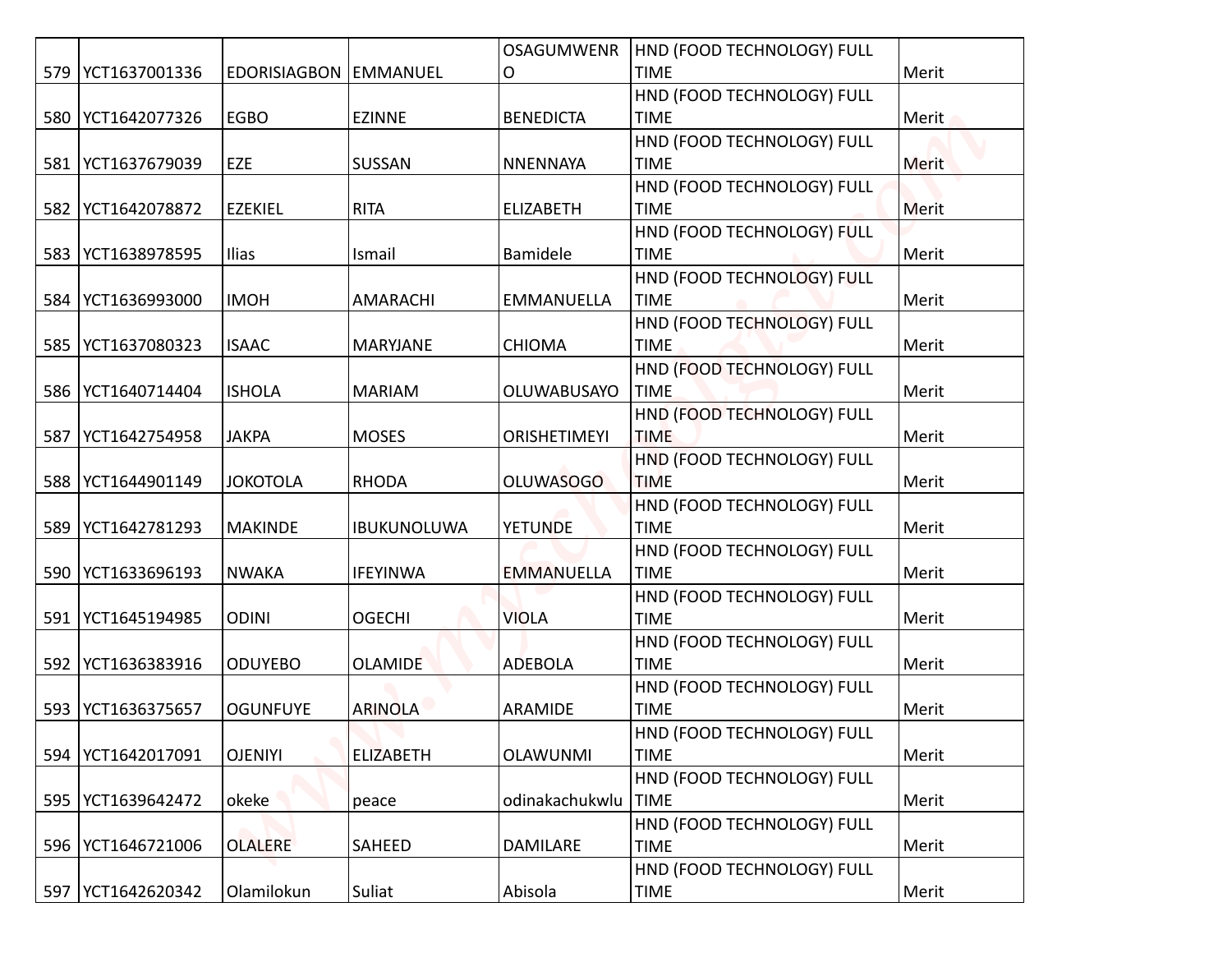|     |                                |                                   |                            |                                    | HND (FOOD TECHNOLOGY) FULL                                                       |       |
|-----|--------------------------------|-----------------------------------|----------------------------|------------------------------------|----------------------------------------------------------------------------------|-------|
|     | 598   YCT1644667150            | <b>OMOWO</b>                      | <b>OLUSEYE</b>             | <b>STEPHEN</b>                     | <b>TIME</b>                                                                      | Merit |
|     |                                |                                   |                            |                                    | HND (FOOD TECHNOLOGY) FULL                                                       |       |
| 599 | YCT1645001215                  | Oshinjinrin                       | Chelsea                    | Fawaz                              | <b>TIME</b>                                                                      | Merit |
|     |                                |                                   |                            |                                    | HND (FOOD TECHNOLOGY) FULL                                                       |       |
| 600 | YCT1640619484                  | <b>OTTUN</b>                      | <b>YETUNDE</b>             | <b>UZENAT</b>                      | <b>TIME</b>                                                                      | Merit |
|     |                                |                                   |                            |                                    | HND (FOOD TECHNOLOGY) FULL                                                       |       |
| 601 | YCT1638788533                  | <b>OYEBANJI</b>                   | <b>OLASUBOMI</b>           | <b>OMOTOKE</b>                     | <b>TIME</b>                                                                      | Merit |
|     |                                |                                   |                            |                                    | HND (FOOD TECHNOLOGY) FULL                                                       |       |
| 602 | YCT1639146795                  | Raji                              | Onayi                      | Aminat                             | <b>TIME</b>                                                                      | Merit |
|     |                                |                                   |                            |                                    | HND (FOOD TECHNOLOGY) FULL                                                       |       |
| 603 | YCT1635884645                  | RAJI                              | <b>TEMITOPE</b>            | SAMIAT                             | <b>TIME</b>                                                                      | Merit |
|     |                                |                                   |                            |                                    | HND (FOOD TECHNOLOGY) FULL                                                       |       |
| 604 | YCT1641113507                  | SOYOBI                            | <b>OREOLUWA</b>            | <b>ESTHER</b>                      | <b>TIME</b>                                                                      | Merit |
|     |                                |                                   |                            |                                    | HND (FOOD TECHNOLOGY) FULL                                                       |       |
| 605 | YCT1639179201                  | <b>TELLA</b>                      | OLUWADAMILOLA              | <b>OLUWASEYI</b>                   | <b>TIME</b>                                                                      | Merit |
| 606 | YCT1640256017                  | Adeniyi                           | David                      | Muyiwa                             | HND (GRAPHIC DESIGN) FULL TIME                                                   | Merit |
| 607 | YCT1643282590                  | <b>ADEWALE</b>                    | <b>DANIEL</b>              | <b>ADEKUNLE</b>                    | HND (GRAPHIC DESIGN) FULL TIME   Merit                                           |       |
| 608 | YCT1642056124                  | <b>ADISA</b>                      | <b>OPEYEMI</b>             | <b>SUNDAY</b>                      | HND (GRAPHIC DESIGN) FULL TIME Merit                                             |       |
| 609 | YCT1636806063                  | Ajayi                             | Omotomiwa                  | Fawaz                              | HND (GRAPHIC DESIGN) FULL TIME   Merit                                           |       |
|     | 610   YCT1642508492            | <b>AKINOLA</b>                    | <b>GABRIEL</b>             | <b>DAMILOLA</b>                    | HND (GRAPHIC DESIGN) FULL TIME   Merit                                           |       |
|     | 611   YCT1635201141            | <b>BELLO</b><br><b>DAHUNSI</b>    | AKOREDELE<br><b>VICTOR</b> | <b>ADISA</b>                       | HND (GRAPHIC DESIGN) FULL TIME Merit                                             |       |
| 612 | YCT1639393351<br>YCT1639408842 |                                   | <b>OLAYINKA</b>            | <b>OMOTAYO</b><br><b>MOTUNRAYO</b> | HND (GRAPHIC DESIGN) FULL TIME   Merit                                           |       |
| 613 | YCT1637077543                  | <b>ELESHO</b>                     | <b>OWOLABI</b>             | <b>AYODEJI</b>                     | HND (GRAPHIC DESIGN) FULL TIME   Merit                                           |       |
| 614 | 615   YCT1644645101            | <b>FABUSIWA</b><br><b>JOHNSON</b> | <b>FOLAHANMI</b>           | <b>DAVID</b>                       | HND (GRAPHIC DESIGN) FULL TIME   Merit<br>HND (GRAPHIC DESIGN) FULL TIME   Merit |       |
|     | 616   YCT1644328592            | <b>NDAH</b>                       | <b>THOMAS</b>              | <b>OJOMAPKENE</b>                  | HND (GRAPHIC DESIGN) FULL TIME   Merit                                           |       |
| 617 | YCT1636016038                  | <b>OKESANYA</b>                   | <b>ADEBOLA</b>             | <b>JOSEPH</b>                      | HND (GRAPHIC DESIGN) FULL TIME   Merit                                           |       |
|     | 618   YCT1638806405            | Opaleye                           | Kaokabdeen                 | Shola                              | HND (GRAPHIC DESIGN) FULL TIME   Merit                                           |       |
| 619 | YCT1640690674                  | <b>ORETAN</b>                     | <b>VICTOR</b>              | <b>IBAMAYI</b>                     | HND (GRAPHIC DESIGN) FULL TIME   Merit                                           |       |
| 620 | YCT1642586209                  | <b>OYEDEJI</b>                    | <b>OLAITAN</b>             | <b>JEREMIAH</b>                    | HND (GRAPHIC DESIGN) FULL TIME   Merit                                           |       |
| 621 | YCT1636379681                  | <b>RAUFU</b>                      | <b>OLAYINKA</b>            | SAMUEL                             | HND (GRAPHIC DESIGN) FULL TIME   Merit                                           |       |
| 622 | YCT1637246035                  | <b>SILUADE</b>                    | DAMILOLA                   | <b>SEUN</b>                        | HND (GRAPHIC DESIGN) FULL TIME   Merit                                           |       |
| 623 | YCT1644675348                  | Tella                             | Endurance                  | Gbemileke                          | HND (GRAPHIC DESIGN) FULL TIME   Merit                                           |       |
|     |                                |                                   |                            |                                    | <b>HND (HOSPITALITY</b>                                                          |       |
|     | 624   YCT1640095017            | <b>ABIODUN</b>                    | ADESHEWA                   | <b>DEBORAH</b>                     | MANAGEMENT) FULL TIME                                                            | Merit |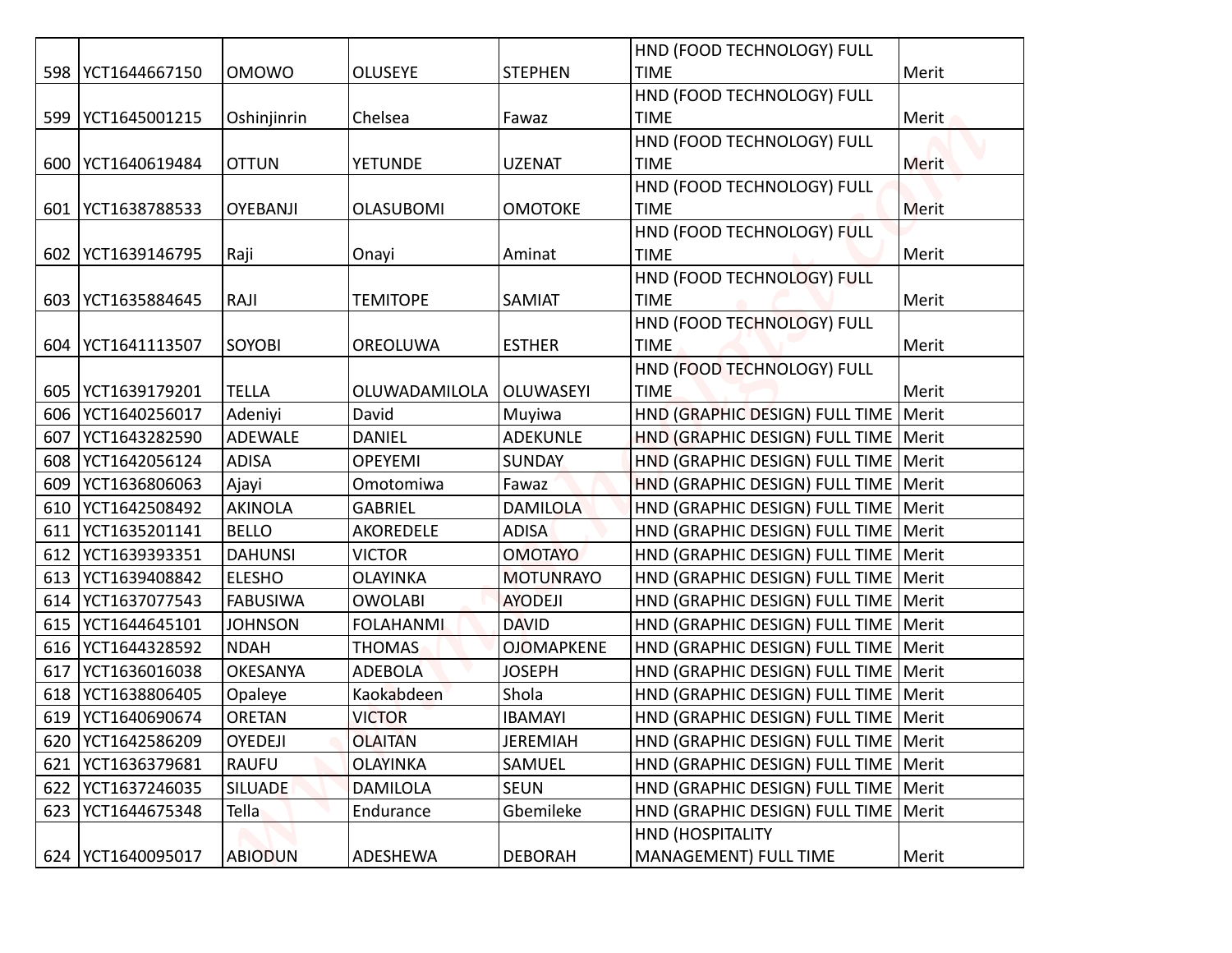|     |                     |                 |                   |                  | <b>HND (HOSPITALITY</b>      |       |
|-----|---------------------|-----------------|-------------------|------------------|------------------------------|-------|
| 625 | YCT1643841568       | Adeleke         | Adeola            | Oghenene         | <b>MANAGEMENT) FULL TIME</b> | Merit |
|     |                     |                 |                   |                  | <b>HND (HOSPITALITY</b>      |       |
| 626 | YCT1640150998       | ADEOYO          | <b>OLOWO</b>      | ANIFOWOSE        | MANAGEMENT) FULL TIME        | Merit |
|     |                     |                 |                   |                  | <b>HND (HOSPITALITY</b>      |       |
| 627 | YCT1639477273       | <b>ADEYEMO</b>  | <b>ESTHER</b>     | <b>AYOBAMI</b>   | <b>MANAGEMENT) FULL TIME</b> | Merit |
|     |                     |                 |                   |                  | <b>HND (HOSPITALITY</b>      |       |
| 628 | YCT1637054834       | Akintokunbo     | Tolulope          | Esther           | MANAGEMENT) FULL TIME        | Merit |
|     |                     | CHUKWUNWEI      |                   |                  | HND (HOSPITALITY             |       |
| 629 | YCT1639023051       | KE              | <b>ONYINYECHI</b> | <b>NALD</b>      | MANAGEMENT) FULL TIME        | Merit |
|     |                     |                 |                   |                  | <b>HND (HOSPITALITY</b>      |       |
| 630 | YCT1640731047       | <b>CLEMENT</b>  | <b>OPEYEMI</b>    | <b>ELIZABETH</b> | MANAGEMENT) FULL TIME        | Merit |
|     |                     |                 |                   |                  | <b>HND (HOSPITALITY)</b>     |       |
| 631 | YCT1640947710       | Ebeagbor        | Treasure          | Ehizofua         | MANAGEMENT) FULL TIME        | Merit |
|     |                     |                 |                   |                  | <b>HND (HOSPITALITY</b>      |       |
| 632 | YCT1642951313       | Eke             | Austin            | Chinonso         | MANAGEMENT) FULL TIME        | Merit |
|     |                     | <b>EKONG-</b>   |                   |                  | <b>HND (HOSPITALITY</b>      |       |
| 633 | YCT1644235162       | <b>WILLIAMS</b> | <b>MMAEYEN</b>    | <b>ANOINTING</b> | <b>MANAGEMENT) FULL TIME</b> | Merit |
|     |                     |                 |                   |                  | <b>HND (HOSPITALITY</b>      |       |
|     | 634   YCT1641808183 | Elohasi         | Jennifer          | Chidera          | <b>MANAGEMENT) FULL TIME</b> | Merit |
|     |                     |                 |                   |                  | <b>HND (HOSPITALITY</b>      |       |
| 635 | YCT1643629226       | Fatade          | <b>Bisola</b>     | Rofiat           | <b>MANAGEMENT) FULL TIME</b> | Merit |
|     |                     |                 |                   |                  | <b>HND (HOSPITALITY</b>      |       |
|     | 636   YCT1642604651 | Hammed          | Temitope          | Sahadat          | MANAGEMENT) FULL TIME        | Merit |
|     |                     |                 |                   |                  | HND (HOSPITALITY             |       |
| 637 | YCT1642423194       | Iliasu          | <b>Basit</b>      | <b>Biodun</b>    | MANAGEMENT) FULL TIME        | Merit |
|     |                     |                 |                   |                  | <b>HND (HOSPITALITY</b>      |       |
|     | 638   YCT1645009290 | <b>IMAFIDON</b> | <b>FAITH</b>      | <b>OSARO</b>     | <b>MANAGEMENT) FULL TIME</b> | Merit |
|     |                     |                 |                   |                  | <b>HND (HOSPITALITY</b>      |       |
| 639 | YCT1643812194       | <b>MBA</b>      | <b>AMARACHI</b>   | <b>JANE</b>      | MANAGEMENT) FULL TIME        | Merit |
|     |                     |                 |                   |                  | <b>HND (HOSPITALITY</b>      |       |
| 640 | YCT1642206828       | <b>MURITALA</b> | <b>KAMAL</b>      | <b>AYOMIDE</b>   | MANAGEMENT) FULL TIME        | Merit |
|     |                     |                 |                   |                  | HND (HOSPITALITY             |       |
| 641 | YCT1643722368       | Ngene           | Stephanie         | Chinenye         | MANAGEMENT) FULL TIME        | Merit |
|     |                     |                 |                   | Ifeanyinachukw   | <b>HND (HOSPITALITY</b>      |       |
|     | 642   YCT1642161676 | Nnamaka         | Anita             | u                | MANAGEMENT) FULL TIME        | Merit |
|     |                     |                 |                   |                  | <b>HND (HOSPITALITY</b>      |       |
|     | 643 YCT1637063427   | <b>OJEAGA</b>   | OMO               | <b>JOYCE</b>     | MANAGEMENT) FULL TIME        | Merit |
|     |                     |                 |                   |                  |                              |       |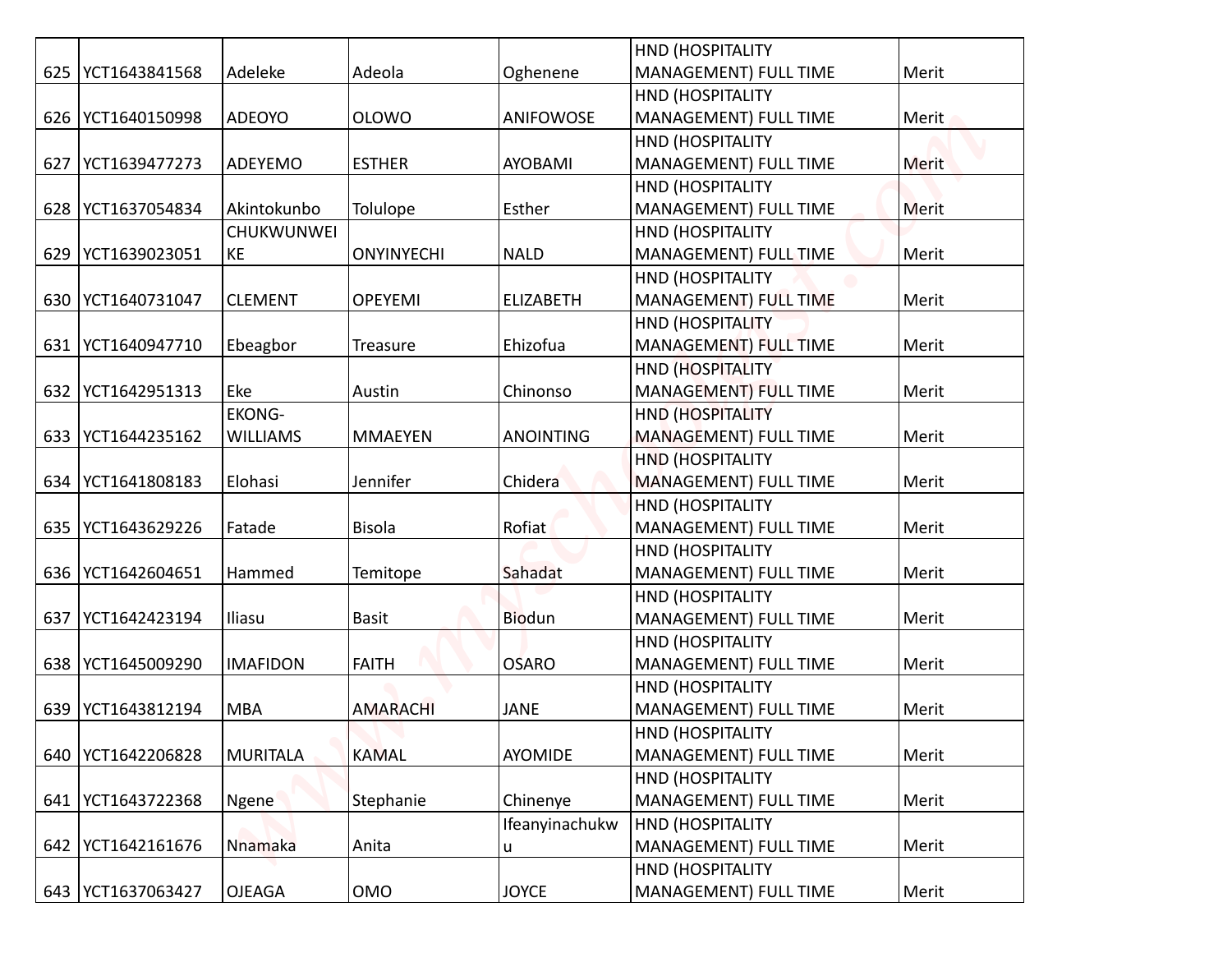|     |                     |                  |                   |                    | HND (HOSPITALITY                          |              |
|-----|---------------------|------------------|-------------------|--------------------|-------------------------------------------|--------------|
|     | 644   YCT1641561149 | <b>OJEDIRAN</b>  | <b>TEMITOPE</b>   | <b>DORCAS</b>      | MANAGEMENT) FULL TIME                     | Merit        |
|     |                     |                  |                   |                    | <b>HND (HOSPITALITY</b>                   |              |
|     | 645   YCT1637774392 | <b>OKOYE</b>     | <b>CHIDIMMA</b>   | <b>PRECIOUS</b>    | MANAGEMENT) FULL TIME                     | Merit        |
|     |                     |                  |                   |                    | <b>HND (HOSPITALITY</b>                   |              |
|     | 646   YCT1642003016 | <b>OKPEGBORO</b> | <b>PEACE</b>      | <b>GIFT</b>        | MANAGEMENT) FULL TIME                     | <b>Merit</b> |
|     |                     |                  |                   |                    | HND (HOSPITALITY                          |              |
| 647 | YCT1639565704       | <b>OLADIPUPO</b> | <b>DEBORAH</b>    | <b>OLUWASEYI</b>   | MANAGEMENT) FULL TIME                     | <b>Merit</b> |
|     |                     |                  |                   |                    | HND (HOSPITALITY                          |              |
|     | 648   YCT1643368236 | olalekan         | kafayat           | olajumoke          | MANAGEMENT) FULL TIME                     | Merit        |
|     |                     |                  |                   |                    | HND (HOSPITALITY                          |              |
| 649 | YCT1643637172       | <b>OLATUNJI</b>  | OLUWADAMILOLA     | <b>OMOTOLANI</b>   | MANAGEMENT) FULL TIME                     | Merit        |
|     |                     |                  |                   |                    | HND (HOSPITALITY                          |              |
|     | 650   YCT1638464651 | OLAYIWOLA        | <b>KAFAYAT</b>    | <b>OYINKANSOLA</b> | MANAGEMENT) FULL TIME                     | Merit        |
|     |                     |                  |                   |                    | <b>HND (HOSPITALITY</b>                   |              |
| 651 | YCT1641667574       | OLUWADARE        | <b>BUKOLA</b>     | <b>IMISIOLUWA</b>  | MANAGEMENT) FULL TIME                     | Merit        |
|     | 652   YCT1638980304 | <b>ONYEBUWO</b>  | <b>HENRY</b>      | <b>CHIJIOKE</b>    | HND (HOSPITALITY<br>MANAGEMENT) FULL TIME | Merit        |
|     |                     |                  |                   |                    | <b>HND (HOSPITALITY</b>                   |              |
|     | 653   YCT1640937365 | <b>ORETAN</b>    | SANDRA            | <b>EYIMONEMOFE</b> | <b>MANAGEMENT) FULL TIME</b>              | Merit        |
|     |                     |                  |                   |                    | <b>HND (HOSPITALITY</b>                   |              |
|     | 654   YCT1639474496 | <b>POPOOLA</b>   | <b>DAMILOLA</b>   | <b>HANNAH</b>      | MANAGEMENT) FULL TIME                     | Merit        |
|     |                     |                  |                   |                    | HND (HOSPITALITY                          |              |
|     | 655   YCT1643463071 | RAJI             | <b>ADENIKE</b>    | <b>AZEESAT</b>     | MANAGEMENT) FULL TIME                     | Merit        |
|     |                     |                  |                   |                    | HND (HOSPITALITY                          |              |
|     | 656   YCT1640086932 | SODUNKE          | <b>OMOWUNMI</b>   | <b>MARY</b>        | MANAGEMENT) FULL TIME                     | Merit        |
|     |                     |                  |                   |                    | HND (HOSPITALITY                          |              |
| 657 | YCT1642492114       | Ucheonye         | Chisom            | Mary               | MANAGEMENT) FULL TIME                     | Merit        |
|     |                     |                  |                   |                    | <b>HND (HOSPITALITY</b>                   |              |
|     | 658   YCT1638627159 | <b>UGWUAMA</b>   | <b>BEAUTY</b>     | <b>OLUMA</b>       | MANAGEMENT) FULL TIME                     | Merit        |
|     |                     |                  |                   |                    | <b>HND (HOSPITALITY</b>                   |              |
|     | 659 YCT1645169210   | <b>UNADIKE</b>   | <b>GRACE</b>      | <b>CHINAZA</b>     | MANAGEMENT) FULL TIME                     | Merit        |
|     |                     |                  |                   |                    | HND (INDUSTRIAL DESIGN -                  |              |
|     | 660   YCT1637766368 | ANAMASONYE       | <b>IFEANYI</b>    | <b>HENRYJIONES</b> | <b>CERAMICS OPTION) FULL TIME</b>         | Merit        |
|     |                     |                  |                   |                    | HND (INDUSTRIAL DESIGN -                  |              |
|     | 661   YCT1639487296 | <b>IMORU</b>     | <b>CHRISTIANA</b> | <b>ABIODUN</b>     | <b>CERAMICS OPTION) FULL TIME</b>         | Merit        |
|     |                     |                  |                   |                    | HND (INDUSTRIAL DESIGN -                  |              |
|     | 662   YCT1644523542 | ABDULAZEEZ       | <b>ZAINAB</b>     | <b>BOLATITO</b>    | <b>TEXTILE OPTION) FULL TIME</b>          | Merit        |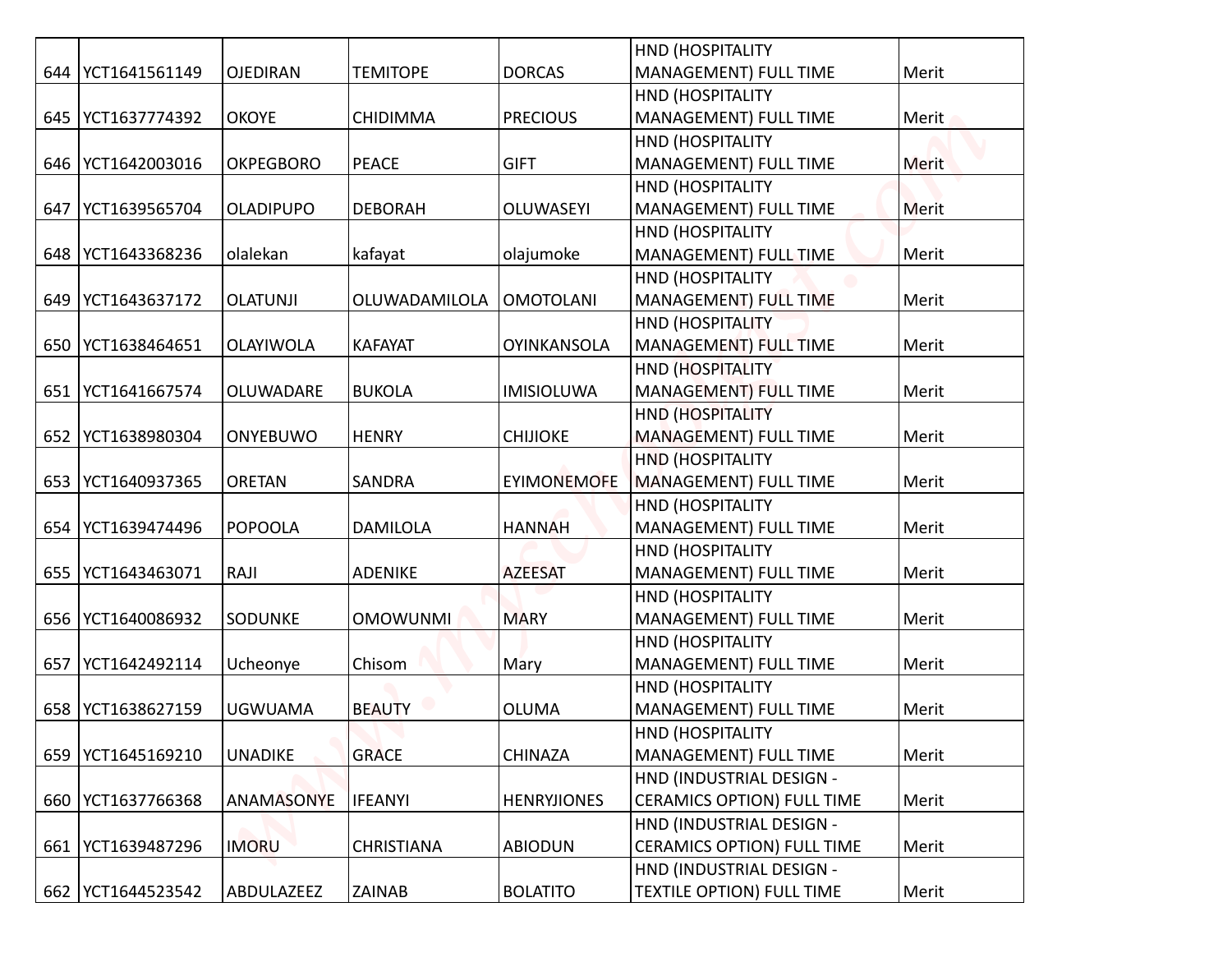|     |                     |                   |                      |                    | HND (INDUSTRIAL DESIGN -                                     |              |
|-----|---------------------|-------------------|----------------------|--------------------|--------------------------------------------------------------|--------------|
|     | 663   YCT1642250663 | adebakin          | wuraola              | aduke              | <b>TEXTILE OPTION) FULL TIME</b>                             | Merit        |
|     |                     |                   |                      |                    | HND (INDUSTRIAL DESIGN -                                     |              |
| 664 | YCT1637244077       | <b>ADENIJI</b>    | <b>GANIYAT</b>       | <b>ADEOLA</b>      | <b>TEXTILE OPTION) FULL TIME</b>                             | Merit        |
|     |                     |                   |                      |                    | HND (INDUSTRIAL DESIGN -                                     |              |
| 665 | YCT1638784755       | <b>ADENUGA</b>    | <b>ADETUNJI</b>      | <b>ADEBOLA</b>     | <b>TEXTILE OPTION) FULL TIME</b>                             | Merit        |
|     |                     |                   |                      |                    | HND (INDUSTRIAL DESIGN -                                     |              |
|     | 666   YCT1640687264 | <b>AKINOLA</b>    | <b>ABIMBOLA</b>      | <b>RACHEAL</b>     | <b>TEXTILE OPTION) FULL TIME</b>                             | <b>Merit</b> |
|     |                     |                   |                      |                    | HND (INDUSTRIAL DESIGN -                                     |              |
| 667 | YCT1643023411       | alabi             | barakat              | adenike            | <b>TEXTILE OPTION) FULL TIME</b>                             | Merit        |
|     |                     |                   |                      |                    | HND (INDUSTRIAL DESIGN -                                     |              |
|     | 668   YCT1643383653 | <b>ALO</b>        | <b>PHOEBE</b>        | <b>OMOFADEKEMI</b> | <b>TEXTILE OPTION) FULL TIME</b>                             | Merit        |
|     |                     |                   |                      |                    | HND (INDUSTRIAL DESIGN -                                     |              |
| 669 | YCT1643020527       | Animashaun        | Mariam               | Mosunmola          | <b>TEXTILE OPTION) FULL TIME</b>                             | Merit        |
|     |                     |                   |                      |                    | HND (INDUSTRIAL DESIGN -                                     |              |
| 670 | YCT1640085901       | ARINZE            | <b>ESTHER</b>        | <b>CHIDINMA</b>    | <b>TEXTILE OPTION) FULL TIME</b>                             | Merit        |
|     |                     |                   |                      |                    | HND (INDUSTRIAL DESIGN -                                     |              |
| 671 | YCT1641547423       | <b>EKPO</b>       | <b>BLESSING</b>      | <b>EDIDIONG</b>    | <b>TEXTILE OPTION) FULL TIME</b>                             | Merit        |
|     | 672 YCT1644226306   | <b>ERIC</b>       | <b>PRISCILLA</b>     | <b>NSIKAN</b>      | HND (INDUSTRIAL DESIGN -<br><b>TEXTILE OPTION) FULL TIME</b> | Merit        |
|     |                     |                   |                      |                    | HND (INDUSTRIAL DESIGN -                                     |              |
|     | 673   YCT1644847261 | Francis           | Samuel               | oluwaseun          | <b>TEXTILE OPTION) FULL TIME</b>                             | Merit        |
|     |                     |                   |                      |                    | HND (INDUSTRIAL DESIGN -                                     |              |
|     | 674   YCT1641811513 | <b>OGBONNA</b>    | <b>ESTHER</b>        | <b>EYINOMA</b>     | <b>TEXTILE OPTION) FULL TIME</b>                             | Merit        |
|     |                     |                   |                      |                    | HND (INDUSTRIAL DESIGN -                                     |              |
|     | 675   YCT1636419468 | <b>OKPOYE</b>     | <b>REJOICE</b>       | <b>CHINAZA</b>     | <b>TEXTILE OPTION) FULL TIME</b>                             | Merit        |
|     |                     |                   |                      |                    | HND (INDUSTRIAL DESIGN -                                     |              |
|     | 676   YCT1637342414 | okusanwo          | <b>OLUWANNISHOLA</b> | rebecca            | <b>TEXTILE OPTION) FULL TIME</b>                             | Merit        |
|     |                     |                   |                      |                    | HND (INDUSTRIAL DESIGN -                                     |              |
| 677 | YCT1641821559       | olaiya            | deborah              | adedotun           | <b>TEXTILE OPTION) FULL TIME</b>                             | Merit        |
|     |                     |                   |                      |                    | HND (INDUSTRIAL DESIGN -                                     |              |
|     | 678   YCT1637220708 | <b>OWOLABI</b>    | <b>PAUL</b>          | DAMILARE           | <b>TEXTILE OPTION) FULL TIME</b>                             | Merit        |
|     |                     |                   |                      |                    | HND (INDUSTRIAL DESIGN -                                     |              |
| 679 | YCT1638356917       | <b>POPOOLA</b>    | <b>MARIA</b>         | <b>OMOWUNMI</b>    | <b>TEXTILE OPTION) FULL TIME</b>                             | Merit        |
|     |                     |                   |                      |                    | HND (INDUSTRIAL MAINTENANCE                                  |              |
|     | 680   YCT1642542077 | <b>AIYEDOGBON</b> | OLUWAFEMI            | <b>TIMILEYIN</b>   | <b>ENGINEERING) FULL TIME</b>                                | Merit        |
|     |                     |                   |                      |                    | HND (INDUSTRIAL MAINTENANCE                                  |              |
|     | 681   YCT1646669067 | <b>AJAYI</b>      | SAMUEL               | <b>OLUWATOBI</b>   | <b>ENGINEERING) FULL TIME</b>                                | Merit        |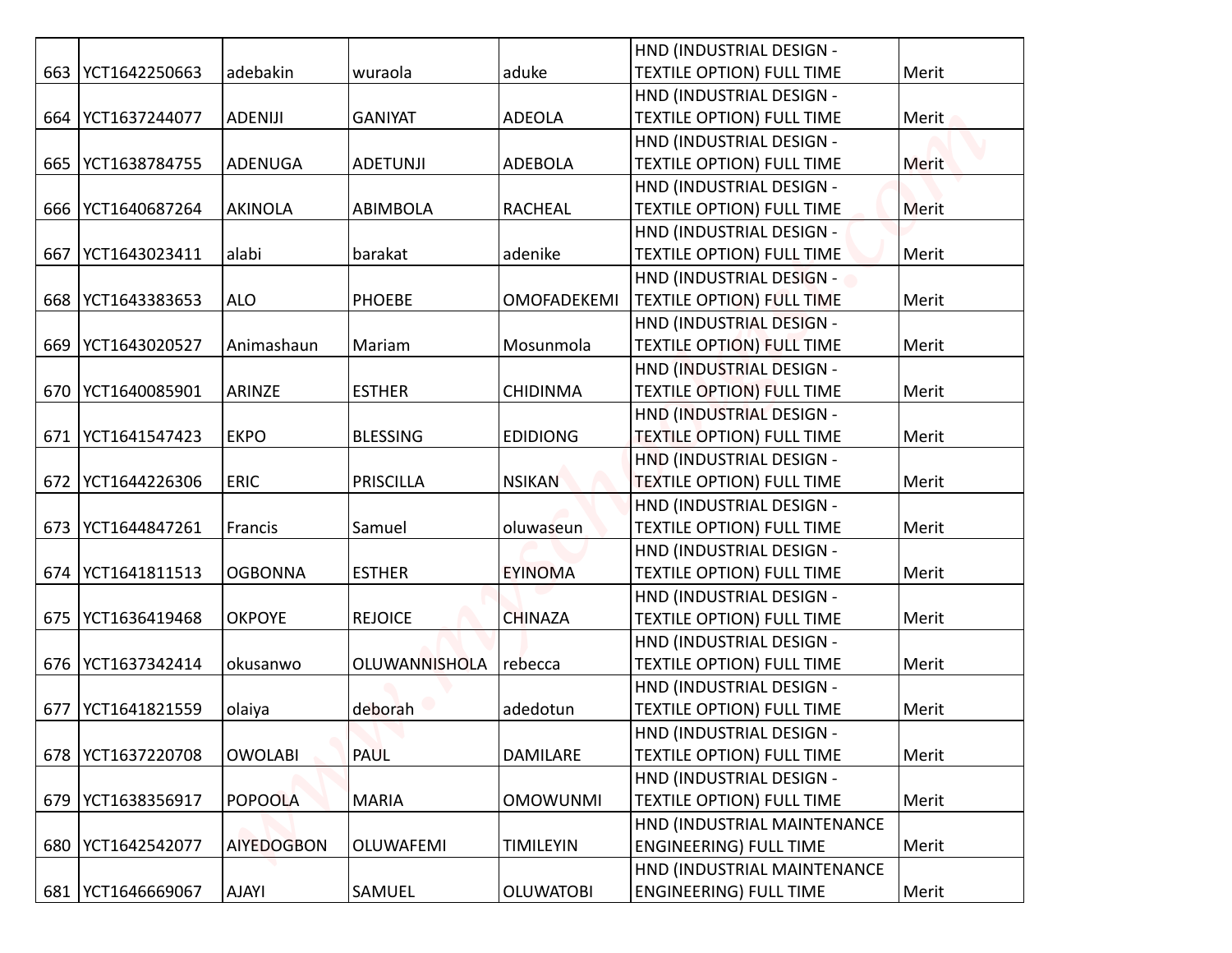|     |                     |                 |                   |                  | HND (INDUSTRIAL MAINTENANCE   |              |
|-----|---------------------|-----------------|-------------------|------------------|-------------------------------|--------------|
|     | 682   YCT1645188750 | AKEEM           | <b>IBRAHIM</b>    | AREMU            | <b>ENGINEERING) FULL TIME</b> | Merit        |
|     |                     |                 |                   |                  | HND (INDUSTRIAL MAINTENANCE   |              |
| 683 | YCT1642678580       | Akintayo        | Shedrack          | Kayode           | <b>ENGINEERING) FULL TIME</b> | Merit        |
|     |                     |                 |                   |                  | HND (INDUSTRIAL MAINTENANCE   |              |
| 684 | YCT1641900376       | anih            | chinonso          | mitchel          | <b>ENGINEERING) FULL TIME</b> | <b>Merit</b> |
|     |                     |                 |                   |                  | HND (INDUSTRIAL MAINTENANCE   |              |
| 685 | YCT1638545922       | <b>AYOADE</b>   | <b>MARVELLOUS</b> | <b>OLUWATOBI</b> | <b>ENGINEERING) FULL TIME</b> | Merit        |
|     |                     |                 |                   |                  | HND (INDUSTRIAL MAINTENANCE   |              |
| 686 | YCT1647837600       | <b>BAMIDELE</b> | <b>MUBARAK</b>    | <b>OPEYEMI</b>   | <b>ENGINEERING) FULL TIME</b> | Merit        |
|     |                     |                 |                   |                  | HND (INDUSTRIAL MAINTENANCE   |              |
| 687 | YCT1643046224       | <b>BELLO</b>    | OLUWASEUN         | <b>AYOBAMI</b>   | <b>ENGINEERING) FULL TIME</b> | Merit        |
|     |                     |                 |                   |                  | HND (INDUSTRIAL MAINTENANCE   |              |
| 688 | YCT1642110393       | Bilesanmi       | Quadri            | Adetokunbo       | <b>ENGINEERING) FULL TIME</b> | Merit        |
|     |                     |                 |                   |                  | HND (INDUSTRIAL MAINTENANCE   |              |
| 689 | YCT1646134150       | <b>IROBINSO</b> | <b>IZUCHUKWU</b>  | <b>PRECIOUS</b>  | <b>ENGINEERING) FULL TIME</b> | Merit        |
|     |                     |                 |                   |                  | HND (INDUSTRIAL MAINTENANCE   |              |
| 690 | YCT1640343117       | Muritala        | <b>Taofeek</b>    | Ademola          | <b>ENGINEERING) FULL TIME</b> | Merit        |
|     |                     |                 |                   |                  | HND (INDUSTRIAL MAINTENANCE   |              |
| 691 | YCT1644434335       | Oduyemi         | Ahmed             | Victor           | <b>ENGINEERING) FULL TIME</b> | Merit        |
|     |                     |                 |                   |                  | HND (INDUSTRIAL MAINTENANCE   |              |
| 692 | YCT1638069129       | Olagoke         | Tosin             | Wale             | <b>ENGINEERING) FULL TIME</b> | Merit        |
|     |                     |                 |                   |                  | HND (INDUSTRIAL MAINTENANCE   |              |
| 693 | YCT1638940972       | Olaonipekun     | Adam              | Adebowale        | <b>ENGINEERING) FULL TIME</b> | Merit        |
|     |                     |                 |                   |                  | HND (INDUSTRIAL MAINTENANCE   |              |
| 694 | YCT1641900332       | Oloyede         | Olugbenga         | Abraham          | <b>ENGINEERING) FULL TIME</b> | Merit        |
|     |                     |                 |                   |                  | HND (INDUSTRIAL MAINTENANCE   |              |
| 695 | YCT1642516475       | Olumuyiwa       | Peter             | Iyanuoluwa       | <b>ENGINEERING) FULL TIME</b> | Merit        |
|     |                     |                 |                   |                  | HND (INDUSTRIAL MAINTENANCE   |              |
| 696 | YCT1637941728       | OLUWAYEMI       | <b>TENIOLA</b>    | <b>TEMINI</b>    | <b>ENGINEERING) FULL TIME</b> | Merit        |
|     |                     |                 |                   |                  | HND (INDUSTRIAL MAINTENANCE   |              |
| 697 | YCT1644438312       | Robert          | Anuoluwapo        | Christopher      | <b>ENGINEERING) FULL TIME</b> | Merit        |
|     |                     |                 |                   |                  | HND (LEISURE & TOURISM) FULL  |              |
| 698 | YCT1645340660       | AbdulRaheem     | Mariam            | Omolara          | <b>TIME</b>                   | Merit        |
|     |                     |                 |                   |                  | HND (LEISURE & TOURISM) FULL  |              |
|     | 699   YCT1637140364 | Adekunle        | Aishat            | Tanwa            | <b>TIME</b>                   | Merit        |
|     |                     |                 |                   |                  | HND (LEISURE & TOURISM) FULL  |              |
|     | 700 YCT1641718651   | Ajenifuja       | Riliwan           | Adeyemi          | <b>TIME</b>                   | Merit        |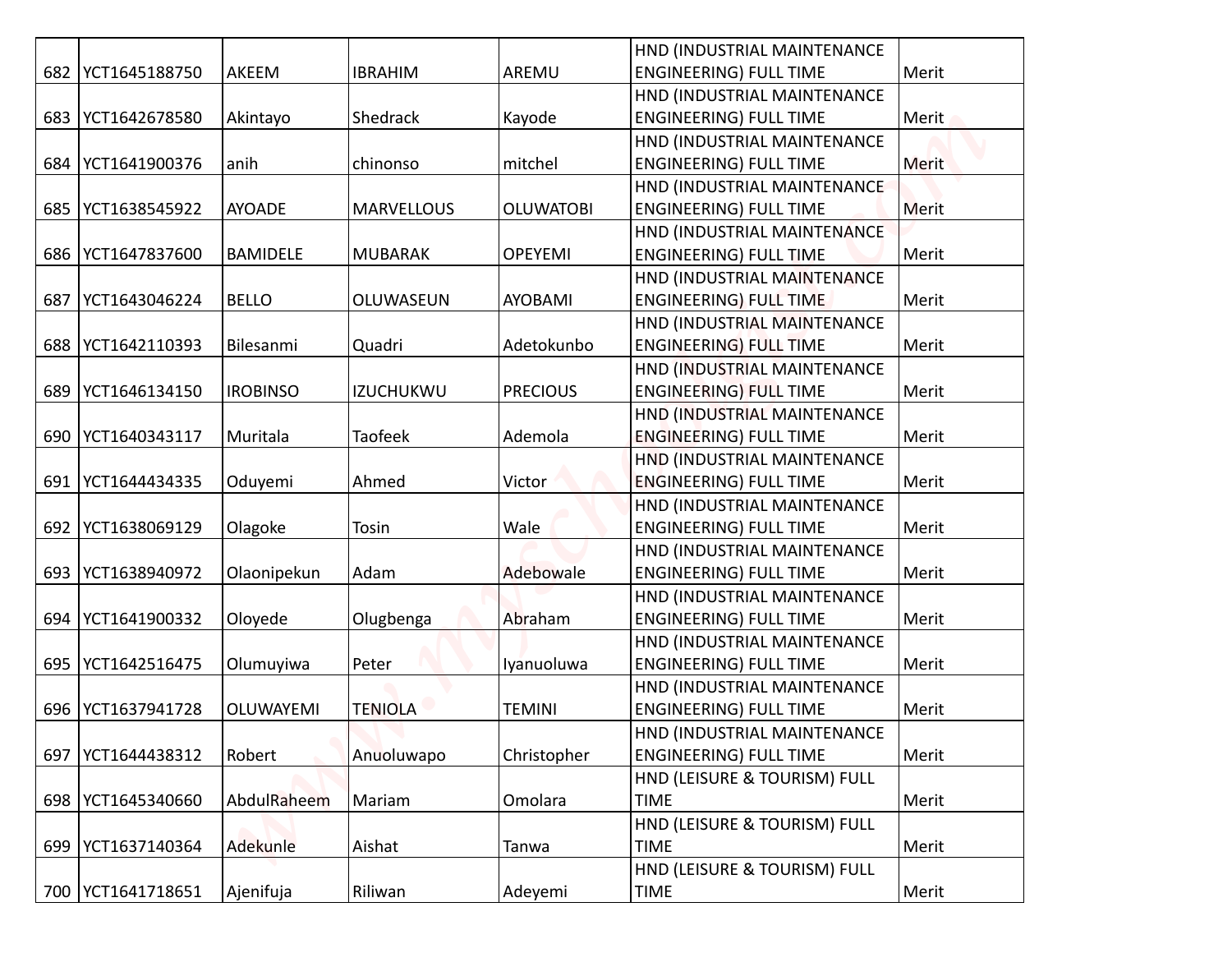| 701 | YCT1636137265                              | AKINSANYA                    | <b>RUKIYAT</b>                   | <b>MOTUNRAYO</b>             | HND (LEISURE & TOURISM) FULL<br><b>TIME</b> | Merit          |
|-----|--------------------------------------------|------------------------------|----------------------------------|------------------------------|---------------------------------------------|----------------|
|     |                                            |                              |                                  |                              | HND (LEISURE & TOURISM) FULL                |                |
|     | 702   YCT1645081613                        | Akponine                     | Frank                            | Ogheneovo                    | <b>TIME</b>                                 | Merit          |
|     |                                            |                              |                                  |                              | HND (LEISURE & TOURISM) FULL                |                |
|     | 703   YCT1642198649                        | Chima                        | Joy                              | Chika                        | <b>TIME</b>                                 | Merit          |
|     |                                            |                              |                                  |                              | HND (LEISURE & TOURISM) FULL                |                |
| 704 | YCT1642256554                              | <b>CHRISTOPHER</b>           | <b>JOYCE</b>                     | <b>IDARA</b>                 | <b>TIME</b>                                 | Merit          |
|     |                                            |                              |                                  |                              | HND (LEISURE & TOURISM) FULL                |                |
|     | 705   YCT1640259316                        | <b>EDEKERE</b>               | <b>OLUSHOLA</b>                  | <b>WHITNEY</b>               | <b>TIME</b>                                 | Merit          |
|     |                                            |                              |                                  |                              | HND (LEISURE & TOURISM) FULL                |                |
|     | 706   YCT1641463702                        | Ibitoye                      | Victor                           | Oluwatobi                    | <b>TIME</b>                                 | Merit          |
|     |                                            |                              |                                  |                              | HND (LEISURE & TOURISM) FULL                |                |
| 707 | YCT1643652433                              | <b>ILORI</b>                 | <b>VIVIAN</b>                    | <b>OMOBOLANLE</b>            | <b>TIME</b>                                 | Merit          |
|     |                                            |                              |                                  |                              | HND (LEISURE & TOURISM) FULL                |                |
| 708 | YCT1636636684                              | Lawal                        | Opeyemi                          | Hamdalat                     | <b>TIME</b>                                 | Merit          |
| 709 | YCT1636638030                              | Obanla                       | Fatima                           | Tobiloba                     | HND (LEISURE & TOURISM) FULL<br><b>TIME</b> | Merit          |
|     |                                            |                              |                                  |                              | HND (LEISURE & TOURISM) FULL                |                |
|     | 710 YCT1643187067                          | Odebiyi                      | Omoyosola                        | Akinlawon                    | <b>TIME</b>                                 | Merit          |
|     |                                            |                              |                                  |                              | HND (LEISURE & TOURISM) FULL                |                |
|     | 711   YCT1638255730                        | Ogunyemi                     | Adekunle                         | <b>Daniel</b>                | <b>TIME</b>                                 | Merit          |
|     |                                            |                              |                                  |                              | HND (LEISURE & TOURISM) FULL                |                |
|     | 712   YCT1638255864                        | Ogunyemi                     | Deborah                          | Oluwakemi                    | <b>TIME</b>                                 | Merit          |
|     |                                            |                              |                                  |                              | HND (LEISURE & TOURISM) FULL                |                |
|     | 713   YCT1640598995                        | <b>OLULEYE</b>               | <b>FUNKE</b>                     | <b>GRACE</b>                 | <b>TIME</b>                                 | Merit          |
|     |                                            |                              |                                  |                              | HND (LEISURE & TOURISM) FULL                |                |
|     | 714   YCT1636537173                        | Omolade                      | Deborah                          | Pemisire                     | <b>TIME</b>                                 | Merit          |
|     |                                            |                              |                                  |                              | HND (LEISURE & TOURISM) FULL                |                |
|     | 715   YCT1640256034<br>716   YCT1640185739 | <b>OSIPITAN</b><br>ADEGBENRO | <b>AZEEZAT</b><br><b>KEHINDE</b> | ABOLARINWA<br><b>RUKAYAT</b> | <b>TIME</b><br>HND (MARKETING) FULL TIME    | Merit<br>Merit |
| 717 | YCT1636919888                              | Adekola                      | Mutiat                           | Eniola                       | HND (MARKETING) FULL TIME                   | Merit          |
| 718 | YCT1643640167                              | Adeniyi                      | Zainab                           | Omobolanle                   | HND (MARKETING) FULL TIME                   | Merit          |
| 719 | YCT1635954818                              | Adeniyi                      | Samuel                           | Abayomi                      | HND (MARKETING) FULL TIME                   | Merit          |
| 720 | YCT1638396330                              | Adeosun                      | Olalekan                         | Hammed                       | HND (MARKETING) FULL TIME                   | Merit          |
| 721 | YCT1637169684                              | Adeoti                       | <b>Success</b>                   | Esther                       | HND (MARKETING) FULL TIME                   | Merit          |
|     | 722   YCT1641477783                        | <b>ADERINTO</b>              | <b>MUJEEB</b>                    | <b>FOLARIN</b>               | HND (MARKETING) FULL TIME                   | Merit          |
|     |                                            |                              |                                  |                              |                                             |                |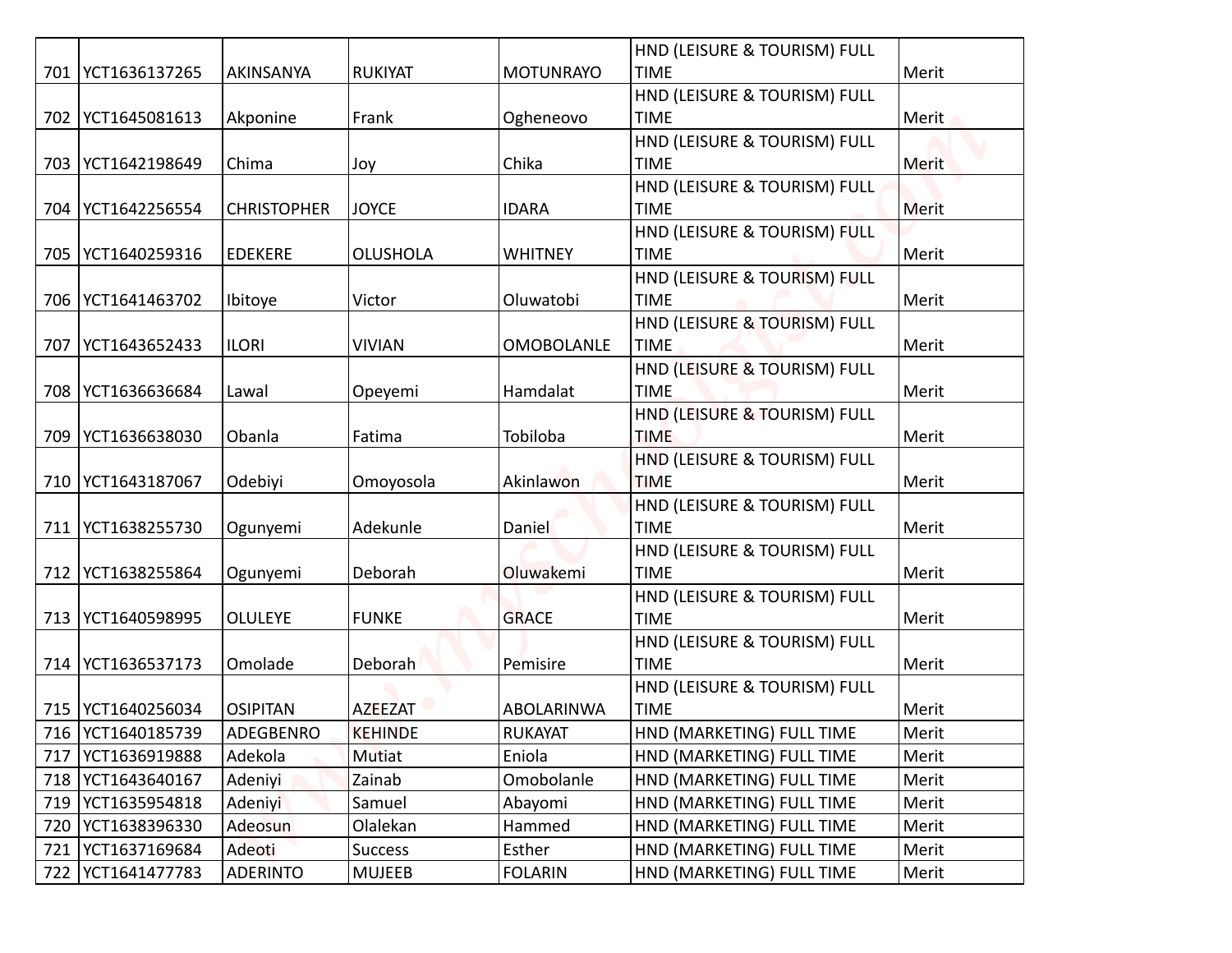|     | 723   YCT1638693798 | Agbaje          | Afeez            | Opeyemi          | HND (MARKETING) FULL TIME | Merit        |
|-----|---------------------|-----------------|------------------|------------------|---------------------------|--------------|
| 724 | YCT1638295346       | Ahon            | Divine           | Ufuoma           | HND (MARKETING) FULL TIME | Merit        |
| 725 | YCT1642155129       | AKINDELE        | <b>KAFAYAT</b>   | <b>BUKOLA</b>    | HND (MARKETING) FULL TIME | Merit        |
| 726 | YCT1636626038       | AKINLAGUN       | ADEGBOYEGA       | OLAMILEKAN       | HND (MARKETING) FULL TIME | Merit        |
| 727 | YCT1636484226       | AKINWANDE       | <b>MARY</b>      | <b>OLUSOLA</b>   | HND (MARKETING) FULL TIME | <b>Merit</b> |
| 728 | YCT1639480240       | Alade           | Uthman           | Olanshile        | HND (MARKETING) FULL TIME | <b>Merit</b> |
| 729 | YCT1638618164       | Alli            | Abiodun          | Adam             | HND (MARKETING) FULL TIME | <b>Merit</b> |
| 730 | YCT1636452357       | Anyanwu         | <b>Martins</b>   | Osinachi         | HND (MARKETING) FULL TIME | <b>Merit</b> |
| 731 | YCT1636740026       | Arogundade      | Segun            | Solomon          | HND (MARKETING) FULL TIME | Merit        |
| 732 | YCT1641401859       | Atunde          | <b>OlaOluwa</b>  | Rubben           | HND (MARKETING) FULL TIME | Merit        |
| 733 | YCT1642763984       | Babatunde       | Damilola         | Ruth             | HND (MARKETING) FULL TIME | Merit        |
| 734 | YCT1640363171       | <b>BAKARE</b>   | <b>USMAN</b>     | <b>OLADAYO</b>   | HND (MARKETING) FULL TIME | Merit        |
| 735 | YCT1638861475       | Daniyan         | Rukayat          | Motunrayo        | HND (MARKETING) FULL TIME | Merit        |
| 736 | YCT1639788275       | <b>DAVIES</b>   | <b>INIOLUWA</b>  | <b>DEBORAH</b>   | HND (MARKETING) FULL TIME | Merit        |
| 737 | YCT1640937494       | Egwurube        | Sunday           | Unazi            | HND (MARKETING) FULL TIME | Merit        |
| 738 | YCT1644743324       | Ekong           | Enoobong         | Gift             | HND (MARKETING) FULL TIME | Merit        |
| 739 | YCT1638352494       | Ezeh            | Chukwuemeka      | Henry            | HND (MARKETING) FULL TIME | Merit        |
| 740 | YCT1641817296       | <b>EZENYI</b>   | <b>CYNTHIA</b>   | <b>OLUCHI</b>    | HND (MARKETING) FULL TIME | Merit        |
| 741 | YCT1636622919       | <b>FAREMI</b>   | OLAYIMIKA        | <b>ANTHONY</b>   | HND (MARKETING) FULL TIME | Merit        |
| 742 | YCT1642064640       | Idowu           | Oluwaseun        | Comfort          | HND (MARKETING) FULL TIME | Merit        |
|     | 743 YCT1639385096   | Ishola          | Mariam           | Temitope         | HND (MARKETING) FULL TIME | Merit        |
|     | 744   YCT1640184023 | <b>ISMAILA</b>  | ABDULRAHMAN      |                  | HND (MARKETING) FULL TIME | Merit        |
|     | 745   YCT1636557495 | <b>IYEKE</b>    | <b>MERCY</b>     |                  | HND (MARKETING) FULL TIME | Merit        |
| 746 | YCT1643357986       | James           | Seun             | Emmanuel         | HND (MARKETING) FULL TIME | Merit        |
| 747 | YCT1639697993       | Jimoh           | Mistura          | Oyeronke         | HND (MARKETING) FULL TIME | Merit        |
| 748 | YCT1640877171       | <b>JOHN</b>     | <b>GRACE</b>     | <b>CHINYERE</b>  | HND (MARKETING) FULL TIME | Merit        |
| 749 | YCT1640849199       | LAWAL           | <b>BABATUNDE</b> | <b>BANJY</b>     | HND (MARKETING) FULL TIME | Merit        |
| 750 | YCT1641386788       | Malik           | Amirat           | Damilola         | HND (MARKETING) FULL TIME | Merit        |
| 751 | YCT1643936258       | NOSAKHARE       | <b>GLORIA</b>    | <b>OSARIEMEN</b> | HND (MARKETING) FULL TIME | Merit        |
| 752 | YCT1641807388       | Ogunpola        | <b>Damilola</b>  | Gbemisola        | HND (MARKETING) FULL TIME | Merit        |
| 753 | YCT1645168915       | <b>OIO</b>      | <b>OLAWUNMI</b>  | <b>JOHN</b>      | HND (MARKETING) FULL TIME | Merit        |
| 754 | YCT1639383216       | Okeleye         | Abimbola         | Temitope         | HND (MARKETING) FULL TIME | Merit        |
| 755 | YCT1636740397       | <b>OKUNNUGA</b> | <b>KEHINDE</b>   | <b>KAFILAT</b>   | HND (MARKETING) FULL TIME | Merit        |
| 756 | YCT1637224125       | <b>OLADEJO</b>  | <b>MATTHEW</b>   | PELUMI           | HND (MARKETING) FULL TIME | Merit        |
| 757 | YCT1636218432       | <b>OLADEJO</b>  | <b>JELILAT</b>   | <b>OMOWUNMI</b>  | HND (MARKETING) FULL TIME | Merit        |
|     | 758   YCT1642274238 | Olushola        | Oluwabunmi       | Mary             | HND (MARKETING) FULL TIME | Merit        |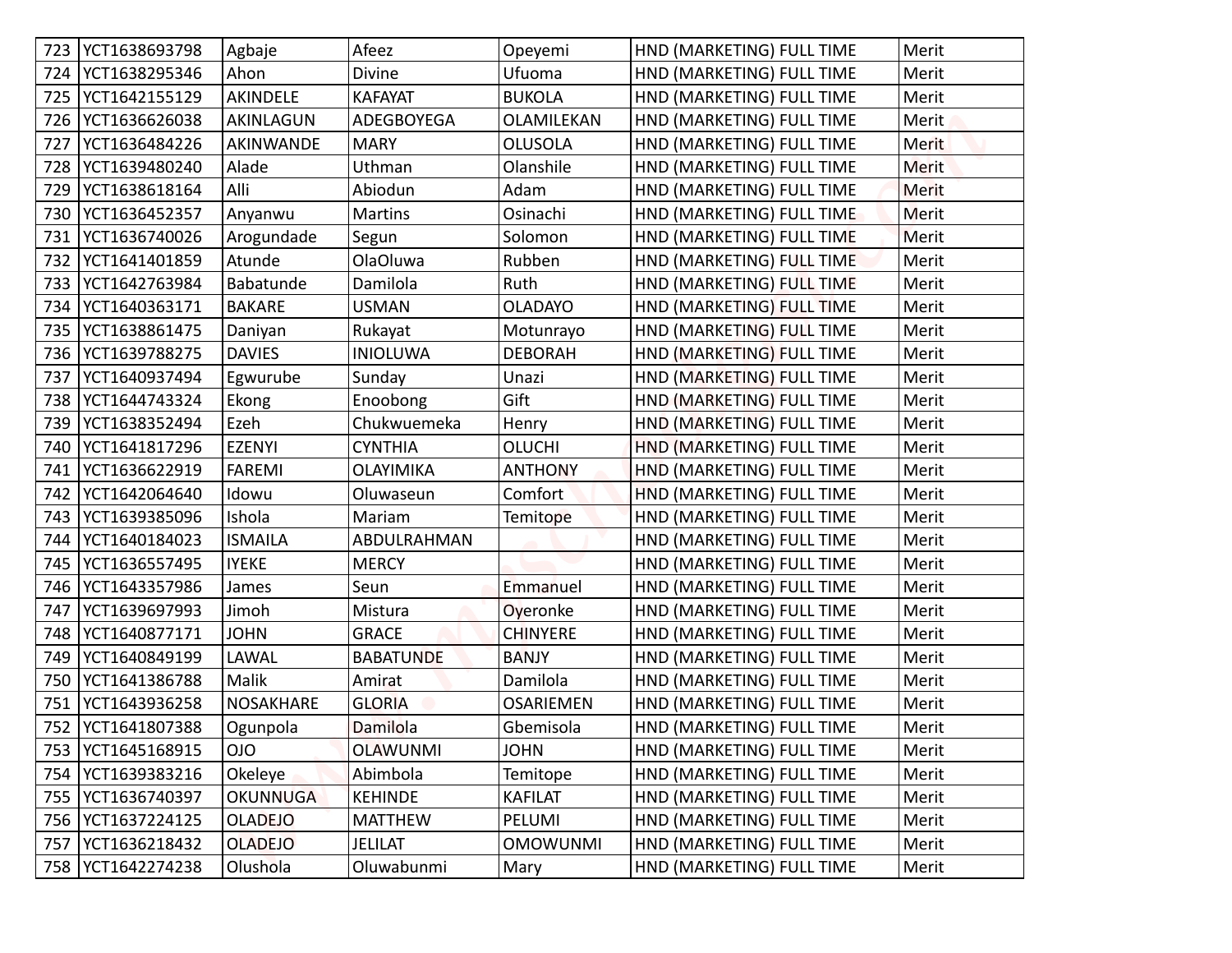|     |                     | <b>OLUWAGBOTE</b> |                    |                  |                                              |              |
|-----|---------------------|-------------------|--------------------|------------------|----------------------------------------------|--------------|
|     | 759   YCT1637144501 | MI                | <b>AYODIPO</b>     | <b>JOEL</b>      | HND (MARKETING) FULL TIME                    | Merit        |
|     | 760   YCT1638966645 | onyema            | ogochukwu          | sylvia           | HND (MARKETING) FULL TIME                    | Merit        |
| 761 | YCT1636576430       | <b>OWOEYE</b>     | <b>TAIYE</b>       | <b>PETER</b>     | HND (MARKETING) FULL TIME                    | Merit        |
| 762 | YCT1639472800       | <b>OYESOLA</b>    | <b>DAMILOLA</b>    | <b>ELIZABETH</b> | HND (MARKETING) FULL TIME                    | <b>Merit</b> |
| 763 | YCT1637045653       | Saliu             | Fathia             | Pelumi           | HND (MARKETING) FULL TIME                    | <b>Merit</b> |
| 764 | YCT1638484461       | Shobowale         | Busayo             | <b>Dorcas</b>    | HND (MARKETING) FULL TIME                    | <b>Merit</b> |
| 765 | YCT1638994728       | Shobowale         | Folashade          | Itunu            | HND (MARKETING) FULL TIME                    | Merit        |
|     | 766   YCT1642854699 | <b>SUNDAY</b>     | ONYEMOWO           | SHALOM           | HND (MARKETING) FULL TIME                    | Merit        |
| 767 | YCT1641562441       | <b>TONY</b>       | <b>FAITH</b>       | <b>PRECIOUS</b>  | HND (MARKETING) FULL TIME                    | Merit        |
|     | 768   YCT1636821147 | Uduehi            | Itohani            | Itohan           | HND (MARKETING) FULL TIME                    | Merit        |
| 769 | YCT1639987672       | Utulu             | <b>Blessing</b>    | <b>Brenda</b>    | HND (MARKETING) FULL TIME                    | Merit        |
|     |                     |                   |                    |                  | HND (MASS COMMUNICATION)                     |              |
|     | 770   YCT1642681611 | <b>ADEDOYIN</b>   | <b>TOBI</b>        | <b>MORADEKE</b>  | <b>FULL TIME</b>                             | Merit        |
|     |                     |                   |                    |                  | HND (MASS COMMUNICATION)                     |              |
| 771 | YCT1639037483       | Adegbenro         | Aminat             | Motunrayo        | <b>FULL TIME</b>                             | Merit        |
|     |                     |                   |                    |                  | HND (MASS COMMUNICATION)                     |              |
|     | 772   YCT1639996024 | <b>ADEKUNLE</b>   | <b>FAVOUR</b>      | <b>KATE</b>      | <b>FULL TIME</b>                             | Merit        |
|     |                     |                   |                    |                  | HND (MASS COMMUNICATION)                     |              |
| 773 | YCT1644959078       | <b>AGBO</b>       | <b>STEPHEN</b>     | <b>ITODO</b>     | <b>FULL TIME</b>                             | Merit        |
|     |                     |                   |                    |                  | HND (MASS COMMUNICATION)                     |              |
|     | 774   YCT1638882513 | Aina              | <b>Blessing</b>    | Rebecca          | <b>FULL TIME</b>                             | Merit        |
|     |                     |                   |                    |                  | HND (MASS COMMUNICATION)                     |              |
| 775 | YCT1642774087       | Aiyeloja          | Omotoyosi          | Sidiqut          | <b>FULL TIME</b>                             | Merit        |
|     |                     |                   |                    |                  | HND (MASS COMMUNICATION)                     |              |
|     | 776   YCT1642937717 | AWUNU             | <b>TEMITOPE</b>    | SONAYON          | <b>FULL TIME</b>                             | Merit        |
| 777 | YCT1636118775       | <b>AYOOLA</b>     | <b>OLUWABUKOLA</b> | <b>ADIAT</b>     | HND (MASS COMMUNICATION)<br><b>FULL TIME</b> | Merit        |
|     |                     |                   |                    |                  | HND (MASS COMMUNICATION)                     |              |
|     | 778   YCT1643377268 | Bassey            | <b>Blessing</b>    | Okon             | <b>FULL TIME</b>                             | Merit        |
|     |                     |                   |                    |                  | HND (MASS COMMUNICATION)                     |              |
| 779 | YCT1646820462       | <b>CHIKA</b>      | <b>CHIOMA</b>      | <b>GIFT</b>      | <b>FULL TIME</b>                             | Merit        |
|     |                     |                   |                    |                  | HND (MASS COMMUNICATION)                     |              |
|     | 780 YCT1641543910   | Eyiowuawi         | Abosede            | Olayinmika       | <b>FULL TIME</b>                             | Merit        |
|     |                     |                   |                    |                  | HND (MASS COMMUNICATION)                     |              |
|     | 781   YCT1641823023 | Igwe              | Francis            | Chidiebere       | <b>FULL TIME</b>                             | Merit        |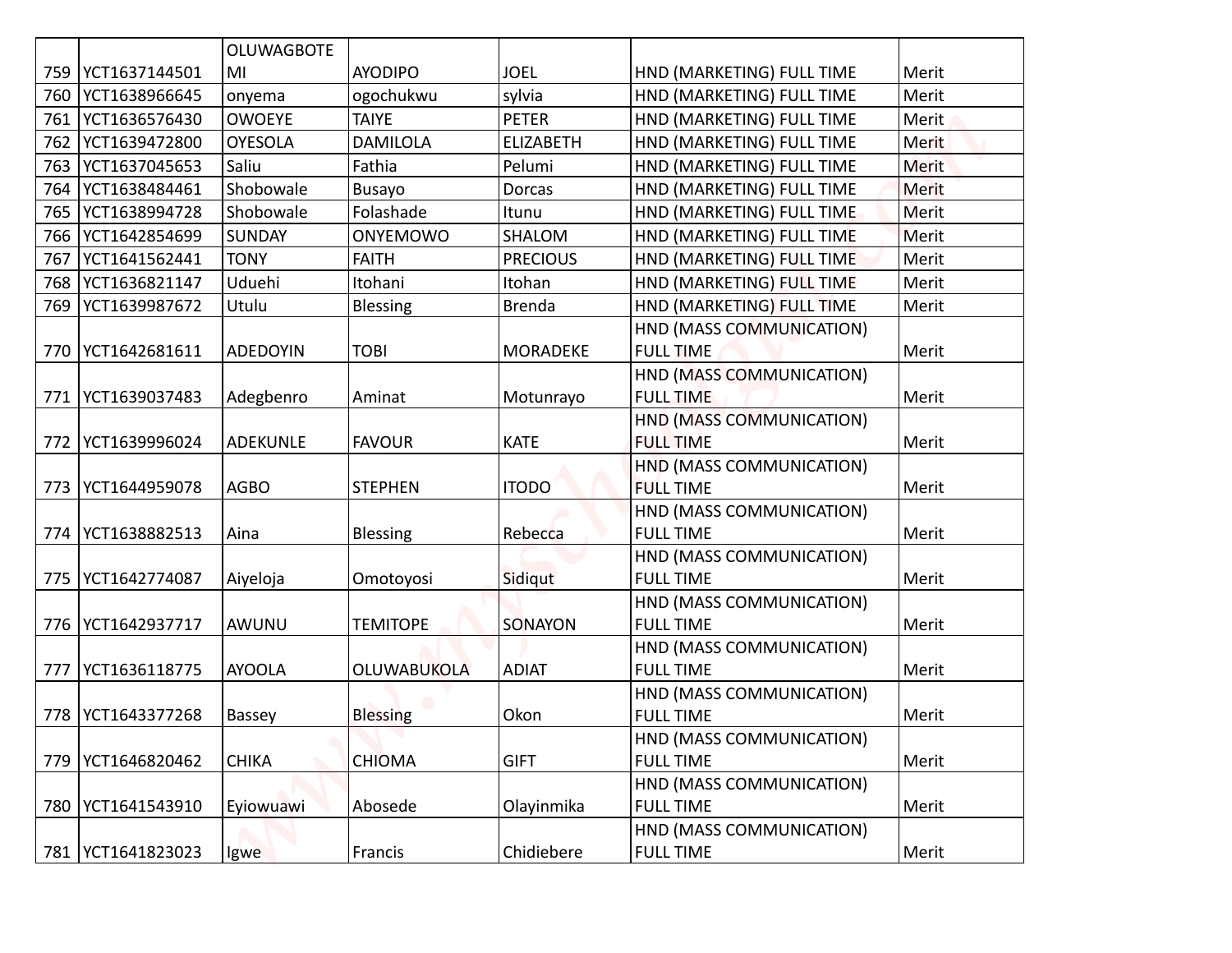|     | 782   YCT1643205880 | Imoh               | Allwell            | Ugochukwu                      | HND (MASS COMMUNICATION)<br><b>FULL TIME</b> | Merit        |
|-----|---------------------|--------------------|--------------------|--------------------------------|----------------------------------------------|--------------|
|     |                     |                    |                    |                                | HND (MASS COMMUNICATION)                     |              |
| 783 | YCT1643123164       | <b>IYAMA</b>       | <b>JOYCE</b>       | <b>ONYEBUCHI</b>               | <b>FULL TIME</b>                             | Merit        |
|     |                     |                    |                    |                                | HND (MASS COMMUNICATION)                     |              |
| 784 | YCT1637080757       | <b>KELVIN</b>      | <b>BLESSING</b>    | <b>GOODNESS ELLA FULL TIME</b> |                                              | <b>Merit</b> |
|     |                     |                    |                    |                                | HND (MASS COMMUNICATION)                     |              |
| 785 | YCT1637593804       | Mowette            | Francis            | Tobechukwu                     | <b>FULL TIME</b>                             | Merit        |
|     |                     |                    |                    |                                | HND (MASS COMMUNICATION)                     |              |
|     | 786   YCT1645375937 | Obiji              | Joyce              | Oluchi                         | <b>FULL TIME</b>                             | Merit        |
|     |                     |                    |                    |                                | HND (MASS COMMUNICATION)                     |              |
| 787 | YCT1642938079       | <b>OKWARA</b>      | <b>LILIAN</b>      | <b>ADA</b>                     | <b>FULL TIME</b>                             | Merit        |
|     |                     |                    |                    |                                | HND (MASS COMMUNICATION)                     |              |
| 788 | YCT1640765072       | <b>OLANIYAN</b>    | <b>OPEYEMI</b>     | <b>MUJEEB</b>                  | <b>FULL TIME</b>                             | Merit        |
|     |                     |                    |                    |                                | HND (MASS COMMUNICATION)                     |              |
| 789 | YCT1639878054       | Olatuga            | Victoria           | Oluwaseun                      | <b>FULL TIME</b>                             | Merit        |
|     |                     |                    |                    |                                | HND (MASS COMMUNICATION)                     |              |
|     | 790   YCT1636649374 | <b>OSHINKAYODE</b> | <b>BOLUWATIFE</b>  | <b>ROSEMARY</b>                | <b>FULL TIME</b>                             | Merit        |
|     |                     |                    |                    |                                | HND (MASS COMMUNICATION)                     |              |
| 791 | YCT1638231660       | <b>OYELEKE</b>     | <b>PRECIOUS</b>    | <b>OLUWAYEMISI</b>             | <b>FULL TIME</b>                             | Merit        |
|     |                     |                    |                    |                                | HND (MASS COMMUNICATION)                     |              |
|     | 792   YCT1638733758 | <b>SONAIKE</b>     | <b>OLUWAYIMIKA</b> | <b>ESTHER</b>                  | <b>FULL TIME</b>                             | Merit        |
|     |                     |                    |                    |                                | HND (MASS COMMUNICATION)                     |              |
|     | 793   YCT1639037764 | Stephen            | Onome              | Oluwatosin                     | <b>FULL TIME</b>                             | Merit        |
|     |                     |                    |                    |                                | HND (MASS COMMUNICATION)                     |              |
|     | 794   YCT1639557702 | <b>TAIWO</b>       | <b>KEHINDE</b>     | <b>DAMILOLA</b>                | <b>FULL TIME</b>                             | Merit        |
|     | YCT1646818703       | <b>UDOKWU</b>      | <b>DEBORAH</b>     | <b>AMARACHI</b>                | HND (MASS COMMUNICATION)<br><b>FULL TIME</b> | Merit        |
| 795 |                     |                    |                    |                                | HND (MASS COMMUNICATION)                     |              |
|     | 796   YCT1646746814 | YAKUBU             | <b>PEACE</b>       | <b>JUSTINA</b>                 | <b>FULL TIME</b>                             | Merit        |
|     |                     |                    |                    |                                | HND (MECHANICAL ENGINEERING)                 |              |
| 797 | YCT1638619308       | ABARA              | <b>FRIDAY</b>      | ABARA                          | <b>FULL TIME</b>                             | Merit        |
|     |                     |                    |                    |                                | HND (MECHANICAL ENGINEERING)                 |              |
|     | 798   YCT1643124896 | <b>ADEDOTUN</b>    | <b>ADEDOYIN</b>    | <b>ZACCHEAUS</b>               | <b>FULL TIME</b>                             | Merit        |
|     |                     |                    |                    |                                | HND (MECHANICAL ENGINEERING)                 |              |
|     | 799   YCT1646914441 | <b>ADEKUNLE</b>    | OLANREWAJU         | <b>MICHEAL</b>                 | <b>FULL TIME</b>                             | Merit        |
|     |                     |                    |                    |                                | HND (MECHANICAL ENGINEERING)                 |              |
|     | 800 YCT1641544536   | adeleye            | samuel             | akinkunmi                      | <b>FULL TIME</b>                             | Merit        |
|     |                     |                    |                    |                                |                                              |              |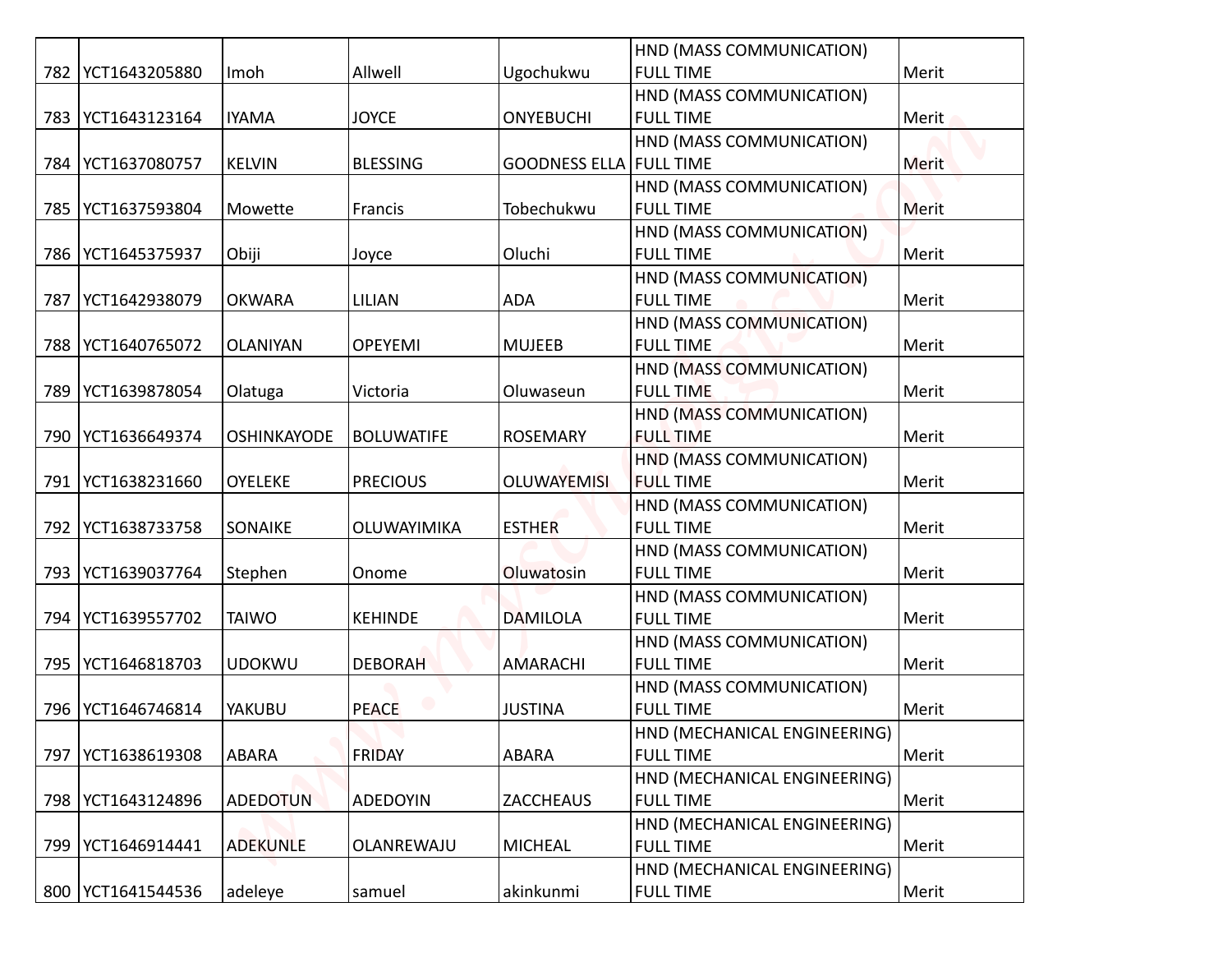|     |                     |                    |                   |                   | HND (MECHANICAL ENGINEERING)                     |       |
|-----|---------------------|--------------------|-------------------|-------------------|--------------------------------------------------|-------|
|     | 801   YCT1636711521 | <b>ADENIJI</b>     | <b>KEHINDE</b>    | <b>DAVID</b>      | <b>FULL TIME</b>                                 | Merit |
|     |                     |                    |                   |                   | HND (MECHANICAL ENGINEERING)                     |       |
|     | 802   YCT1636622950 | adeniji            | quadri            | olalekan          | <b>FULL TIME</b>                                 | Merit |
|     |                     |                    |                   |                   | HND (MECHANICAL ENGINEERING)                     |       |
|     | 803   YCT1637140656 | ADESANYA           | <b>MATHEW</b>     | OLUWASEGUN        | <b>FULL TIME</b>                                 | Merit |
|     |                     |                    |                   |                   | HND (MECHANICAL ENGINEERING)                     |       |
|     | 804   YCT1644663116 | Adeshina           | Ridwan            | Mayowa            | <b>FULL TIME</b>                                 | Merit |
|     |                     |                    |                   |                   | HND (MECHANICAL ENGINEERING)                     |       |
|     | 805   YCT1645179199 | Adetuberu          | Tosin             | David             | <b>FULL TIME</b>                                 | Merit |
|     |                     |                    |                   |                   | HND (MECHANICAL ENGINEERING)                     |       |
|     | 806   YCT1643755736 | Adio               | Sodig             | Oluwaseun         | <b>FULL TIME</b>                                 | Merit |
|     |                     |                    |                   |                   | HND (MECHANICAL ENGINEERING)                     |       |
| 807 | YCT1640102631       | Afolabi            | Adeola            | Afeez             | <b>FULL TIME</b>                                 | Merit |
|     |                     |                    |                   |                   | HND (MECHANICAL ENGINEERING)                     |       |
|     | 808   YCT1644927738 | AHMED              | <b>ABDULFATAI</b> | <b>FOLAWUYO</b>   | <b>FULL TIME</b>                                 | Merit |
|     |                     |                    |                   |                   | HND (MECHANICAL ENGINEERING)                     |       |
|     | 809   YCT1642088115 | <b>AJIBOYE</b>     | <b>ELIJAH</b>     | <b>TEMITAYO</b>   | <b>FULL TIME</b>                                 | Merit |
|     |                     |                    |                   |                   | HND (MECHANICAL ENGINEERING)                     |       |
|     | 810   YCT1644859896 | Akinreti           | Dhikrullah        | Kolapo            | <b>FULL TIME</b>                                 | Merit |
|     |                     |                    |                   |                   | HND (MECHANICAL ENGINEERING)                     |       |
|     | 811   YCT1645170923 | Akinsanya          | Anuoluwapo        | Rapheal           | <b>FULL TIME</b>                                 | Merit |
|     |                     |                    |                   |                   | HND (MECHANICAL ENGINEERING)                     |       |
|     | 812   YCT1646506382 | <b>ALABI</b>       | PAUL              | <b>OLUWATOBI</b>  | <b>FULL TIME</b>                                 | Merit |
|     |                     |                    |                   |                   | HND (MECHANICAL ENGINEERING)                     |       |
|     | 813   YCT1640277651 | Alakija            | Kehinde           | Rodhiat           | <b>FULL TIME</b>                                 | Merit |
|     |                     |                    |                   |                   | HND (MECHANICAL ENGINEERING)                     |       |
|     | 814   YCT1641043394 | AMATEBE            | <b>EMMANUEL</b>   | <b>EBIKENIYE</b>  | <b>FULL TIME</b>                                 | Merit |
|     |                     |                    | <b>OLAOTAN</b>    |                   | HND (MECHANICAL ENGINEERING)<br><b>FULL TIME</b> |       |
| 815 | YCT1636379944       | <b>ATILADE</b>     |                   | <b>ADEOLA</b>     |                                                  | Merit |
|     | 816   YCT1641334208 | Babatola           | Samuel            | Ayoola            | HND (MECHANICAL ENGINEERING)<br><b>FULL TIME</b> | Merit |
|     |                     |                    |                   |                   | HND (MECHANICAL ENGINEERING)                     |       |
| 817 | YCT1638362280       | <b>Bankole</b>     | Qayyum            | Damilare          | <b>FULL TIME</b>                                 | Merit |
|     |                     |                    |                   |                   | HND (MECHANICAL ENGINEERING)                     |       |
|     | 818   YCT1639572328 | <b>BELLO</b>       | <b>HABEEB</b>     | <b>TAIYE</b>      | <b>FULL TIME</b>                                 | Merit |
|     |                     |                    |                   |                   | HND (MECHANICAL ENGINEERING)                     |       |
|     | 819   YCT1641295476 | <b>CHIKE-OKOYE</b> | EBUBE             | <b>CHINEMELUM</b> | <b>FULL TIME</b>                                 | Merit |
|     |                     |                    |                   |                   |                                                  |       |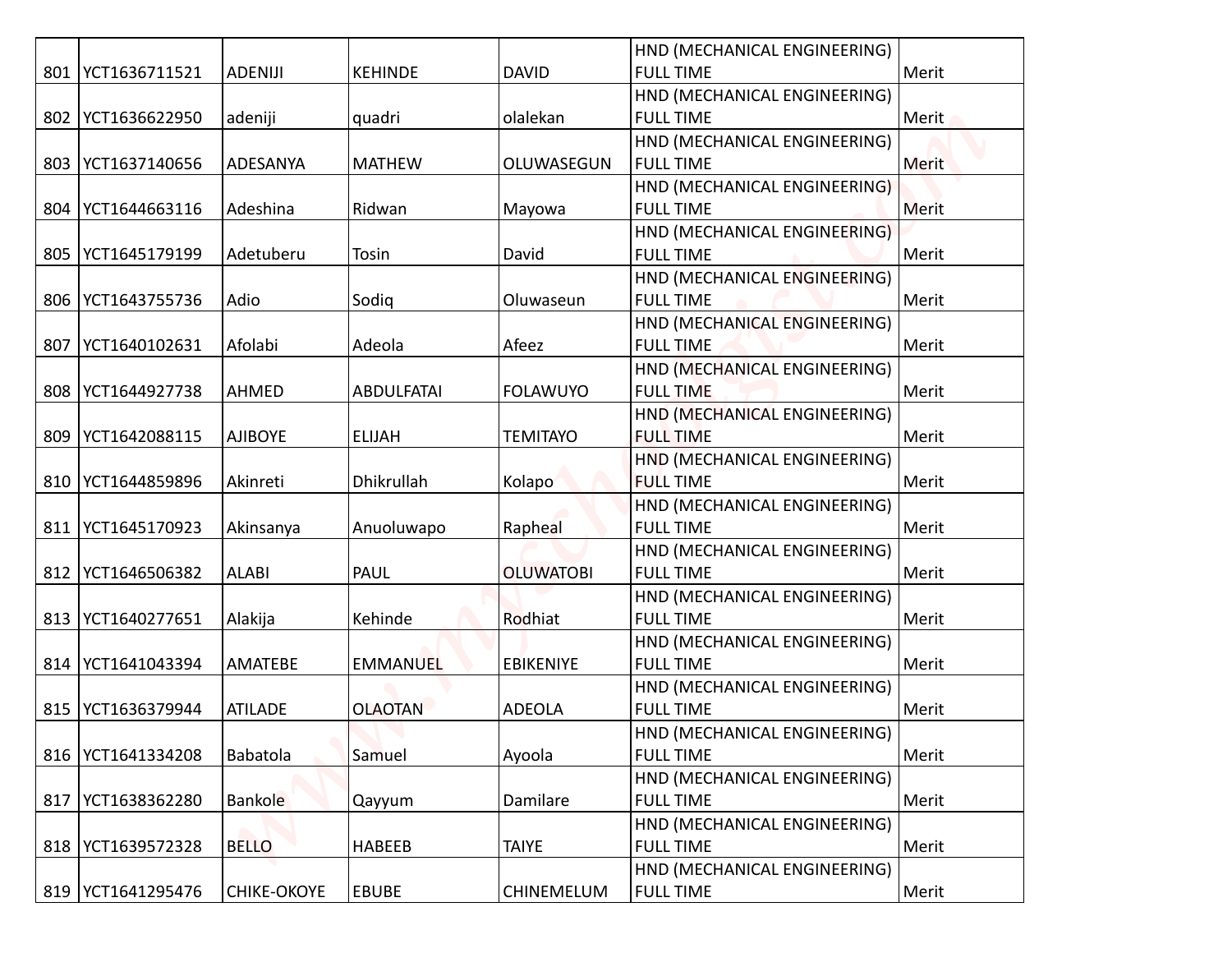|     |                     |                 |                     |                   | HND (MECHANICAL ENGINEERING) |              |
|-----|---------------------|-----------------|---------------------|-------------------|------------------------------|--------------|
|     | 820   YCT1641554320 | Dagbo           | Abayomi             | David             | <b>FULL TIME</b>             | Merit        |
|     |                     |                 |                     |                   | HND (MECHANICAL ENGINEERING) |              |
| 821 | YCT1645541605       | Daniel          | Kenneth             | Oni               | <b>FULL TIME</b>             | Merit        |
|     |                     |                 |                     |                   | HND (MECHANICAL ENGINEERING) |              |
|     | 822   YCT1639071719 | <b>DIYA</b>     | <b>DAMILOLA</b>     | <b>JULIANA</b>    | <b>FULL TIME</b>             | <b>Merit</b> |
|     |                     |                 |                     |                   | HND (MECHANICAL ENGINEERING) |              |
| 823 | YCT1642519301       | <b>DOPAMU</b>   | <b>OLABAMIBO</b>    | AYOMIDE           | <b>FULL TIME</b>             | Merit        |
|     |                     |                 |                     |                   | HND (MECHANICAL ENGINEERING) |              |
|     | 824   YCT1643880305 | <b>DOSU</b>     | <b>JOEL</b>         | <b>OLUWASEYI</b>  | <b>FULL TIME</b>             | Merit        |
|     |                     |                 |                     | OLUWAGBEMIL       | HND (MECHANICAL ENGINEERING) |              |
| 825 | YCT1643297866       | <b>FREGENE</b>  | <b>TOSANWUNMI</b>   | EKE               | <b>FULL TIME</b>             | Merit        |
|     |                     |                 |                     |                   | HND (MECHANICAL ENGINEERING) |              |
|     | 826   YCT1638359494 | <b>GANIYU</b>   | <b>IDOWU</b>        | <b>RAHMON</b>     | <b>FULL TIME</b>             | Merit        |
|     |                     |                 |                     |                   | HND (MECHANICAL ENGINEERING) |              |
| 827 | YCT1641395779       | Goddy           | obioma              | Augustine         | <b>FULL TIME</b>             | Merit        |
|     |                     |                 |                     |                   | HND (MECHANICAL ENGINEERING) |              |
|     | 828   YCT1643621471 | <b>IKHANOBA</b> | AYOMIDE             | <b>IYANUOLUWA</b> | <b>FULL TIME</b>             | Merit        |
|     |                     |                 |                     |                   | HND (MECHANICAL ENGINEERING) |              |
|     | 829   YCT1638450494 | <b>JOSHUA</b>   | <b>DAMILOLA</b>     | <b>OLUBUNMI</b>   | <b>FULL TIME</b>             | Merit        |
|     |                     |                 |                     |                   | HND (MECHANICAL ENGINEERING) |              |
|     | 830 YCT1637773035   | LAWAL           | SAMUEL              | <b>OLAMIDE</b>    | <b>FULL TIME</b>             | Merit        |
|     |                     |                 |                     |                   | HND (MECHANICAL ENGINEERING) |              |
|     | 831   YCT1637068103 | Liameed         | Abdulraheem         | Adedeji           | <b>FULL TIME</b>             | Merit        |
|     |                     |                 |                     |                   | HND (MECHANICAL ENGINEERING) |              |
|     | 832   YCT1644076512 | <b>LUCKY</b>    | <b>BARITOGESIAN</b> | <b>BARRY</b>      | <b>FULL TIME</b>             | Merit        |
|     |                     |                 |                     |                   | HND (MECHANICAL ENGINEERING) |              |
|     | 833   YCT1639046075 | Matthew         | Inieti              | Wisdom            | <b>FULL TIME</b>             | Merit        |
|     |                     |                 |                     |                   | HND (MECHANICAL ENGINEERING) |              |
|     | 834 YCT1643374254   | MERI            | <b>DANIEL</b>       | <b>KELECHI</b>    | <b>FULL TIME</b>             | Merit        |
|     |                     |                 |                     |                   | HND (MECHANICAL ENGINEERING) |              |
|     | 835   YCT1637318743 | <b>MOORE</b>    | <b>DAMILOLA</b>     | <b>OPEYEMI</b>    | <b>FULL TIME</b>             | Merit        |
|     |                     |                 |                     |                   | HND (MECHANICAL ENGINEERING) |              |
|     | 836   YCT1644406251 | Na-Allah        | Khalid              | Temitope          | <b>FULL TIME</b>             | Merit        |
|     |                     |                 |                     |                   | HND (MECHANICAL ENGINEERING) |              |
|     | 837   YCT1644857561 | Nwagbso         | Samuel              | Ihechimere        | <b>FULL TIME</b>             | Merit        |
|     |                     |                 |                     |                   | HND (MECHANICAL ENGINEERING) |              |
|     | 838   YCT1643269637 | nwogu           | pascal              | osita             | <b>FULL TIME</b>             | Merit        |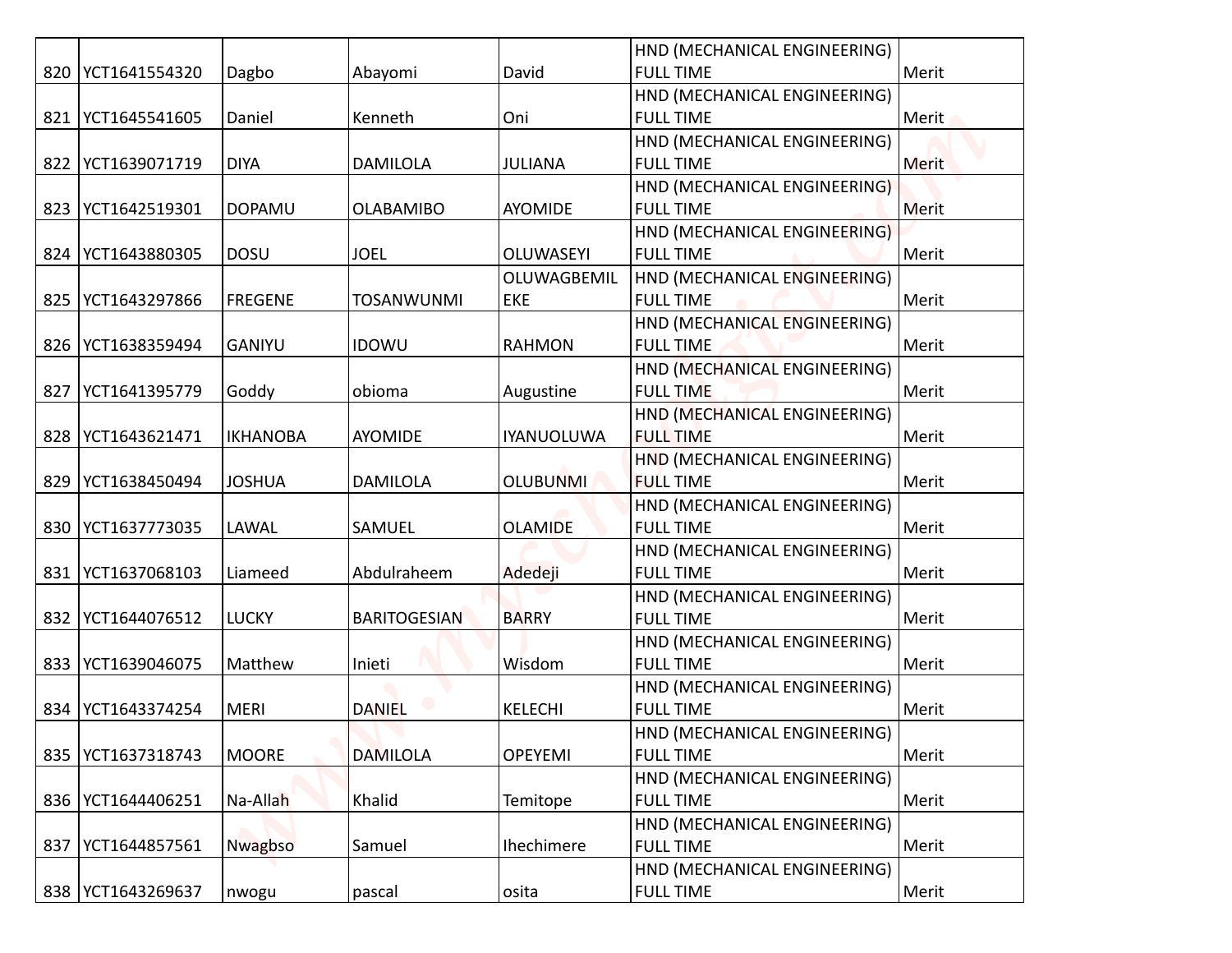|     |                     |                  |                   |                    | HND (MECHANICAL ENGINEERING) |              |
|-----|---------------------|------------------|-------------------|--------------------|------------------------------|--------------|
|     | 839   YCT1637427693 | <b>OBASI</b>     | <b>OGBONNA</b>    | <b>JOHN</b>        | <b>FULL TIME</b>             | Merit        |
|     |                     |                  |                   |                    | HND (MECHANICAL ENGINEERING) |              |
|     | 840   YCT1641299806 | Obasi            | Anthony           | Chijioke           | <b>FULL TIME</b>             | Merit        |
|     |                     |                  |                   |                    | HND (MECHANICAL ENGINEERING) |              |
|     | 841   YCT1644836593 | obioma           | ugochukwu         | Daniel             | <b>FULL TIME</b>             | <b>Merit</b> |
|     |                     |                  |                   |                    | HND (MECHANICAL ENGINEERING) |              |
|     | 842   YCT1637582700 | OBOH             | <b>ALLWELL</b>    | <b>OSEMUDIAMEN</b> | <b>FULL TIME</b>             | Merit        |
|     |                     |                  |                   |                    | HND (MECHANICAL ENGINEERING) |              |
|     | 843   YCT1640235120 | <b>OGUNREKUN</b> | <b>OKIKIOLUWA</b> | <b>OSAYAMEN</b>    | <b>FULL TIME</b>             | Merit        |
|     |                     |                  |                   |                    | HND (MECHANICAL ENGINEERING) |              |
| 844 | YCT1645780527       | Oguntola         | Olamide           | Joshua             | <b>FULL TIME</b>             | Merit        |
|     |                     |                  |                   |                    | HND (MECHANICAL ENGINEERING) |              |
| 845 | YCT1639652029       | <b>OHIKUDU</b>   | <b>ELISHA</b>     | A                  | <b>FULL TIME</b>             | Merit        |
|     |                     |                  |                   |                    | HND (MECHANICAL ENGINEERING) |              |
|     | 846   YCT1642599416 | Ojelabi          | Rebecca           | Oluwafisayomi      | <b>FULL TIME</b>             | Merit        |
|     |                     |                  |                   |                    | HND (MECHANICAL ENGINEERING) |              |
| 847 | YCT1644365470       | <b>OKE</b>       | <b>ISRAEL</b>     | <b>DAVID</b>       | <b>FULL TIME</b>             | Merit        |
|     |                     |                  |                   |                    | HND (MECHANICAL ENGINEERING) |              |
|     | 848   YCT1643645140 | Okoh             | Anthonious        | Ezioyi             | <b>FULL TIME</b>             | Merit        |
|     |                     |                  |                   |                    | HND (MECHANICAL ENGINEERING) |              |
|     | 849   YCT1640001662 | <b>OKWUOSA</b>   | <b>MONICA</b>     | <b>IJEOMA</b>      | <b>FULL TIME</b>             | Merit        |
|     |                     |                  |                   |                    | HND (MECHANICAL ENGINEERING) |              |
|     | 850   YCT1646832067 | oladipupo        | olaoluwa          |                    | <b>FULL TIME</b>             | Merit        |
|     |                     |                  |                   |                    | HND (MECHANICAL ENGINEERING) |              |
| 851 | YCT1647321806       | <b>OLAJIDE</b>   | ABDULLAHI         | <b>MOBOLAJI</b>    | <b>FULL TIME</b>             | Merit        |
|     |                     |                  |                   |                    | HND (MECHANICAL ENGINEERING) |              |
|     | 852   YCT1643569419 | Olamoyegun       | Fuad              | Ayobami            | <b>FULL TIME</b>             | Merit        |
|     |                     |                  |                   |                    | HND (MECHANICAL ENGINEERING) |              |
| 853 | YCT1644855293       | Olloh            | David             | Babundo            | <b>FULL TIME</b>             | Merit        |
|     |                     |                  |                   |                    | HND (MECHANICAL ENGINEERING) |              |
|     | 854   YCT1643736077 | OLUWOSELU        | SAMUEL            | <b>BAMIDELE</b>    | <b>FULL TIME</b>             | Merit        |
|     |                     |                  |                   |                    | HND (MECHANICAL ENGINEERING) |              |
|     | 855   YCT1644846438 | Onafeko          | Babatunde         | Taofeeq            | <b>FULL TIME</b>             | Merit        |
|     |                     |                  |                   |                    | HND (MECHANICAL ENGINEERING) |              |
|     | 856   YCT1646735819 | Oni.             | Oluwapelumi       | Adebowale          | <b>FULL TIME</b>             | Merit        |
|     |                     |                  |                   |                    | HND (MECHANICAL ENGINEERING) |              |
|     | 857   YCT1643103106 | ONI              | ZION              | <b>IYINKRISTI</b>  | <b>FULL TIME</b>             | Merit        |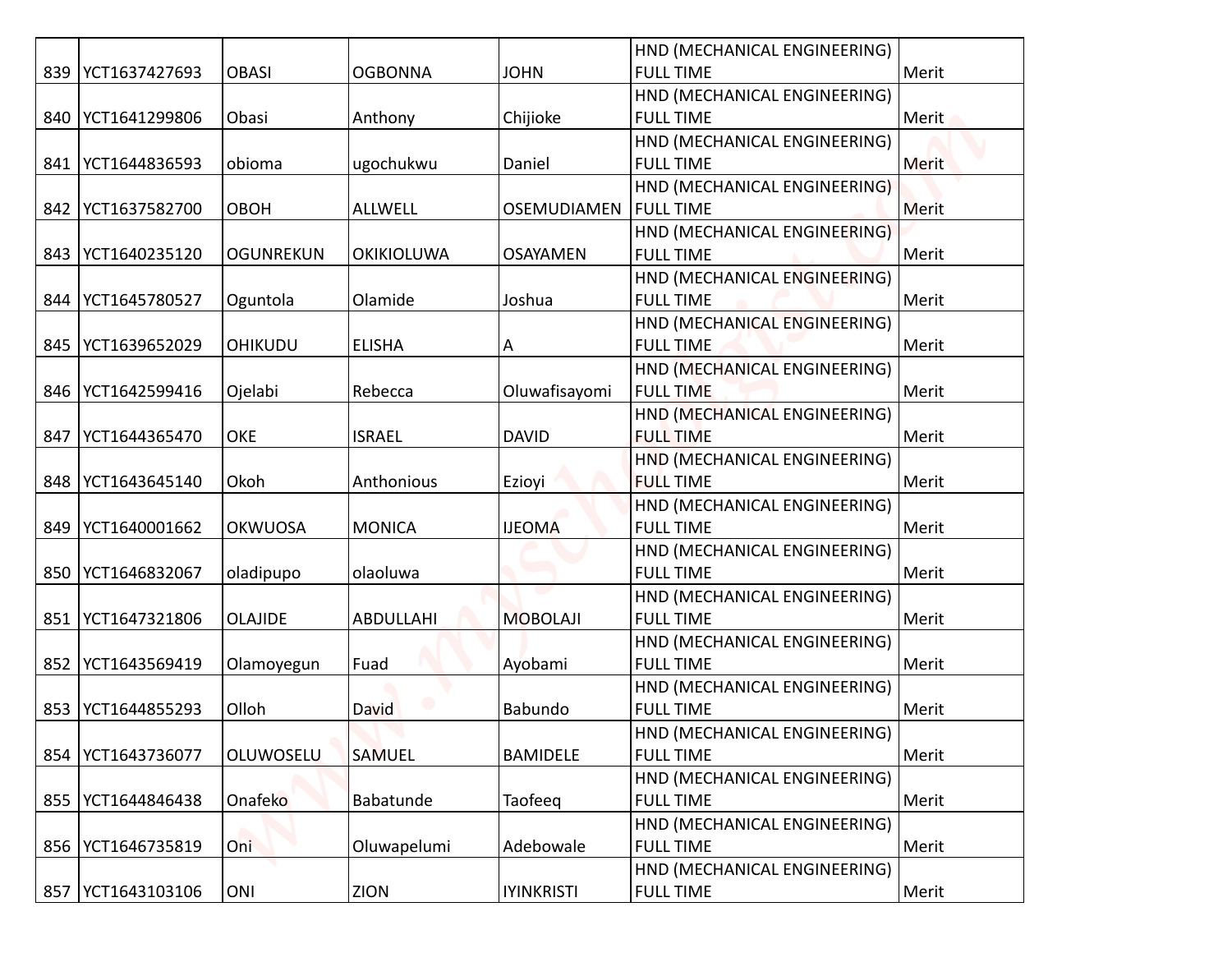|     |                     |                  |                 |                     | HND (MECHANICAL ENGINEERING)  |       |
|-----|---------------------|------------------|-----------------|---------------------|-------------------------------|-------|
|     | 858   YCT1636638106 | <b>OREKOYA</b>   | <b>AFUSAT</b>   | <b>DAMILOLA</b>     | <b>FULL TIME</b>              | Merit |
|     |                     |                  |                 |                     | HND (MECHANICAL ENGINEERING)  |       |
|     | 859   YCT1640252643 | <b>ORUMWENSE</b> | <b>EMMANUEL</b> | <b>OSAGIEDE</b>     | <b>FULL TIME</b>              | Merit |
|     |                     |                  |                 |                     | HND (MECHANICAL ENGINEERING)  |       |
|     | 860   YCT1644320169 | Osho             | Kazeem          |                     | <b>FULL TIME</b>              | Merit |
|     |                     |                  |                 |                     | HND (MECHANICAL ENGINEERING)  |       |
|     | 861   YCT1638425293 | oyemike          | jeffrey         | azubuike            | <b>FULL TIME</b>              | Merit |
|     |                     |                  |                 |                     | HND (MECHANICAL ENGINEERING)  |       |
|     | 862   YCT1640017348 | <b>SAKA</b>      | <b>IDRIS</b>    | ADEWALE             | <b>FULL TIME</b>              | Merit |
|     |                     |                  |                 |                     | HND (MECHANICAL ENGINEERING)  |       |
|     | 863   YCT1641987543 | SALAUDEEN        | <b>MUHAMMED</b> | <b>KANYINSOLA</b>   | <b>FULL TIME</b>              | Merit |
|     |                     |                  |                 |                     | HND (MECHANICAL ENGINEERING)  |       |
|     | 864   YCT1644921992 | Sanni            | Abdulmateen     | Aminu               | <b>FULL TIME</b>              | Merit |
|     |                     |                  |                 |                     | HND (MECHANICAL ENGINEERING)  |       |
|     | 865   YCT1644241081 | SULAIMON         | <b>TOHEEB</b>   | <b>AYOMIDE</b>      | <b>FULL TIME</b>              | Merit |
|     |                     |                  |                 | <b>OLUWATOBILOB</b> | HND (MECHANICAL ENGINEERING)  |       |
|     | 866   YCT1636570412 | <b>TINUOYE</b>   | <b>GBENGA</b>   | A                   | <b>FULL TIME</b>              | Merit |
|     |                     |                  |                 |                     | HND (MECHANICAL ENGINEERING)  |       |
|     | 867   YCT1637918060 | Toriola          | Olakunle        | Solomon             | <b>FULL TIME</b>              | Merit |
|     |                     |                  |                 |                     | HND (MECHANICAL ENGINEERING)  |       |
|     | 868   YCT1644242842 | <b>UGWARA</b>    | <b>EMMANUEL</b> | <b>ABIODUN</b>      | <b>FULL TIME</b>              | Merit |
|     |                     |                  |                 |                     | HND (METALLURGICAL            |       |
|     | 869   YCT1643196759 | Adams            | Michael         | Ayodele             | <b>ENGINEERING) FULL TIME</b> | Merit |
|     |                     |                  |                 |                     | HND (METALLURGICAL            |       |
|     | 870   YCT1639955879 | <b>ADEKUNLE</b>  | ADEDEJI         | <b>HAMZAT</b>       | <b>ENGINEERING) FULL TIME</b> | Merit |
|     |                     |                  |                 |                     | HND (METALLURGICAL            |       |
|     | 871   YCT1637916112 | ADEMUYIWA        | <b>EZEKIEL</b>  | <b>OPEYEMI</b>      | <b>ENGINEERING) FULL TIME</b> | Merit |
|     |                     |                  |                 |                     | HND (METALLURGICAL            |       |
| 872 | YCT1638957795       | AMODU            | <b>TAOHEED</b>  | <b>OLAMIDE</b>      | <b>ENGINEERING) FULL TIME</b> | Merit |
|     |                     |                  |                 |                     | HND (METALLURGICAL            |       |
| 873 | YCT1639755447       | <b>BASHEER</b>   | <b>IBRAHIM</b>  | <b>ABIODUN</b>      | <b>ENGINEERING) FULL TIME</b> | Merit |
|     |                     |                  |                 |                     | HND (METALLURGICAL            |       |
| 874 | YCT1643040294       | Chris            | Timothy         | Oluwatobiloba       | <b>ENGINEERING) FULL TIME</b> | Merit |
|     |                     |                  |                 |                     | HND (METALLURGICAL            |       |
|     | 875   YCT1644585913 | Efedi            | Joel            | Chukwuemeka         | <b>ENGINEERING) FULL TIME</b> | Merit |
|     |                     |                  |                 |                     | HND (METALLURGICAL            |       |
|     | 876   Yct1644593113 | Enyeribe         | Christopher     | Chigaemezu          | <b>ENGINEERING) FULL TIME</b> | Merit |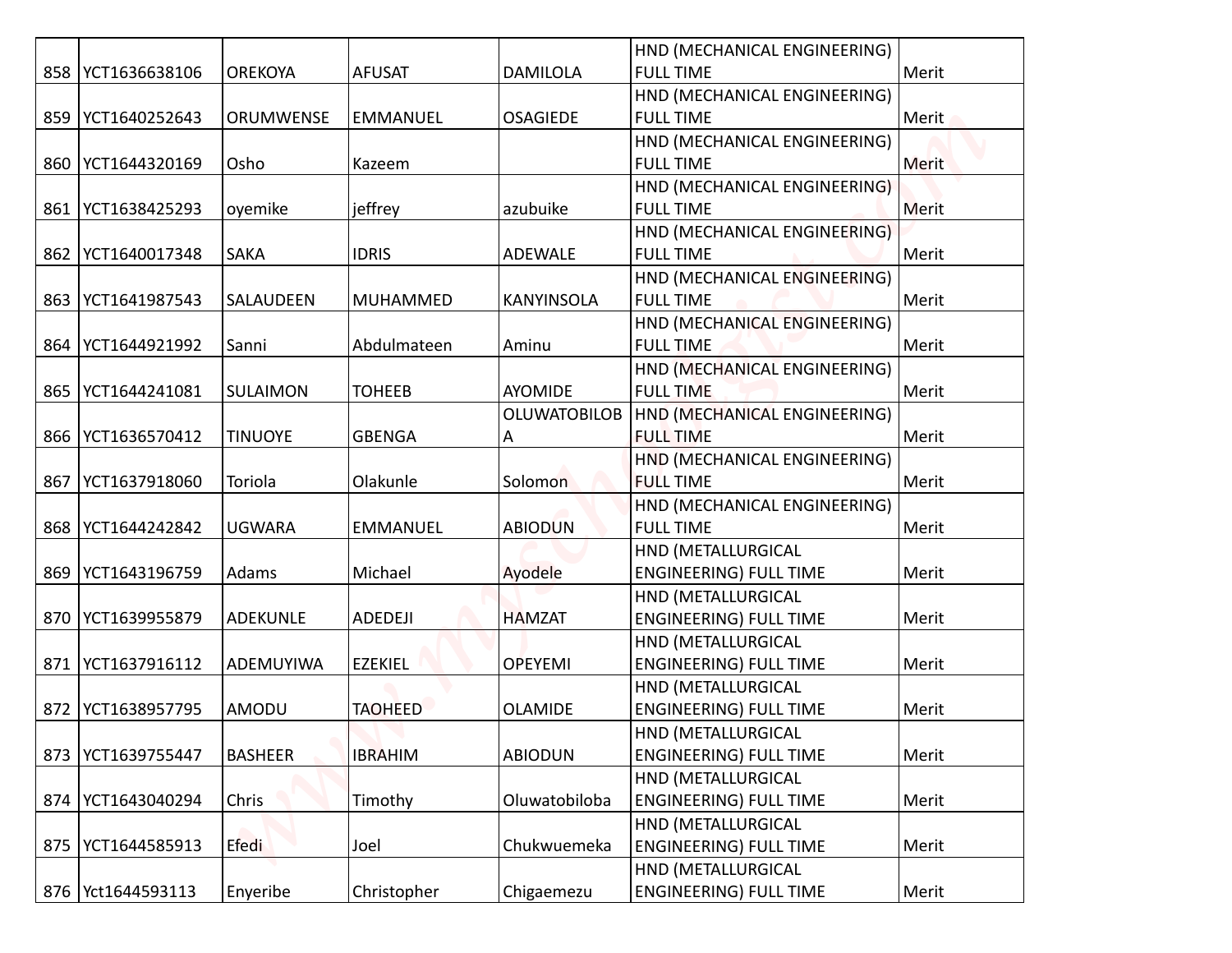|     |                     |                   |                   |                    | HND (METALLURGICAL            |       |
|-----|---------------------|-------------------|-------------------|--------------------|-------------------------------|-------|
| 877 | YCT1640258950       | <b>GAFAR</b>      | <b>USMAN</b>      | AKINKUNMI          | <b>ENGINEERING) FULL TIME</b> | Merit |
|     |                     |                   |                   |                    | HND (METALLURGICAL            |       |
|     | 878   YCT1642076170 | <b>IFAGBUYI</b>   | SAMUEL            | <b>AYOMIDE</b>     | <b>ENGINEERING) FULL TIME</b> | Merit |
|     |                     |                   |                   |                    | HND (METALLURGICAL            |       |
| 879 | YCT1644343743       | <b>JOEL</b>       | <b>PROMISE</b>    | <b>OIO</b>         | <b>ENGINEERING) FULL TIME</b> | Merit |
|     |                     |                   |                   |                    | HND (METALLURGICAL            |       |
| 880 | YCT1644857181       | Kolade            | Olawale           | Isaac              | <b>ENGINEERING) FULL TIME</b> | Merit |
|     |                     |                   |                   |                    | HND (METALLURGICAL            |       |
| 881 | YCT1637566112       | <b>NDUKWE</b>     | <b>JOSEPH</b>     | <b>CHIGOZIRIM</b>  | <b>ENGINEERING) FULL TIME</b> | Merit |
|     |                     |                   |                   |                    | HND (METALLURGICAL            |       |
| 882 | YCT1645452807       | <b>OCHOUBA</b>    | <b>CHIMEZIE</b>   | <b>JOHN</b>        | <b>ENGINEERING) FULL TIME</b> | Merit |
|     |                     |                   |                   |                    | HND (METALLURGICAL)           |       |
| 883 | YCT1642410611       | <b>OLADEJI</b>    | <b>ENIOLA</b>     | <b>FARUQ</b>       | <b>ENGINEERING) FULL TIME</b> | Merit |
|     |                     |                   |                   |                    | HND (METALLURGICAL            |       |
| 884 | YCT1642760873       | <b>OSENI</b>      | <b>KEHINDE</b>    | <b>ABAYOMI</b>     | <b>ENGINEERING) FULL TIME</b> | Merit |
|     |                     |                   |                   |                    | HND (METALLURGICAL            |       |
| 885 | YCT1644805154       | Uthman            | Ademola           | Felix              | <b>ENGINEERING) FULL TIME</b> | Merit |
|     |                     |                   |                   |                    | <b>HND (METALLURGICAL</b>     |       |
|     | 886   YCT1641377648 | <b>ZIBRIL</b>     | <b>KADRI</b>      | <b>OLAMIDE</b>     | <b>ENGINEERING) FULL TIME</b> | Merit |
|     | 887 YCT1637873676   | <b>ABATAN</b>     | <b>MODINAT</b>    | <b>ABIDOYE</b>     | HND (MICROBIOLOGY) FULL TIME  | Merit |
| 888 | YCT1636375090       | ADARAMOLA         | <b>ESTHER</b>     | AFOLASHADE         | HND (MICROBIOLOGY) FULL TIME  | Merit |
| 889 | YCT1646314512       | <b>AGBUDELOYE</b> | <b>BOLUWATIFE</b> | <b>CHRISTIANA</b>  | HND (MICROBIOLOGY) FULL TIME  | Merit |
| 890 | YCT1646299533       | <b>AGHOMON</b>    | <b>EMMANUELLA</b> | <b>AYODELE</b>     | HND (MICROBIOLOGY) FULL TIME  | Merit |
| 891 | YCT1636479311       | Alimi             | Olabisi           | Olushola           | HND (MICROBIOLOGY) FULL TIME  | Merit |
| 892 | YCT1642179582       | Ayeni             | Oluwafunmilayo    | Ruth               | HND (MICROBIOLOGY) FULL TIME  | Merit |
| 893 | YCT1644260924       | <b>BAHDMUS</b>    | <b>IFEOLUWA</b>   | <b>GLORY</b>       | HND (MICROBIOLOGY) FULL TIME  | Merit |
| 894 | YCT1641487663       | <b>BAMIDELE</b>   | <b>AYOMIDE</b>    | <b>PATIENCE</b>    | HND (MICROBIOLOGY) FULL TIME  | Merit |
| 895 | YCT1643362985       | Chukwuemeka       | Adaeze            | Alice              | HND (MICROBIOLOGY) FULL TIME  | Merit |
| 896 | YCT1638539285       | <b>EYINADE</b>    | <b>ADENIKE</b>    | <b>CHRISTIANAH</b> | HND (MICROBIOLOGY) FULL TIME  | Merit |
| 897 | YCT1647798327       | <b>FADAIRO</b>    | <b>TITILAYO</b>   | RACHAEL            | HND (MICROBIOLOGY) FULL TIME  | Merit |
| 898 | YCT1641486214       | Hungbo            | Sesi              | Mesomawu           | HND (MICROBIOLOGY) FULL TIME  | Merit |
| 899 | YCT1636020216       | Ilo               | Lucy              | Amarachi           | HND (MICROBIOLOGY) FULL TIME  | Merit |
| 900 | YCT1640850560       | Ishola            | Oyindamola        | Alimat             | HND (MICROBIOLOGY) FULL TIME  | Merit |
| 901 | YCT1639475031       | <b>IWASANMI</b>   | <b>ABISOYE</b>    | <b>ESTHER</b>      | HND (MICROBIOLOGY) FULL TIME  | Merit |
| 902 | YCT1639416988       | <b>Kelvin</b>     | Edna              | Nnenna             | HND (MICROBIOLOGY) FULL TIME  | Merit |
| 903 | YCT1636529734       | LAWAL             | <b>KAFAYAT</b>    | <b>OMOWUNMI</b>    | HND (MICROBIOLOGY) FULL TIME  | Merit |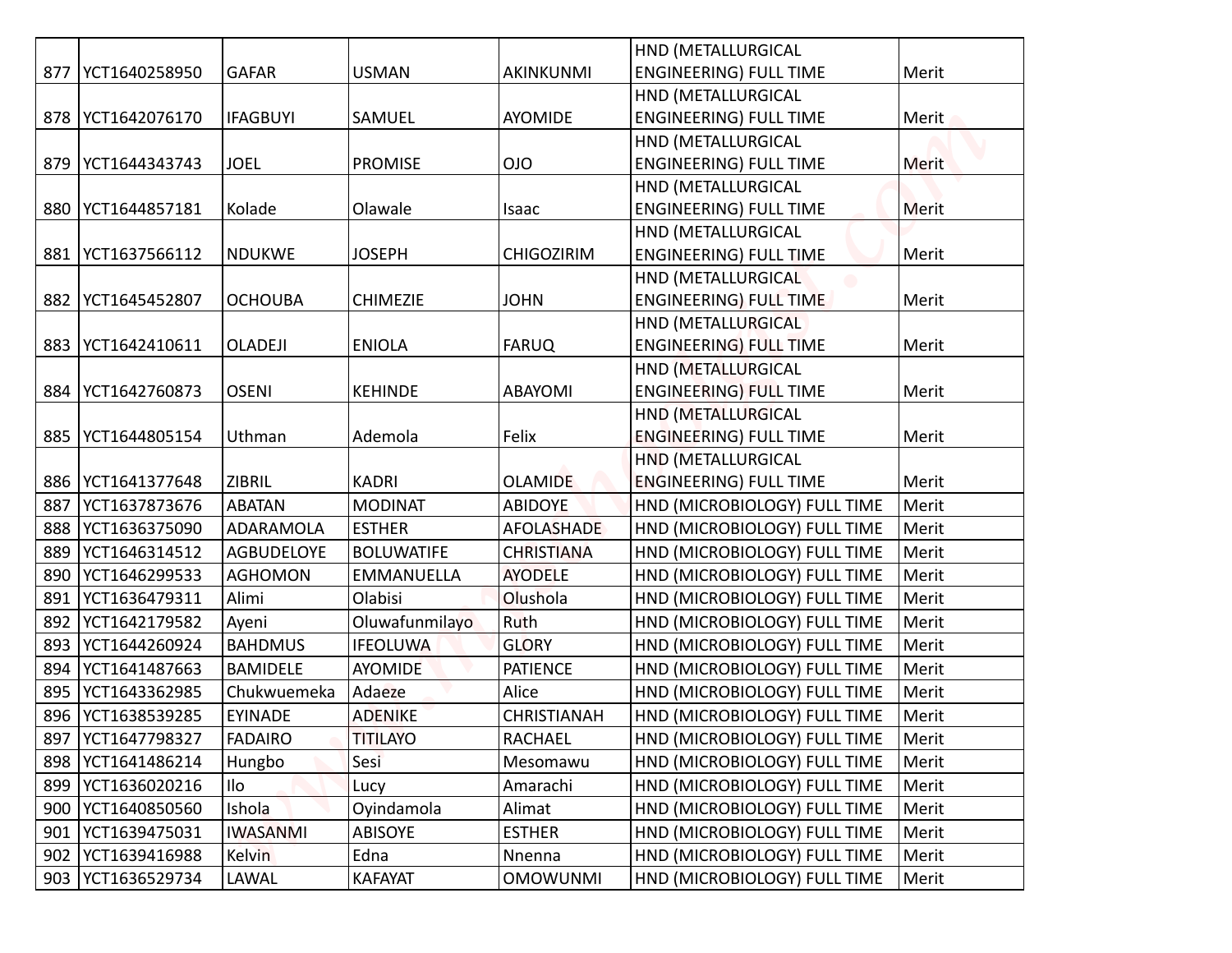| 904 | YCT1639921050       | Molokwu           | Marilyn           | Ifeanyi           | HND (MICROBIOLOGY) FULL TIME          | Merit        |
|-----|---------------------|-------------------|-------------------|-------------------|---------------------------------------|--------------|
| 905 | YCT1642855324       | <b>OGBEIDE</b>    | <b>MERCY</b>      | <b>TOSIN</b>      | HND (MICROBIOLOGY) FULL TIME          | Merit        |
| 906 | YCT1636366224       | <b>OKAFOR</b>     | <b>FRANCISCA</b>  | <b>IJEOMA</b>     | HND (MICROBIOLOGY) FULL TIME          | Merit        |
| 907 | YCT1643062146       | Okike             | Oluchi            | Miracle           | HND (MICROBIOLOGY) FULL TIME          | Merit        |
| 908 | YCT1638875435       | <b>OLOLAGBOSE</b> | <b>BLESSING</b>   | <b>TITILOPE</b>   | HND (MICROBIOLOGY) FULL TIME          | <b>Merit</b> |
| 909 | YCT1646162920       | Olonade           | Elizabeth         | Mayowa            | HND (MICROBIOLOGY) FULL TIME          | <b>Merit</b> |
| 910 | YCT1641477535       | <b>OLUSEJE</b>    | <b>TEMILAYOYI</b> | <b>ZAINAB</b>     | HND (MICROBIOLOGY) FULL TIME          | <b>Merit</b> |
| 911 | YCT1641900847       | OLUWAGBEMI        | <b>FUNMILAYO</b>  | ANUOLUWAPO        | HND (MICROBIOLOGY) FULL TIME          | Merit        |
| 912 | YCT1636382614       | <b>OMEH</b>       | <b>BLESSING</b>   | <b>NGOZI</b>      | HND (MICROBIOLOGY) FULL TIME          | Merit        |
| 913 | YCT1636732868       | omoleye           | deborah           | oluwatobioba      | HND (MICROBIOLOGY) FULL TIME          | Merit        |
| 914 | YCT1645548842       | Oriowo            | Olamide           | <b>Stella</b>     | HND (MICROBIOLOGY) FULL TIME          | Merit        |
| 915 | YCT1637675377       | <b>OYEDELE</b>    | SARAH             | <b>OYINDAMOLA</b> | HND (MICROBIOLOGY) FULL TIME          | Merit        |
| 916 | YCT1640334653       | Samuel            | Marvelous         | Chukwudumebi      | HND (MICROBIOLOGY) FULL TIME          | Merit        |
| 917 | YCT1640940560       | SULAIMON          | <b>FATIMAH</b>    | OLATEJU           | HND (MICROBIOLOGY) FULL TIME          | Merit        |
| 918 | YCT1636791778       | <b>TIJANI</b>     | <b>KAOSARAT</b>   | <b>ABIDEMI</b>    | HND (MICROBIOLOGY) FULL TIME          | Merit        |
|     |                     | <b>UMEONONIGB</b> |                   |                   |                                       |              |
| 919 | YCT1644488954       | O                 | <b>IFEOMA</b>     | <b>LOVETH</b>     | HND (MICROBIOLOGY) FULL TIME          | Merit        |
| 920 | YCT1636875141       | Whesu             | Temiloluwa        | Lolade            | HND (MICROBIOLOGY) FULL TIME          | Merit        |
| 921 | YCT1644384865       | YAKUBU            | <b>ADIJAT</b>     | <b>YOL</b>        | HND (MICROBIOLOGY) FULL TIME          | Merit        |
| 922 | YCT1644492554       | <b>YINUSA</b>     | <b>MARIAM</b>     | <b>OPEYEMI</b>    | HND (MICROBIOLOGY) FULL TIME          | Merit        |
|     |                     |                   |                   |                   | HND (OFFICE TECHNOLOGY                |              |
|     |                     |                   |                   |                   | MANAGEMENT - BILINGUAL) FULL          |              |
| 923 | YCT1645885452       | BAMILOSIN         | <b>JOHN</b>       | <b>OPEYEMI</b>    | <b>TIME</b>                           | Merit        |
|     |                     |                   |                   |                   | HND (OFFICE TECHNOLOGY                |              |
|     |                     |                   |                   |                   | MANAGEMENT - BILINGUAL) FULL          |              |
|     | 924   YCT1638181274 | Benson            | Ezinne            | Kate              | <b>TIME</b>                           | Merit        |
|     |                     |                   |                   |                   | HND (OFFICE TECHNOLOGY                |              |
|     | YCT1636715731       | <b>CHIEDU</b>     |                   |                   | MANAGEMENT - BILINGUAL) FULL          |              |
| 925 |                     |                   | <b>EMMANUEL</b>   | <b>ISIOMA</b>     | <b>TIME</b><br>HND (OFFICE TECHNOLOGY | Merit        |
|     |                     |                   |                   |                   | MANAGEMENT - BILINGUAL) FULL          |              |
|     | 926   YCT1636547726 | Chigbogu          | Mary              | Chukwudumebi      | <b>TIME</b>                           | Merit        |
|     |                     |                   |                   |                   | HND (OFFICE TECHNOLOGY                |              |
|     |                     |                   |                   |                   | MANAGEMENT - BILINGUAL) FULL          |              |
|     |                     |                   |                   |                   |                                       |              |
| 927 | YCT1644585484       | <b>ENEBELI</b>    | <b>NKECHI</b>     | <b>TONIA</b>      | <b>TIME</b>                           | Merit        |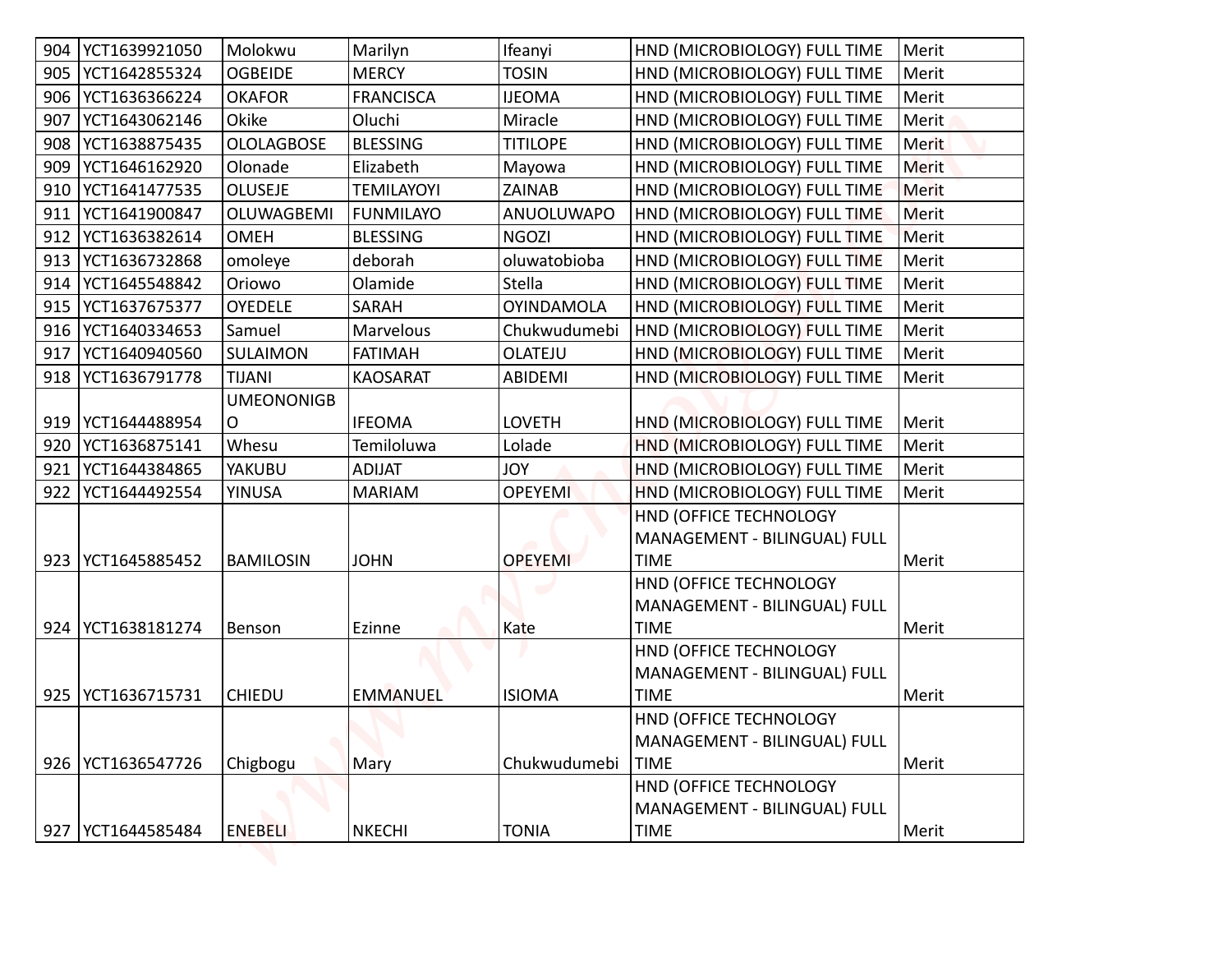|     |                     |                 |                |                  | HND (OFFICE TECHNOLOGY                                 |       |
|-----|---------------------|-----------------|----------------|------------------|--------------------------------------------------------|-------|
|     |                     |                 |                |                  | MANAGEMENT - BILINGUAL) FULL                           |       |
|     | 928   YCT1640175870 | Jubril          | Shukurat       | Oluwatobi        | <b>TIME</b>                                            | Merit |
|     |                     |                 |                |                  | HND (OFFICE TECHNOLOGY                                 |       |
|     |                     |                 |                |                  | MANAGEMENT - BILINGUAL) FULL                           |       |
| 929 | YCT1637230073       | Ogunniyi        | Ajoke          | Adorable         | <b>TIME</b>                                            | Merit |
|     |                     |                 |                |                  | HND (OFFICE TECHNOLOGY                                 |       |
|     |                     |                 |                |                  | MANAGEMENT - BILINGUAL) FULL                           |       |
|     | 930   YCT1647621947 | <b>OGUNREMI</b> | <b>GBENGA</b>  | <b>EMMANUEL</b>  | <b>TIME</b>                                            | Merit |
|     |                     |                 |                |                  | HND (OFFICE TECHNOLOGY                                 |       |
|     |                     |                 |                | OLUWATIMILEYI    | MANAGEMENT - BILINGUAL) FULL                           |       |
|     | 931   YCT1638180176 | <b>OLAITAN</b>  | <b>ABIGAIL</b> | Ν                | <b>TIME</b>                                            | Merit |
|     |                     |                 |                |                  | HND (OFFICE TECHNOLOGY                                 |       |
|     |                     |                 |                |                  | MANAGEMENT - BILINGUAL) FULL                           |       |
|     | 932   YCT1638347439 | <b>OTON</b>     | <b>SIFONDE</b> | <b>ARCHIBONG</b> | <b>TIME</b>                                            | Merit |
|     |                     |                 |                |                  | HND (OFFICE TECHNOLOGY                                 |       |
|     | 933   YCT1641229941 | Abogun          | Mariam         | olasunkanmi      | MANAGEMENT) FULL TIME                                  | Merit |
|     |                     |                 |                |                  | HND (OFFICE TECHNOLOGY                                 |       |
|     | 934   YCT1638183121 | ADEBAYO         | <b>OPEYEMI</b> | <b>FAITH</b>     | MANAGEMENT) FULL TIME                                  | Merit |
|     |                     |                 |                |                  | <b>HND (OFFICE TECHNOLOGY</b>                          |       |
|     | 935   YCT1639572852 | Adegbesan       | Olaoluwa       | Segun            | MANAGEMENT) FULL TIME                                  | Merit |
|     |                     |                 |                |                  | HND (OFFICE TECHNOLOGY                                 |       |
|     | 936   YCT1639055138 | ADEOSUN         | <b>ADENIKE</b> | <b>OREOLUWA</b>  | <b>MANAGEMENT) FULL TIME</b>                           | Merit |
|     |                     |                 |                |                  | HND (OFFICE TECHNOLOGY                                 |       |
| 937 | YCT1639145212       | ADEYEMO         | <b>KEHINDE</b> | <b>ASANAT</b>    | MANAGEMENT) FULL TIME                                  | Merit |
|     |                     |                 |                |                  | HND (OFFICE TECHNOLOGY                                 |       |
|     | 938   YCT1638529245 | Adeyemo         | Peace          | Pemilerin        | MANAGEMENT) FULL TIME                                  | Merit |
|     |                     |                 |                |                  | HND (OFFICE TECHNOLOGY<br><b>MANAGEMENT) FULL TIME</b> |       |
|     | 939   YCT1641988590 | Agbolade        | Olufunmi       | Florence         | HND (OFFICE TECHNOLOGY                                 | Merit |
|     | 940   YCT1641897838 | AKEEM           | <b>AMINAT</b>  | ABIDEMI          | MANAGEMENT) FULL TIME                                  | Merit |
|     |                     |                 |                |                  | HND (OFFICE TECHNOLOGY                                 |       |
| 941 | YCT1639514025       | <b>BALOGUN</b>  | <b>ODUNAYO</b> | <b>VICTORIA</b>  | MANAGEMENT) FULL TIME                                  | Merit |
|     |                     |                 |                |                  | HND (OFFICE TECHNOLOGY                                 |       |
| 942 | YCT1640193936       | <b>BALOGUN</b>  | <b>BUKOLA</b>  | ANUOLUWAPO       | MANAGEMENT) FULL TIME                                  | Merit |
|     |                     |                 |                |                  | HND (OFFICE TECHNOLOGY                                 |       |
|     | 943   YCT1638029512 | Binuyo          | Rogeebat       | Oluwatimileyin   | MANAGEMENT) FULL TIME                                  | Merit |
|     |                     |                 |                |                  |                                                        |       |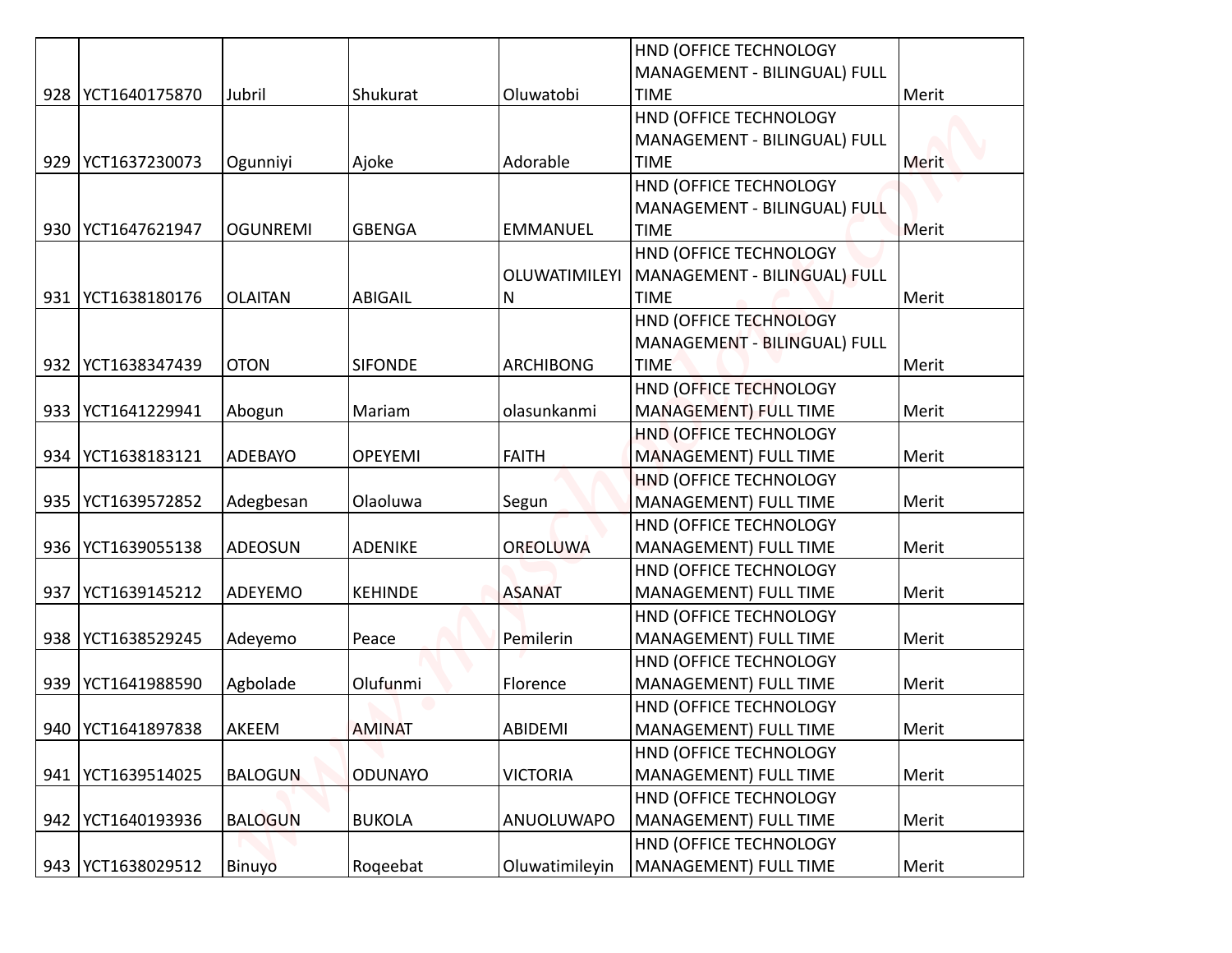|     |                     |                  |                   |                 | HND (OFFICE TECHNOLOGY                          |              |
|-----|---------------------|------------------|-------------------|-----------------|-------------------------------------------------|--------------|
|     | 944   YCT1643635263 | <b>Boytie</b>    | <b>Blessing</b>   | Ufuoma          | MANAGEMENT) FULL TIME                           | Merit        |
|     |                     |                  |                   | AANUOLUWAP      | HND (OFFICE TECHNOLOGY                          |              |
|     | 945   YCT1636545379 | <b>DAHUNSI</b>   | <b>VICTORIA</b>   | О               | MANAGEMENT) FULL TIME                           | Merit        |
|     |                     |                  |                   |                 | HND (OFFICE TECHNOLOGY                          |              |
|     | 946   YCT1636563309 | <b>DANIEL</b>    | <b>IYANU</b>      | <b>KEMI</b>     | MANAGEMENT) FULL TIME                           | Merit        |
|     |                     |                  |                   |                 | HND (OFFICE TECHNOLOGY                          |              |
| 947 | YCT1637572502       | <b>DURU</b>      | <b>ESTHER</b>     | <b>NGOZI</b>    | MANAGEMENT) FULL TIME                           | <b>Merit</b> |
|     |                     | EBERE            | <b>JOHN</b>       |                 | HND (OFFICE TECHNOLOGY<br>MANAGEMENT) FULL TIME |              |
|     | 948   YCT1638367312 |                  |                   | CHINAGOROM      |                                                 | Merit        |
| 949 | YCT1645446015       | <b>EDOSA</b>     | <b>WINNER</b>     | AMENZE          | HND (OFFICE TECHNOLOGY<br>MANAGEMENT) FULL TIME | Merit        |
|     |                     |                  |                   |                 |                                                 |              |
|     | 950   YCT1639561695 | <b>EMECHETA</b>  | <b>DAVIES</b>     | ONYEDIKACHI     | HND (OFFICE TECHNOLOGY<br>MANAGEMENT) FULL TIME | Merit        |
|     |                     |                  |                   |                 |                                                 |              |
| 951 | YCT1642431190       | Emmanuel         | Elizabeth         | Adaeze          | HND (OFFICE TECHNOLOGY<br>MANAGEMENT) FULL TIME | Merit        |
|     |                     |                  |                   |                 | HND (OFFICE TECHNOLOGY                          |              |
|     | 952   YCT1638964059 | Ezike            | confidence        | neche           | MANAGEMENT) FULL TIME                           | Merit        |
|     |                     |                  |                   |                 | HND (OFFICE TECHNOLOGY                          |              |
|     | 953   YCT1641384515 | <b>GEORGE</b>    | <b>GODSWILL</b>   | <b>IDOPISE</b>  | <b>MANAGEMENT) FULL TIME</b>                    | Merit        |
|     |                     |                  |                   |                 | HND (OFFICE TECHNOLOGY                          |              |
|     | 954   YCT1640167577 | <b>HARUNA</b>    | <b>RAFIAT</b>     | <b>RUTH</b>     | MANAGEMENT) FULL TIME                           | Merit        |
|     |                     |                  |                   |                 | HND (OFFICE TECHNOLOGY                          |              |
|     | 955   YCT1638965302 | Ikumapayi        | Olajide           | Seun            | MANAGEMENT) FULL TIME                           | Merit        |
|     |                     |                  |                   |                 | HND (OFFICE TECHNOLOGY                          |              |
|     | 956   YCT1641802438 | <b>ISAH</b>      | <b>ASANAT</b>     | <b>KEHINDE</b>  | MANAGEMENT) FULL TIME                           | Merit        |
|     |                     |                  |                   |                 | HND (OFFICE TECHNOLOGY                          |              |
| 957 | YCT1642361229       | <b>JIMOH</b>     | <b>OLUWATOYIN</b> | <b>MARY</b>     | MANAGEMENT) FULL TIME                           | Merit        |
|     |                     |                  |                   |                 | HND (OFFICE TECHNOLOGY                          |              |
|     | 958   YCT1639571515 | Johnson          | Chiamaka          | Abigail         | MANAGEMENT) FULL TIME                           | Merit        |
|     |                     |                  |                   |                 | HND (OFFICE TECHNOLOGY                          |              |
|     | 959   YCT1639651537 | <b>KOMOLAFE</b>  | <b>OLUWATOBI</b>  | EMMANUEL        | MANAGEMENT) FULL TIME                           | Merit        |
|     |                     |                  |                   |                 | HND (OFFICE TECHNOLOGY                          |              |
|     | 960   YCT1647794410 | <b>MUKHTAR</b>   | ABDULMUJIB        | OLALEKAN        | MANAGEMENT) FULL TIME                           | Merit        |
|     |                     |                  |                   |                 | HND (OFFICE TECHNOLOGY                          |              |
|     | 961   YCT1641379033 | <b>MUSTAPHA</b>  | <b>MARYAM</b>     | <b>MORAYO</b>   | MANAGEMENT) FULL TIME                           | Merit        |
|     |                     |                  |                   |                 | HND (OFFICE TECHNOLOGY                          |              |
|     | 962   YCT1636403740 | <b>NWOKEFORO</b> | <b>OZIOMA</b>     | <b>BLESSING</b> | MANAGEMENT) FULL TIME                           | Merit        |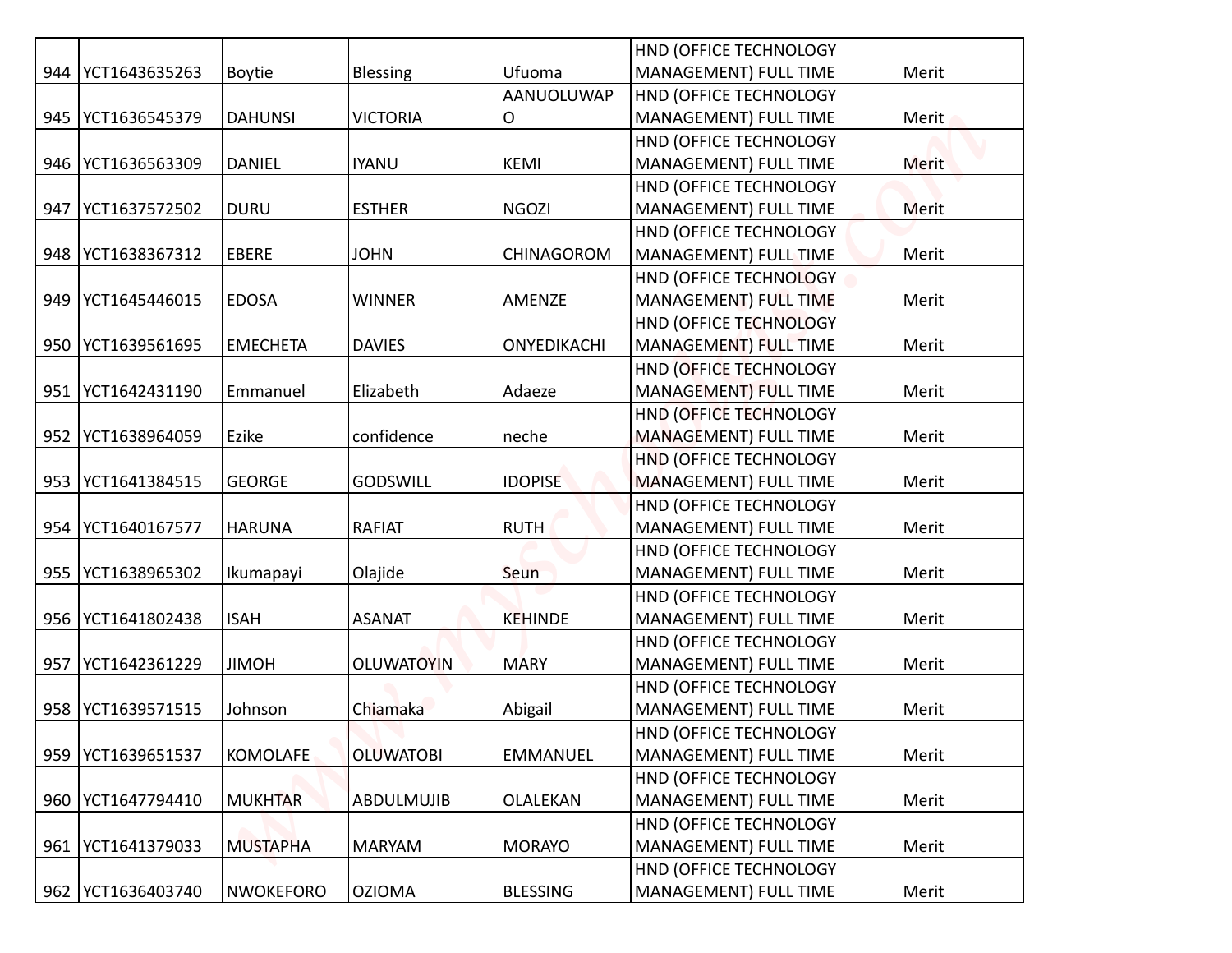|     |                     |                   |                  |                    | HND (OFFICE TECHNOLOGY                          |              |
|-----|---------------------|-------------------|------------------|--------------------|-------------------------------------------------|--------------|
| 963 | YCT1638366888       | <b>NZEKWE</b>     | <b>MICHAEL</b>   | <b>GODSPOWER</b>   | MANAGEMENT) FULL TIME                           | Merit        |
| 964 | YCT1638270637       | <b>OBILOR</b>     | <b>ESTHER</b>    | <b>CHIDINMA</b>    | HND (OFFICE TECHNOLOGY<br>MANAGEMENT) FULL TIME | Merit        |
|     |                     |                   |                  |                    | HND (OFFICE TECHNOLOGY                          |              |
|     | 965   YCT1647723213 | <b>ODAH</b>       | <b>KINGSLEY</b>  | <b>IZUCHUKWU</b>   | MANAGEMENT) FULL TIME                           | Merit        |
|     |                     |                   |                  |                    | HND (OFFICE TECHNOLOGY                          |              |
|     | 966   YCT1638468733 | Oderinlo          | Halleluyah       | Gideon             | MANAGEMENT) FULL TIME                           | <b>Merit</b> |
|     |                     |                   |                  |                    | HND (OFFICE TECHNOLOGY                          |              |
| 967 | YCT1642268143       | <b>OKEKE</b>      | <b>KATHERINE</b> | <b>CHINAZA</b>     | MANAGEMENT) FULL TIME                           | Merit        |
|     |                     |                   |                  |                    | HND (OFFICE TECHNOLOGY                          |              |
|     | 968   YCT1636964600 | <b>OKONKWOR</b>   | <b>FRANCISCA</b> | CHUKWUJINDU        | MANAGEMENT) FULL TIME                           | Merit        |
|     |                     |                   |                  |                    | HND (OFFICE TECHNOLOGY                          |              |
| 969 | YCT1639998060       | Oladeji           | Elizabeth        | Ayomide            | MANAGEMENT) FULL TIME                           | Merit        |
|     |                     |                   |                  |                    | HND (OFFICE TECHNOLOGY                          |              |
| 970 | YCT1639470308       | OLANREWAJU        | <b>PETER</b>     | OLUWASEYI          | MANAGEMENT) FULL TIME                           | Merit        |
|     |                     |                   |                  |                    | HND (OFFICE TECHNOLOGY                          |              |
| 971 | YCT1636982000       | <b>OLASODE</b>    | <b>IBRAHIM</b>   | <b>OLANIYI</b>     | MANAGEMENT) FULL TIME                           | Merit        |
|     |                     |                   |                  |                    | HND (OFFICE TECHNOLOGY                          |              |
|     | 972   YCT1639590000 | Olawunmi          | Aminat           | Olaitan            | <b>MANAGEMENT) FULL TIME</b>                    | Merit        |
|     |                     |                   |                  |                    | HND (OFFICE TECHNOLOGY                          |              |
|     | 973   YCT1638905365 | Olayeye           | Idowu            | Emmanuel           | MANAGEMENT) FULL TIME                           | Merit        |
|     |                     |                   |                  |                    | HND (OFFICE TECHNOLOGY                          |              |
|     | 974   YCT1640025213 | <b>OLOJEDE</b>    | <b>MARY</b>      | <b>OMOLOLA</b>     | MANAGEMENT) FULL TIME                           | Merit        |
|     |                     |                   |                  |                    | HND (OFFICE TECHNOLOGY                          |              |
|     | 975   YCT1640198857 | <b>OLORUNTOBA</b> | <b>EMMANUEL</b>  | <b>AYOMIDE</b>     | MANAGEMENT) FULL TIME                           | Merit        |
|     |                     |                   |                  |                    | HND (OFFICE TECHNOLOGY                          |              |
|     | 976   YCT1636719622 | OLUWADARE         | <b>RACHEAL</b>   | <b>ABOSEDE</b>     | MANAGEMENT) FULL TIME                           | Merit        |
|     |                     |                   |                  |                    | HND (OFFICE TECHNOLOGY                          |              |
| 977 | YCT1637057414       | <b>OMOTE</b>      | <b>TEMILADE</b>  | <b>VICTORIA</b>    | <b>MANAGEMENT) FULL TIME</b>                    | Merit        |
|     | 978   YCT1636635647 | <b>OTOTE</b>      | <b>OSARIEMEN</b> | <b>ESTHER</b>      | HND (OFFICE TECHNOLOGY<br>MANAGEMENT) FULL TIME | Merit        |
|     |                     |                   |                  |                    | HND (OFFICE TECHNOLOGY                          |              |
| 979 | YCT1638610729       | Oyedele           | Rachael          | oluwakemi          | MANAGEMENT) FULL TIME                           | Merit        |
|     |                     |                   |                  |                    | HND (OFFICE TECHNOLOGY                          |              |
|     | 980   YCT1642567255 | <b>PHILLIPS</b>   | <b>ENIOLA</b>    | <b>CHRISTIANAH</b> | MANAGEMENT) FULL TIME                           | Merit        |
|     |                     |                   |                  |                    | HND (OFFICE TECHNOLOGY                          |              |
|     | 981   YCT1639492297 | SADIKU            | <b>AGBONKERI</b> | <b>EMMANUEL</b>    | MANAGEMENT) FULL TIME                           | Merit        |
|     |                     |                   |                  |                    |                                                 |              |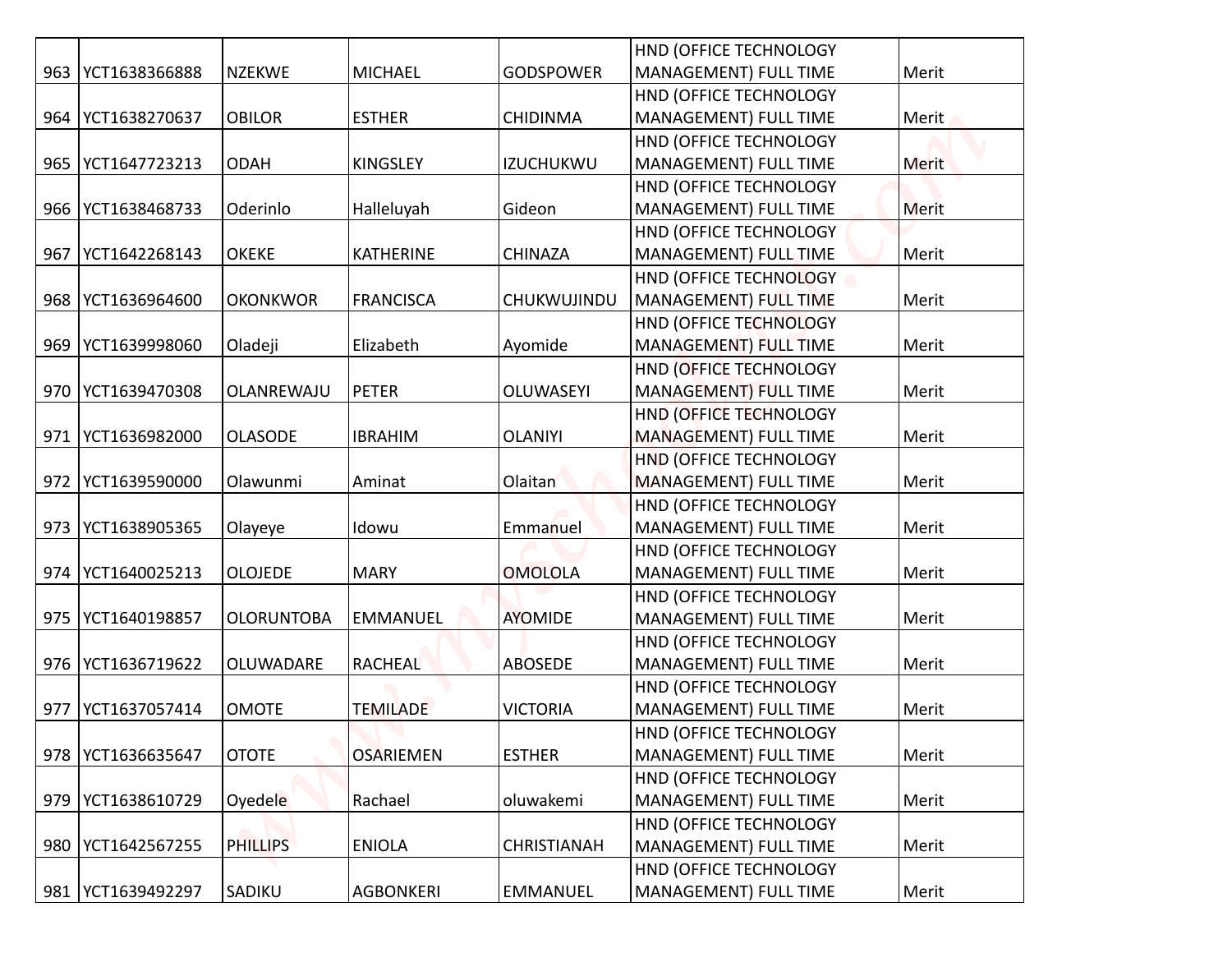|     |                     |                  |                  |                   | HND (OFFICE TECHNOLOGY         |       |
|-----|---------------------|------------------|------------------|-------------------|--------------------------------|-------|
|     | 982   YCT1647088905 | SALAMI           | AFEEZ            | <b>ISHOLA</b>     | MANAGEMENT) FULL TIME          | Merit |
|     |                     |                  |                  |                   | HND (OFFICE TECHNOLOGY         |       |
|     | 983   YCT1640763249 | <b>SHONDE</b>    | <b>YETUNDE</b>   | ABIDEMI           | MANAGEMENT) FULL TIME          | Merit |
|     |                     |                  |                  |                   | HND (OFFICE TECHNOLOGY         |       |
|     | 984   YCT1642513555 | <b>SHONIBARE</b> | <b>ZAINAB</b>    | <b>ADUKE</b>      | MANAGEMENT) FULL TIME          | Merit |
|     |                     |                  |                  |                   | HND (OFFICE TECHNOLOGY         |       |
|     | 985   YCT1642158919 | Somuyiwa         | Abdullahi        | Olasiji           | MANAGEMENT) FULL TIME          | Merit |
|     |                     |                  |                  |                   | HND (OFFICE TECHNOLOGY         |       |
|     | 986   YCT1644055267 | umerah           | <b>TOCHUKWU</b>  | Raphael           | MANAGEMENT) FULL TIME          | Merit |
| 987 | YCT1639403129       | ABDULRAZAQ       | AMEENAT          | <b>TITILAYO</b>   | HND (PAINTING) FULL TIME       | Merit |
| 988 | YCT1644224524       | <b>ADEBANJI</b>  | <b>GRACE</b>     | OREOLUWA          | HND (PAINTING) FULL TIME       | Merit |
| 989 | YCT1639402244       | <b>ADEGBITE</b>  | <b>ELIJAH</b>    | <b>IMISIOLUWA</b> | HND (PAINTING) FULL TIME       | Merit |
| 990 | YCT1637057173       | Aina             | Olumide          | Isaac             | HND (PAINTING) FULL TIME       | Merit |
| 991 | YCT1638719470       | ALADEJARE        | <b>AYODEJI</b>   | OLUWASEUN         | HND (PAINTING) FULL TIME       | Merit |
| 992 | YCT1637157944       | <b>BELLO</b>     | ADEBOWALE        | RASAQ             | HND (PAINTING) FULL TIME       | Merit |
| 993 | YCT1637954465       | <b>HABIS</b>     | <b>TONY</b>      | <b>IFEANYI</b>    | HND (PAINTING) FULL TIME       | Merit |
| 994 | YCT1641812297       | ijiji            | ufuoma           | peace             | HND (PAINTING) FULL TIME       | Merit |
| 995 | YCT1639744197       | <b>IKWOGBE</b>   | <b>MOSES</b>     | <b>AGHOGHO</b>    | HND (PAINTING) FULL TIME       | Merit |
|     | 996   YCT1637155468 | LAWAL            | <b>HABIB</b>     | <b>OLANREWAJU</b> | HND (PAINTING) FULL TIME       | Merit |
|     | 997   YCT1640017669 | OBI              | SAMUEL           | <b>UCHE</b>       | HND (PAINTING) FULL TIME       | Merit |
|     | 998   YCT1644834361 | <b>OGBONNA</b>   | <b>GODWIN</b>    | <b>UCHE</b>       | HND (PAINTING) FULL TIME       | Merit |
|     | 999   YCT1643628646 | <b>OGUNSHOLA</b> | <b>CLINTON</b>   | <b>JUWON</b>      | HND (PAINTING) FULL TIME       | Merit |
|     | 1000 YCT1639734391  | Olatunde         | Emmanuel         |                   | HND (PAINTING) FULL TIME       | Merit |
|     | 1001 YCT1637672385  | <b>ONASANYA</b>  | <b>TIMILEHIN</b> | <b>SAMUEL</b>     | HND (PAINTING) FULL TIME       | Merit |
|     | 1002 YCT1642510691  | Osho             | Afeez            | Dare              | HND (PAINTING) FULL TIME       | Merit |
|     | 1003 YCT1641998814  | SOYOMBO          | <b>OLADAYO</b>   | <b>TEMITOPE</b>   | HND (PAINTING) FULL TIME       | Merit |
|     | 1004 YCT1643739339  | UGBADAMU         | <b>BAMIDELE</b>  | <b>HOSANNA</b>    | HND (PAINTING) FULL TIME       | Merit |
|     |                     |                  |                  |                   | HND (PHYSICS WITH ELECTRONICS) |       |
|     | 1005 YCT1642397250  | ABDULAZEEZ       | ABDULHAKEEM      | <b>OYEYEMI</b>    | <b>FULL TIME</b>               | Merit |
|     |                     |                  |                  |                   | HND (PHYSICS WITH ELECTRONICS) |       |
|     | 1006 YCT1642086883  | Adio             | Oluwasegun       | Gideon            | <b>FULL TIME</b>               | Merit |
|     |                     |                  |                  |                   | HND (PHYSICS WITH ELECTRONICS) |       |
|     | 1007 YCT1642245858  | ajayi:           | samuel           | kolade            | <b>FULL TIME</b>               | Merit |
|     |                     |                  |                  |                   | HND (PHYSICS WITH ELECTRONICS) |       |
|     | 1008 YCT1637238486  | <b>BOSEDE</b>    | <b>BUNMI</b>     | <b>GLORIA</b>     | <b>FULL TIME</b>               | Merit |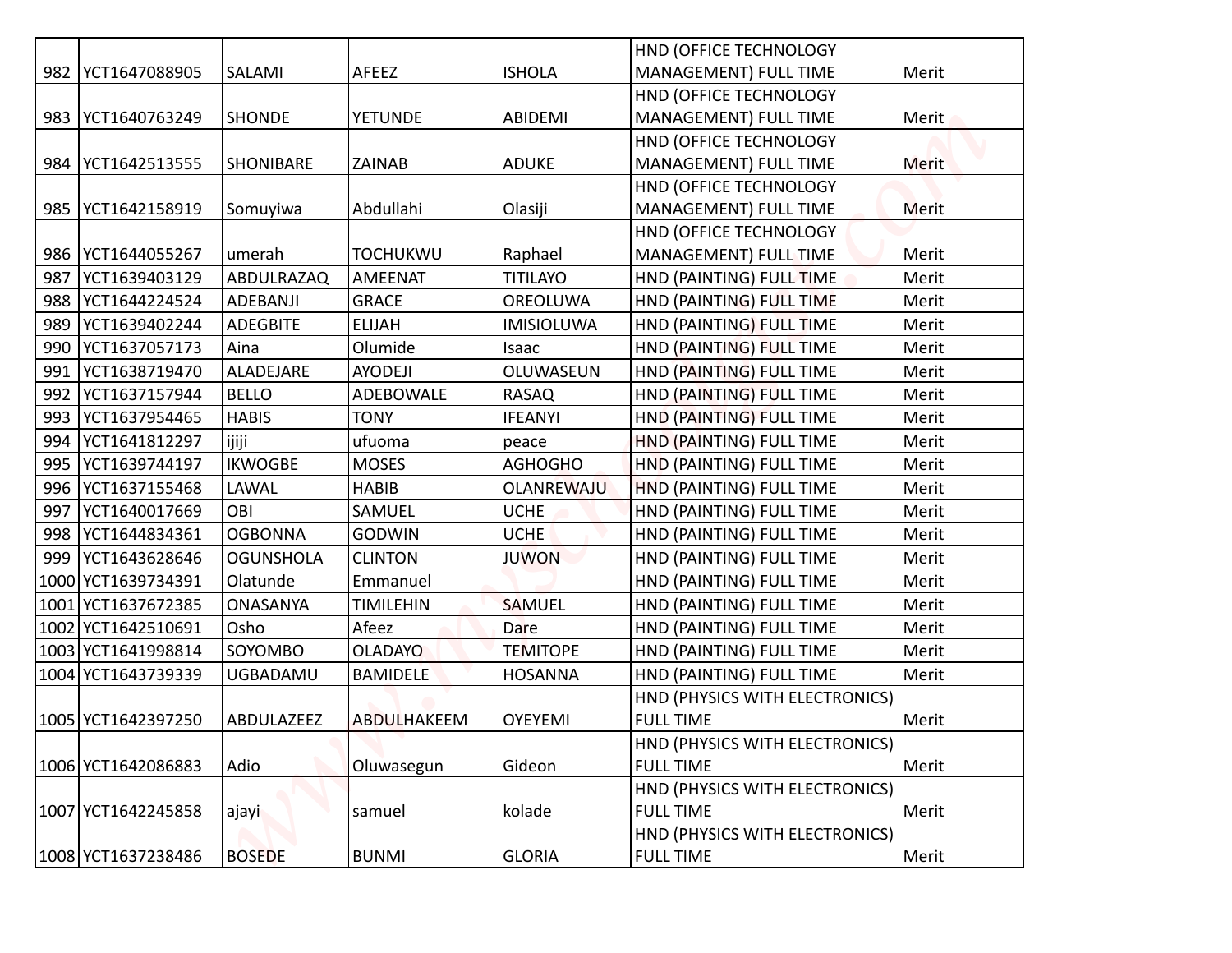| 1009 YCT1638948900 | <b>EKWEANUA</b> | <b>VICTORIA</b>    | <b>CHISOM</b>   | HND (PHYSICS WITH ELECTRONICS)<br><b>FULL TIME</b> | Merit |
|--------------------|-----------------|--------------------|-----------------|----------------------------------------------------|-------|
|                    |                 |                    |                 |                                                    |       |
| 1010 YCT1644777660 | <b>IORNENGE</b> | <b>AONDOFA</b>     | <b>BENEDICT</b> | HND (PHYSICS WITH ELECTRONICS)<br><b>FULL TIME</b> | Merit |
|                    |                 |                    |                 | HND (PHYSICS WITH ELECTRONICS)                     |       |
| 1011 YCT1638279915 | Oduneye         | Ifeoluwa           | Boluwatife      | <b>FULL TIME</b>                                   | Merit |
|                    |                 |                    |                 | HND (PRINTING TECHNOLOGY)                          |       |
| 1012 YCT1644786129 | Abejoye         | David              | Eniola          | <b>FULL TIME</b>                                   | Merit |
|                    |                 |                    |                 | HND (PRINTING TECHNOLOGY)                          |       |
| 1013 YCT1647800272 | Adewale         | Itunuoluwa         | Janet           | <b>FULL TIME</b>                                   | Merit |
|                    |                 |                    |                 | HND (PRINTING TECHNOLOGY)                          |       |
| 1014 YCT1644420468 | <b>AGORO</b>    | QUDUS              | <b>OLAMIDE</b>  | <b>FULL TIME</b>                                   | Merit |
|                    |                 |                    |                 | HND (PRINTING TECHNOLOGY)                          |       |
| 1015 YCT1644761275 | Aiyegbusi       | Daniel             | Oladimeji       | <b>FULL TIME</b>                                   | Merit |
|                    |                 |                    |                 | HND (PRINTING TECHNOLOGY)                          |       |
| 1016 YCT1643963256 | Ajayi           | Mubaraq            | Olusegun        | <b>FULL TIME</b>                                   | Merit |
|                    |                 |                    |                 | HND (PRINTING TECHNOLOGY)                          |       |
| 1017 YCT1637950896 | <b>BELLO</b>    | <b>YUSUF</b>       | <b>OPEYEMI</b>  | <b>FULL TIME</b>                                   | Merit |
|                    |                 |                    |                 | HND (PRINTING TECHNOLOGY)                          |       |
| 1018 YCT1637325816 | <b>BISIRIYU</b> | <b>TAIWO</b>       | LATIF           | <b>FULL TIME</b>                                   | Merit |
|                    |                 |                    |                 | HND (PRINTING TECHNOLOGY)                          |       |
| 1019 YCT1644314273 | <b>DOSUNMU</b>  | <b>ISAIAH</b>      | <b>AYOBAMI</b>  | <b>FULL TIME</b>                                   | Merit |
|                    |                 |                    |                 | HND (PRINTING TECHNOLOGY)                          |       |
| 1020 YCT1645616515 | <b>EMEME</b>    | <b>FAVOUR</b>      | <b>AMARACHI</b> | <b>FULL TIME</b>                                   | Merit |
|                    |                 |                    |                 | HND (PRINTING TECHNOLOGY)                          |       |
| 1021 YCT1637603060 | <b>IDOWU</b>    | <b>OLUWANISOLA</b> | <b>OLUFEMI</b>  | <b>FULL TIME</b>                                   | Merit |
|                    |                 |                    |                 | HND (PRINTING TECHNOLOGY)                          |       |
| 1022 YCT1644407730 | <b>IYOHA</b>    | IKHALEA            | JEFFREY         | <b>FULL TIME</b>                                   | Merit |
|                    |                 |                    |                 | HND (PRINTING TECHNOLOGY)<br><b>FULL TIME</b>      |       |
| 1023 YCT1640030220 | <b>JIMOH</b>    | <b>TOYIN</b>       | <b>MORUFAH</b>  |                                                    | Merit |
| 1024 YCT1644691304 | Leshi           | Abdulhaleem        | Ajibola         | HND (PRINTING TECHNOLOGY)<br><b>FULL TIME</b>      | Merit |
|                    |                 |                    |                 | HND (PRINTING TECHNOLOGY)                          |       |
| 1025 YCT1643794894 | <b>OGUNDEYI</b> | GANIYU             | <b>AJANI</b>    | <b>FULL TIME</b>                                   | Merit |
|                    |                 |                    |                 | HND (PRINTING TECHNOLOGY)                          |       |
| 1026 YCT1644657312 | Olaniyan        | Michael            | Adebiyi         | <b>FULL TIME</b>                                   | Merit |
|                    |                 |                    |                 | HND (PRINTING TECHNOLOGY)                          |       |
| 1027 YCT1637832143 | <b>OLUGBODI</b> | opeoluwa           | peter           | <b>FULL TIME</b>                                   | Merit |
|                    |                 |                    |                 |                                                    |       |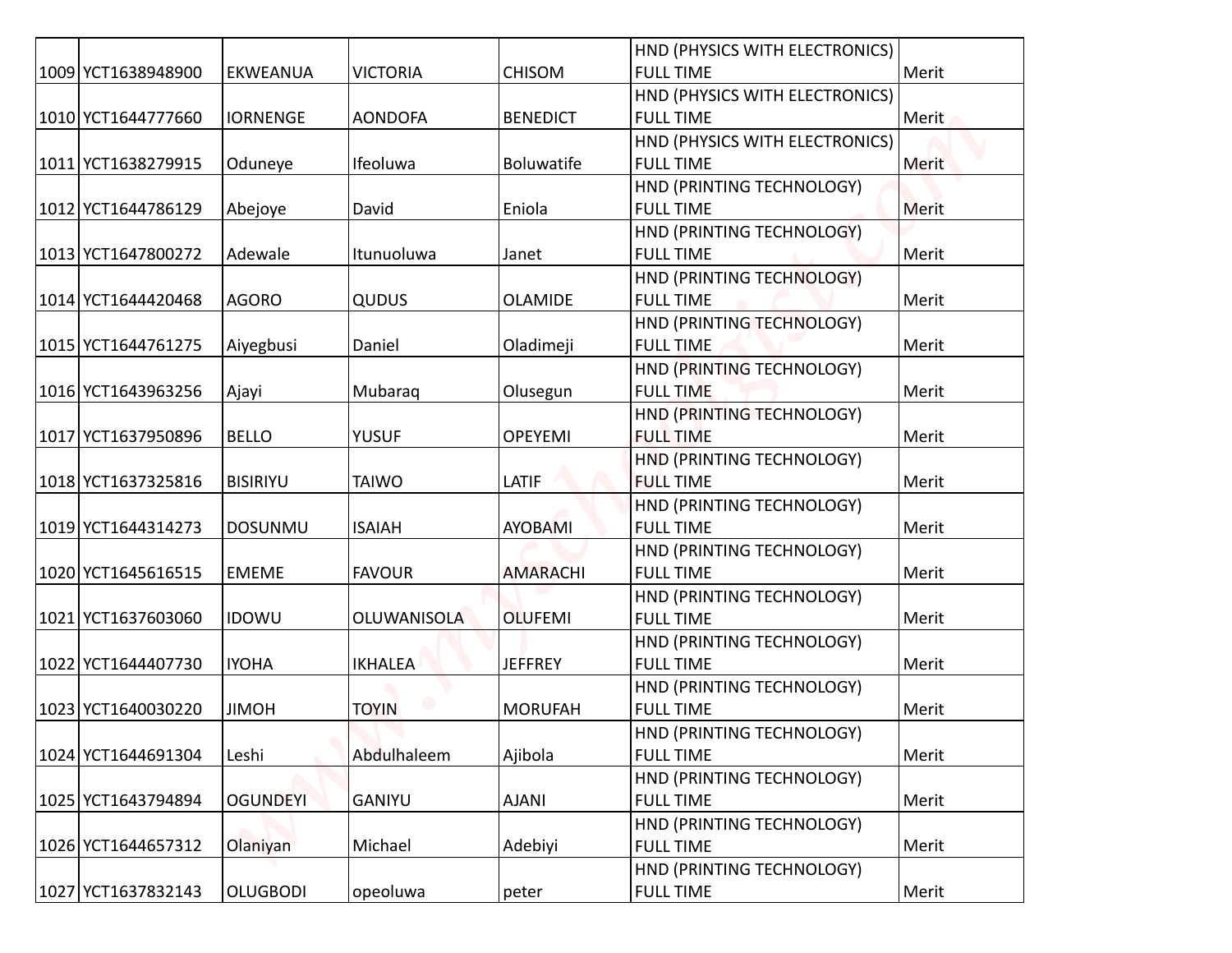|  |                    |                    |                  |                 | HND (PRINTING TECHNOLOGY)                    |              |
|--|--------------------|--------------------|------------------|-----------------|----------------------------------------------|--------------|
|  | 1028 YCT1644785002 | Rasaq              | Solomon          | Tomiwa          | <b>FULL TIME</b>                             | Merit        |
|  |                    |                    |                  |                 | HND (PRINTING TECHNOLOGY)                    |              |
|  | 1029 YCT1637185574 | <b>TELUWO</b>      | ADEDEJI          | <b>EMMANUEL</b> | <b>FULL TIME</b>                             | Merit        |
|  |                    |                    |                  |                 | HND (QUANTITY SURVEYING) FULL                |              |
|  | 1030 YCT1641548928 | Abiola             | Rebecca          | Toluwani        | <b>TIME</b>                                  | <b>Merit</b> |
|  |                    |                    |                  |                 | HND (QUANTITY SURVEYING) FULL                |              |
|  | 1031 YCT1636950416 | ADEBAMBO           | <b>ELIZABETH</b> | <b>OMOTUNDE</b> | <b>TIME</b>                                  | <b>Merit</b> |
|  |                    |                    |                  |                 | HND (QUANTITY SURVEYING) FULL                |              |
|  | 1032 YCT1639137500 | ADEBAYO            | SAMUEL           | OLUWASEGUN      | <b>TIME</b>                                  | Merit        |
|  |                    |                    |                  |                 | HND (QUANTITY SURVEYING) FULL                |              |
|  | 1033 YCT1641578754 | ADENEKAN           | OLUWASEGUN       | <b>VICTOR</b>   | <b>TIME</b>                                  | Merit        |
|  |                    |                    |                  |                 | HND (QUANTITY SURVEYING) FULL                |              |
|  | 1034 YCT1643379567 | Adeosun            | Olasunkanmi      | Abdulsobur      | <b>TIME</b>                                  | Merit        |
|  |                    |                    |                  |                 | HND (QUANTITY SURVEYING) FULL                |              |
|  | 1035 YCT1641373035 | Afemikhe           | Victor           | Eshogiemhe      | <b>TIME</b>                                  | Merit        |
|  | 1036 YCT1641475984 |                    | <b>MOSHOOD</b>   |                 | HND (QUANTITY SURVEYING) FULL<br><b>TIME</b> |              |
|  |                    | AGBAJE             |                  | <b>ABIOLA</b>   | HND (QUANTITY SURVEYING) FULL                | Merit        |
|  | 1037 YCT1643632714 | <b>ALABI</b>       | <b>OLANIYI</b>   | <b>STEPHEN</b>  | <b>TIME</b>                                  | Merit        |
|  |                    |                    |                  |                 | HND (QUANTITY SURVEYING) FULL                |              |
|  | 1038 YCT1640964677 | Arabomen           | Godwin           |                 | <b>TIME</b>                                  | Merit        |
|  |                    |                    |                  |                 | HND (QUANTITY SURVEYING) FULL                |              |
|  | 1039 YCT1636791085 | Ayanleye           | Oluwadamilola    | Orire           | <b>TIME</b>                                  | Merit        |
|  |                    |                    |                  |                 | HND (QUANTITY SURVEYING) FULL                |              |
|  | 1040 YCT1643800224 | <b>BALOGUN</b>     | <b>BARAKAT</b>   | <b>YETUNDE</b>  | <b>TIME</b>                                  | Merit        |
|  |                    |                    |                  |                 | HND (QUANTITY SURVEYING) FULL                |              |
|  | 1041 YCT1636363441 | <b>DUROSARO</b>    | ABIGAEL          | <b>OLAOLUWA</b> | <b>TIME</b>                                  | Merit        |
|  |                    |                    |                  |                 | HND (QUANTITY SURVEYING) FULL                |              |
|  | 1042 YCT1645002370 | <b>ENAKIRERIHI</b> | <b>PRECIOUS</b>  | <b>JULIUS</b>   | <b>TIME</b>                                  | Merit        |
|  |                    |                    |                  |                 | HND (QUANTITY SURVEYING) FULL                |              |
|  | 1043 YCT1643714233 | <b>FASUSI</b>      | SAMUEL           | <b>SEUN</b>     | <b>TIME</b>                                  | Merit        |
|  |                    |                    |                  |                 | HND (QUANTITY SURVEYING) FULL                |              |
|  | 1044 YCT1643209560 | <b>GABRIEL</b>     | <b>ESTHER</b>    | ANUOLUWAPO      | <b>TIME</b>                                  | Merit        |
|  |                    |                    |                  |                 | HND (QUANTITY SURVEYING) FULL                |              |
|  | 1045 YCT1637442033 | <b>Ibrahim</b>     | Samuel           | Oladehinde      | <b>TIME</b>                                  | Merit        |
|  |                    |                    |                  |                 | HND (QUANTITY SURVEYING) FULL                |              |
|  | 1046 YCT1642497764 | <b>IDOWU</b>       | <b>ODUNAYO</b>   | SAMUEL          | <b>TIME</b>                                  | Merit        |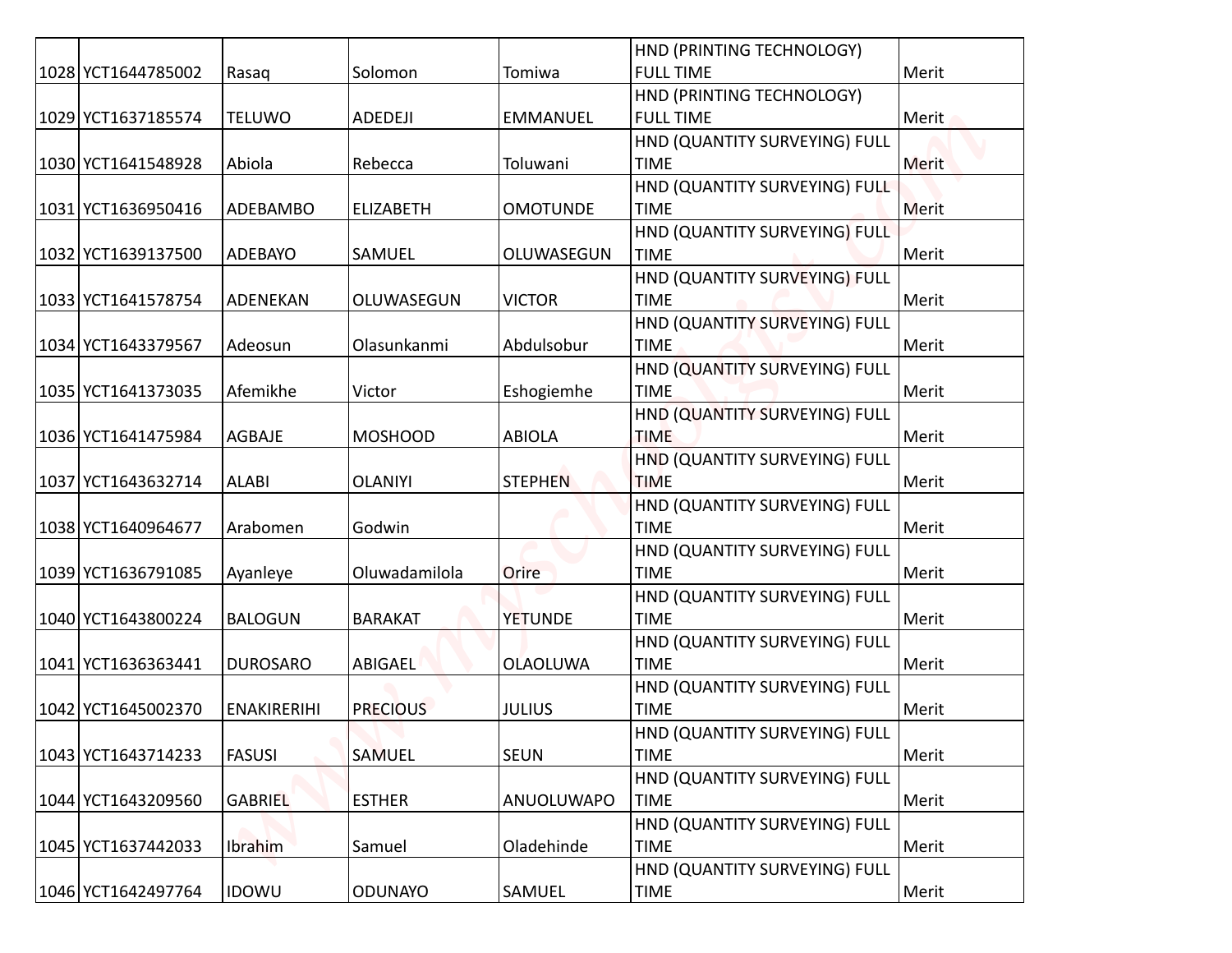|                    |                 |                   |                    | HND (QUANTITY SURVEYING) FULL                |       |
|--------------------|-----------------|-------------------|--------------------|----------------------------------------------|-------|
| 1047 YCT1636022233 | <b>NWABUEZE</b> | <b>DAVID</b>      |                    | <b>TIME</b>                                  | Merit |
|                    |                 |                   |                    | HND (QUANTITY SURVEYING) FULL                |       |
| 1048 YCT1636818807 | <b>ODESANYA</b> | <b>OLAMIDE</b>    | OLAMILEKAN         | <b>TIME</b>                                  | Merit |
|                    |                 |                   |                    | HND (QUANTITY SURVEYING) FULL                |       |
| 1049 YCT1643372281 | <b>ODOFIN</b>   | <b>DANIEL</b>     | OLALEKAN           | <b>TIME</b>                                  | Merit |
|                    |                 |                   |                    | HND (QUANTITY SURVEYING) FULL                |       |
| 1050 YCT1644851282 | <b>ODUNLAMI</b> | <b>DANIEL</b>     | <b>DEYON</b>       | <b>TIME</b>                                  | Merit |
|                    |                 |                   |                    | HND (QUANTITY SURVEYING) FULL                |       |
| 1051 YCT1645099462 | <b>OGUN</b>     | <b>MOTUNRAYO</b>  | <b>ESTHER</b>      | <b>TIME</b>                                  | Merit |
|                    |                 |                   |                    | HND (QUANTITY SURVEYING) FULL                |       |
| 1052 YCT1642442717 | Ogunwale        | Stephen           | Adesoji            | <b>TIME</b>                                  | Merit |
|                    | <b>OHAEBUKA</b> | <b>CHINONSO</b>   | <b>HENRY</b>       | HND (QUANTITY SURVEYING) FULL<br><b>TIME</b> |       |
| 1053 YCT1636891868 |                 |                   |                    | HND (QUANTITY SURVEYING) FULL                | Merit |
| 1054 YCT1638379661 | <b>OIO</b>      | <b>TEMITOPE</b>   | PAUL               | <b>TIME</b>                                  | Merit |
|                    |                 |                   |                    | HND (QUANTITY SURVEYING) FULL                |       |
| 1055 YCT1636976040 | <b>OJONUGBA</b> | <b>REGINA</b>     | <b>OGBENE</b>      | <b>TIME</b>                                  | Merit |
|                    |                 |                   |                    | HND (QUANTITY SURVEYING) FULL                |       |
| 1056 YCT1641553143 | <b>OJOYE</b>    | <b>UMULKHAERY</b> | <b>ASANI</b>       | <b>TIME</b>                                  | Merit |
|                    |                 |                   |                    | HND (QUANTITY SURVEYING) FULL                |       |
| 1057 YCT1639217814 | <b>OKAFOR</b>   | <b>GODWIN</b>     | <b>MICHEAL</b>     | <b>TIME</b>                                  | Merit |
|                    |                 |                   |                    | HND (QUANTITY SURVEYING) FULL                |       |
| 1058 YCT1642510065 | OLALEKAN        | <b>ESTHER</b>     | <b>OLATUNBOSUN</b> | <b>TIME</b>                                  | Merit |
|                    |                 |                   |                    | HND (QUANTITY SURVEYING) FULL                |       |
| 1059 YCT1643379954 | Olasoju         | Faaiz             | Moyosore           | <b>TIME</b>                                  | Merit |
|                    |                 |                   |                    | HND (QUANTITY SURVEYING) FULL                |       |
| 1060 YCT1636389901 | <b>OLATUNJI</b> | <b>ISKILU</b>     | <b>ABIODUN</b>     | <b>TIME</b>                                  | Merit |
|                    |                 |                   |                    | HND (QUANTITY SURVEYING) FULL                |       |
| 1061 YCT1637063067 | <b>ONMATA</b>   | <b>CHRISTIAN</b>  | <b>ALIAKHUE</b>    | <b>TIME</b>                                  | Merit |
| 1062 YCT1639405062 | onya            | peace             | ukamaka            | HND (QUANTITY SURVEYING) FULL<br><b>TIME</b> | Merit |
|                    |                 |                   |                    | HND (QUANTITY SURVEYING) FULL                |       |
| 1063 YCT1644854913 | <b>ONYEKA</b>   | <b>CHIZOBA</b>    | <b>FOYINSAYEMI</b> | <b>TIME</b>                                  | Merit |
|                    |                 |                   |                    | HND (QUANTITY SURVEYING) FULL                |       |
| 1064 YCT1639069111 | <b>RASAQ</b>    | <b>ORITOKE</b>    | SAIDAT             | <b>TIME</b>                                  | Merit |
|                    |                 |                   |                    | HND (QUANTITY SURVEYING) FULL                |       |
| 1065 YCT1643380327 | Solomon         | Olorunwa          | Rotimi             | <b>TIME</b>                                  | Merit |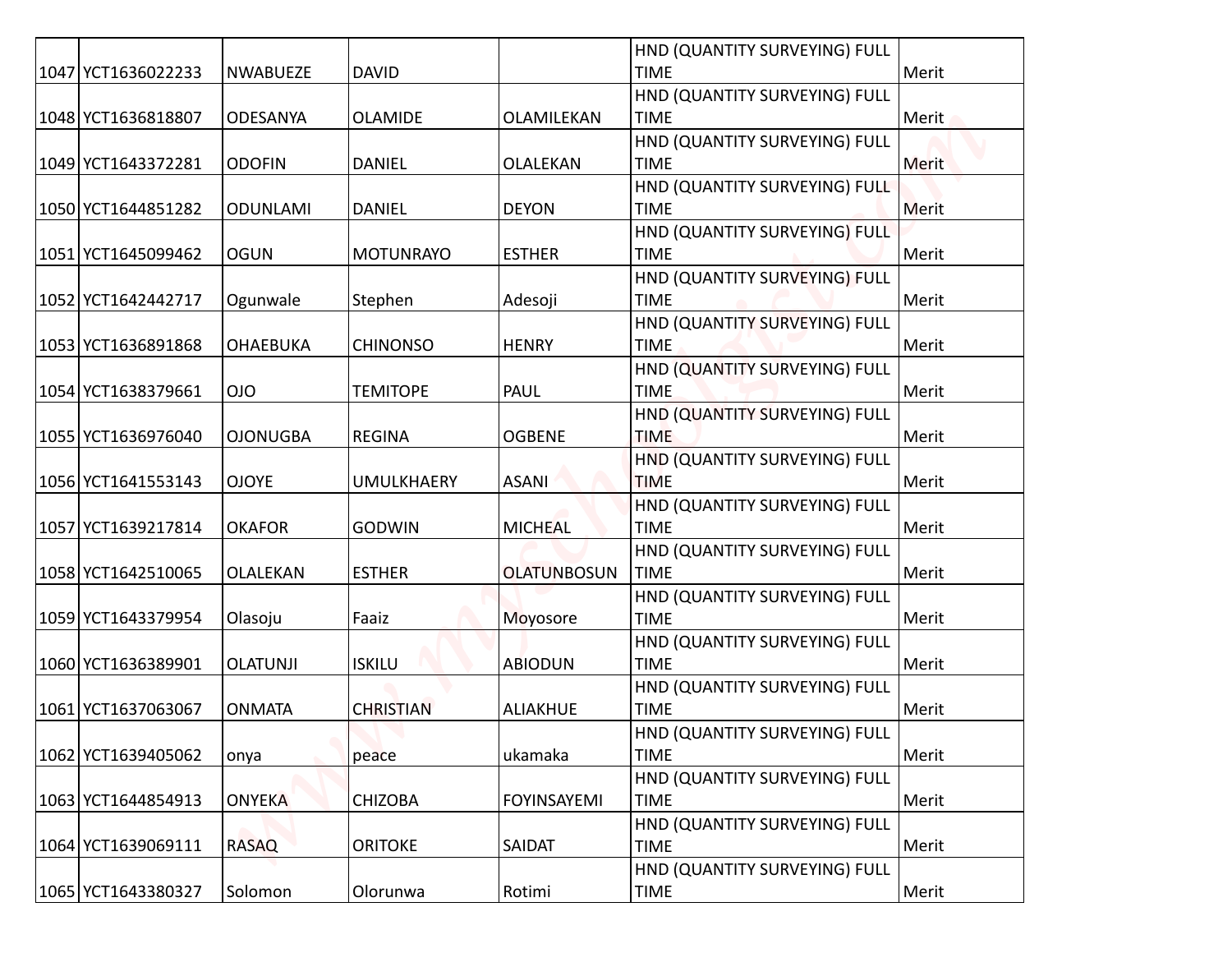| 1066 YCT1641832201 | Asafa            | Abdulrasheed              | Taiwo             | HND (SCULPTURE) FULL TIME  | Merit        |
|--------------------|------------------|---------------------------|-------------------|----------------------------|--------------|
| 1067 YCT1638783892 | <b>AYILARAN</b>  | <b>STELLA</b>             | <b>TEMITAYO</b>   | HND (SCULPTURE) FULL TIME  | Merit        |
| 1068 YCT1642684403 | ojegoke          | pelumi                    | ayobami           | HND (SCULPTURE) FULL TIME  | Merit        |
| 1069 YCT1646138459 | Oladipupo        | Oluwasegun                | Temitope          | HND (SCULPTURE) FULL TIME  | Merit        |
| 1070 YCT1638185145 | ABDULRASAQ       | <b>ROFIAT</b>             | <b>OYINDAMOLA</b> | HND (STATISTICS) FULL TIME | <b>Merit</b> |
| 1071 YCT1643968176 | ADEBANJO         | SAMIAT                    | ADEBEWAJI         | HND (STATISTICS) FULL TIME | <b>Merit</b> |
| 1072 YCT1644238790 | Adedokun         | Oluwatomiwa               | Mayowa            | HND (STATISTICS) FULL TIME | <b>Merit</b> |
| 1073 YCT1637599731 | <b>ADEOLA</b>    | <b>ABIMBOLA</b>           | <b>RACHAEL</b>    | HND (STATISTICS) FULL TIME | <b>Merit</b> |
| 1074 YCT1637249999 | <b>ADEOSUN</b>   | <b>FAWASUDEEN</b>         | <b>JOYMIDE</b>    | HND (STATISTICS) FULL TIME | Merit        |
| 1075 YCT1643299476 | Adepegba         | Olamide                   | Abraham           | HND (STATISTICS) FULL TIME | Merit        |
| 1076 YCT1641832830 | ADEYEMI          | <b>MOSHOOD</b>            | <b>ABIDEMI</b>    | HND (STATISTICS) FULL TIME | Merit        |
| 1077 YCT1641650167 | <b>AFENO</b>     | <b>BRIGHT</b>             | <b>MENDEL</b>     | HND (STATISTICS) FULL TIME | Merit        |
| 1078 YCT1643618244 | Ahaneku          | Daniel                    | Chinonso          | HND (STATISTICS) FULL TIME | Merit        |
| 1079 YCT1637764766 | Ajibade          | Abidat                    | Abidemi           | HND (STATISTICS) FULL TIME | Merit        |
| 1080 YCT1644483948 | Akinbi           | Ayomide                   | Ifeoluwa          | HND (STATISTICS) FULL TIME | Merit        |
| 1081 YCT1642508898 | AKPAMA           | <b>ABIGEAL</b>            | <b>PEACE</b>      | HND (STATISTICS) FULL TIME | Merit        |
| 1082 YCT1645866676 | <b>ALABI</b>     | RAPHAEL                   | <b>OLUWAFEMI</b>  | HND (STATISTICS) FULL TIME | Merit        |
| 1083 YCT1643967286 | AWOTEDU          | <b>OMOTAYO</b>            | <b>BALIKIS</b>    | HND (STATISTICS) FULL TIME | Merit        |
| 1084 YCT1646165262 | Awoyemi          | Abibat                    | <b>Bisola</b>     | HND (STATISTICS) FULL TIME | Merit        |
| 1085 YCT1638791876 | <b>BELLO</b>     | <b>ROFIAT</b>             | <b>ADETUTU</b>    | HND (STATISTICS) FULL TIME | Merit        |
| 1086 YCT1644945798 | <b>CHINEDU</b>   | <b>CHIDINMA</b>           | <b>ESTHER</b>     | HND (STATISTICS) FULL TIME | Merit        |
| 1087 YCT1643403556 | Dan              | Saviour                   | Udo               | HND (STATISTICS) FULL TIME | Merit        |
| 1088 YCT1640681174 | david            | josephine                 | jumai             | HND (STATISTICS) FULL TIME | Merit        |
| 1089 YCT1637748077 | <b>EDODE</b>     | <b>DANIEL</b>             | <b>JULIUS</b>     | HND (STATISTICS) FULL TIME | Merit        |
| 1090 YCT1638837129 | Ejike            | Ejike Emmanuel<br>chinaza | Emmanuel          | HND (STATISTICS) FULL TIME | Merit        |
| 1091 YCT1640792961 | EZE              | <b>CYNTHIA</b>            | <b>CHIOMA</b>     | HND (STATISTICS) FULL TIME | Merit        |
| 1092 YCT1638874192 | Fatai            | Ololade                   | Mubarak           | HND (STATISTICS) FULL TIME | Merit        |
| 1093 YCT1642408691 | <b>HAMMED</b>    | <b>BALIKIS</b>            | <b>OMOWUNMI</b>   | HND (STATISTICS) FULL TIME | Merit        |
| 1094 YCT1643907248 | <b>IBIYEMI</b>   | <b>OLUSHOLA</b>           | <b>STEPHEN</b>    | HND (STATISTICS) FULL TIME | Merit        |
|                    |                  |                           | Oluebubechukw     |                            |              |
| 1095 YCT1638174871 | Ike              | Joshua                    | u                 | HND (STATISTICS) FULL TIME | Merit        |
| 1096 YCT1643288668 | <b>ISIUWA</b>    | <b>GRACE</b>              | <b>KELECHI</b>    | HND (STATISTICS) FULL TIME | Merit        |
| 1097 YCT1636200303 | <b>ISTIFANUS</b> | <b>BEGE</b>               |                   | HND (STATISTICS) FULL TIME | Merit        |
| 1098 YCT1647353555 | <b>JAMES</b>     | <b>TANWA</b>              | <b>DAMILOLA</b>   | HND (STATISTICS) FULL TIME | Merit        |
| 1099 YCT1645024800 | Justine          | Ginikachukwu              | Victor            | HND (STATISTICS) FULL TIME | Merit        |
| 1100 YCT1641389637 | <b>NNAMANI</b>   | <b>FAVOUR</b>             | CHIWENDU          | HND (STATISTICS) FULL TIME | Merit        |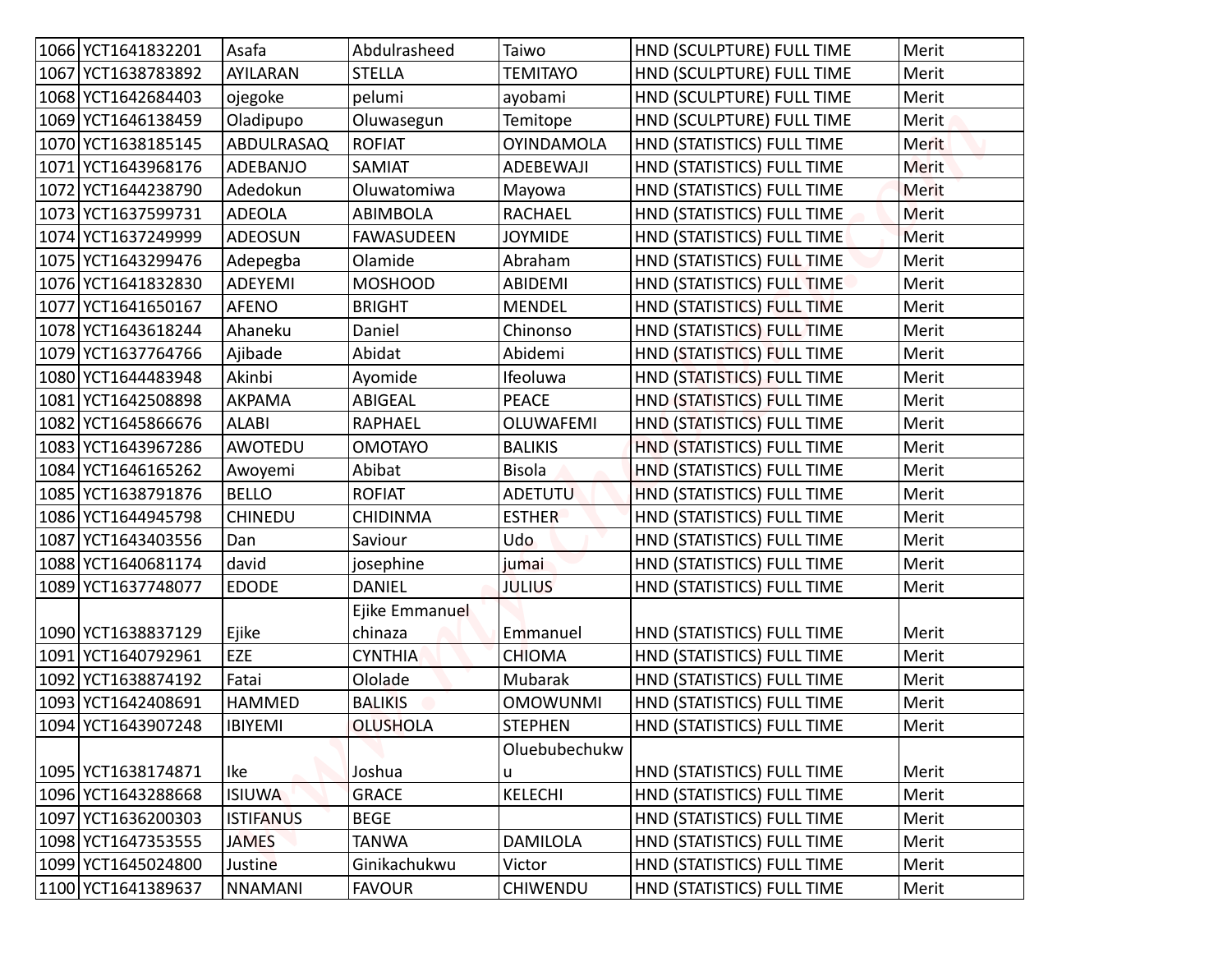| 1101 YCT1644914336 | Nwaosu            | Emmanuel         | Iheanacho         | HND (STATISTICS) FULL TIME                           | Merit        |
|--------------------|-------------------|------------------|-------------------|------------------------------------------------------|--------------|
| 1102 YCT1644235568 | <b>OBABUNMI</b>   | OLUWAFERANMI     | <b>AMINAT</b>     | HND (STATISTICS) FULL TIME                           | Merit        |
| 1103 YCT1645112443 | <b>ODESANMI</b>   | <b>DAMILOLA</b>  | <b>GRACE</b>      | HND (STATISTICS) FULL TIME                           | Merit        |
| 1104 YCT1643302871 | <b>OGBA</b>       | <b>JOHNSON</b>   | <b>PETER</b>      | HND (STATISTICS) FULL TIME                           | Merit        |
| 1105 YCT1641904947 | <b>OGOCHUKWU</b>  | CHUKWUNEMELU     | <b>FAVOUR</b>     | HND (STATISTICS) FULL TIME                           | <b>Merit</b> |
| 1106 YCT1646669172 | Ojo               | Temitayo         | Precious          | HND (STATISTICS) FULL TIME                           | <b>Merit</b> |
| 1107 YCT1641802389 | <b>OKPARA</b>     | <b>EKENE</b>     | <b>GODWIN</b>     | HND (STATISTICS) FULL TIME                           | Merit        |
| 1108 YCT1644432004 | Oladokun          | Emmanuel         | Bayo              | HND (STATISTICS) FULL TIME                           | Merit        |
| 1109 YCT1640953537 | <b>OLAGUNJOYE</b> | <b>AISHAT</b>    | <b>MOJISOLA</b>   | HND (STATISTICS) FULL TIME                           | Merit        |
| 1110 YCT1642506130 | olajobi           | risikat          | kofoworola        | HND (STATISTICS) FULL TIME                           | Merit        |
| 1111 YCT1645630268 | Olorunsanya       | Victoria         | Toluwalope        | HND (STATISTICS) FULL TIME                           | Merit        |
| 1112 YCT1643962611 | <b>OSHODIN</b>    | <b>ODUMA</b>     | <b>BOB</b>        | HND (STATISTICS) FULL TIME                           | Merit        |
| 1113 YCT1640263471 | <b>OWOEYE</b>     | <b>OLUBUKOLA</b> | <b>PRISCILLIA</b> | HND (STATISTICS) FULL TIME                           | Merit        |
| 1114 YCT1641199935 | Oyelesi           | James            | Adeyemi           | HND (STATISTICS) FULL TIME                           | Merit        |
| 1115 YCT1642773108 | <b>OYEWOLE</b>    | <b>TOMIWA</b>    | <b>ISAAC</b>      | HND (STATISTICS) FULL TIME                           | Merit        |
| 1116 YCT1645865161 | Oyovwe            | Godwin           | choja             | HND (STATISTICS) FULL TIME                           | Merit        |
| 1117 YCT1647521471 | <b>RABIU</b>      | <b>TOHEEB</b>    | <b>ADEWALE</b>    | HND (STATISTICS) FULL TIME                           | Merit        |
| 1118 YCT1643573072 | Salaudeen         | Sherifdeen       | Oluwatosin        | HND (STATISTICS) FULL TIME                           | Merit        |
| 1119 YCT1641651587 | SAMUEL            | <b>KINGSLEY</b>  | <b>NSE</b>        | HND (STATISTICS) FULL TIME                           | Merit        |
| 1120 YCT1644064033 | Sowobo            | Olutimehin       | Ebenezer          | HND (STATISTICS) FULL TIME                           | Merit        |
| 1121 YCT1637852699 | Taiwo             | Oluwasegun       | Oluwaseun         | HND (STATISTICS) FULL TIME                           | Merit        |
| 1122 YCT1636660967 | Tajudeen          | Ruqoyah          | Omotola           | HND (STATISTICS) FULL TIME                           | Merit        |
| 1123 YCT1643111153 | udeh              | ernest           | philip            | HND (STATISTICS) FULL TIME                           | Merit        |
|                    |                   |                  |                   | HND (SURVEYING &                                     |              |
| 1124 YCT1639064095 | Achuka            | Jude             | Ikechukwu         | <b>GEOINFORMATICS) FULL TIME</b>                     | Merit        |
|                    |                   |                  |                   | HND (SURVEYING &                                     |              |
| 1125 YCT1638629442 | Adedayo           | Oluwaseyi        | Adeshola          | <b>GEOINFORMATICS) FULL TIME</b>                     | Merit        |
|                    |                   |                  |                   | HND (SURVEYING &                                     |              |
| 1126 YCT1643137061 | Adekanmi          | Samuel           | Ayomide           | <b>GEOINFORMATICS) FULL TIME</b>                     | Merit        |
| 1127 YCT1641833949 |                   | Samuel           | Toluwani          | HND (SURVEYING &<br><b>GEOINFORMATICS) FULL TIME</b> | Merit        |
|                    | Aguda             |                  |                   | HND (SURVEYING &                                     |              |
| 1128 YCT1638872734 | Ajisogun          | Temidayo         | Samson            | <b>GEOINFORMATICS) FULL TIME</b>                     | Merit        |
|                    |                   |                  |                   | HND (SURVEYING &                                     |              |
| 1129 YCT1640878466 | Akatu             | Owunebe          | Dennis            | <b>GEOINFORMATICS) FULL TIME</b>                     | Merit        |
|                    |                   |                  |                   | HND (SURVEYING &                                     |              |
| 1130 YCT1638300871 | Akinbiyi          | Akintunde        | Samuel            | <b>GEOINFORMATICS) FULL TIME</b>                     | Merit        |
|                    |                   |                  |                   |                                                      |              |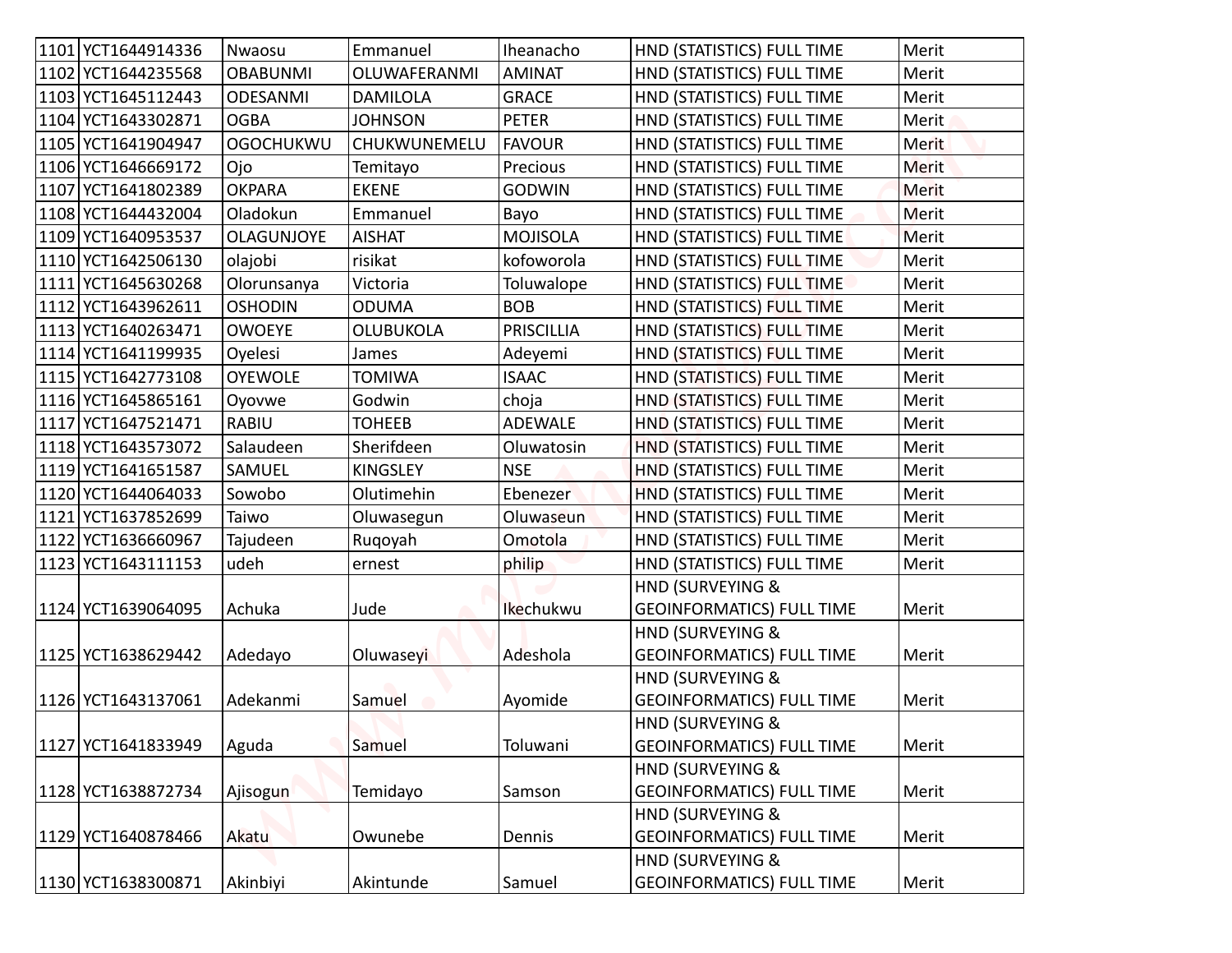|                    |                   |                    |                 | <b>HND (SURVEYING &amp;</b>                          |       |
|--------------------|-------------------|--------------------|-----------------|------------------------------------------------------|-------|
| 1131 YCT1639577738 | <b>BEJIDE</b>     | OLUWASEUN          |                 | <b>GEOINFORMATICS) FULL TIME</b>                     | Merit |
|                    |                   |                    |                 | HND (SURVEYING &                                     |       |
| 1132 YCT1636546976 | <b>DAVID</b>      | AKACHUKWU          | <b>MGBOLU</b>   | <b>GEOINFORMATICS) FULL TIME</b>                     | Merit |
|                    |                   |                    |                 | <b>HND (SURVEYING &amp;</b>                          |       |
| 1133 YCT1640926931 | <b>EKUNDAYO</b>   | <b>OLUWATOYOSI</b> | <b>OLADAPO</b>  | <b>GEOINFORMATICS) FULL TIME</b>                     | Merit |
|                    |                   |                    |                 | HND (SURVEYING &                                     |       |
| 1134 YCT1642587159 | <b>ETUKHO</b>     | UKPEMEABASI        | <b>NKERE</b>    | <b>GEOINFORMATICS) FULL TIME</b>                     | Merit |
| 1135 YCT1646730460 | <b>GABRIEL</b>    | <b>ODOH</b>        | <b>VERONICA</b> | HND (SURVEYING &<br><b>GEOINFORMATICS) FULL TIME</b> | Merit |
|                    |                   |                    |                 | HND (SURVEYING &                                     |       |
| 1136 YCT1643654148 | <b>GAIUS</b>      | <b>EMMANUEL</b>    | <b>CHIMEZIE</b> | <b>GEOINFORMATICS) FULL TIME</b>                     | Merit |
|                    |                   |                    |                 | HND (SURVEYING &                                     |       |
| 1137 YCT1642168415 | <b>GIWA</b>       | SIKIRU             | AYINDE          | <b>GEOINFORMATICS) FULL TIME</b>                     | Merit |
|                    |                   |                    |                 | HND (SURVEYING &                                     |       |
| 1138 YCT1635963456 | Jamiu             | Nafisat            | Aweke           | <b>GEOINFORMATICS) FULL TIME</b>                     | Merit |
|                    |                   |                    |                 | <b>HND (SURVEYING &amp;</b>                          |       |
| 1139 YCT1642771043 | <b>KOLAWOLE</b>   | <b>FAWAZ</b>       | <b>FOLARIN</b>  | <b>GEOINFORMATICS) FULL TIME</b>                     | Merit |
|                    |                   |                    |                 | <b>HND (SURVEYING &amp;</b>                          |       |
| 1140 YCT1640271811 | Kumoye            | Ayomide            | Kelvin          | <b>GEOINFORMATICS) FULL TIME</b>                     | Merit |
|                    |                   |                    |                 | <b>HND (SURVEYING &amp;</b>                          |       |
| 1141 YCT1636544286 | musa              | abdulhameed        | oricha          | <b>GEOINFORMATICS) FULL TIME</b>                     | Merit |
|                    |                   |                    |                 | HND (SURVEYING &                                     |       |
| 1142 YCT1643405311 | Najeem            | Sheriffdeen        | Adewale         | <b>GEOINFORMATICS) FULL TIME</b>                     | Merit |
|                    |                   |                    |                 | <b>HND (SURVEYING &amp;</b>                          |       |
| 1143 YCT1642074270 | NWACHUKWU         | <b>JOSEPH</b>      | <b>EKENE</b>    | <b>GEOINFORMATICS) FULL TIME</b>                     | Merit |
|                    |                   |                    |                 | <b>HND (SURVEYING &amp;</b>                          |       |
| 1144 YCT1639749883 | <b>OBAJE</b>      | OGU                | <b>JACOB</b>    | <b>GEOINFORMATICS) FULL TIME</b>                     | Merit |
|                    |                   |                    |                 | <b>HND (SURVEYING &amp;</b>                          |       |
| 1145 YCT1640867551 | Odusanya          | Babatunde          | Oluwagbenga     | <b>GEOINFORMATICS) FULL TIME</b>                     | Merit |
|                    |                   |                    |                 | HND (SURVEYING &                                     |       |
| 1146 YCT1637584537 | Ogundeji          | Alabi              | Waheed          | <b>GEOINFORMATICS) FULL TIME</b>                     | Merit |
|                    |                   |                    |                 | <b>HND (SURVEYING &amp;</b>                          |       |
| 1147 YCT1646225308 | Ogunlaja          | Opeyemi            | Oluwasegun      | <b>GEOINFORMATICS) FULL TIME</b>                     | Merit |
|                    |                   |                    |                 | <b>HND (SURVEYING &amp;</b>                          |       |
| 1148 YCT1641478898 | <b>OJEMAKINDE</b> | <b>OLUWAFEMI</b>   | SAMSON          | <b>GEOINFORMATICS) FULL TIME</b>                     | Merit |
|                    |                   |                    |                 | <b>HND (SURVEYING &amp;</b>                          |       |
| 1149 YCT1643302370 | Oladunni          | Elizabeth          | Abisola         | <b>GEOINFORMATICS) FULL TIME</b>                     | Merit |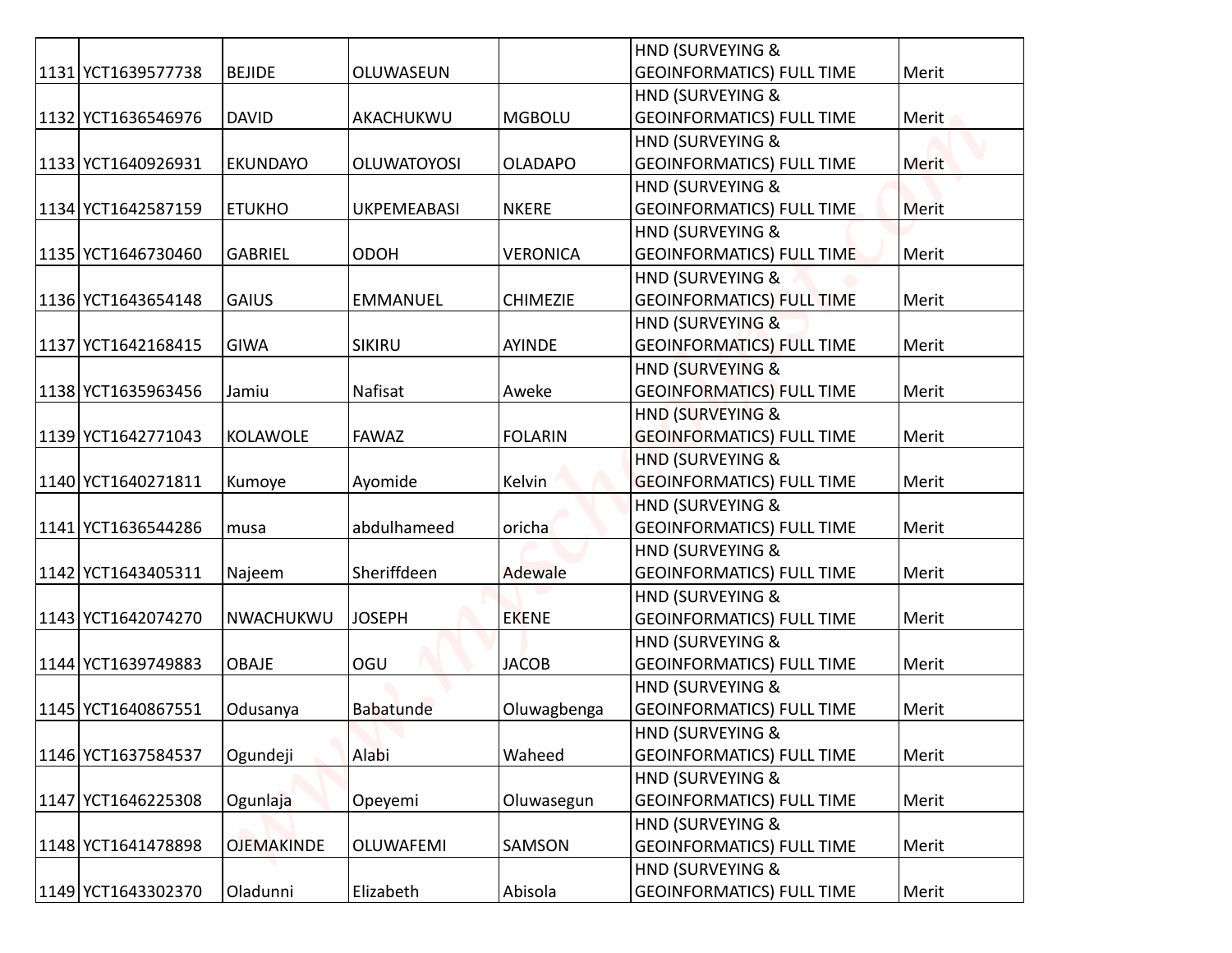|                    |                   |                 |                   | <b>HND (SURVEYING &amp;</b>                  |       |
|--------------------|-------------------|-----------------|-------------------|----------------------------------------------|-------|
| 1150 YCT1642578931 | Olayemi           | Olamide         | Oluwarotimi       | <b>GEOINFORMATICS) FULL TIME</b>             | Merit |
|                    |                   |                 |                   | <b>HND (SURVEYING &amp;</b>                  |       |
| 1151 YCT1640928169 | <b>OLOYEDE</b>    | ABDULLATEEF     | <b>BABATUNDE</b>  | <b>GEOINFORMATICS) FULL TIME</b>             | Merit |
|                    |                   |                 |                   | <b>HND (SURVEYING &amp;</b>                  |       |
| 1152 YCT1645786484 | Oni               | Sunday          | Olakunle          | <b>GEOINFORMATICS) FULL TIME</b>             | Merit |
|                    |                   |                 |                   | HND (SURVEYING &                             |       |
| 1153 YCT1644351379 | <b>OYEDELE</b>    | SULAIMAN        | <b>OLAOYE</b>     | <b>GEOINFORMATICS) FULL TIME</b>             | Merit |
|                    |                   |                 |                   | HND (SURVEYING &                             |       |
| 1154 YCT1643046550 | Oyerinmade        | Habeeb          | Oladimeji         | <b>GEOINFORMATICS) FULL TIME</b>             | Merit |
|                    |                   |                 |                   | <b>HND (SURVEYING &amp;</b>                  |       |
| 1155 YCT1639388113 | RAJI              | SAHEED          | <b>AYOADE</b>     | <b>GEOINFORMATICS) FULL TIME</b>             | Merit |
|                    |                   |                 |                   | HND (SURVEYING &                             |       |
| 1156 YCT1644878060 | <b>SAKA</b>       | <b>BADMUS</b>   | <b>OPEYEMI</b>    | <b>GEOINFORMATICS) FULL TIME</b>             | Merit |
|                    |                   |                 |                   | HND (SURVEYING &                             |       |
| 1157 YCT1643111921 | <b>SERIKI</b>     | <b>IBRAHIM</b>  | OLAMILEKAN        | <b>GEOINFORMATICS) FULL TIME</b>             | Merit |
|                    |                   |                 |                   | <b>HND (SURVEYING &amp;</b>                  |       |
| 1158 YCT1644875337 | <b>TAIWO</b>      | <b>ABDQUDUS</b> | OPEYEMI           | <b>GEOINFORMATICS) FULL TIME</b>             | Merit |
|                    |                   |                 |                   | <b>HND (SURVEYING &amp;</b>                  |       |
| 1159 YCT1637660924 | <b>VICTOR</b>     | <b>TAIWO</b>    | <b>TOBI</b>       | <b>GEOINFORMATICS) FULL TIME</b>             | Merit |
|                    |                   |                 |                   | HND (TEXTILE TECHNOLOGY) FULL                |       |
| 1160 YCT1643373342 | <b>ABDUL</b>      | <b>OPEYEMI</b>  | <b>SHUKRAT</b>    | <b>TIME</b>                                  | Merit |
|                    |                   |                 |                   | HND (TEXTILE TECHNOLOGY) FULL                |       |
| 1161 YCT1645620989 | ABDULSALAM        | LATEEFAT        | <b>BUKOLA</b>     | <b>TIME</b>                                  | Merit |
| 1162 YCT1644859031 | <b>ABIOLA</b>     | <b>AJOKE</b>    | <b>KAOSARA</b>    | HND (TEXTILE TECHNOLOGY) FULL<br><b>TIME</b> | Merit |
|                    |                   |                 |                   | HND (TEXTILE TECHNOLOGY) FULL                |       |
| 1163 YCT1643968762 | Adeniyi           | Tiwalade        | <b>Bushira</b>    | <b>TIME</b>                                  | Merit |
|                    |                   |                 |                   | HND (TEXTILE TECHNOLOGY) FULL                |       |
| 1164 YCT1647798428 | Akerele           | Olamilekan      | Samuel            | <b>TIME</b>                                  | Merit |
|                    |                   |                 |                   | HND (TEXTILE TECHNOLOGY) FULL                |       |
| 1165 YCT1646133931 | AKINFOLARIN       | <b>GIFT</b>     | <b>OLUWATOYIN</b> | <b>TIME</b>                                  | Merit |
|                    |                   |                 |                   | HND (TEXTILE TECHNOLOGY) FULL                |       |
| 1166 YCT1643812081 | <b>AKINYOSOYE</b> | <b>TOMISIN</b>  | <b>JANET</b>      | <b>TIME</b>                                  | Merit |
|                    |                   |                 | OLUWATIMILEYI     | HND (TEXTILE TECHNOLOGY) FULL                |       |
| 1167 YCT1641916441 | amosu             | john            | N                 | <b>TIME</b>                                  | Merit |
|                    |                   |                 |                   | HND (TEXTILE TECHNOLOGY) FULL                |       |
| 1168 YCT1647807414 | ARIKAWE           | <b>HAFEES</b>   | <b>ADEOLA</b>     | <b>TIME</b>                                  | Merit |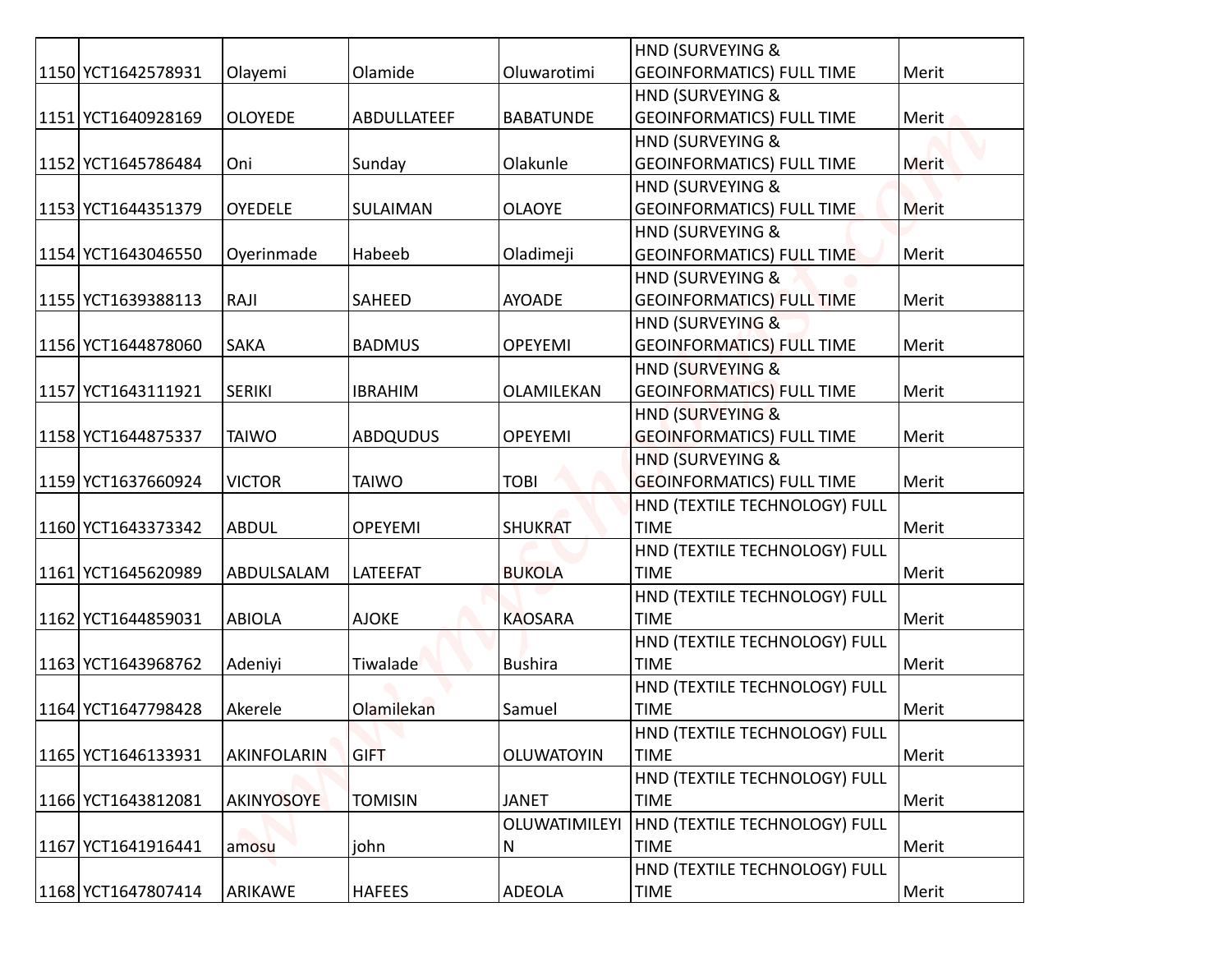|                    |                  |                   | OLAMIJUWONL       | HND (TEXTILE TECHNOLOGY) FULL                |              |
|--------------------|------------------|-------------------|-------------------|----------------------------------------------|--------------|
| 1169 YCT1641921399 | <b>DUROJAIYE</b> | <b>JOSHUA</b>     | O                 | <b>TIME</b>                                  | Merit        |
|                    |                  |                   |                   | HND (TEXTILE TECHNOLOGY) FULL                |              |
| 1170 YCT1646720423 | Kodumuo          | Florence          | Chineyenwa        | <b>TIME</b>                                  | Merit        |
| 1171 YCT1647648047 | Mustapha         | Sarah             | Oluwabunmi        | HND (TEXTILE TECHNOLOGY) FULL<br><b>TIME</b> | <b>Merit</b> |
|                    |                  |                   |                   | HND (TEXTILE TECHNOLOGY) FULL                |              |
| 1172 YCT1639141810 | <b>OLATUNDE</b>  | <b>OPEMIPO</b>    | <b>MARY</b>       | <b>TIME</b>                                  | Merit        |
|                    |                  |                   |                   | HND (TEXTILE TECHNOLOGY) FULL                |              |
| 1173 YCT1641492475 | <b>PHILLIPS</b>  | <b>OPEYEMI</b>    | <b>TEMIDAYO</b>   | <b>TIME</b>                                  | Merit        |
|                    |                  |                   |                   | HND (TEXTILE TECHNOLOGY) FULL                |              |
| 1174 YCT1642774273 | Salisu           | Ummikhutum        | Teni              | <b>TIME</b>                                  | Merit        |
|                    |                  |                   |                   | HND (TEXTILE TECHNOLOGY) FULL                |              |
| 1175 YCT1647798808 | <b>WILLIE</b>    | <b>SAMUEL</b>     | <b>IDOREYEN</b>   | <b>TIME</b>                                  | Merit        |
|                    |                  |                   |                   | HND (URBAN & REGIONAL                        |              |
| 1176 YCT1643027183 | <b>AROLE</b>     | <b>ODUNAYO</b>    | OLUWASEUN         | PLANNING) FULL TIME                          | Merit        |
|                    |                  |                   |                   | HND (URBAN & REGIONAL                        |              |
| 1177 YCT1641902829 | <b>BABARINDE</b> | <b>SEGUN</b>      | <b>EMMANUEL</b>   | PLANNING) FULL TIME                          | Merit        |
|                    |                  |                   |                   | HND (URBAN & REGIONAL                        |              |
| 1178 YCT1645173804 | Balogun          | Muhammed          | Olamilekan        | PLANNING) FULL TIME                          | Merit        |
|                    |                  |                   |                   | HND (URBAN & REGIONAL                        |              |
| 1179 YCT1638816568 | <b>DIGBORI</b>   | <b>OGHENETEGA</b> | <b>JOEI</b>       | PLANNING) FULL TIME                          | Merit        |
|                    |                  |                   |                   | HND (URBAN & REGIONAL                        |              |
| 1180 YCT1643888938 | <b>HERBERT</b>   | <b>GOODNESS</b>   | <b>OLUEBUBE</b>   | PLANNING) FULL TIME                          | Merit        |
|                    |                  |                   |                   | HND (URBAN & REGIONAL                        |              |
| 1181 YCT1641482460 | <b>ISIWE</b>     | <b>CHIZIM</b>     | <b>SIMON</b>      | PLANNING) FULL TIME                          | Merit        |
|                    |                  |                   |                   | HND (URBAN & REGIONAL                        |              |
| 1182 YCT1646647085 | IWU              | <b>TOCHUKWU</b>   | <b>BRIGHT</b>     | PLANNING) FULL TIME                          | Merit        |
|                    |                  |                   |                   | HND (URBAN & REGIONAL                        |              |
| 1183 YCT1644853711 | <b>IWUDIBIA</b>  | <b>AMARACHI</b>   | <b>GLORY</b>      | PLANNING) FULL TIME                          | Merit        |
|                    |                  |                   |                   | HND (URBAN & REGIONAL                        |              |
| 1184 YCT1643221499 | <b>JOHN</b>      | <b>AUGUSTINE</b>  | <b>SUNDAY</b>     | PLANNING) FULL TIME                          | Merit        |
| 1185 YCT1643901005 | <b>MUSA</b>      | <b>BALIQIS</b>    | <b>TEMITOPE</b>   | HND (URBAN & REGIONAL<br>PLANNING) FULL TIME | Merit        |
|                    |                  |                   |                   | HND (URBAN & REGIONAL                        |              |
| 1186 YCT1646314809 | <b>OBOH</b>      | <b>WILLIAMS</b>   | <b>OVIEOGHENE</b> | PLANNING) FULL TIME                          | Merit        |
|                    |                  |                   |                   | HND (URBAN & REGIONAL                        |              |
| 1187 YCT1643221450 | OBOT             | <b>KUFRE</b>      | <b>JOSEPH</b>     | PLANNING) FULL TIME                          | Merit        |
|                    |                  |                   |                   |                                              |              |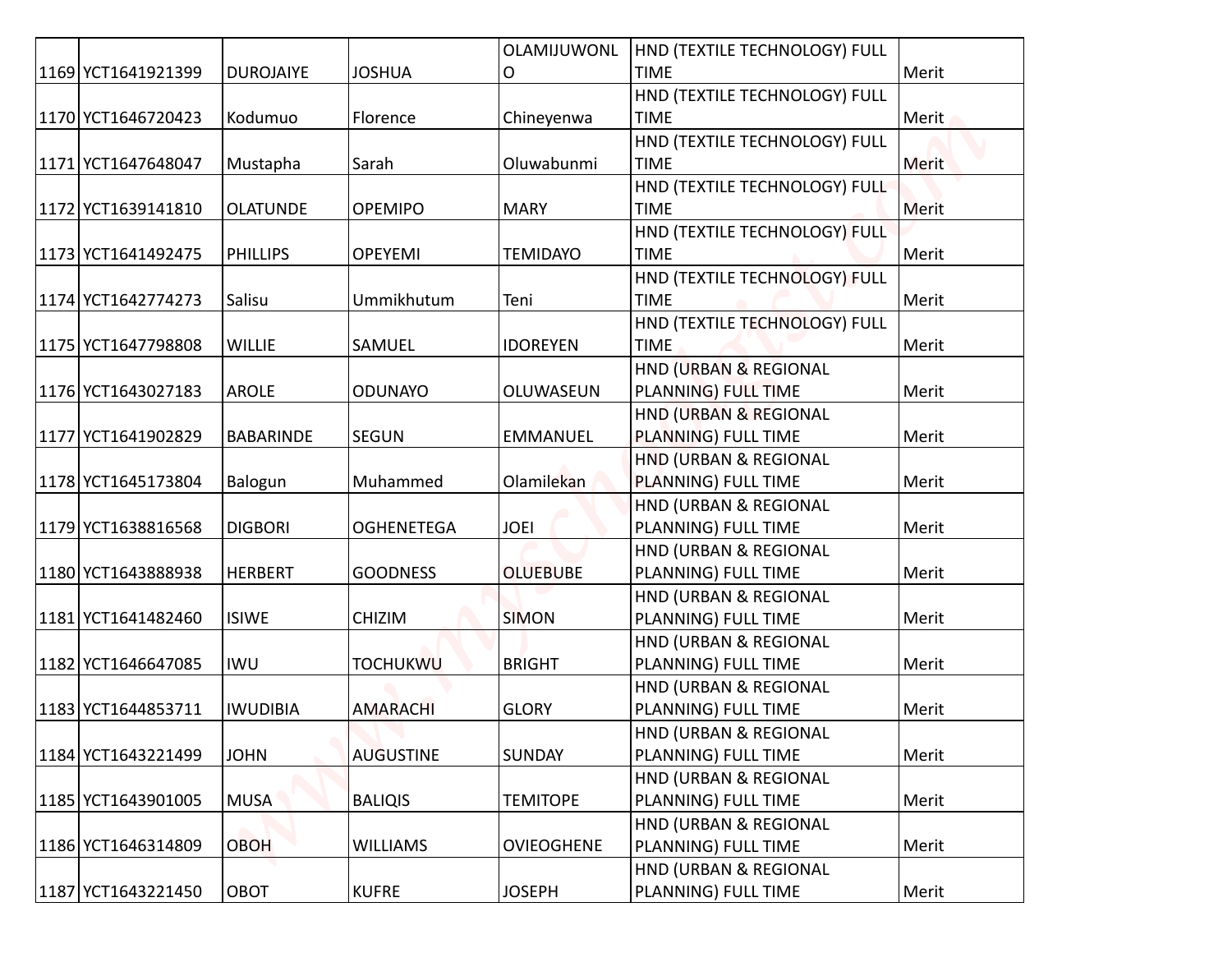|                    |                  |                   |                  | HND (URBAN & REGIONAL       |               |
|--------------------|------------------|-------------------|------------------|-----------------------------|---------------|
| 1188 YCT1640854570 | ojulari          | idris             | adeyemi          | PLANNING) FULL TIME         | Merit         |
|                    |                  |                   |                  | HND (URBAN & REGIONAL       |               |
| 1189 YCT1642151336 | <b>OSAKWE</b>    | <b>JOSHUA</b>     | <b>OFUNEDICH</b> | PLANNING) FULL TIME         | Merit         |
|                    |                  |                   |                  | HND (URBAN & REGIONAL       |               |
| 1190 YCT1638483832 | Salami           | Oluwapelumi       | Adewori          | PLANNING) FULL TIME         | Merit         |
|                    |                  |                   |                  | HND (URBAN & REGIONAL       |               |
| 1191 YCT1641914187 | Sodiya           | Olayinka          | Moses            | PLANNING) FULL TIME         | Merit         |
|                    |                  |                   |                  | HND (URBAN & REGIONAL       |               |
| 1192 YCT1635949106 | Young            | Daniel            | Uwa              | PLANNING) FULL TIME         | Merit         |
| 1193 YCT1639045259 | <b>ABADA</b>     | <b>MARY</b>       | <b>EMEMARETA</b> | HND (ACCOUNTANCY) FULL TIME | Supplementary |
| 1194 YCT1645958238 | Abdulateef       | Oluwatosin        | Ibrahim          | HND (ACCOUNTANCY) FULL TIME | Supplementary |
| 1195 YCT1636123924 | Abdulrahman      | Muhammedbuhari    |                  | HND (ACCOUNTANCY) FULL TIME | Supplementary |
| 1196 YCT1641984793 | <b>ABOGUNRIN</b> | <b>TOLUWALOPE</b> | <b>ADEBISI</b>   | HND (ACCOUNTANCY) FULL TIME | Supplementary |
| 1197 YCT1642544958 | <b>ADELANA</b>   | <b>TAIWO</b>      | <b>TEMITOPE</b>  | HND (ACCOUNTANCY) FULL TIME | Supplementary |
| 1198 YCT1639159134 | <b>AGUGUO</b>    | <b>IFUNANYA</b>   | <b>MIRIAM</b>    | HND (ACCOUNTANCY) FULL TIME | Supplementary |
| 1199 YCT1638093837 | <b>AJAYI</b>     | IFEOLUWA          | ABIGEAL          | HND (ACCOUNTANCY) FULL TIME | Supplementary |
| 1200 YCT1639063013 | <b>AKANDE</b>    | <b>AHMED</b>      | <b>OLADIMEJI</b> | HND (ACCOUNTANCY) FULL TIME | Supplementary |
| 1201 YCT1640344281 | Ashafa           | Temitayo          | Rebecca          | HND (ACCOUNTANCY) FULL TIME | Supplementary |
| 1202 YCT1638960375 | Atoyebi          | Oluwatosin        | Grace            | HND (ACCOUNTANCY) FULL TIME | Supplementary |
| 1203 YCT1643805453 | <b>Badmus</b>    | Dorcas            | Omolade          | HND (ACCOUNTANCY) FULL TIME | Supplementary |
| 1204 YCT1637684035 | <b>Bello</b>     | Sherif            | Adewale          | HND (ACCOUNTANCY) FULL TIME | Supplementary |
| 1205 YCT1641203777 | <b>Braimah</b>   | Love              | Osamudiamen      | HND (ACCOUNTANCY) FULL TIME | Supplementary |
| 1206 YCT1637839002 | Denapo           | Humulukutub       | Wenafa           | HND (ACCOUNTANCY) FULL TIME | Supplementary |
| 1207 YCT1637784108 | <b>FAKUNLE</b>   | <b>OLABISI</b>    | <b>BOLAJI</b>    | HND (ACCOUNTANCY) FULL TIME | Supplementary |
| 1208 YCT1644599458 | <b>GUSANU</b>    | <b>OLUWASEGUN</b> | <b>TEMIDAYO</b>  | HND (ACCOUNTANCY) FULL TIME | Supplementary |
| 1209 YCT1640264305 | Inawole          | Augustine         | Olayemi          | HND (ACCOUNTANCY) FULL TIME | Supplementary |
| 1210 YCT1637011478 | Inuwere          | Kingsley          | Okemena          | HND (ACCOUNTANCY) FULL TIME | Supplementary |
| 1211 YCT1636554363 | Iroko            | <b>Dorcas</b>     | Temisola         | HND (ACCOUNTANCY) FULL TIME | Supplementary |
| 1212 YCT1638613489 | <b>KOEDJIN</b>   | <b>GLADYS</b>     | OLUWAFUNKE       | HND (ACCOUNTANCY) FULL TIME | Supplementary |
| 1213 YCT1642498659 | <b>KOLAWOLE</b>  | Oluwafunmilayo    | <b>IBIRONKE</b>  | HND (ACCOUNTANCY) FULL TIME | Supplementary |
| 1214 YCT1640850043 | Kugbiyi          | Omolola           | Favour           | HND (ACCOUNTANCY) FULL TIME | Supplementary |
| 1215 YCT1645557458 | <b>MORDI</b>     | <b>MERCY</b>      | EBELECHUKWU      | HND (ACCOUNTANCY) FULL TIME | Supplementary |
| 1216 YCT1636663724 | <b>NWIWU</b>     | <b>CHIOMA</b>     | <b>MARY</b>      | HND (ACCOUNTANCY) FULL TIME | Supplementary |
| 1217 YCT1636450293 | Oduntan          | Yewande           | Oreoluwa         | HND (ACCOUNTANCY) FULL TIME | Supplementary |
| 1218 YCT1640335749 | <b>OGUNTOYE</b>  | <b>CLEMENT</b>    | <b>OLATUNJI</b>  | HND (ACCOUNTANCY) FULL TIME | Supplementary |
| 1219 YCT1645101270 | <b>OKOSUN</b>    | EMMANUEL          | OSEMUDIAME       | HND (ACCOUNTANCY) FULL TIME | Supplementary |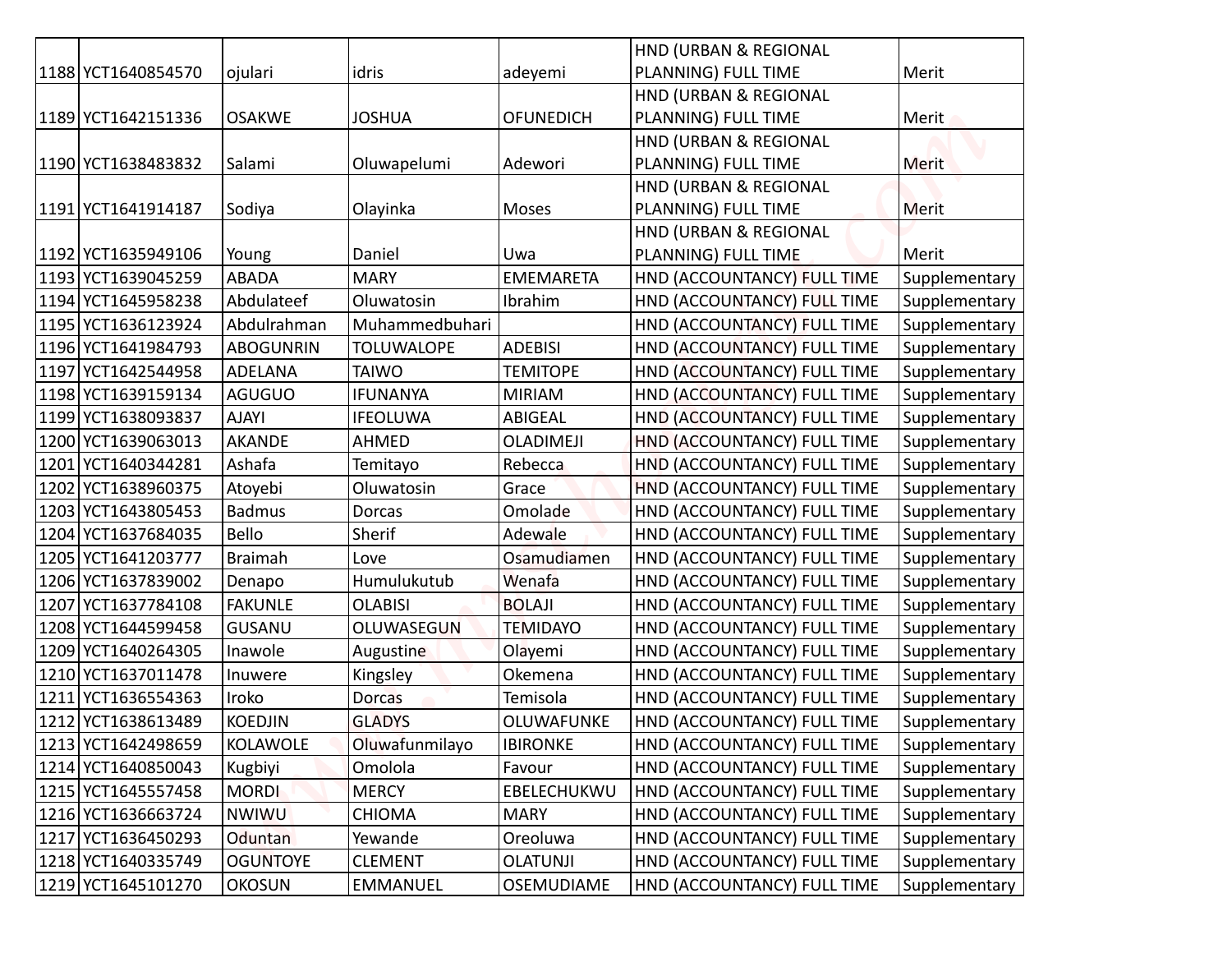| 1220 YCT1638283905   | <b>OLAWUYI</b>   | <b>MARY</b>      | <b>MERCY</b>     | HND (ACCOUNTANCY) FULL TIME  | Supplementary |
|----------------------|------------------|------------------|------------------|------------------------------|---------------|
| 1221 YCT1636626675   | OLUGBEMIJA       | <b>HENRY</b>     | <b>AYODELE</b>   | HND (ACCOUNTANCY) FULL TIME  | Supplementary |
| 1222 YCT1637902277   | <b>ONYEAGORO</b> | <b>STELLA</b>    | <b>CHINYERE</b>  | HND (ACCOUNTANCY) FULL TIME  | Supplementary |
| 1223 YCT1646160493   | <b>ONYIRIOHA</b> | <b>EBUBE</b>     | <b>SANDRA</b>    | HND (ACCOUNTANCY) FULL TIME  | Supplementary |
| 1224 YCT1646745102   | <b>SEREKE</b>    | <b>MARY</b>      | <b>INIOBONG</b>  | HND (ACCOUNTANCY) FULL TIME  | Supplementary |
| 1225 YCT1640854091   | Taiwo            | Benjamin         | Opeyemi          | HND (ACCOUNTANCY) FULL TIME  | Supplementary |
| 1226 YCT1645615257   | Taiwo            | Mayokun          | Josiah           | HND (ACCOUNTANCY) FULL TIME  | Supplementary |
| 1227 YCT1636982138   | <b>TIJANI</b>    | <b>KHAIRAT</b>   | <b>OYEFUNKE</b>  | HND (ACCOUNTANCY) FULL TIME  | Supplementary |
| 1228 YCT1636385986   | TIWO             | <b>DEBORAH</b>   | OLUWASEUN        | HND (ACCOUNTANCY) FULL TIME  | Supplementary |
|                      |                  |                  |                  | HND (ANIMAL PRODUCTION       |               |
| 1229 YCT1637236381   | Odunbaku         | Kabirah          | Oyindamola       | <b>TECHNOLOGY) FULL TIME</b> | Supplementary |
| 1230 YCT1637082304   | Abiodun          | David            | Seyi             | HND (ARCHITECTURE) FULL TIME | Supplementary |
| 1231   YCT1637317467 | <b>ADEKUNLE</b>  | <b>BUKOLA</b>    | <b>DADA</b>      | HND (ARCHITECTURE) FULL TIME | Supplementary |
| 1232 YCT1641995372   | AKINYELE         | <b>OLANSHILE</b> | ADEGBOYEGA       | HND (ARCHITECTURE) FULL TIME | Supplementary |
| 1233 YCT1637672302   | ARISAFE          | <b>AYOMIDE</b>   | <b>GABRIEL</b>   | HND (ARCHITECTURE) FULL TIME | Supplementary |
| 1234 YCT1639580208   | <b>AWODELE</b>   | <b>BABATUNDE</b> | OLASUNKANMI      | HND (ARCHITECTURE) FULL TIME | Supplementary |
| 1235 YCT1639133516   | AYI              | <b>OLUSEUN</b>   | <b>ADEBAYO</b>   | HND (ARCHITECTURE) FULL TIME | Supplementary |
| 1236 YCT1637085083   | Badejo           | Victor           | Adedotun         | HND (ARCHITECTURE) FULL TIME | Supplementary |
| 1237 YCT1638975955   | Dosunmu          | Samuel           | Olayiwola        | HND (ARCHITECTURE) FULL TIME | Supplementary |
| 1238 YCT1636556945   | <b>FALOLA</b>    | <b>KEHINDE</b>   | <b>HUSSEIN</b>   | HND (ARCHITECTURE) FULL TIME | Supplementary |
| 1239 YCT1636558088   | <b>FALOLA</b>    | <b>TAIWO</b>     | <b>HASSAN</b>    | HND (ARCHITECTURE) FULL TIME | Supplementary |
| 1240 YCT1641468949   | <b>IBRAHEEM</b>  | <b>RIDWAN</b>    | <b>BABATUNDE</b> | HND (ARCHITECTURE) FULL TIME | Supplementary |
| 1241 YCT1640261647   | <b>JOHN</b>      | <b>JOSHUA</b>    |                  | HND (ARCHITECTURE) FULL TIME | Supplementary |
| 1242 YCT1644402930   | Kazeem           | Daniel           | Ayomide          | HND (ARCHITECTURE) FULL TIME | Supplementary |
| 1243 YCT1644493118   | LAWAL            | <b>ADEDAYO</b>   | <b>AFEEZ</b>     | HND (ARCHITECTURE) FULL TIME | Supplementary |
| 1244 YCT1643822753   | Lawal            | Abdulfatai       | Oladipupo        | HND (ARCHITECTURE) FULL TIME | Supplementary |
| 1245 YCT1641663816   | <b>MUSA</b>      | <b>OLALEKAN</b>  | <b>KAZEEM</b>    | HND (ARCHITECTURE) FULL TIME | Supplementary |
| 1246 YCT1640074976   | <b>OKWUOLISE</b> | <b>EDAFE</b>     | <b>ROCKSON</b>   | HND (ARCHITECTURE) FULL TIME | Supplementary |
| 1247 YCT1642339296   | oladejo          | sodig            | babatunde        | HND (ARCHITECTURE) FULL TIME | Supplementary |
| 1248 YCT1640865038   | <b>OLADIPUPO</b> | <b>CALEB</b>     | <b>OLABISI</b>   | HND (ARCHITECTURE) FULL TIME | Supplementary |
| 1249 YCT1642751991   | <b>OLANIYAN</b>  | <b>EMMANUEL</b>  | OLUWABUSOYE      | HND (ARCHITECTURE) FULL TIME | Supplementary |
| 1250 YCT1637069859   | <b>OLOYEDE</b>   | <b>BOLAJI</b>    | <b>JOHNSON</b>   | HND (ARCHITECTURE) FULL TIME | Supplementary |
| 1251 YCT1641822692   | <b>OTIKOR</b>    | <b>CHENYEM</b>   | AMOS             | HND (ARCHITECTURE) FULL TIME | Supplementary |
| 1252 YCT1639515711   | <b>SAMUEL</b>    | <b>RUTH</b>      | <b>ODUNAYO</b>   | HND (ARCHITECTURE) FULL TIME | Supplementary |
| 1253 YCT1644667108   | <b>TANIMOWO</b>  | <b>DEBORAH</b>   | <b>BISOLA</b>    | HND (ARCHITECTURE) FULL TIME | Supplementary |
| 1254 YCT1644086330   | <b>TIAMIYU</b>   | ABDULHAKEEM      | <b>DAMILOLA</b>  | HND (ARCHITECTURE) FULL TIME | Supplementary |
| 1255 YCT1638361223   | Twum             | Martins          | Nana             | HND (ARCHITECTURE) FULL TIME | Supplementary |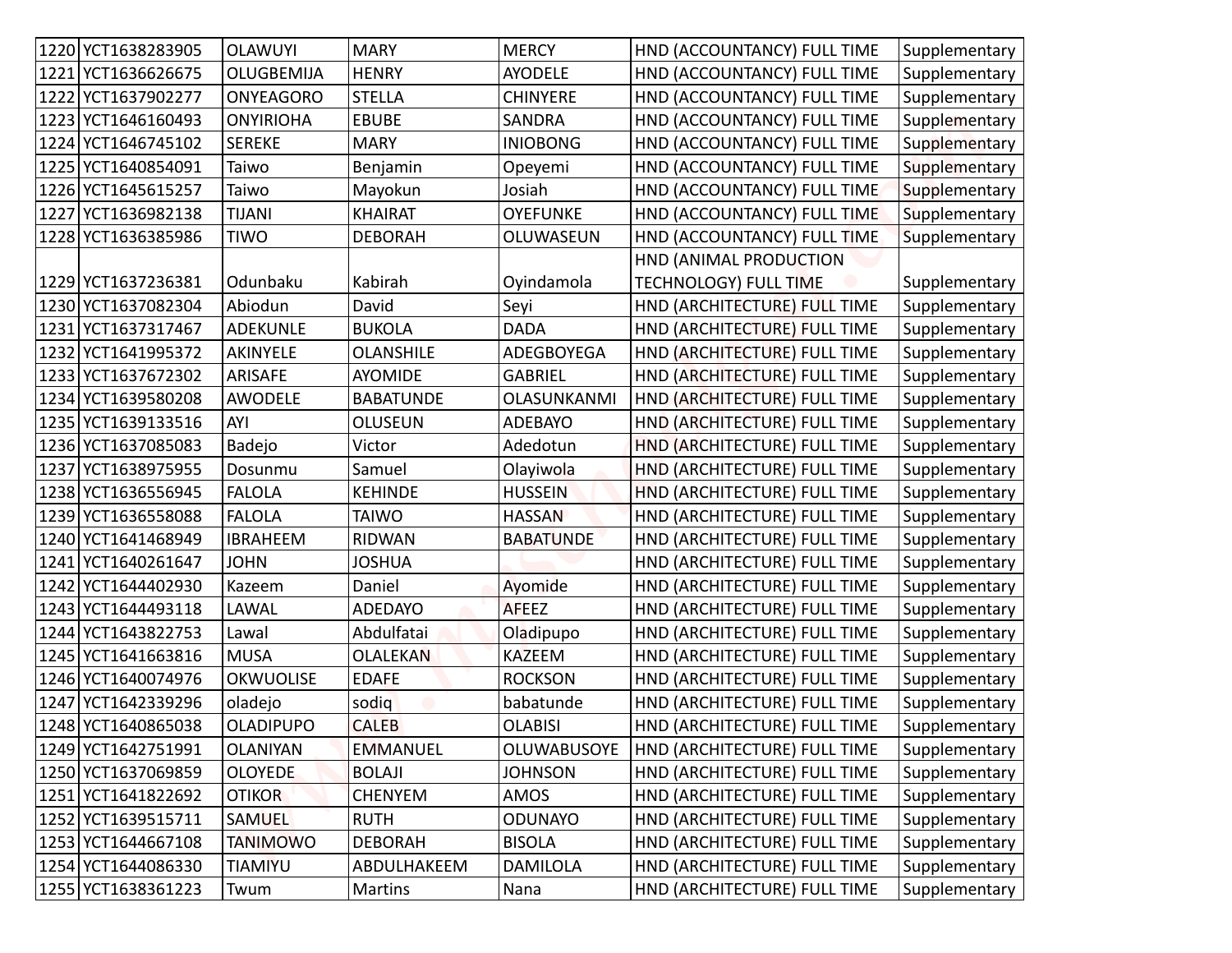|  |                    |                   |                 |                   | HND (BANKING & FINANCE) FULL                |               |
|--|--------------------|-------------------|-----------------|-------------------|---------------------------------------------|---------------|
|  | 1256 YCT1647710794 | ABEGUNDE          | <b>RHODA</b>    | OLUWABUKOLA       | <b>TIME</b>                                 | Supplementary |
|  |                    |                   |                 |                   | HND (BANKING & FINANCE) FULL                |               |
|  | 1257 YCT1637673414 | <b>ACHEWA</b>     | <b>FAVOUR</b>   | <b>OGHENERO</b>   | <b>TIME</b>                                 | Supplementary |
|  |                    |                   |                 |                   | HND (BANKING & FINANCE) FULL                |               |
|  | 1258 YCT1643302831 | <b>ADEDINA</b>    | <b>VICTORIA</b> | <b>OLUWATOSIN</b> | <b>TIME</b>                                 | Supplementary |
|  |                    |                   |                 |                   | HND (BANKING & FINANCE) FULL                |               |
|  | 1259 YCT1637937438 | ADEYEMI           | <b>ADEBAYO</b>  | <b>OLUSOLA</b>    | <b>TIME</b>                                 | Supplementary |
|  | 1260 YCT1644849729 | <b>ALONGE</b>     | <b>ALEX</b>     | <b>OLAMIDE</b>    | HND (BANKING & FINANCE) FULL<br><b>TIME</b> | Supplementary |
|  |                    |                   |                 |                   | HND (BANKING & FINANCE) FULL                |               |
|  | 1261 YCT1636620648 | <b>BADARU</b>     | <b>RAMOTA</b>   | AYOMIDE           | <b>TIME</b>                                 | Supplementary |
|  |                    |                   |                 |                   | HND (BANKING & FINANCE) FULL                |               |
|  | 1262 YCT1637419301 | <b>BAMIGBADE</b>  | <b>FATIMAH</b>  | ADEBUKOLA         | <b>TIME</b>                                 | Supplementary |
|  |                    |                   |                 |                   | HND (BANKING & FINANCE) FULL                |               |
|  | 1263 YCT1642075457 | <b>ELEGHASIM</b>  | <b>DANIEL</b>   | <b>CHUKWUDI</b>   | <b>TIME</b>                                 | Supplementary |
|  |                    |                   |                 |                   | HND (BANKING & FINANCE) FULL                |               |
|  | 1264 YCT1640003831 | Faruq             | Kafila          | <b>Bisola</b>     | <b>TIME</b>                                 | Supplementary |
|  |                    |                   |                 |                   | HND (BANKING & FINANCE) FULL                |               |
|  | 1265 YCT1638187588 | <b>OGUNDERO</b>   | <b>MARIAM</b>   | <b>OMOBUKOLA</b>  | <b>TIME</b>                                 | Supplementary |
|  | 1266 YCT1642075475 | OLADELE           | <b>OLADAPO</b>  |                   | HND (BANKING & FINANCE) FULL<br><b>TIME</b> | Supplementary |
|  |                    |                   |                 | <b>EMMANUEL</b>   | HND (BANKING & FINANCE) FULL                |               |
|  | 1267 YCT1643235371 | <b>OLADOJA</b>    | <b>MARIAM</b>   | <b>OLAJUMOKE</b>  | <b>TIME</b>                                 | Supplementary |
|  |                    |                   |                 |                   | HND (BANKING & FINANCE) FULL                |               |
|  | 1268 YCT1642501568 | <b>OLAWUNMI</b>   | <b>MARIAM</b>   | <b>WURAOLA</b>    | <b>TIME</b>                                 | Supplementary |
|  |                    |                   |                 |                   | HND (BANKING & FINANCE) FULL                |               |
|  | 1269 YCT1643721934 | <b>OLORUNJUBE</b> | OLUWATUNMISE    | <b>DEBORAH</b>    | <b>TIME</b>                                 | Supplementary |
|  |                    |                   |                 |                   | HND (BANKING & FINANCE) FULL                |               |
|  | 1270 YCT1641997241 | Onyeobi           | Lawrence        | Chinonso          | <b>TIME</b>                                 | Supplementary |
|  |                    |                   |                 |                   | HND (BANKING & FINANCE) FULL                |               |
|  | 1271 YCT1638788561 | SANNI             | LATEEF          | <b>OLADAPO</b>    | <b>TIME</b>                                 | Supplementary |
|  | 1272 YCT1639397699 | Ubechu            | Assumpta        | Chiwendu          | HND (BANKING & FINANCE) FULL<br><b>TIME</b> | Supplementary |
|  |                    |                   |                 |                   | HND (BANKING & FINANCE) FULL                |               |
|  | 1273 YCT1639137029 | UYE.              | <b>SIMEON</b>   | <b>OKON</b>       | <b>TIME</b>                                 | Supplementary |
|  | 1274 YCT1642774328 | Adewale           | Omowunmi        | Zainab            | HND (BIOCHEMISTRY) FULL TIME                | Supplementary |
|  | 1275 YCT1644731749 | AJAGBE            | <b>ADEOYE</b>   | <b>SHERIFF</b>    | HND (BIOCHEMISTRY) FULL TIME                | Supplementary |
|  |                    |                   |                 |                   |                                             |               |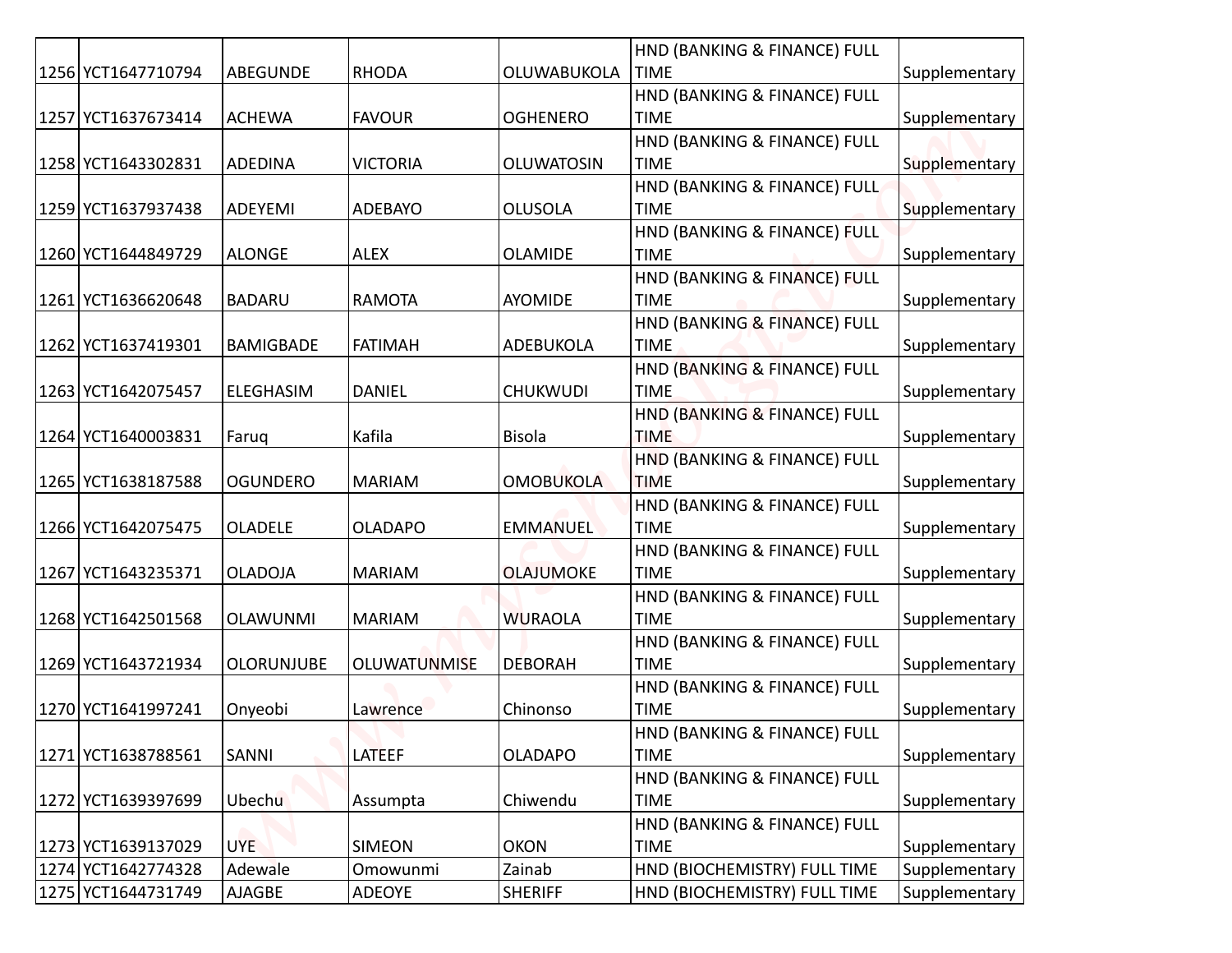| 1276 YCT1645010175 | AKINKUNLE       | <b>FATIHAT</b>   | <b>ADEOLA</b>    | HND (BIOCHEMISTRY) FULL TIME              | Supplementary |
|--------------------|-----------------|------------------|------------------|-------------------------------------------|---------------|
| 1277 YCT1642690910 | <b>ATILOLA</b>  | <b>AFOLAKE</b>   | <b>DORCAS</b>    | HND (BIOCHEMISTRY) FULL TIME              | Supplementary |
| 1278 YCT1637066697 | <b>EZENWA</b>   | <b>BENEDICTA</b> |                  | HND (BIOCHEMISTRY) FULL TIME              | Supplementary |
| 1279 YCT1643034476 | Fatokun         | Peace            | Omolola          | HND (BIOCHEMISTRY) FULL TIME              | Supplementary |
| 1280 YCT1636981895 | <b>IKEBUDU</b>  | CHUKWUDI         | <b>BENJAMIN</b>  | HND (BIOCHEMISTRY) FULL TIME              | Supplementary |
| 1281 YCT1642863675 | <b>IROLEH</b>   | ODINAKACHUKWU    | <b>PRISCILLA</b> | HND (BIOCHEMISTRY) FULL TIME              | Supplementary |
| 1282 YCT1636975662 | <b>MARTINS</b>  | PELUMI           | SAMUEL           | HND (BIOCHEMISTRY) FULL TIME              | Supplementary |
| 1283 YCT1641024358 | Muftau          | Oluwatoyin       | Samiat           | HND (BIOCHEMISTRY) FULL TIME              | Supplementary |
| 1284 YCT1639469238 | Oladele         | Itunuoluwa       | Opeyemi          | HND (BIOCHEMISTRY) FULL TIME              | Supplementary |
| 1285 YCT1643801873 | Ugwa            | Chidinma         | Janet            | HND (BIOCHEMISTRY) FULL TIME              | Supplementary |
|                    |                 |                  |                  | HND (BOOK PUBLISHING) FULL                |               |
| 1286 YCT1644323509 | Abubakar        | Fawaz            | Oluwadamilare    | <b>TIME</b>                               | Supplementary |
|                    |                 |                  |                  | HND (BOOK PUBLISHING) FULL                |               |
| 1287 YCT1644838808 | <b>ADEYEMI</b>  | <b>AYODELE</b>   | <b>BENJAMIN</b>  | <b>TIME</b>                               | Supplementary |
|                    |                 |                  |                  | HND (BOOK PUBLISHING) FULL                |               |
| 1288 YCT1643007840 | Ajiboso         | Tomilola         |                  | <b>TIME</b>                               | Supplementary |
| 1289 YCT1642016993 | Akanbi          | Gloria           | Adedamola        | HND (BOOK PUBLISHING) FULL<br><b>TIME</b> | Supplementary |
|                    |                 |                  |                  | HND (BOOK PUBLISHING) FULL                |               |
| 1290 YCT1637084147 | Balogun         | Omololu          | Rebecca          | <b>TIME</b>                               | Supplementary |
|                    |                 |                  |                  | HND (BOOK PUBLISHING) FULL                |               |
| 1291 YCT1639431440 | EKWEBALAM       | <b>OGECHI</b>    | PERPETUAL        | <b>TIME</b>                               | Supplementary |
|                    |                 |                  |                  | HND (BOOK PUBLISHING) FULL                |               |
| 1292 YCT1640250268 | <b>FALEYE</b>   | <b>IDOWU</b>     | <b>COMFORT</b>   | <b>TIME</b>                               | Supplementary |
|                    |                 |                  |                  | HND (BOOK PUBLISHING) FULL                |               |
| 1293 YCT1637840469 | LAWAL           | <b>MUNIRAT</b>   | <b>OLUBUKOLA</b> | <b>TIME</b>                               | Supplementary |
|                    |                 |                  |                  | HND (BOOK PUBLISHING) FULL                |               |
| 1294 YCT1640861210 | <b>MAJARO</b>   | <b>TEMITOPE</b>  | <b>JOHNSON</b>   | <b>TIME</b>                               | Supplementary |
|                    |                 |                  |                  | HND (BOOK PUBLISHING) FULL                |               |
| 1295 YCT1645116539 | Obiya           | Ebosetale        | Joy              | <b>TIME</b>                               | Supplementary |
|                    |                 |                  |                  | HND (BOOK PUBLISHING) FULL                |               |
| 1296 YCT1644532596 | Sunday          | Regina           | Edem             | <b>TIME</b>                               | Supplementary |
|                    |                 |                  |                  | HND (BOOK PUBLISHING) FULL                |               |
| 1297 YCT1637674907 | Uchaji          | Chidinma         | Confidence       | <b>TIME</b>                               | Supplementary |
|                    |                 |                  |                  | HND (BUILDING TECHNOLOGY)                 |               |
| 1298 YCT1643034427 | <b>ADETUNJI</b> | ADESHOLA         | <b>SODIQ</b>     | <b>FULL TIME</b>                          | Supplementary |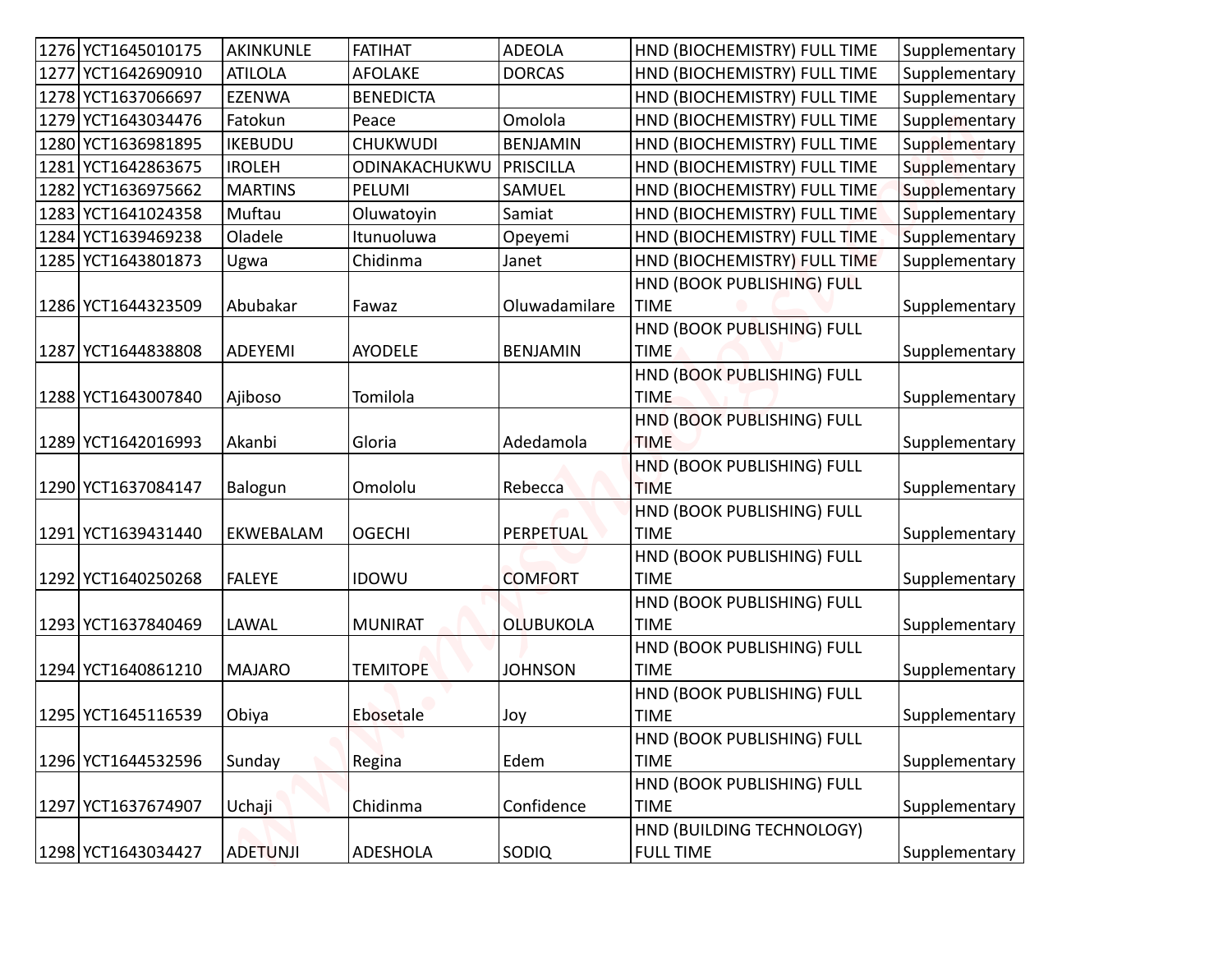|                    |                   |                   |                  | HND (BUILDING TECHNOLOGY)     |               |
|--------------------|-------------------|-------------------|------------------|-------------------------------|---------------|
| 1299 YCT1641914866 | Akinlade          | Odunayo           | Ezekiel          | <b>FULL TIME</b>              | Supplementary |
|                    |                   |                   |                  | HND (BUILDING TECHNOLOGY)     |               |
| 1300 YCT1636716726 | <b>BIOKO</b>      | <b>PRECIOUS</b>   | <b>EBIMIERE</b>  | <b>FULL TIME</b>              | Supplementary |
|                    |                   |                   |                  | HND (BUILDING TECHNOLOGY)     |               |
| 1301 YCT1642270386 | Ezenobi           | Maxwell           | Arinze           | <b>FULL TIME</b>              | Supplementary |
|                    |                   |                   |                  | HND (BUILDING TECHNOLOGY)     |               |
| 1302 YCT1641301649 | <b>IROMINI</b>    | <b>IBRAHIM</b>    | <b>OLAYEMI</b>   | <b>FULL TIME</b>              | Supplementary |
|                    |                   |                   |                  | HND (BUILDING TECHNOLOGY)     |               |
| 1303 YCT1638737615 | Johnson           | Samuel            | Chukwuma         | <b>FULL TIME</b>              | Supplementary |
|                    |                   |                   |                  | HND (BUILDING TECHNOLOGY)     |               |
| 1304 YCT1644262351 | <b>NWOBODO</b>    | <b>UCHECHUKWU</b> | <b>CHARLES</b>   | <b>FULL TIME</b>              | Supplementary |
|                    |                   |                   |                  | HND (BUILDING TECHNOLOGY)     |               |
| 1305 YCT1639566674 | <b>ODUNIKAN</b>   | <b>DOLAPO</b>     | <b>BABATUNDE</b> | <b>FULL TIME</b>              | Supplementary |
|                    |                   |                   |                  | HND (BUILDING TECHNOLOGY)     |               |
| 1306 YCT1638448558 | <b>OLUTENIOLA</b> | <b>OLAWALE</b>    | <b>GABRIEL</b>   | <b>FULL TIME</b>              | Supplementary |
|                    |                   |                   |                  | HND (BUILDING TECHNOLOGY)     |               |
| 1307 YCT1643984648 | Rasaq             | Yusuf             | Gbolahan         | <b>FULL TIME</b>              | Supplementary |
|                    |                   |                   |                  | HND (BUSINESS ADMINISTRATION) |               |
| 1308 YCT1639753347 | Abimbola          | Motunrayo         | Regina           | <b>FULL TIME</b>              | Supplementary |
|                    |                   |                   |                  | HND (BUSINESS ADMINISTRATION) |               |
| 1309 YCT1637159578 | ABU               | <b>BLESSING</b>   | <b>EHIZE</b>     | <b>FULL TIME</b>              | Supplementary |
|                    |                   |                   |                  | HND (BUSINESS ADMINISTRATION) |               |
| 1310 YCT1640975135 | adebanjo          | funmilayo         | goodness         | <b>FULL TIME</b>              | Supplementary |
|                    |                   |                   |                  | HND (BUSINESS ADMINISTRATION) |               |
| 1311 YCT1637247318 | <b>ADEKOYA</b>    | <b>AYOTUNDE</b>   | <b>EMMANUEL</b>  | <b>FULL TIME</b>              | Supplementary |
|                    |                   |                   |                  | HND (BUSINESS ADMINISTRATION) |               |
| 1312 YCT1639644788 | ADEKOYA           | <b>ADIJAT</b>     | AYOMIKU          | <b>FULL TIME</b>              | Supplementary |
|                    |                   |                   |                  | HND (BUSINESS ADMINISTRATION) |               |
| 1313 YCT1642089954 | <b>ADENIYI</b>    | <b>MICHEAL</b>    | <b>OPEYEMI</b>   | <b>FULL TIME</b>              | Supplementary |
|                    |                   |                   |                  | HND (BUSINESS ADMINISTRATION) |               |
| 1314 YCT1646091297 | Adokun            | Oghenetejiri      | <b>Bose</b>      | <b>FULL TIME</b>              | Supplementary |
|                    |                   |                   |                  | HND (BUSINESS ADMINISTRATION) |               |
| 1315 YCT1639731501 | Akerele           | Michael           | Oluwatobi        | <b>FULL TIME</b>              | Supplementary |
|                    |                   |                   |                  | HND (BUSINESS ADMINISTRATION) |               |
| 1316 YCT1637076151 | Akinbode          | Ebenezer          | Boluwatife       | <b>FULL TIME</b>              | Supplementary |
|                    |                   | OLUWAFUNMILAY     |                  | HND (BUSINESS ADMINISTRATION) |               |
| 1317 YCT1637150923 | AKINWONMI         | O                 | RACHAEL          | <b>FULL TIME</b>              | Supplementary |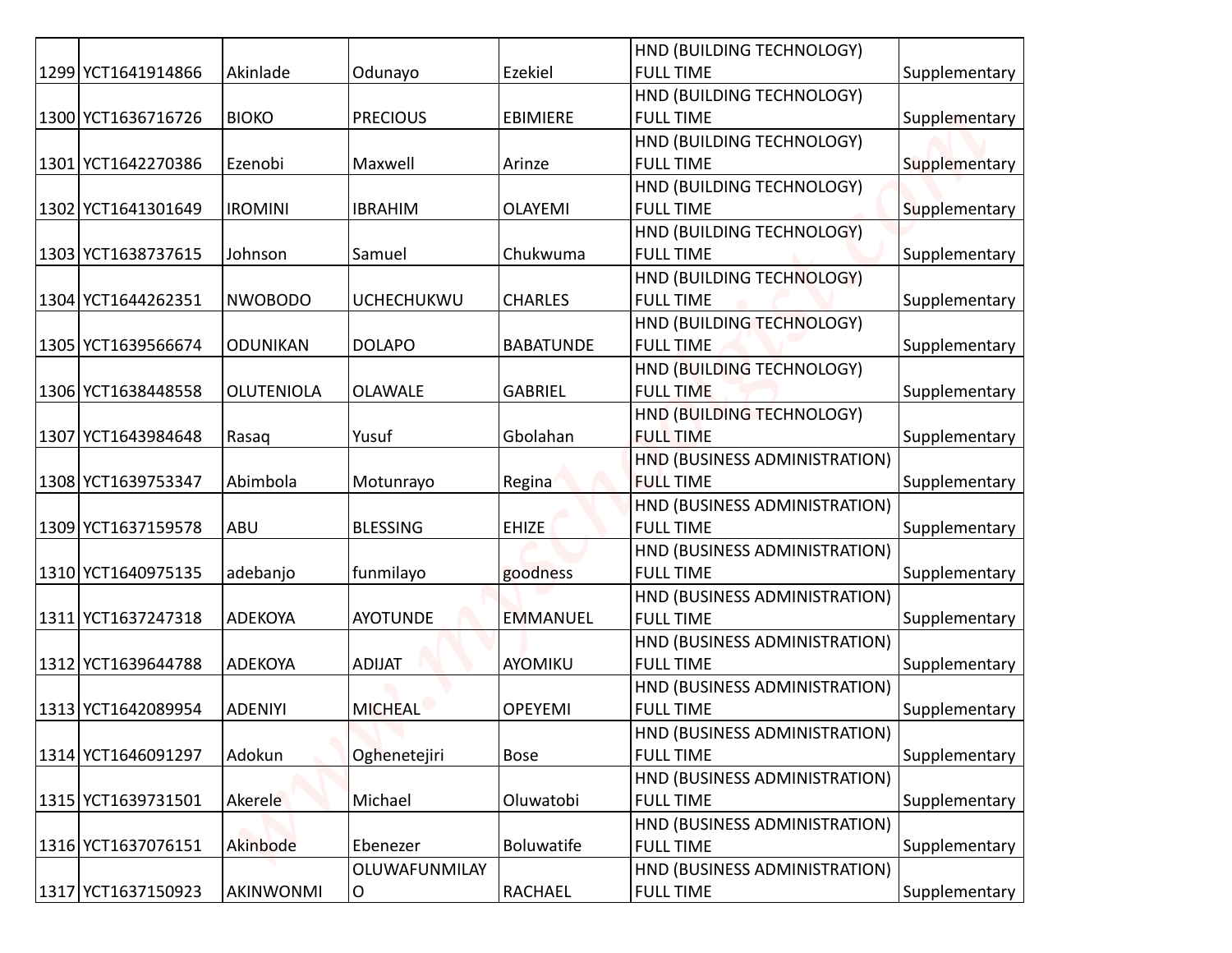|                      |                  |                  |                   | HND (BUSINESS ADMINISTRATION) |               |
|----------------------|------------------|------------------|-------------------|-------------------------------|---------------|
| 1318 YCT1643901779   | AKINYEMI         | ADEBIMPE         | <b>SHAKIRAT</b>   | <b>FULL TIME</b>              | Supplementary |
|                      |                  |                  |                   | HND (BUSINESS ADMINISTRATION) |               |
| 1319 YCT1642589712   | <b>AKIODE</b>    | <b>AFUSAT</b>    | <b>OMOTAYO</b>    | <b>FULL TIME</b>              | Supplementary |
|                      |                  |                  |                   | HND (BUSINESS ADMINISTRATION) |               |
| 1320 YCT1636210102   | <b>ALAYANDE</b>  | <b>RASHIDAT</b>  | <b>OMOLOLA</b>    | <b>FULL TIME</b>              | Supplementary |
|                      |                  |                  |                   | HND (BUSINESS ADMINISTRATION) |               |
| 1321   YCT1642773587 | Amaefule         | Chidinma         | Deborah           | <b>FULL TIME</b>              | Supplementary |
|                      |                  |                  |                   | HND (BUSINESS ADMINISTRATION) |               |
| 1322 YCT1637660621   | Animashaun       | Ayatullah        | Adepeigba         | <b>FULL TIME</b>              | Supplementary |
|                      |                  |                  |                   | HND (BUSINESS ADMINISTRATION) |               |
| 1323 YCT1643171406   | <b>ASOGBA</b>    | <b>ELIZABETH</b> | <b>DAMILOLA</b>   | <b>FULL TIME</b>              | Supplementary |
|                      |                  |                  |                   | HND (BUSINESS ADMINISTRATION) |               |
| 1324 YCT1641471405   | Ayodele          | Quadri           | Olabisi           | <b>FULL TIME</b>              | Supplementary |
|                      |                  |                  |                   | HND (BUSINESS ADMINISTRATION) |               |
| 1325 YCT1643212661   | <b>BADMUS</b>    | <b>BISOLA</b>    | <b>MODINAT</b>    | <b>FULL TIME</b>              | Supplementary |
|                      |                  |                  |                   | HND (BUSINESS ADMINISTRATION) |               |
| 1326 YCT1638898563   | <b>BALOGUN</b>   | <b>OMOTOYOSI</b> | <b>SOFIAT</b>     | <b>FULL TIME</b>              | Supplementary |
|                      |                  |                  |                   | HND (BUSINESS ADMINISTRATION) |               |
| 1327 YCT1638188424   | <b>BANMODU</b>   | OLUWASEUN        | <b>OPEYEMI</b>    | <b>FULL TIME</b>              | Supplementary |
|                      |                  |                  | <b>OLUWAGBOTE</b> | HND (BUSINESS ADMINISTRATION) |               |
| 1328 YCT1643630836   | <b>BOLTON</b>    | <b>FELICIEN</b>  | MI                | <b>FULL TIME</b>              | Supplementary |
|                      |                  |                  |                   | HND (BUSINESS ADMINISTRATION) |               |
| 1329 YCT1638185035   | <b>EKANEM</b>    | <b>ESTHER</b>    | <b>NSIKAK</b>     | <b>FULL TIME</b>              | Supplementary |
|                      |                  |                  |                   | HND (BUSINESS ADMINISTRATION) |               |
| 1330 YCT1639220990   | Ezenwanne        | Chinaza          | John              | <b>FULL TIME</b>              | Supplementary |
|                      |                  |                  |                   | HND (BUSINESS ADMINISTRATION) |               |
| 1331 YCT1645520364   | <b>FADANTAN</b>  | <b>EMMANUEL</b>  | IGEYINADUN        | <b>FULL TIME</b>              | Supplementary |
|                      |                  |                  |                   | HND (BUSINESS ADMINISTRATION) |               |
| 1332 YCT1640098944   | <b>FADUNSIN</b>  | <b>TEMITOPE</b>  | OLUWASEUN         | <b>FULL TIME</b>              | Supplementary |
|                      |                  |                  |                   | HND (BUSINESS ADMINISTRATION) |               |
| 1333 YCT1636807325   | <b>GAFARU</b>    | <b>AMINAT</b>    | <b>BISOLA</b>     | <b>FULL TIME</b>              | Supplementary |
|                      |                  |                  |                   | HND (BUSINESS ADMINISTRATION) |               |
| 1334 YCT1641670400   | <b>GBADAMOSI</b> | <b>BISOLA</b>    | AMUDALAT          | <b>FULL TIME</b>              | Supplementary |
|                      |                  |                  |                   | HND (BUSINESS ADMINISTRATION) |               |
| 1335 YCT1637242872   | <b>GEORGE</b>    | OLUWASEUN        | <b>OMOBOLANLE</b> | <b>FULL TIME</b>              | Supplementary |
|                      |                  |                  |                   | HND (BUSINESS ADMINISTRATION) |               |
| 1336 YCT1640691129   | <b>GEORGE</b>    | <b>ESTHER</b>    | PELUMI            | <b>FULL TIME</b>              | Supplementary |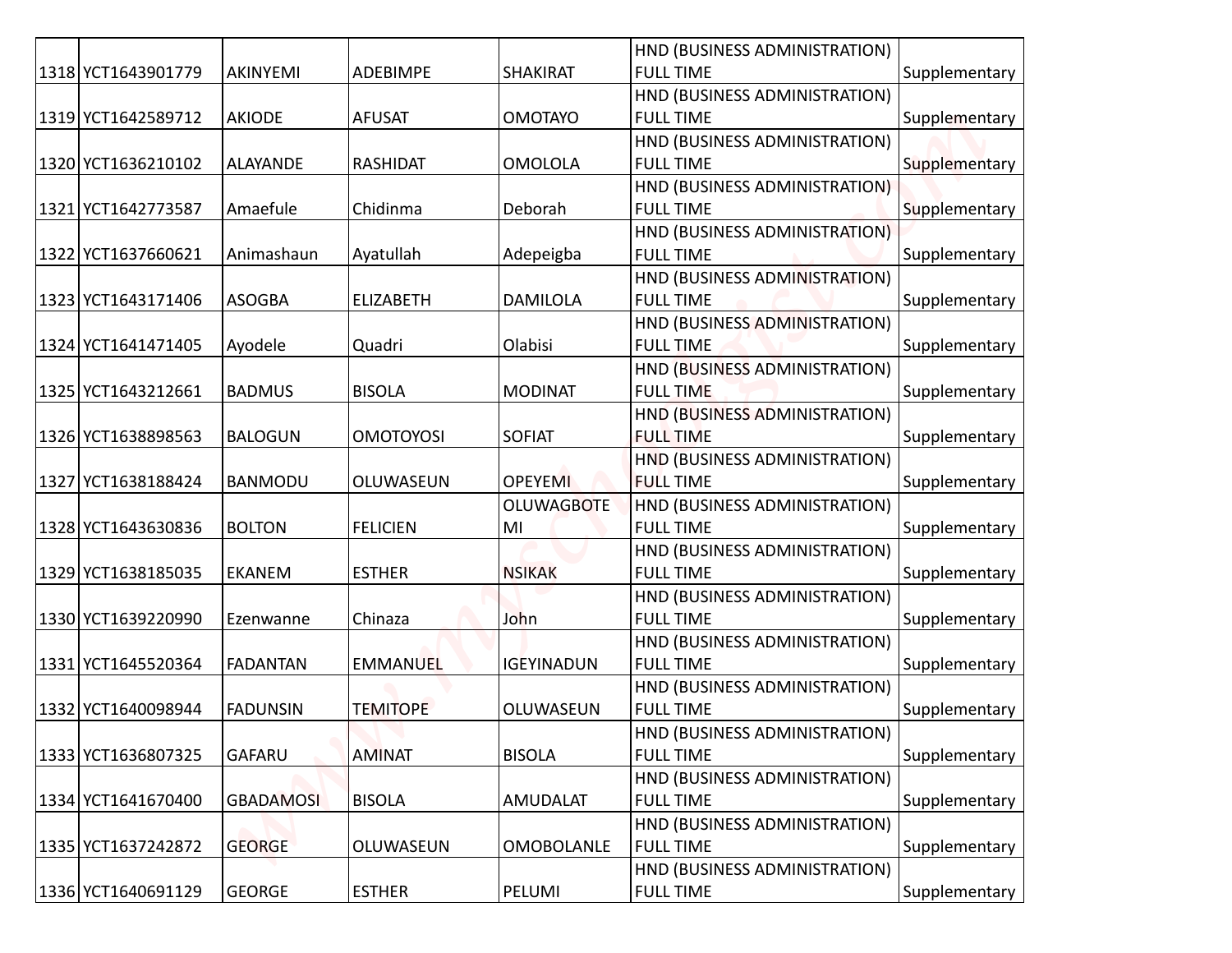|                    |                 |                    |                    | HND (BUSINESS ADMINISTRATION)                     |               |
|--------------------|-----------------|--------------------|--------------------|---------------------------------------------------|---------------|
| 1337 YCT1642104459 | <b>HAMMED</b>   | <b>KHAIRAT</b>     | <b>OJUOLAPE</b>    | <b>FULL TIME</b>                                  | Supplementary |
|                    |                 |                    |                    | HND (BUSINESS ADMINISTRATION)                     |               |
| 1338 YCT1638534764 | <b>HASSAN</b>   | ADEDAMOLA          | <b>MARIAM</b>      | <b>FULL TIME</b>                                  | Supplementary |
|                    |                 |                    |                    | HND (BUSINESS ADMINISTRATION)                     |               |
| 1339 YCT1641891973 | <b>IFANEGAN</b> | <b>DAMILOLA</b>    | <b>STEPHEN</b>     | <b>FULL TIME</b>                                  | Supplementary |
|                    |                 |                    |                    | HND (BUSINESS ADMINISTRATION)                     |               |
| 1340 YCT1638443134 | igbalaye        | mary               | omowunmi           | <b>FULL TIME</b>                                  | Supplementary |
|                    |                 |                    |                    | HND (BUSINESS ADMINISTRATION)                     |               |
| 1341 YCT1638358079 | <b>ISHOLA</b>   | <b>GLORY</b>       | <b>ITUNU</b>       | <b>FULL TIME</b>                                  | Supplementary |
|                    |                 |                    |                    | HND (BUSINESS ADMINISTRATION)                     |               |
| 1342 YCT1637656282 | <b>ISMAIL</b>   | <b>ENIOLA</b>      | <b>SODIQ</b>       | <b>FULL TIME</b>                                  | Supplementary |
|                    |                 |                    |                    | HND (BUSINESS ADMINISTRATION)                     |               |
| 1343 YCT1642426461 | JUNAID          | <b>ABIBAT</b>      | ADEFISOLA          | <b>FULL TIME</b>                                  | Supplementary |
|                    |                 |                    |                    | HND (BUSINESS ADMINISTRATION)                     |               |
| 1344 YCT1638792264 | KAREEM          | <b>SULIAT</b>      | <b>OPEYEMI</b>     | <b>FULL TIME</b>                                  | Supplementary |
|                    |                 |                    |                    | HND (BUSINESS ADMINISTRATION)                     |               |
| 1345 YCT1637676863 | <b>MUSEDIK</b>  | <b>IBIDAPO</b>     | <b>ABOLANLE</b>    | <b>FULL TIME</b>                                  | Supplementary |
|                    |                 |                    |                    | HND (BUSINESS ADMINISTRATION)                     |               |
| 1346 YCT1637049032 | <b>NICHOLAS</b> | <b>CATHERINE</b>   | <b>TORISHEJU</b>   | <b>FULL TIME</b>                                  | Supplementary |
|                    |                 |                    |                    | HND (BUSINESS ADMINISTRATION)                     |               |
| 1347 YCT1641906913 | <b>NNANTA</b>   | <b>CHINWENDU</b>   | <b>STELLA</b>      | <b>FULL TIME</b>                                  | Supplementary |
|                    |                 |                    |                    | HND (BUSINESS ADMINISTRATION)                     |               |
| 1348 YCT1641979686 | <b>OBAZI</b>    | <b>BENARD</b>      | <b>OGENYI</b>      | <b>FULL TIME</b>                                  | Supplementary |
|                    |                 |                    |                    | HND (BUSINESS ADMINISTRATION)                     |               |
| 1349 YCT1637158495 | <b>OBISANYA</b> | ADESEWA            | <b>VICTORIA</b>    | <b>FULL TIME</b>                                  | Supplementary |
|                    |                 |                    |                    | HND (BUSINESS ADMINISTRATION)                     |               |
| 1350 YCT1642421382 | <b>OCHAI</b>    | <b>FRANCIS</b>     | <b>EDACHE</b>      | <b>FULL TIME</b>                                  | Supplementary |
|                    |                 |                    |                    | HND (BUSINESS ADMINISTRATION)                     |               |
| 1351 YCT1640997422 | <b>ODUFU</b>    | <b>HOSANNA</b>     | <b>EHIKOWOICHO</b> | <b>FULL TIME</b>                                  | Supplementary |
|                    |                 |                    |                    | HND (BUSINESS ADMINISTRATION)                     |               |
| 1352 YCT1642589908 | OGU             | <b>CHIAMAKA</b>    | <b>ANDRA</b>       | <b>FULL TIME</b>                                  | Supplementary |
|                    |                 |                    |                    | HND (BUSINESS ADMINISTRATION)<br><b>FULL TIME</b> |               |
| 1353 YCT1641995273 | Okeke           | <b>Happiness</b>   | Awunica            |                                                   | Supplementary |
| 1354 YCT1644878240 | Okolo           | Olive              | Somtochukwu        | HND (BUSINESS ADMINISTRATION)<br><b>FULL TIME</b> | Supplementary |
|                    |                 |                    |                    |                                                   |               |
| 1355 YCT1639510250 | <b>OKPOKOR</b>  | <b>CHRISTOPHER</b> | <b>ODION</b>       | HND (BUSINESS ADMINISTRATION)<br><b>FULL TIME</b> |               |
|                    |                 |                    |                    |                                                   | Supplementary |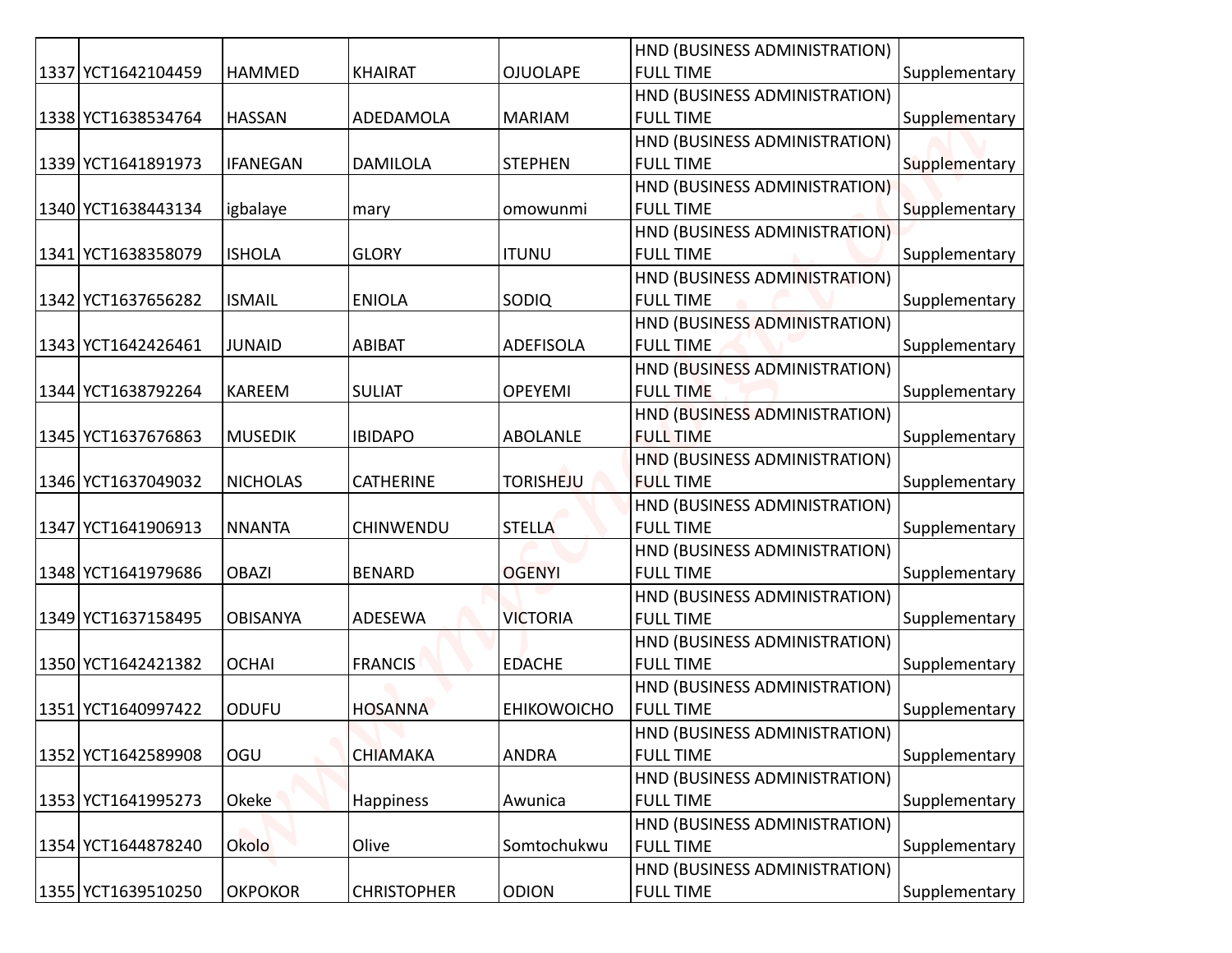|                    |                         |                      |                  | HND (BUSINESS ADMINISTRATION)                     |               |
|--------------------|-------------------------|----------------------|------------------|---------------------------------------------------|---------------|
| 1356 YCT1640261942 | <b>OLADOSU</b>          | <b>MARIAM</b>        | <b>ENIOLA</b>    | <b>FULL TIME</b>                                  | Supplementary |
|                    |                         |                      |                  | HND (BUSINESS ADMINISTRATION)                     |               |
| 1357 YCT1640601580 | OLANREWAJU              | ABOSEDE              | <b>DEBORAH</b>   | <b>FULL TIME</b>                                  | Supplementary |
|                    |                         |                      |                  | HND (BUSINESS ADMINISTRATION)                     |               |
| 1358 YCT1637156375 | OLOJO-SAMUEL   BLESSING |                      | <b>OPEYEMI</b>   | <b>FULL TIME</b>                                  | Supplementary |
|                    |                         |                      |                  | HND (BUSINESS ADMINISTRATION)                     |               |
| 1359 YCT1637238847 | Olukotun                | Yetunde              | Sariat           | <b>FULL TIME</b>                                  | Supplementary |
|                    |                         |                      |                  | HND (BUSINESS ADMINISTRATION)                     |               |
| 1360 YCT1638198132 | Onitolo                 | Halimot              | Konyinsola       | <b>FULL TIME</b>                                  | Supplementary |
|                    |                         |                      |                  | HND (BUSINESS ADMINISTRATION)                     |               |
| 1361 YCT1638615196 | Onyegbulem              | <b>Happiness</b>     | Amarachukwu      | <b>FULL TIME</b>                                  | Supplementary |
|                    |                         |                      |                  | HND (BUSINESS ADMINISTRATION)                     |               |
| 1362 YCT1638195665 | <b>ORENUGA</b>          | <b>MAYOWA</b>        | OREOLUWA         | <b>FULL TIME</b>                                  | Supplementary |
|                    |                         |                      |                  | HND (BUSINESS ADMINISTRATION)                     |               |
| 1363 YCT1637667251 | <b>ORISILE</b>          | <b>OLUWASEYI</b>     | <b>OLABISI</b>   | <b>FULL TIME</b>                                  | Supplementary |
|                    |                         |                      |                  | HND (BUSINESS ADMINISTRATION)                     |               |
| 1364 YCT1641900416 | <b>OWA</b>              | <b>ADEOLA</b>        | <b>SARAH</b>     | <b>FULL TIME</b>                                  | Supplementary |
|                    |                         |                      |                  | HND (BUSINESS ADMINISTRATION)                     |               |
| 1365 YCT1637597112 | <b>OYEWOLE</b>          | <b>OYENIKE</b>       | <b>SULIAT</b>    | <b>FULL TIME</b>                                  | Supplementary |
|                    |                         |                      |                  | HND (BUSINESS ADMINISTRATION)                     |               |
| 1366 YCT1638448692 | Paimo                   | Kehinde              | Olaide           | <b>FULL TIME</b>                                  | Supplementary |
|                    |                         |                      |                  | HND (BUSINESS ADMINISTRATION)                     |               |
| 1367 YCT1641241468 | <b>PHILIP</b>           | <b>IYE</b>           | <b>RACHEAL</b>   | <b>FULL TIME</b>                                  | Supplementary |
|                    | SANNI                   | <b>OMOTOYOSI</b>     |                  | HND (BUSINESS ADMINISTRATION)<br><b>FULL TIME</b> |               |
| 1368 YCT1641592681 |                         |                      | <b>RUKKAYAT</b>  | HND (BUSINESS ADMINISTRATION)                     | Supplementary |
| 1369 YCT1639390070 | SHITTU                  | <b>MOTUNRAYO</b>     | <b>NAIMAT</b>    | <b>FULL TIME</b>                                  | Supplementary |
|                    |                         |                      |                  | HND (BUSINESS ADMINISTRATION)                     |               |
| 1370 YCT1637258095 | SULAIMON                | <b>FATIMOH</b>       | <b>ABIODUN</b>   | <b>FULL TIME</b>                                  | Supplementary |
|                    |                         |                      |                  | HND (BUSINESS ADMINISTRATION)                     |               |
| 1371 YCT1637574768 | <b>UMUNNA</b>           | <b>MARTIN-GOLDEN</b> | <b>CHIZITERE</b> | <b>FULL TIME</b>                                  | Supplementary |
|                    |                         |                      |                  | HND (BUSINESS ADMINISTRATION)                     |               |
| 1372 YCT1636630807 | <b>URUAKPA</b>          | <b>HOPE</b>          | <b>CHINYERE</b>  | <b>FULL TIME</b>                                  | Supplementary |
|                    |                         |                      |                  | HND (BUSINESS ADMINISTRATION)                     |               |
| 1373 YCT1643899314 | <b>VINAKUI</b>          | <b>ADEMOLA</b>       | <b>AINA</b>      | <b>FULL TIME</b>                                  | Supplementary |
|                    |                         |                      |                  | HND (BUSINESS ADMINISTRATION)                     |               |
| 1374 YCT1643968708 | <b>YARA</b>             | <b>OPEYEMI</b>       | <b>MARY</b>      | <b>FULL TIME</b>                                  | Supplementary |
|                    |                         |                      |                  |                                                   |               |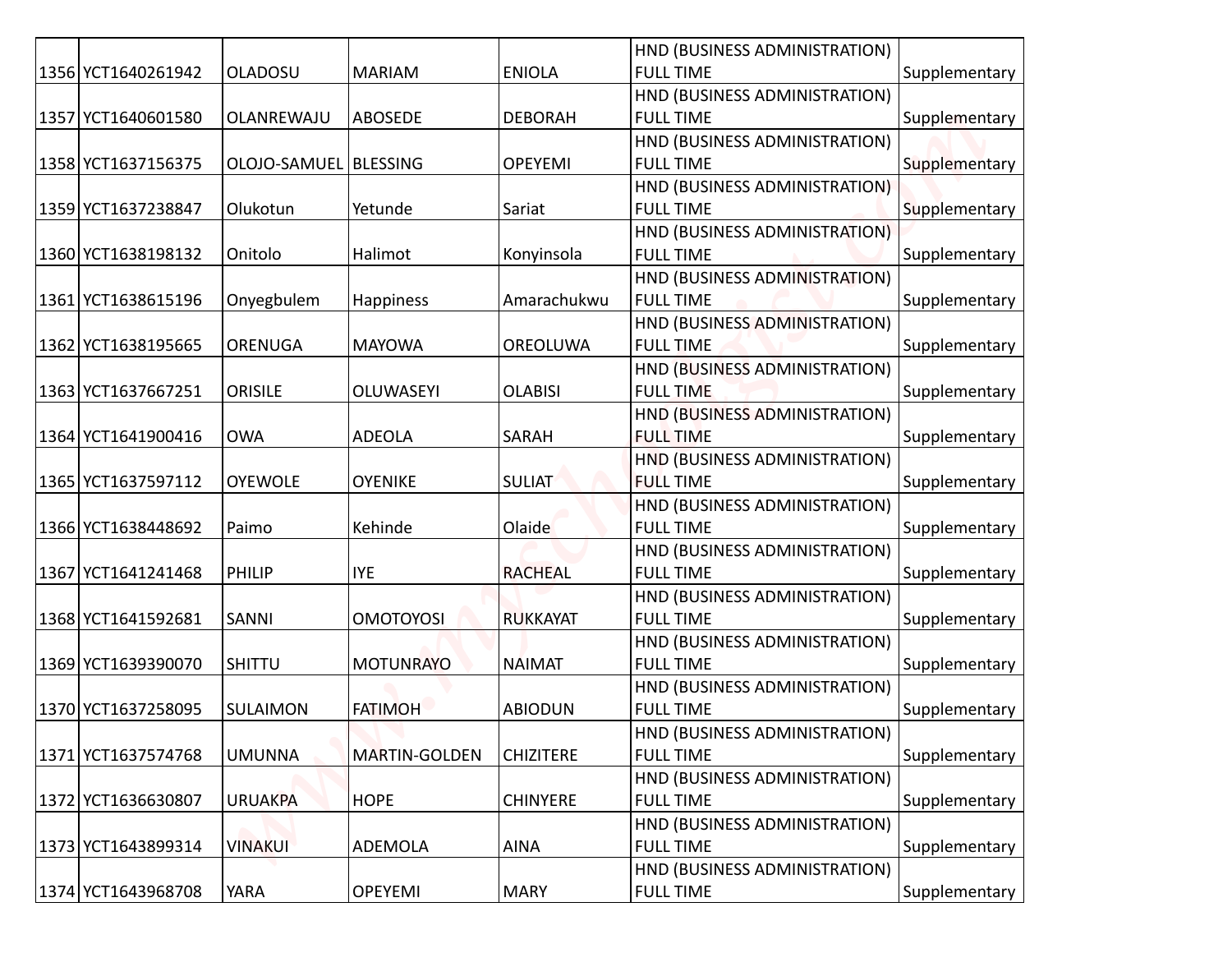|                    |                 |                 |                 | HND (BUSINESS ADMINISTRATION)               |               |
|--------------------|-----------------|-----------------|-----------------|---------------------------------------------|---------------|
| 1375 YCT1647034163 | <b>YUSUF</b>    | <b>TAIWO</b>    | <b>NURUDEEN</b> | <b>FULL TIME</b>                            | Supplementary |
|                    |                 |                 | OLUWAJOMILOJ    | HND (CIVIL ENGINEERING) FULL                |               |
| 1376 YCT1646750441 | <b>ADEOGO</b>   | <b>CALEB</b>    | U               | <b>TIME</b>                                 | Supplementary |
|                    |                 |                 |                 | HND (CIVIL ENGINEERING) FULL                |               |
| 1377 YCT1638613942 | <b>ADEOTI</b>   | <b>QUADRI</b>   | <b>ADEYEMI</b>  | <b>TIME</b>                                 | Supplementary |
|                    |                 |                 |                 | HND (CIVIL ENGINEERING) FULL                |               |
| 1378 YCT1636717708 | AGBELEYE        | <b>ADEMOLA</b>  | <b>EMMANUEL</b> | <b>TIME</b>                                 | Supplementary |
| 1379 YCT1644833939 | Agoro           | Gbemileke       | Abiodun         | HND (CIVIL ENGINEERING) FULL<br><b>TIME</b> | Supplementary |
|                    |                 |                 |                 | HND (CIVIL ENGINEERING) FULL                |               |
| 1380 YCT1643368642 | AKINLAMI        | <b>DAMILARE</b> | <b>MOSES</b>    | <b>TIME</b>                                 | Supplementary |
|                    |                 |                 |                 | HND (CIVIL ENGINEERING) FULL                |               |
| 1381 YCT1636381761 | AKINWALE        | OLUWASEGUN      | <b>ENIOLA</b>   | <b>TIME</b>                                 | Supplementary |
|                    |                 |                 |                 | HND (CIVIL ENGINEERING) FULL                |               |
| 1382 YCT1637151472 | <b>ALADE</b>    | OLUWATOSIN      | <b>IFEOLUWA</b> | <b>TIME</b>                                 | Supplementary |
|                    |                 |                 |                 | HND (CIVIL ENGINEERING) FULL                |               |
| 1383 YCT1636529906 | amagwula        | favour          | baptista        | <b>TIME</b>                                 | Supplementary |
|                    |                 |                 |                 | HND (CIVIL ENGINEERING) FULL                |               |
| 1384 YCT1639578298 | Bamgbola        | Folorunsho      | Emmanuel        | <b>TIME</b>                                 | Supplementary |
|                    |                 |                 |                 | HND (CIVIL ENGINEERING) FULL                |               |
| 1385 YCT1636469164 | <b>HASSAN</b>   | <b>TAIWO</b>    | <b>KAFAYAT</b>  | <b>TIME</b>                                 | Supplementary |
|                    |                 |                 |                 | HND (CIVIL ENGINEERING) FULL                |               |
| 1386 YCT1639824732 | <b>HASSAN</b>   | <b>KHALID</b>   | <b>OLAWALE</b>  | <b>TIME</b>                                 | Supplementary |
|                    |                 |                 |                 | HND (CIVIL ENGINEERING) FULL                |               |
| 1387 YCT1636187454 | Ibrahim         | Zackari         | Tunde           | <b>TIME</b>                                 | Supplementary |
|                    |                 |                 |                 | HND (CIVIL ENGINEERING) FULL                |               |
| 1388 YCT1638435400 | <b>JOHNSON</b>  | <b>ABAYOMI</b>  | OLUWAFEMI       | <b>TIME</b>                                 | Supplementary |
|                    |                 |                 |                 | HND (CIVIL ENGINEERING) FULL                |               |
| 1389 YCT1642178727 | LATEEF          | <b>ISMAILA</b>  | ADEWALE         | <b>TIME</b>                                 | Supplementary |
|                    |                 |                 |                 | HND (CIVIL ENGINEERING) FULL                |               |
| 1390 YCT1645721191 | <b>MUHAMMED</b> | <b>SHEHU</b>    | <b>TIJANI</b>   | <b>TIME</b>                                 | Supplementary |
|                    |                 |                 |                 | HND (CIVIL ENGINEERING) FULL                |               |
| 1391 YCT1638434768 | <b>NWUBA</b>    | <b>EMMANUEL</b> | <b>CHISOM</b>   | <b>TIME</b>                                 | Supplementary |
|                    |                 |                 |                 | HND (CIVIL ENGINEERING) FULL                |               |
| 1392 YCT1644243166 | oluwaniyi       | OLUWASEGUN      | shallom         | <b>TIME</b>                                 | Supplementary |
|                    |                 |                 |                 | HND (CIVIL ENGINEERING) FULL                |               |
| 1393 YCT1636725428 | <b>OMOTOSHO</b> | <b>ADEDOTUN</b> | <b>ENOCH</b>    | <b>TIME</b>                                 | Supplementary |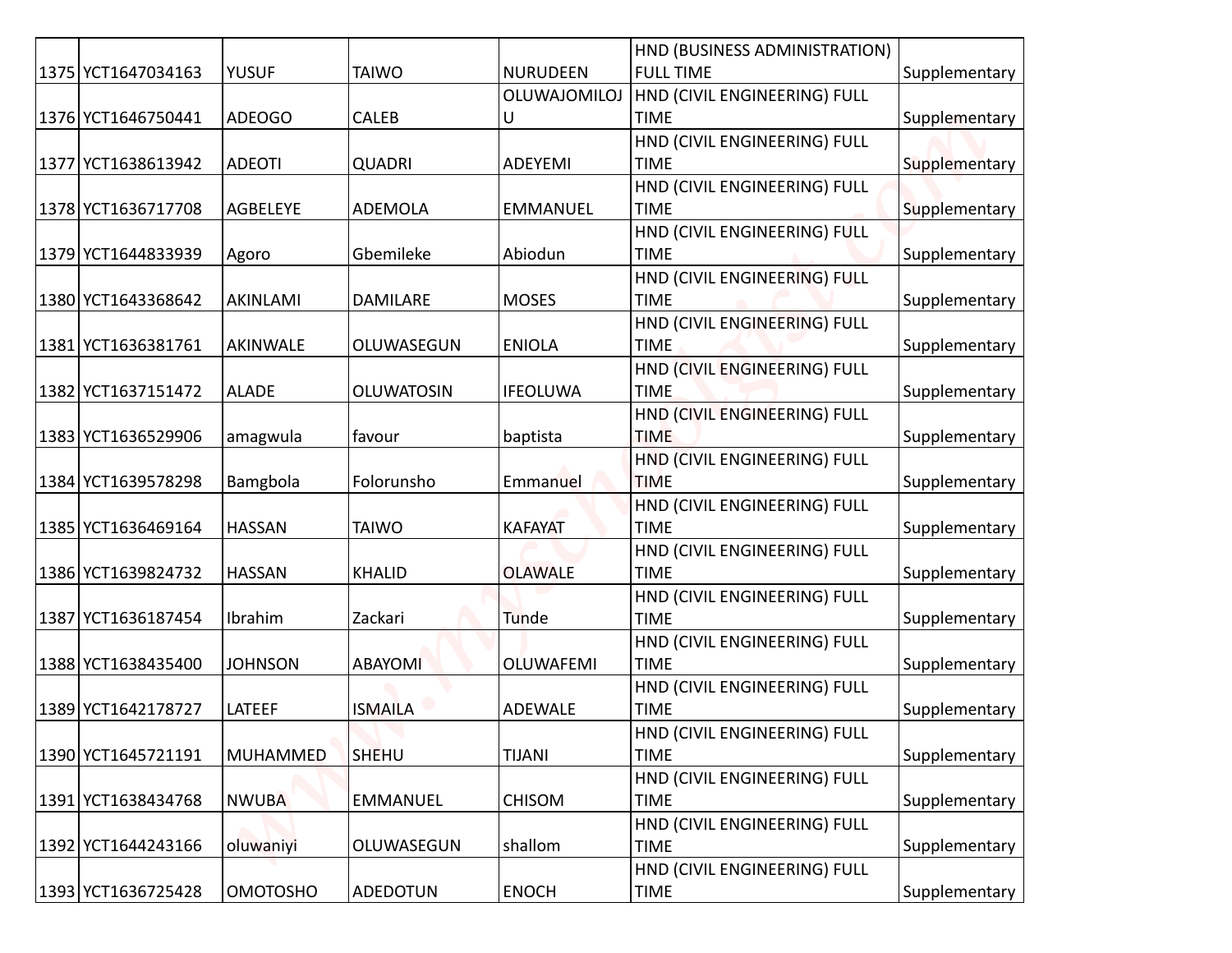|                    |                  |                    |                 | HND (CIVIL ENGINEERING) FULL                   |               |
|--------------------|------------------|--------------------|-----------------|------------------------------------------------|---------------|
| 1394 YCT1638540860 | ONI              | <b>DANIEL</b>      | <b>OLAMIDE</b>  | <b>TIME</b>                                    | Supplementary |
|                    |                  |                    |                 | HND (CIVIL ENGINEERING) FULL                   |               |
| 1395 YCT1636521938 | <b>OTUBULE</b>   | AYOMIDE            | <b>SAMUEL</b>   | <b>TIME</b>                                    | Supplementary |
|                    |                  |                    |                 | HND (CIVIL ENGINEERING) FULL                   |               |
| 1396 YCT1638436658 | SALAMI           | <b>RASHIDAT</b>    | <b>TEMITAYO</b> | <b>TIME</b>                                    | Supplementary |
|                    |                  |                    |                 | HND (CIVIL ENGINEERING) FULL                   |               |
| 1397 YCT1637701350 | <b>SANUSI</b>    | AZEEZ              | <b>OWOYEMI</b>  | <b>TIME</b>                                    | Supplementary |
|                    |                  |                    |                 | HND (CIVIL ENGINEERING) FULL                   |               |
| 1398 YCT1638186489 | SULAIMAN         | <b>ADETOLA</b>     | <b>KAMAL</b>    | <b>TIME</b>                                    | Supplementary |
|                    |                  |                    |                 | HND (CIVIL ENGINEERING) FULL                   |               |
| 1399 YCT1638433866 | <b>UGWUNNA</b>   | <b>IHUNANYACHI</b> | <b>JAMES</b>    | <b>TIME</b>                                    | Supplementary |
|                    |                  |                    |                 | HND (COMPUTER ENGINEERING)                     |               |
| 1400 YCT1642159176 | Adebayo          | Oluwapelumi        | Isaiah          | <b>FULL TIME</b>                               | Supplementary |
|                    |                  |                    |                 | HND (COMPUTER ENGINEERING)                     |               |
| 1401 YCT1636341419 | Adenowo          | Babatunde          | Sodig           | <b>FULL TIME</b>                               | Supplementary |
|                    |                  |                    |                 | HND (COMPUTER ENGINEERING)                     |               |
| 1402 YCT1641371684 | ADEYEMO          | OLANREWAJU         | <b>KABIRU</b>   | <b>FULL TIME</b>                               | Supplementary |
|                    |                  |                    |                 | HND (COMPUTER ENGINEERING)                     |               |
| 1403 YCT1640168944 | <b>ATITEBI</b>   | <b>BUKOLA</b>      | <b>BOLATITO</b> | <b>FULL TIME</b>                               | Supplementary |
|                    |                  |                    |                 | HND (COMPUTER ENGINEERING)                     |               |
| 1404 YCT1637671030 | <b>CHUKWU</b>    | <b>MIRACLE</b>     | <b>EBUBE</b>    | <b>FULL TIME</b><br>HND (COMPUTER ENGINEERING) | Supplementary |
| 1405 YCT1643802985 | ERIE             | <b>ELOHO</b>       | <b>PRECIOUS</b> | <b>FULL TIME</b>                               | Supplementary |
|                    |                  |                    |                 | HND (COMPUTER ENGINEERING)                     |               |
| 1406 YCT1646038776 | <b>ODETUNDE</b>  | <b>YUSUF</b>       | <b>AYODELE</b>  | <b>FULL TIME</b>                               | Supplementary |
|                    |                  |                    |                 | HND (COMPUTER ENGINEERING)                     |               |
| 1407 YCT1644505192 | Odunaro          | Oluwamosope        | Tobiloba        | <b>FULL TIME</b>                               | Supplementary |
|                    |                  |                    |                 | HND (COMPUTER ENGINEERING)                     |               |
| 1408 YCT1644579054 | ogunniyi         | victoria           | busayo          | <b>FULL TIME</b>                               | Supplementary |
|                    |                  |                    |                 | HND (COMPUTER ENGINEERING)                     |               |
| 1409 YCT1644578836 | <b>OKEREKE</b>   | <b>CHIJIOKE</b>    | <b>JAMES</b>    | <b>FULL TIME</b>                               | Supplementary |
|                    |                  |                    |                 | HND (COMPUTER ENGINEERING)                     |               |
| 1410 YCT1637614126 | <b>OLUWATOBI</b> | <b>ESTHER</b>      | OLUWASEUN       | <b>FULL TIME</b>                               | Supplementary |
|                    |                  |                    |                 | HND (COMPUTER ENGINEERING)                     |               |
| 1411 YCT1640085803 | Otegbeye         | Olumide            | Olaolu          | <b>FULL TIME</b>                               | Supplementary |
|                    |                  |                    |                 | HND (COMPUTER SCIENCE) FULL                    |               |
| 1412 YCT1638874517 | Abdulkareem      | Ibrahim            | Abiodun         | <b>TIME</b>                                    | Supplementary |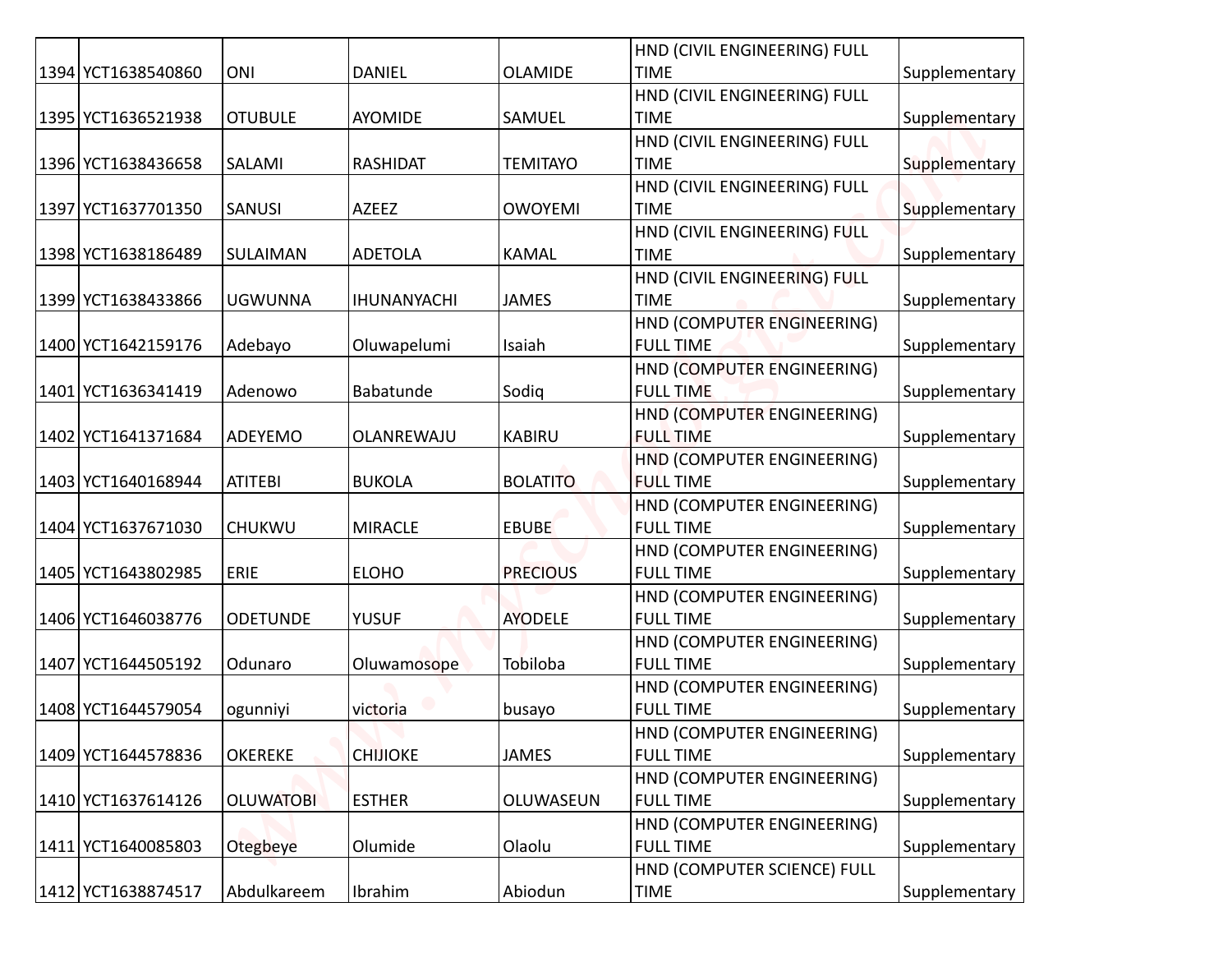|                    |                 |                 |                    | HND (COMPUTER SCIENCE) FULL                |               |
|--------------------|-----------------|-----------------|--------------------|--------------------------------------------|---------------|
| 1413 YCT1642507103 | Abolade         | Peter           | Oluwatosin         | <b>TIME</b>                                | Supplementary |
|                    |                 |                 |                    | HND (COMPUTER SCIENCE) FULL                |               |
| 1414 YCT1637665770 | <b>ADEDOYIN</b> | <b>ADENIKE</b>  | <b>ADETONA</b>     | <b>TIME</b>                                | Supplementary |
|                    |                 |                 | <b>MOSHEBOLATA</b> | HND (COMPUTER SCIENCE) FULL                |               |
| 1415 YCT1636463224 | ADEPOJU         | <b>AISHA</b>    | N                  | <b>TIME</b>                                | Supplementary |
|                    |                 |                 |                    | HND (COMPUTER SCIENCE) FULL                |               |
| 1416 YCT1636724287 | <b>AJALA</b>    | <b>HABEEB</b>   | <b>ADEBAYO</b>     | <b>TIME</b>                                | Supplementary |
| 1417 YCT1643115964 |                 | Mariam          | Kofoworola         | HND (COMPUTER SCIENCE) FULL<br><b>TIME</b> | Supplementary |
|                    | Ajumobi         |                 |                    | HND (COMPUTER SCIENCE) FULL                |               |
| 1418 YCT1641925194 | Akinlade        | Lauryn          | Adesewa            | <b>TIME</b>                                | Supplementary |
|                    |                 |                 |                    | HND (COMPUTER SCIENCE) FULL                |               |
| 1419 YCT1644877253 | Alabi           | Oluwatobi       | Latifat            | <b>TIME</b>                                | Supplementary |
|                    |                 |                 |                    | HND (COMPUTER SCIENCE) FULL                |               |
| 1420 YCT1638189222 | Alewi           | Samuel          | Oluwaseun          | <b>TIME</b>                                | Supplementary |
|                    |                 |                 |                    | HND (COMPUTER SCIENCE) FULL                |               |
| 1421 YCT1641238466 | Babajide        | Oluwafunmilayo  | Yewande            | <b>TIME</b>                                | Supplementary |
|                    |                 |                 |                    | HND (COMPUTER SCIENCE) FULL                |               |
| 1422 YCT1644348949 | <b>BUSUYI</b>   | <b>YETUNDE</b>  | <b>ESTHER</b>      | <b>TIME</b>                                | Supplementary |
|                    |                 |                 |                    | HND (COMPUTER SCIENCE) FULL                |               |
| 1423 YCT1644313907 | EYO             | <b>PROMISE</b>  | <b>ASUQUO</b>      | <b>TIME</b>                                | Supplementary |
|                    |                 |                 |                    | HND (COMPUTER SCIENCE) FULL                |               |
| 1424 YCT1642073345 | Hassif          | Zainab          | <b>Temitope</b>    | <b>TIME</b>                                | Supplementary |
|                    |                 |                 |                    | HND (COMPUTER SCIENCE) FULL                |               |
| 1425 YCT1641122609 | <b>IMAFIDON</b> | <b>CHARLES</b>  | OSARUMWENSE   TIME |                                            | Supplementary |
|                    | <b>JOENEZ</b>   |                 |                    | HND (COMPUTER SCIENCE) FULL                |               |
| 1426 YCT1635436370 | <b>UNAEZE</b>   | SABINA          | <b>NWAKAEGO</b>    | <b>TIME</b>                                | Supplementary |
|                    |                 |                 |                    | HND (COMPUTER SCIENCE) FULL                |               |
| 1427 YCT1638886218 | Jubril          | <b>Noah</b>     | Oluwaseun          | <b>TIME</b>                                | Supplementary |
|                    |                 |                 |                    | HND (COMPUTER SCIENCE) FULL                |               |
| 1428 YCT1637667814 | LAWAL           | <b>JAMIU</b>    | <b>ABIODUN</b>     | <b>TIME</b>                                | Supplementary |
| 1429 YCT1643456297 | <b>NNABUGO</b>  | ANGELA          | <b>ONYINYECHI</b>  | HND (COMPUTER SCIENCE) FULL<br><b>TIME</b> | Supplementary |
|                    |                 |                 |                    | HND (COMPUTER SCIENCE) FULL                |               |
| 1430 YCT1641982012 | <b>NWOSU</b>    | <b>MICHAEL</b>  | <b>MADUABUCHI</b>  | <b>TIME</b>                                | Supplementary |
|                    |                 |                 |                    | HND (COMPUTER SCIENCE) FULL                |               |
| 1431 YCT1636840253 | <b>OGWU</b>     | <b>ROSEMARY</b> | <b>ISIOMA</b>      | TIME                                       | Supplementary |
|                    |                 |                 |                    |                                            |               |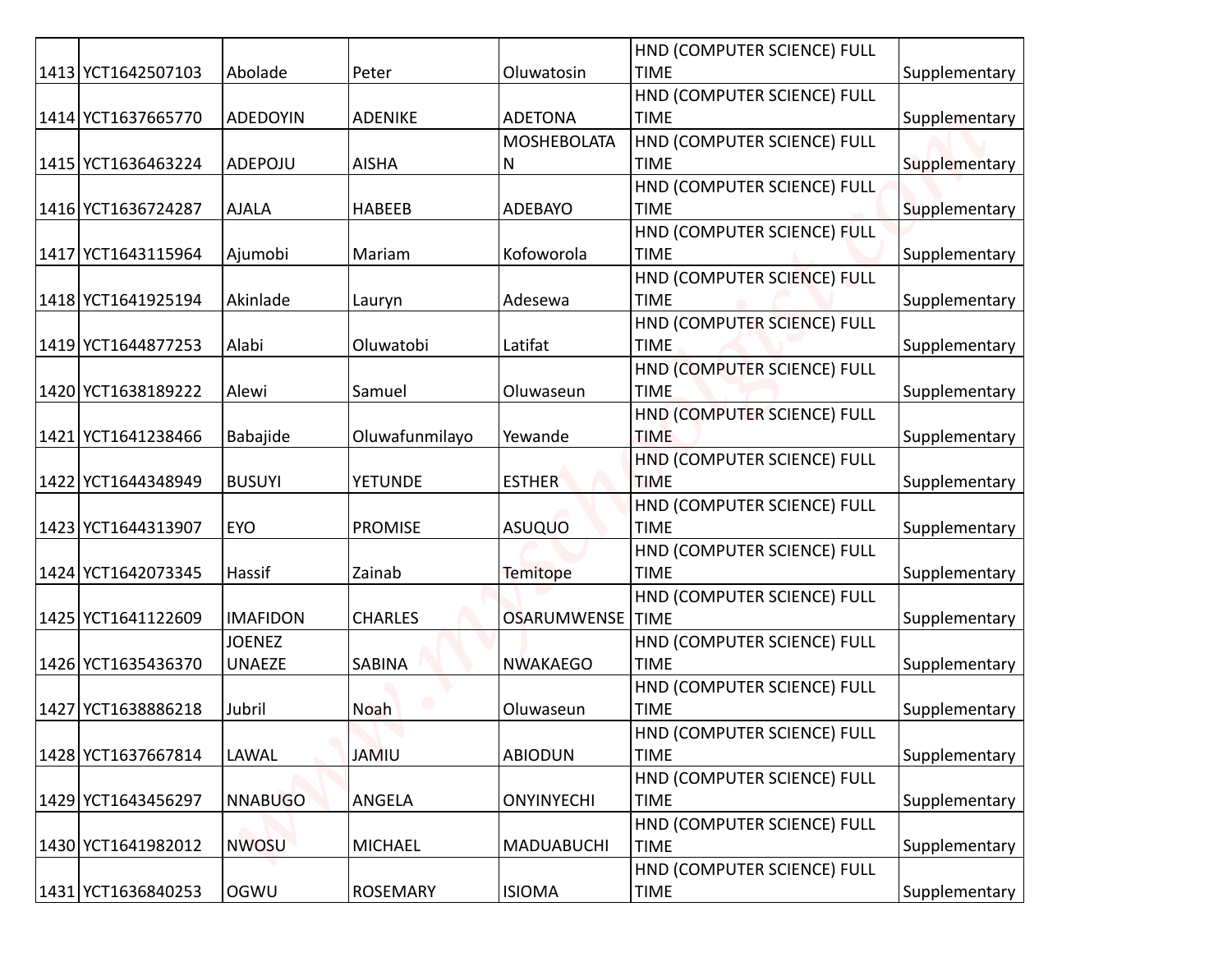|                      |                |                     |                   | HND (COMPUTER SCIENCE) FULL                      |               |
|----------------------|----------------|---------------------|-------------------|--------------------------------------------------|---------------|
| 1432 YCT1638444423   | Olajide        | Eribamise           | Anuoluwapo        | <b>TIME</b>                                      | Supplementary |
|                      | <b>OLOTU</b>   |                     |                   | HND (COMPUTER SCIENCE) FULL                      |               |
| 1433 YCT1636367808   |                | ANASTASIA           | <b>OLIJE</b>      | <b>TIME</b>                                      | Supplementary |
| 1434 YCT1636476797   | Oloye          | Mabel               |                   | HND (COMPUTER SCIENCE) FULL<br><b>TIME</b>       | Supplementary |
|                      |                |                     |                   | HND (COMPUTER SCIENCE) FULL                      |               |
| 1435   YCT1643221474 | Omodunni       | Samuel              | Teniola           | <b>TIME</b>                                      | Supplementary |
|                      |                |                     |                   | HND (COMPUTER SCIENCE) FULL                      |               |
| 1436 YCT1638269242   | Otubu          | Oluwapelumi         | Jibola            | <b>TIME</b>                                      | Supplementary |
|                      |                |                     |                   | HND (COMPUTER SCIENCE) FULL                      |               |
| 1437 YCT1645463466   | <b>SAMUEL</b>  | <b>RICHARD</b>      |                   | <b>TIME</b>                                      | Supplementary |
|                      |                |                     |                   | HND (COMPUTER SCIENCE) FULL                      |               |
| 1438 YCT1642602394   | Shado          | Funmilayo           | Gift              | <b>TIME</b>                                      | Supplementary |
|                      |                |                     |                   | HND (COMPUTER SCIENCE) FULL                      |               |
| 1439 YCT1638879553   | Sosimi         | Daniel              | Olanrewaju        | <b>TIME</b>                                      | Supplementary |
|                      |                |                     |                   | HND (ELECTRICAL ENGINEERING)                     |               |
| 1440 YCT1642669892   | Adegboyega     | Tosin               | Deborah           | <b>FULL TIME</b>                                 | Supplementary |
|                      |                |                     |                   | HND (ELECTRICAL ENGINEERING)                     |               |
| 1441 YCT1642710406   | Adenaiya       | Adeleke             | Samuel            | <b>FULL TIME</b>                                 | Supplementary |
|                      |                |                     |                   | HND (ELECTRICAL ENGINEERING)                     |               |
| 1442 YCT1641291935   | ADENEKAN       | <b>JESUDAMILOLA</b> | <b>AKINPELUMI</b> | <b>FULL TIME</b>                                 | Supplementary |
|                      |                |                     |                   | HND (ELECTRICAL ENGINEERING)                     |               |
| 1443 YCT1639082951   | <b>ADEWUYI</b> | SODIQ               | <b>AYOMIDE</b>    | <b>FULL TIME</b>                                 | Supplementary |
|                      |                |                     |                   | HND (ELECTRICAL ENGINEERING)                     |               |
| 1444 YCT1640268499   | Akinrinlola    | Matthew             | Akinbowale        | <b>FULL TIME</b>                                 | Supplementary |
|                      |                |                     |                   | HND (ELECTRICAL ENGINEERING)                     |               |
| 1445 YCT1637825420   | AKINWALE       | <b>AYOMIDE</b>      | <b>VICTOR</b>     | <b>FULL TIME</b>                                 | Supplementary |
| 1446 YCT1641989653   | ANELE          | <b>KINGSLEY</b>     | <b>CHIZITERE</b>  | HND (ELECTRICAL ENGINEERING)<br><b>FULL TIME</b> | Supplementary |
|                      |                |                     |                   | HND (ELECTRICAL ENGINEERING)                     |               |
| 1447 YCT1643949369   | balogun        | moyinoluwa          | victor            | <b>FULL TIME</b>                                 | Supplementary |
|                      |                |                     |                   | HND (ELECTRICAL ENGINEERING)                     |               |
| 1448 YCT1639770748   | Ben            | Loveth              | Ojochide          | <b>FULL TIME</b>                                 | Supplementary |
|                      |                |                     |                   | HND (ELECTRICAL ENGINEERING)                     |               |
| 1449 YCT1639355448   | <b>Buhari</b>  | Abdulmaleek         | Ayomide           | <b>FULL TIME</b>                                 | Supplementary |
|                      |                |                     |                   | HND (ELECTRICAL ENGINEERING)                     |               |
| 1450 YCT1641571510   | DARAMOLA       | <b>KUDIRAT</b>      | <b>MODUPE</b>     | <b>FULL TIME</b>                                 | Supplementary |
|                      |                |                     |                   |                                                  |               |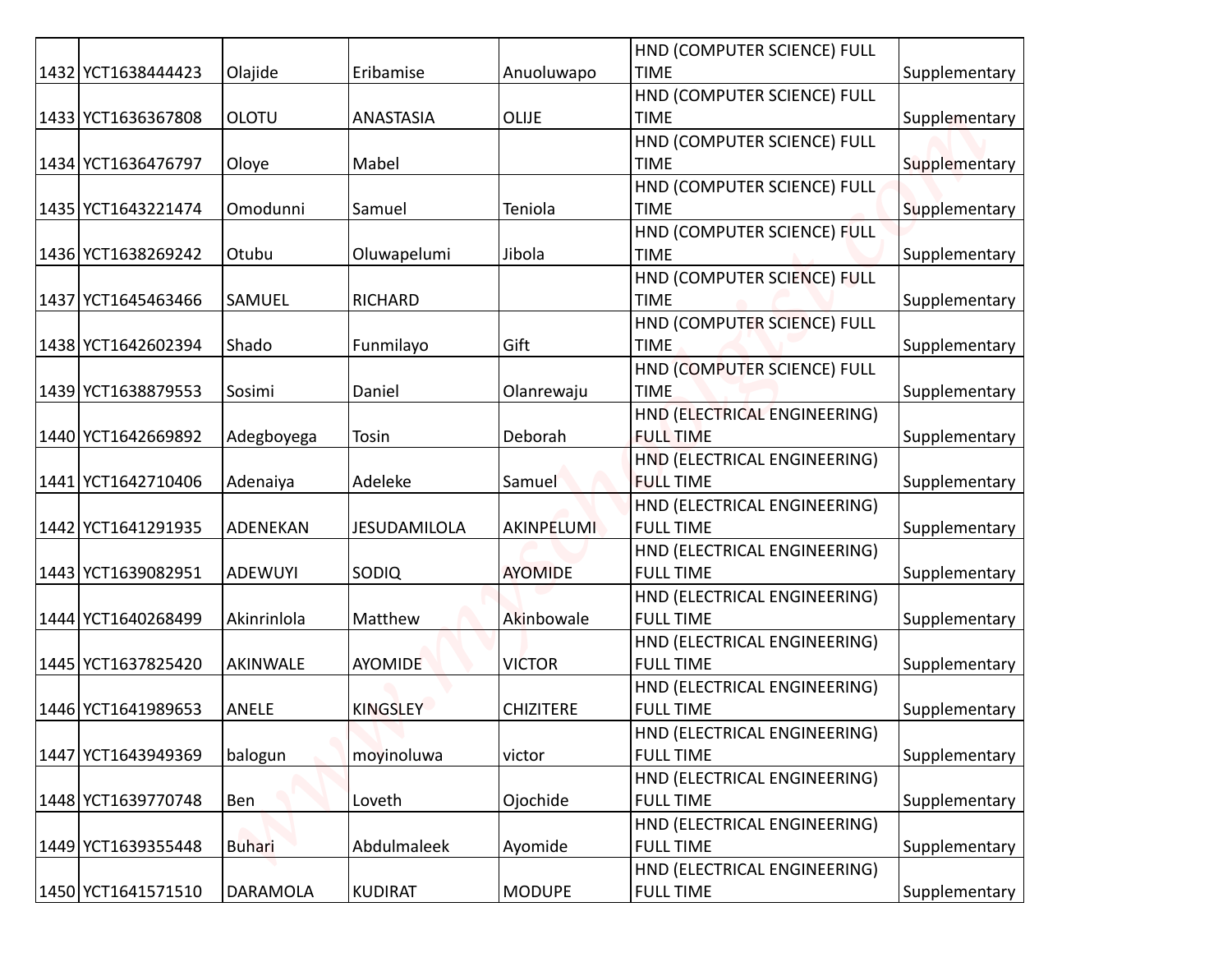|                                          |                          |                               |                                | HND (ELECTRICAL ENGINEERING)                                                   |               |
|------------------------------------------|--------------------------|-------------------------------|--------------------------------|--------------------------------------------------------------------------------|---------------|
| 1451 YCT1637066705                       | <b>DUYILE</b>            | <b>IFEDAYO</b>                | <b>ADEBISI</b>                 | <b>FULL TIME</b>                                                               | Supplementary |
|                                          |                          |                               |                                | HND (ELECTRICAL ENGINEERING)                                                   |               |
| 1452 YCT1637061369                       | Ekpo                     | John                          | Akiba                          | <b>FULL TIME</b>                                                               | Supplementary |
|                                          |                          |                               |                                | HND (ELECTRICAL ENGINEERING)                                                   |               |
| 1453 YCT1643628787                       | Eloho                    | Jeremiah                      |                                | <b>FULL TIME</b>                                                               | Supplementary |
|                                          |                          |                               |                                | HND (ELECTRICAL ENGINEERING)                                                   |               |
| 1454 YCT1636369793                       | <b>FASHINA</b>           | <b>MATHEW</b>                 | <b>TIMILEHIN</b>               | <b>FULL TIME</b>                                                               | Supplementary |
|                                          |                          |                               |                                | HND (ELECTRICAL ENGINEERING)                                                   |               |
| 1455 YCT1638442563                       | Ikeji                    | Onyedikachi                   | Innocent                       | <b>FULL TIME</b>                                                               | Supplementary |
|                                          |                          |                               |                                | HND (ELECTRICAL ENGINEERING)                                                   |               |
| 1456 YCT1636544352                       | <b>OGUNGBAYE</b>         | <b>TOHEEB</b>                 | <b>ORIYOMI</b>                 | <b>FULL TIME</b>                                                               | Supplementary |
|                                          |                          |                               |                                | HND (ELECTRICAL ENGINEERING)                                                   |               |
| 1457 YCT1638534753                       | <b>OGUNNAIKE</b>         | <b>MICHEAL</b>                | <b>AFOLABI</b>                 | <b>FULL TIME</b>                                                               | Supplementary |
|                                          |                          |                               |                                | HND (ELECTRICAL ENGINEERING)                                                   |               |
| 1458 YCT1639227291                       | <b>OGUNWOLE</b>          | ADEDEJI                       | <b>TIMILEYIN</b>               | <b>FULL TIME</b>                                                               | Supplementary |
| 1459 YCT1638369762                       | Okekunle                 | Kehinde                       |                                | HND (ELECTRICAL ENGINEERING)<br><b>FULL TIME</b>                               |               |
|                                          |                          |                               | Temitayo                       | HND (ELECTRICAL ENGINEERING)                                                   | Supplementary |
| 1460 YCT1643643446                       | Omowole                  | Joshua                        | Oluwagbenga                    | <b>FULL TIME</b>                                                               | Supplementary |
|                                          |                          |                               |                                | HND (ELECTRICAL ENGINEERING)                                                   |               |
| 1461 YCT1642014140                       | <b>SANUSI</b>            | <b>TOHEEB</b>                 | <b>OLAYEMI</b>                 | <b>FULL TIME</b>                                                               | Supplementary |
|                                          |                          |                               |                                | HND (ELECTRICAL ENGINEERING)                                                   |               |
| 1462 YCT1638981647                       | <b>SOTUNDE</b>           | <b>TAIWO</b>                  | <b>HUSSEIN</b>                 | <b>FULL TIME</b>                                                               | Supplementary |
|                                          |                          |                               |                                | HND (ENVIRONMENTAL BIOLOGY)                                                    |               |
| 1463 YCT1643736067                       | ADEYEMI                  | SODIQ                         | <b>AYINLA</b>                  | <b>FULL TIME</b>                                                               | Supplementary |
|                                          |                          |                               |                                | HND (ENVIRONMENTAL BIOLOGY)                                                    |               |
| 1464 YCT1641391742                       | <b>ROBBIN</b>            | <b>PATRICK</b>                | <b>EDIANA</b>                  | <b>FULL TIME</b>                                                               | Supplementary |
|                                          |                          |                               |                                | HND (ENVIRONMENTAL BIOLOGY)                                                    |               |
| 1465 YCT1638177852                       | Sabintu                  | Rukayat                       | Omotoke                        | <b>FULL TIME</b>                                                               | Supplementary |
|                                          |                          |                               |                                | HND (ENVIRONMENTAL BIOLOGY)                                                    |               |
| 1466 YCT1638463963                       | Shodolamu                | Iyanuoluwa                    | Taiwo                          | <b>FULL TIME</b>                                                               | Supplementary |
| 1467 YCT1641905667                       | <b>ADEBAYO</b>           | <b>FUNMILAYO</b>              | <b>VICTORIA</b>                | HND (FASHION DESIGN) FULL TIME                                                 | Supplementary |
| 1468 YCT1638783601                       | <b>AGOM</b>              | <b>GLORY</b>                  | <b>OMALI</b>                   | HND (FASHION DESIGN) FULL TIME Supplementary                                   |               |
| 1469 YCT1640349201<br>1470 YCT1640074387 | Amaechi<br><b>AYINDE</b> | Evangelista<br><b>GANIYAT</b> | Chikaodinaka<br><b>KEHINDE</b> | HND (FASHION DESIGN) FULL TIME<br>HND (FASHION DESIGN) FULL TIME Supplementary | Supplementary |
| 1471 YCT1642513849                       | <b>DAPOJOHN</b>          | <b>ADEDOYIN</b>               | <b>OMOTOYOSI</b>               | HND (FASHION DESIGN) FULL TIME Supplementary                                   |               |
|                                          |                          |                               |                                |                                                                                |               |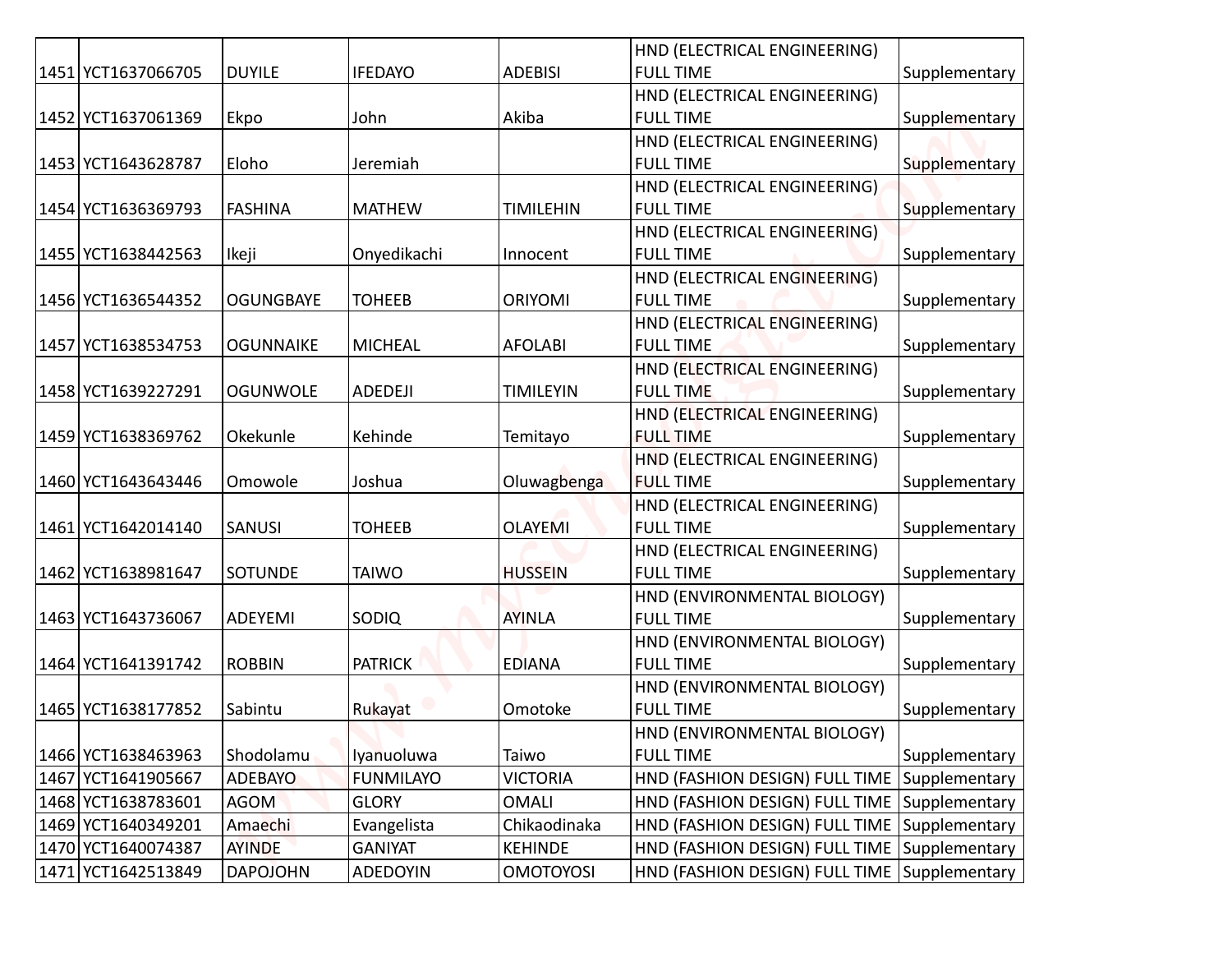| 1472 YCT1636631440 | <b>IBRAHIM</b>    | <b>TEMITOPE</b>    |                   | OMOWONUOLA   HND (FASHION DESIGN) FULL TIME Supplementary |               |
|--------------------|-------------------|--------------------|-------------------|-----------------------------------------------------------|---------------|
| 1473 YCT1640773735 | LAWAL             | RASHEED            | <b>OLATUNJI</b>   | HND (FASHION DESIGN) FULL TIME Supplementary              |               |
| 1474 YCT1643720088 | Oluwapile         | Jesukorede         | Esther            | HND (FASHION DESIGN) FULL TIME                            | Supplementary |
| 1475 YCT1637152965 | <b>OMENUKO</b>    | <b>CHIZOBA</b>     | <b>BENITA</b>     | HND (FASHION DESIGN) FULL TIME Supplementary              |               |
| 1476 YCT1636898675 | Otobo             | Deborah            | Esther            | HND (FASHION DESIGN) FULL TIME                            | Supplementary |
| 1477 YCT1636461643 | <b>OWOEYE</b>     | ADURAGBEMI         | OLAMILEKAN        | HND (FASHION DESIGN) FULL TIME                            | Supplementary |
| 1478 YCT1643034733 | usman             | oluwadamilola      | esther            | HND (FASHION DESIGN) FULL TIME                            | Supplementary |
|                    |                   |                    |                   | HND (FOOD TECHNOLOGY) FULL                                |               |
| 1479 YCT1639319017 | ABUBAKAR          | <b>KHADIJAT</b>    | <b>ABOSEDE</b>    | <b>TIME</b>                                               | Supplementary |
|                    |                   |                    |                   | HND (FOOD TECHNOLOGY) FULL                                |               |
| 1480 YCT1636212225 | <b>AGBOOLA</b>    | JOY                | <b>ADEBOLA</b>    | <b>TIME</b>                                               | Supplementary |
|                    |                   |                    |                   | HND (FOOD TECHNOLOGY) FULL                                |               |
| 1481 YCT1636137158 | AJANAKU           | <b>FOLAMI</b>      | <b>HABEEB</b>     | <b>TIME</b>                                               | Supplementary |
|                    |                   |                    |                   | HND (FOOD TECHNOLOGY) FULL                                |               |
| 1482 YCT1638442798 | <b>AJAYI</b>      | <b>ABOSEDE</b>     | <b>CECILIA</b>    | <b>TIME</b>                                               | Supplementary |
|                    |                   |                    |                   | HND (FOOD TECHNOLOGY) FULL                                |               |
| 1483 YCT1642154595 | <b>AKATAH</b>     | <b>RHODA</b>       | <b>OYINDAMOLA</b> | <b>TIME</b>                                               | Supplementary |
|                    |                   |                    |                   | HND (FOOD TECHNOLOGY) FULL                                |               |
| 1484 YCT1637665277 | <b>AMADI</b>      | <b>IFECHUKWUDE</b> | <b>CONVENANT</b>  | <b>TIME</b>                                               | Supplementary |
|                    |                   |                    |                   | HND (FOOD TECHNOLOGY) FULL                                |               |
| 1485 YCT1641654700 | Atolagbe          | Praise             | Omotoyosi         | <b>TIME</b><br>HND (FOOD TECHNOLOGY) FULL                 | Supplementary |
| 1486 YCT1645545757 | <b>BASHUA</b>     | AYOMIDE            | <b>ADERINSOLA</b> | <b>TIME</b>                                               | Supplementary |
|                    | <b>CHUKWUEMEK</b> |                    |                   | HND (FOOD TECHNOLOGY) FULL                                |               |
| 1487 YCT1647708477 | A                 | <b>CHISOM</b>      | <b>ANABEL</b>     | <b>TIME</b>                                               | Supplementary |
|                    |                   |                    |                   | HND (FOOD TECHNOLOGY) FULL                                |               |
| 1488 YCT1641570782 | <b>ISEYEMI</b>    | <b>TITILAYO</b>    | <b>ESTHER</b>     | <b>TIME</b>                                               | Supplementary |
|                    |                   |                    |                   | HND (FOOD TECHNOLOGY) FULL                                |               |
| 1489 YCT1638621346 | Ogbonna           | Chinonso           | Syene             | <b>TIME</b>                                               | Supplementary |
|                    |                   |                    |                   | HND (FOOD TECHNOLOGY) FULL                                |               |
| 1490 YCT1643275789 | <b>OGUNFOWORA</b> | <b>TOBI</b>        | <b>MUKAIL</b>     | <b>TIME</b>                                               | Supplementary |
|                    |                   |                    |                   | HND (FOOD TECHNOLOGY) FULL                                |               |
| 1491 YCT1644588190 | <b>OIO</b>        | AYOMIDE            | <b>JANET</b>      | <b>TIME</b>                                               | Supplementary |
|                    |                   |                    |                   | HND (FOOD TECHNOLOGY) FULL                                |               |
| 1492 YCT1637764163 | <b>OKORO</b>      | <b>EMMANUEL</b>    | EBERE             | <b>TIME</b>                                               | Supplementary |
|                    |                   |                    |                   | HND (FOOD TECHNOLOGY) FULL                                |               |
| 1493 YCT1636730904 | <b>OMIYALE</b>    | <b>ENIOLA</b>      | <b>ESTHER</b>     | TIME                                                      | Supplementary |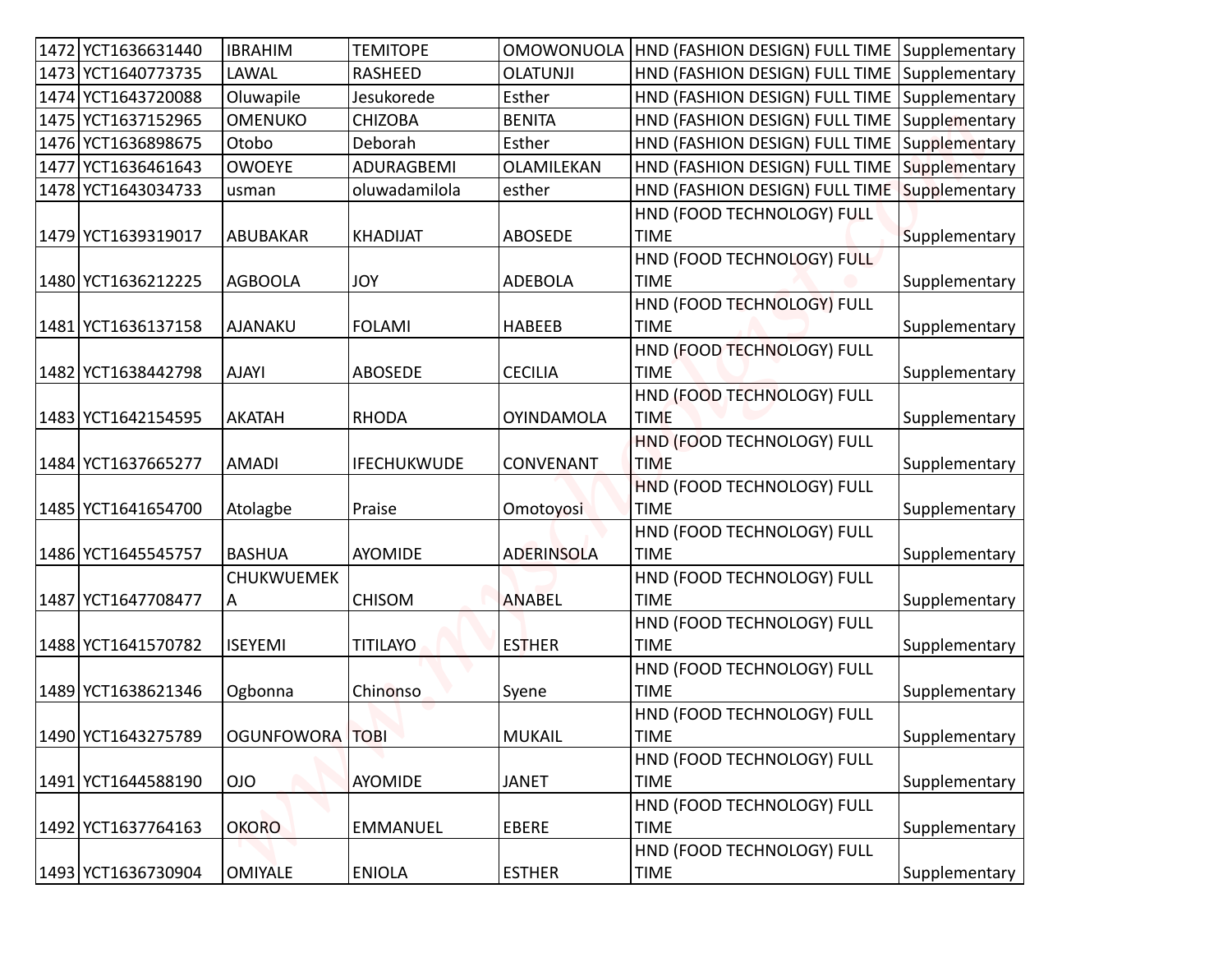|                    |                  |                    |                   | HND (FOOD TECHNOLOGY) FULL                     |               |
|--------------------|------------------|--------------------|-------------------|------------------------------------------------|---------------|
| 1494 YCT1636706235 | ORJI             | <b>JOY</b>         | <b>NNEBUIHE</b>   | <b>TIME</b>                                    | Supplementary |
|                    |                  |                    |                   | HND (FOOD TECHNOLOGY) FULL                     |               |
| 1495 YCT1641414014 | <b>OYEGUNLE</b>  | <b>GBEMISOLA</b>   | <b>MOPELOLA</b>   | <b>TIME</b>                                    | Supplementary |
|                    |                  |                    |                   | HND (FOOD TECHNOLOGY) FULL                     |               |
| 1496 YCT1644485391 | <b>PATRICK</b>   | VICTORIA           | <b>CHINOMSO</b>   | <b>TIME</b>                                    | Supplementary |
|                    |                  |                    |                   | HND (FOOD TECHNOLOGY) FULL                     |               |
| 1497 YCT1640722044 | Patrick          | Tochi              | Esther            | <b>TIME</b>                                    | Supplementary |
|                    |                  |                    |                   | HND (FOOD TECHNOLOGY) FULL                     |               |
| 1498 YCT1642141866 | <b>QUADRI</b>    | <b>AYOMIDE</b>     | <b>MARYAM</b>     | <b>TIME</b>                                    | Supplementary |
|                    |                  |                    |                   | HND (FOOD TECHNOLOGY) FULL                     |               |
| 1499 YCT1642843508 | <b>SANGODEYI</b> | <b>MARY</b>        | <b>OLAOLUWA</b>   | <b>TIME</b>                                    | Supplementary |
|                    |                  |                    |                   | HND (FOOD TECHNOLOGY) FULL                     |               |
| 1500 YCT1636379103 | <b>SHITTU</b>    | <b>AZEEZAT</b>     | OLUWASEUN         | <b>TIME</b>                                    | Supplementary |
|                    |                  |                    |                   | HND (FOOD TECHNOLOGY) FULL                     |               |
| 1501 YCT1637220101 | TOKI             | OLUWADAMILOLA      | <b>MARGARET</b>   | <b>TIME</b>                                    | Supplementary |
| 1502 YCT1643630306 | ADELEYE          | <b>OGOOLUWA</b>    | <b>ENOCH</b>      | HND (GRAPHIC DESIGN) FULL TIME                 | Supplementary |
| 1503 YCT1646298023 | <b>KOLEOSHO</b>  | <b>BOLAJI</b>      | ABDULROHEEM       | HND (GRAPHIC DESIGN) FULL TIME Supplementary   |               |
| 1504 YCT1637148921 | <b>NWOSU</b>     | <b>JEFFREY</b>     | ARINZE            | HND (GRAPHIC DESIGN) FULL TIME                 | Supplementary |
| 1505 YCT1641908185 | <b>OBAJULUWA</b> | <b>TIMOTHY</b>     | <b>OLUWASEGUN</b> | HND (GRAPHIC DESIGN) FULL TIME Supplementary   |               |
| 1506 YCT1637774444 | Obi              | Michael            | Chukwuebuka       | HND (GRAPHIC DESIGN) FULL TIME   Supplementary |               |
| 1507 YCT1638357479 | Odugbesan        | Oluwatobi          | John              | HND (GRAPHIC DESIGN) FULL TIME Supplementary   |               |
| 1508 YCT1643293265 | Ramos            | Victor             | Olamide           | HND (GRAPHIC DESIGN) FULL TIME Supplementary   |               |
|                    |                  |                    |                   | <b>HND (HOSPITALITY</b>                        |               |
| 1509 YCT1639484397 | <b>ADEKOJO</b>   | <b>LYDIA</b>       | <b>ABIDEMI</b>    | MANAGEMENT) FULL TIME                          | Supplementary |
| 1510 YCT1646176913 | ADEYEYE          | <b>OLUWAPELUMI</b> | <b>MESHACH</b>    | HND (HOSPITALITY<br>MANAGEMENT) FULL TIME      | Supplementary |
|                    |                  |                    |                   | <b>HND (HOSPITALITY</b>                        |               |
| 1511 YCT1643633056 | AKINDELE         | <b>RABIAT</b>      | <b>OLAWUNMI</b>   | MANAGEMENT) FULL TIME                          | Supplementary |
|                    |                  |                    |                   | <b>HND (HOSPITALITY</b>                        |               |
| 1512 YCT1643987163 | AREMU            | <b>NURUDEEN</b>    | <b>OMONIYI</b>    | MANAGEMENT) FULL TIME                          | Supplementary |
|                    |                  |                    |                   | HND (HOSPITALITY                               |               |
| 1513 YCT1639123783 | <b>AROWOSAFE</b> | <b>ABOSEDE</b>     | <b>JULIANAH</b>   | MANAGEMENT) FULL TIME                          | Supplementary |
|                    |                  |                    |                   | HND (HOSPITALITY                               |               |
| 1514 YCT1642976889 | <b>ASUQUO</b>    | QUEEN              |                   | MANAGEMENT) FULL TIME                          | Supplementary |
|                    |                  |                    |                   | <b>HND (HOSPITALITY</b>                        |               |
| 1515 YCT1641837317 | Atofarati        | Abisola            | Princess          | MANAGEMENT) FULL TIME                          | Supplementary |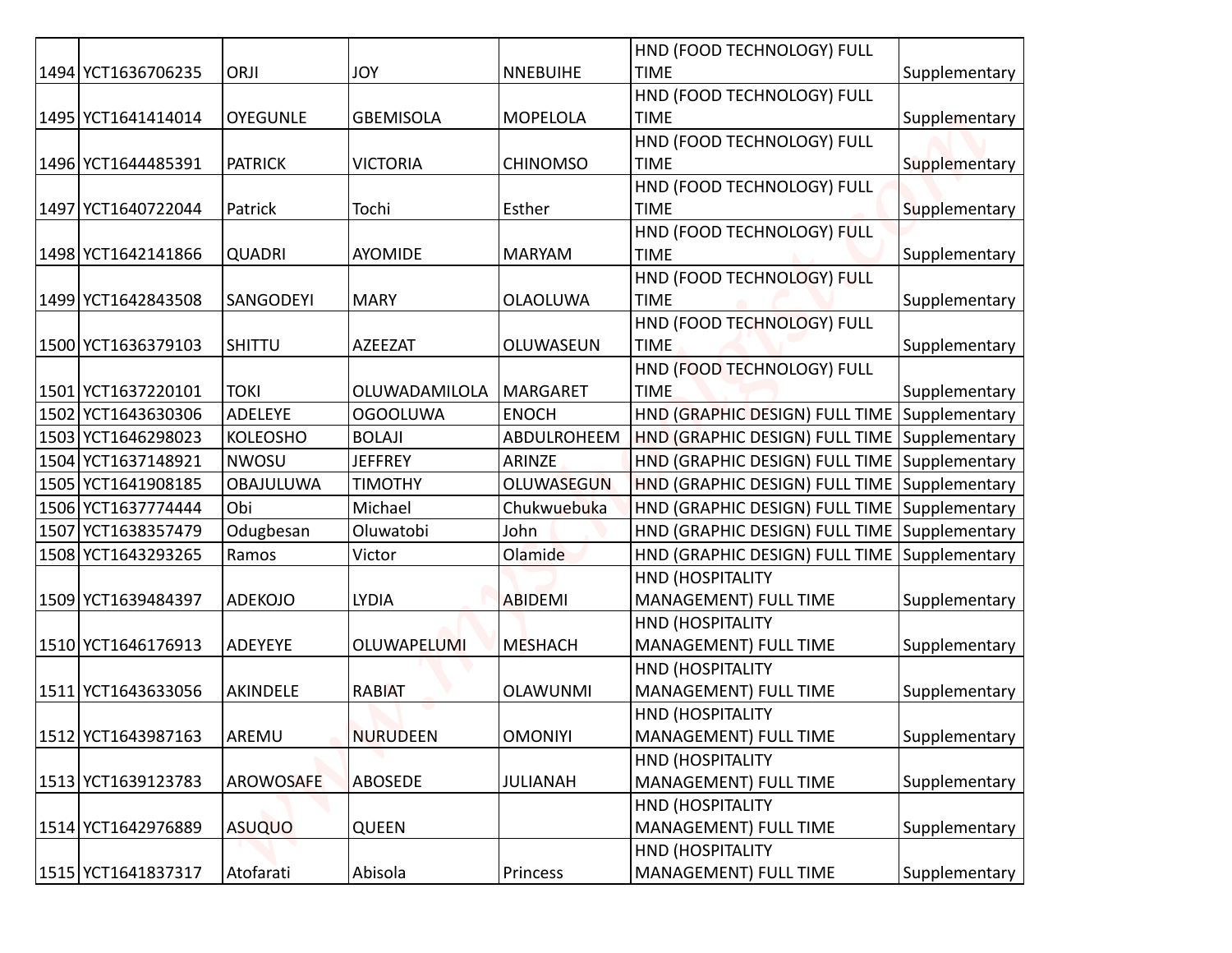|                    |                   |                      |                  | <b>HND (HOSPITALITY</b>                                 |               |
|--------------------|-------------------|----------------------|------------------|---------------------------------------------------------|---------------|
| 1516 YCT1638322824 | <b>BADRU</b>      | <b>SIMBIAT</b>       | <b>MOJISOLA</b>  | MANAGEMENT) FULL TIME                                   | Supplementary |
|                    |                   |                      |                  | HND (HOSPITALITY                                        |               |
| 1517 YCT1642545313 | <b>EBIDAH</b>     | <b>GLADNESS</b>      | <b>OMOYEMEN</b>  | MANAGEMENT) FULL TIME                                   | Supplementary |
|                    |                   |                      |                  | <b>HND (HOSPITALITY</b>                                 |               |
| 1518 YCT1642449733 | <b>ENYILI</b>     | <b>FAVOUR</b>        | <b>CHIMUANYA</b> | <b>MANAGEMENT) FULL TIME</b>                            | Supplementary |
| 1519 YCT1642979109 | <b>FALAJIKI</b>   | <b>OLUWADAMILOLA</b> | <b>COMFORT</b>   | <b>HND (HOSPITALITY</b><br><b>MANAGEMENT) FULL TIME</b> | Supplementary |
|                    |                   |                      |                  | <b>HND (HOSPITALITY</b>                                 |               |
| 1520 YCT1644538321 | <b>FOLOWOSELE</b> | AKINDAMOLA           | <b>EMMANUEL</b>  | MANAGEMENT) FULL TIME                                   | Supplementary |
|                    |                   |                      |                  | HND (HOSPITALITY                                        |               |
| 1521 YCT1637246702 | Jimoh             | Fawaz                | Olasunkanmi      | MANAGEMENT) FULL TIME                                   | Supplementary |
|                    |                   |                      |                  | <b>HND (HOSPITALITY)</b>                                |               |
| 1522 YCT1638614490 | Lateef            | Oluwaseun            | Olamide          | MANAGEMENT) FULL TIME                                   | Supplementary |
|                    |                   |                      |                  | HND (HOSPITALITY                                        |               |
| 1523 YCT1636746326 | <b>NNODUA</b>     | MARYANNE             | <b>DABERE</b>    | MANAGEMENT) FULL TIME                                   | Supplementary |
|                    |                   |                      |                  | <b>HND (HOSPITALITY</b>                                 |               |
| 1524 YCT1642202870 | <b>NWAIGWE</b>    | <b>MICHEAL</b>       | <b>STEPHEN</b>   | <b>MANAGEMENT) FULL TIME</b>                            | Supplementary |
|                    |                   |                      |                  | <b>HND (HOSPITALITY</b>                                 |               |
| 1525 YCT1644236363 | <b>ODUFOWOKE</b>  | <b>MERCY</b>         | <b>OPEYEMI</b>   | <b>MANAGEMENT) FULL TIME</b>                            | Supplementary |
|                    |                   |                      |                  | <b>HND (HOSPITALITY</b>                                 |               |
| 1526 YCT1645798020 | Ogbuja            | Alice                | Sarah            | <b>MANAGEMENT) FULL TIME</b>                            | Supplementary |
|                    |                   |                      |                  | HND (HOSPITALITY                                        |               |
| 1527 YCT1643645888 | <b>OJAEKOMO</b>   | <b>VICTORIA</b>      | <b>AYOMIKUN</b>  | MANAGEMENT) FULL TIME                                   | Supplementary |
|                    |                   |                      |                  | HND (HOSPITALITY                                        |               |
| 1528 YCT1642429073 | oladimeji         | sekinat              | adenike          | MANAGEMENT) FULL TIME                                   | Supplementary |
|                    |                   |                      |                  | HND (HOSPITALITY                                        |               |
| 1529 YCT1642768692 | <b>OLATUNJI</b>   | <b>YEMISI</b>        | <b>ABOSEDE</b>   | MANAGEMENT) FULL TIME                                   | Supplementary |
|                    |                   |                      |                  | <b>HND (HOSPITALITY</b>                                 |               |
| 1530 YCT1636724581 | Oyatobo           | Opeyemi              | Elizabeth        | MANAGEMENT) FULL TIME                                   | Supplementary |
|                    |                   |                      |                  | HND (HOSPITALITY                                        |               |
| 1531 YCT1639737066 | <b>SHOWUNMI</b>   | <b>SARAH</b>         | <b>MOTUNRAYO</b> | MANAGEMENT) FULL TIME                                   | Supplementary |
| 1532 YCT1642689584 | <b>Tomomewo</b>   | Abosede              | Priscilla        | HND (HOSPITALITY<br>MANAGEMENT) FULL TIME               | Supplementary |
|                    |                   |                      |                  | HND (INDUSTRIAL DESIGN -                                |               |
| 1533 YCT1636728141 | <b>BURAIMON</b>   | <b>TAIWO</b>         | <b>AKANNI</b>    | <b>TEXTILE OPTION) FULL TIME</b>                        | Supplementary |
|                    |                   |                      |                  | HND (INDUSTRIAL DESIGN -                                |               |
| 1534 YCT1641818742 | disu              | temitope             | ololade          | <b>TEXTILE OPTION) FULL TIME</b>                        | Supplementary |
|                    |                   |                      |                  |                                                         |               |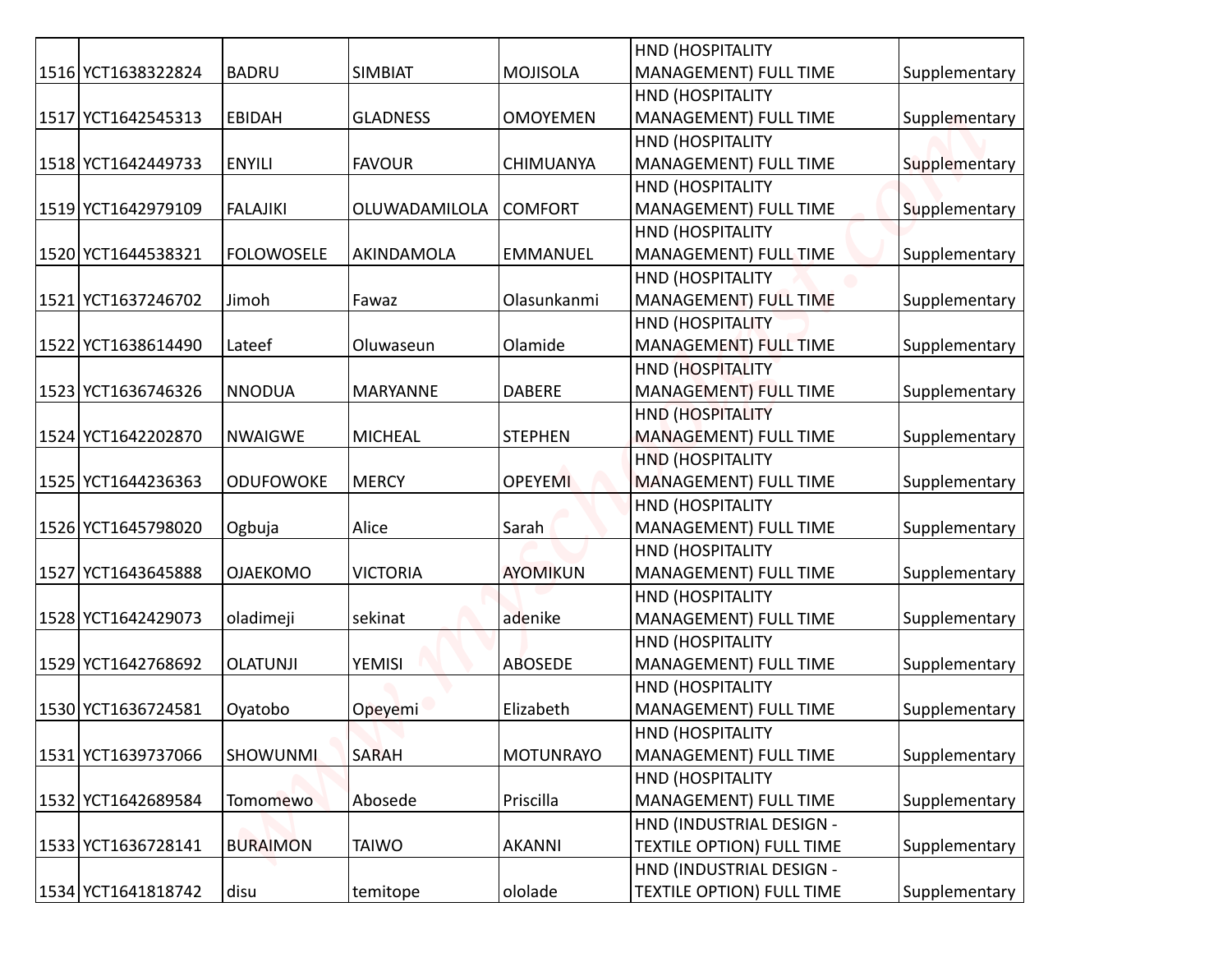|                    |                   |                   |                   | HND (INDUSTRIAL DESIGN -                                     |               |
|--------------------|-------------------|-------------------|-------------------|--------------------------------------------------------------|---------------|
| 1535 YCT1638905717 | JAJI              | <b>ROFIAT</b>     | <b>OPEYEMI</b>    | <b>TEXTILE OPTION) FULL TIME</b>                             | Supplementary |
|                    |                   |                   |                   | HND (INDUSTRIAL DESIGN -                                     |               |
| 1536 YCT1641378218 | <b>KAMORU</b>     | ANUOLUWAPO        | <b>OMOLOLA</b>    | <b>TEXTILE OPTION) FULL TIME</b>                             | Supplementary |
|                    |                   |                   |                   | HND (INDUSTRIAL DESIGN -                                     |               |
| 1537 YCT1640265271 | <b>MEROKO</b>     | <b>OLUWATOSIN</b> | <b>MARY</b>       | <b>TEXTILE OPTION) FULL TIME</b>                             | Supplementary |
|                    |                   |                   |                   | HND (INDUSTRIAL DESIGN -                                     |               |
| 1538 YCT1637163950 | <b>OLUWASHINA</b> | <b>OMOLADE</b>    | <b>RAPHEAL</b>    | <b>TEXTILE OPTION) FULL TIME</b>                             | Supplementary |
|                    |                   |                   |                   | HND (INDUSTRIAL DESIGN -                                     |               |
| 1539 YCT1637079915 | <b>TESSY</b>      | <b>FUNBI</b>      | <b>MOTUNRAYO</b>  | <b>TEXTILE OPTION) FULL TIME</b>                             | Supplementary |
|                    |                   |                   |                   | HND (INDUSTRIAL DESIGN -                                     |               |
| 1540 YCT1643714673 | <b>USMAN</b>      | <b>BARAKAT</b>    | <b>ADEJOKE</b>    | <b>TEXTILE OPTION) FULL TIME</b>                             | Supplementary |
|                    |                   |                   |                   | HND (INDUSTRIAL MAINTENANCE                                  |               |
| 1541 YCT1636375097 | <b>ADEOSUN</b>    | <b>OMOLADE</b>    | <b>MICHEAL</b>    | <b>ENGINEERING) FULL TIME</b>                                | Supplementary |
|                    |                   |                   |                   | HND (INDUSTRIAL MAINTENANCE                                  |               |
| 1542 YCT1643968536 | <b>ATANDA</b>     | QUDUS             | <b>OMOBOLAJI</b>  | <b>ENGINEERING) FULL TIME</b>                                | Supplementary |
|                    |                   |                   |                   | HND (INDUSTRIAL MAINTENANCE                                  |               |
| 1543 YCT1640640665 | Balogun           | Abdulbaki         | Adewale           | <b>ENGINEERING) FULL TIME</b>                                | Supplementary |
| 1544 YCT1638964919 | David             |                   | Kelechi           | HND (INDUSTRIAL MAINTENANCE                                  |               |
|                    |                   | <b>Bright</b>     |                   | <b>ENGINEERING) FULL TIME</b>                                | Supplementary |
| 1545 YCT1639579652 | Egberongbe        | Akindipe          | <b>Dimeji</b>     | HND (INDUSTRIAL MAINTENANCE<br><b>ENGINEERING) FULL TIME</b> | Supplementary |
|                    |                   |                   |                   | HND (INDUSTRIAL MAINTENANCE                                  |               |
| 1546 YCT1646338210 | Jaiyesimi         | Olusegun          | Daniel            | <b>ENGINEERING) FULL TIME</b>                                | Supplementary |
|                    |                   |                   |                   | HND (INDUSTRIAL MAINTENANCE                                  |               |
| 1547 YCT1641479642 | <b>KOTUN</b>      | <b>FAOSIYAT</b>   | <b>OYINDAMOLA</b> | <b>ENGINEERING) FULL TIME</b>                                | Supplementary |
|                    |                   |                   |                   | HND (INDUSTRIAL MAINTENANCE                                  |               |
| 1548 YCT1645648736 | MEDAYEDU          | Babajide          | <b>EMMANUEL</b>   | <b>ENGINEERING) FULL TIME</b>                                | Supplementary |
|                    |                   |                   |                   | HND (INDUSTRIAL MAINTENANCE                                  |               |
| 1549 YCT1643811052 | <b>OKOLO</b>      | <b>PRECIOUS</b>   | <b>ILUNAIMEH</b>  | <b>ENGINEERING) FULL TIME</b>                                | Supplementary |
|                    |                   |                   |                   | HND (INDUSTRIAL MAINTENANCE                                  |               |
| 1550 YCT1636029442 | Oyemen            | Victor            | Favour            | <b>ENGINEERING) FULL TIME</b>                                | Supplementary |
|                    |                   |                   | OLUWADAMILA       | HND (INDUSTRIAL MAINTENANCE                                  |               |
| 1551 YCT1643978842 | <b>SEMIU</b>      | SODIQ             | <b>RE</b>         | <b>ENGINEERING) FULL TIME</b>                                | Supplementary |
|                    |                   |                   |                   | HND (INDUSTRIAL MAINTENANCE                                  |               |
| 1552 YCT1643805080 | <b>SUNDAY</b>     | CHUKWUMA          | <b>JOHN</b>       | <b>ENGINEERING) FULL TIME</b>                                | Supplementary |
|                    |                   |                   |                   | HND (LEISURE & TOURISM) FULL                                 |               |
| 1553 YCT1642948238 | Adegbite          | Iyanuoluwa        | Derinsola         | <b>TIME</b>                                                  | Supplementary |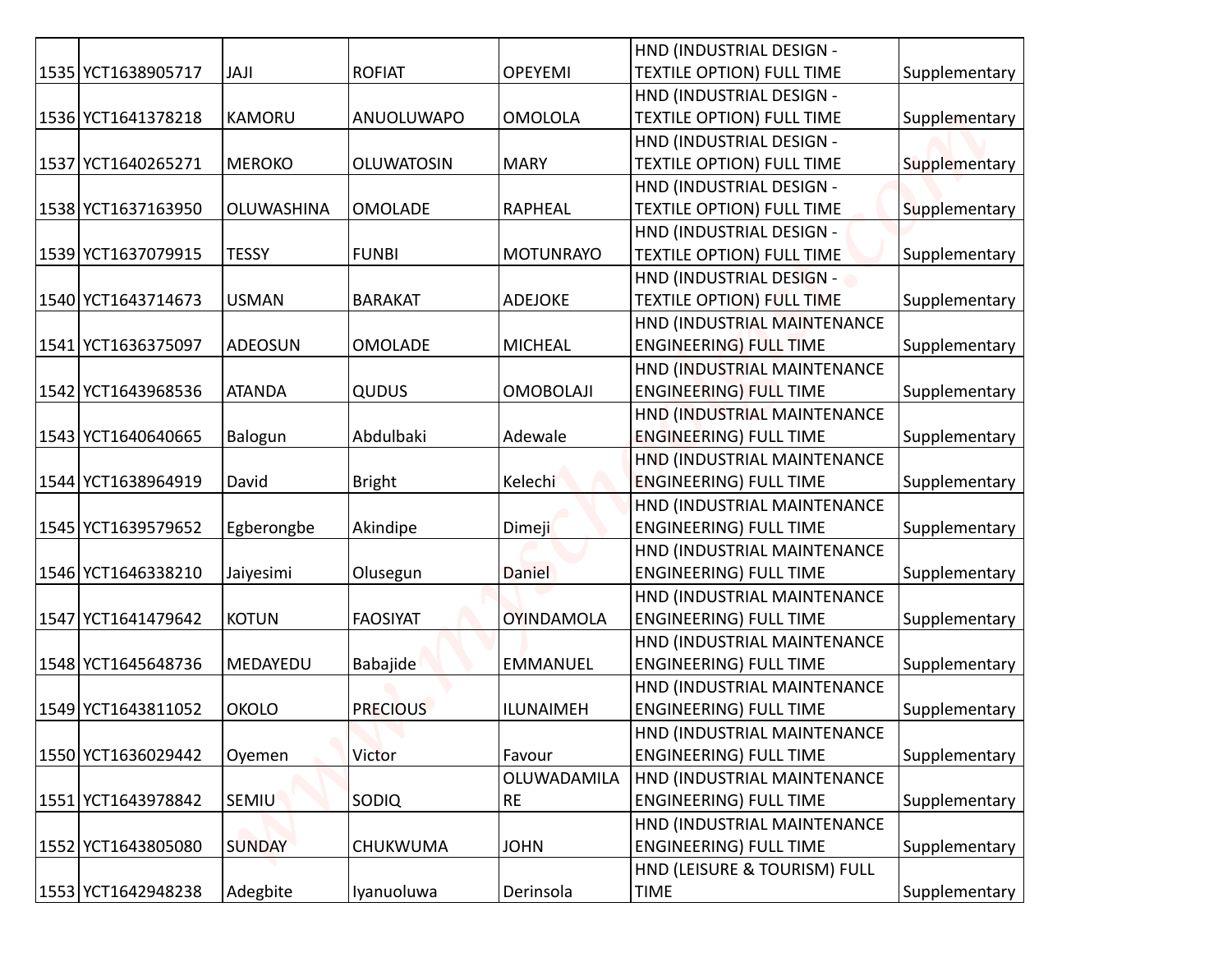|                    |                  |                   |                  | HND (LEISURE & TOURISM) FULL |               |
|--------------------|------------------|-------------------|------------------|------------------------------|---------------|
| 1554 YCT1643884887 | <b>OKUNADE</b>   | <b>BASIT</b>      | <b>OLUWATOBI</b> | <b>TIME</b>                  | Supplementary |
|                    |                  |                   |                  | HND (LEISURE & TOURISM) FULL |               |
| 1555 YCT1646246226 | Salako           | Deborah           | Olateju          | <b>TIME</b>                  | Supplementary |
| 1556 YCT1644306290 | Adebayo          | Oluwakemi         | Folashade        | HND (MARKETING) FULL TIME    | Supplementary |
| 1557 YCT1636561175 | Adeniyi          | Oluwafemi         | Segun            | HND (MARKETING) FULL TIME    | Supplementary |
| 1558 YCT1637089722 | Aiyepe           | Mulikat           | Olamide          | HND (MARKETING) FULL TIME    | Supplementary |
| 1559 YCT1637049731 | Ajayi            | Titilayo          | Zarat            | HND (MARKETING) FULL TIME    | Supplementary |
| 1560 YCT1639789234 | <b>AKINOLA</b>   | ZAINAB            | <b>DAMILOLA</b>  | HND (MARKETING) FULL TIME    | Supplementary |
| 1561 YCT1644492585 | Akinsola         | Sulihat           | oluwapelumi      | HND (MARKETING) FULL TIME    | Supplementary |
| 1562 YCT1642138857 | <b>AVAH</b>      | <b>ISAIAH</b>     | <b>MONDAY</b>    | HND (MARKETING) FULL TIME    | Supplementary |
| 1563 YCT1641709336 | AWOSANYA         | <b>BOLUWATIFE</b> | <b>ESTHER</b>    | HND (MARKETING) FULL TIME    | Supplementary |
| 1564 YCT1644446759 | <b>AYENI</b>     | <b>REBECCA</b>    | <b>ANIKE</b>     | HND (MARKETING) FULL TIME    | Supplementary |
| 1565 YCT1643714799 | <b>AYINDE</b>    | <b>DAMILOLA</b>   | <b>ESTHER</b>    | HND (MARKETING) FULL TIME    | Supplementary |
| 1566 YCT1636124922 | David            | Babatunde         | Joseph           | HND (MARKETING) FULL TIME    | Supplementary |
| 1567 YCT1643714312 | ENIKANSELU       | <b>FUNMILAYO</b>  | ABIGEAL          | HND (MARKETING) FULL TIME    | Supplementary |
| 1568 YCT1639719846 | Erinfolami       | Oluwadamilare     | Daniel           | HND (MARKETING) FULL TIME    | Supplementary |
| 1569 YCT1641576771 | <b>EWEREUFAH</b> | <b>MICHAEL</b>    | <b>OLAWALE</b>   | HND (MARKETING) FULL TIME    | Supplementary |
| 1570 YCT1640435062 | Fodeke           | Gloria            | Afolasade        | HND (MARKETING) FULL TIME    | Supplementary |
| 1571 YCT1640265116 | <b>JACOB</b>     | <b>TOSIN</b>      | <b>MARVELOUS</b> | HND (MARKETING) FULL TIME    | Supplementary |
| 1572 YCT1642758536 | <b>JOHN</b>      | <b>OLADUNNI</b>   | <b>BLESSING</b>  | HND (MARKETING) FULL TIME    | Supplementary |
| 1573 YCT1638186888 | Kareem           | Raliat            | Morenikeji       | HND (MARKETING) FULL TIME    | Supplementary |
| 1574 YCT1639928848 | Mangkong         | Raphael           | Obi              | HND (MARKETING) FULL TIME    | Supplementary |
| 1575 YCT1643718602 | Ngejuru          | Patricia          | Chizobam         | HND (MARKETING) FULL TIME    | Supplementary |
| 1576 YCT1634881616 | Obajimi          | Nimot             | Remilekun        | HND (MARKETING) FULL TIME    | Supplementary |
| 1577 YCT1638389424 | Oduloye          | Adebola           | Oluwadamilare    | HND (MARKETING) FULL TIME    | Supplementary |
| 1578 YCT1647278154 | Oduntan          | Aminat            | Olashile         | HND (MARKETING) FULL TIME    | Supplementary |
| 1579 YCT1639488281 | Ogedi            | Victor            | Ebube            | HND (MARKETING) FULL TIME    | Supplementary |
| 1580 YCT1638917478 | OLANREWAJU       | <b>OYINDAMOLA</b> | <b>OPEYEMI</b>   | HND (MARKETING) FULL TIME    | Supplementary |
| 1581 YCT1639166417 | Olojokosoko      | Zainab            | Simisola         | HND (MARKETING) FULL TIME    | Supplementary |
| 1582 YCT1644402348 | Omoniyi          | Oluwapelumi       | Temitope         | HND (MARKETING) FULL TIME    | Supplementary |
| 1583 YCT1639853530 | Omotayo          | Tawakalitu        | Yetunde          | HND (MARKETING) FULL TIME    | Supplementary |
| 1584 YCT1644489065 | Oremade          | Temitope          | Zaccheaus        | HND (MARKETING) FULL TIME    | Supplementary |
| 1585 YCT1637298591 | <b>OSENI</b>     | RASHEED           | <b>ODUNAYO</b>   | HND (MARKETING) FULL TIME    | Supplementary |
| 1586 YCT1638878310 | <b>OSENI</b>     | ADEWALE           | <b>ABDULAHI</b>  | HND (MARKETING) FULL TIME    | Supplementary |
| 1587 YCT1638513538 | <b>OTUBANJO</b>  | <b>TAWAKALIT</b>  | <b>AYOMIDE</b>   | HND (MARKETING) FULL TIME    | Supplementary |
| 1588 YCT1638452104 | <b>QUADRI</b>    | ADAM              | ABIOLA           | HND (MARKETING) FULL TIME    | Supplementary |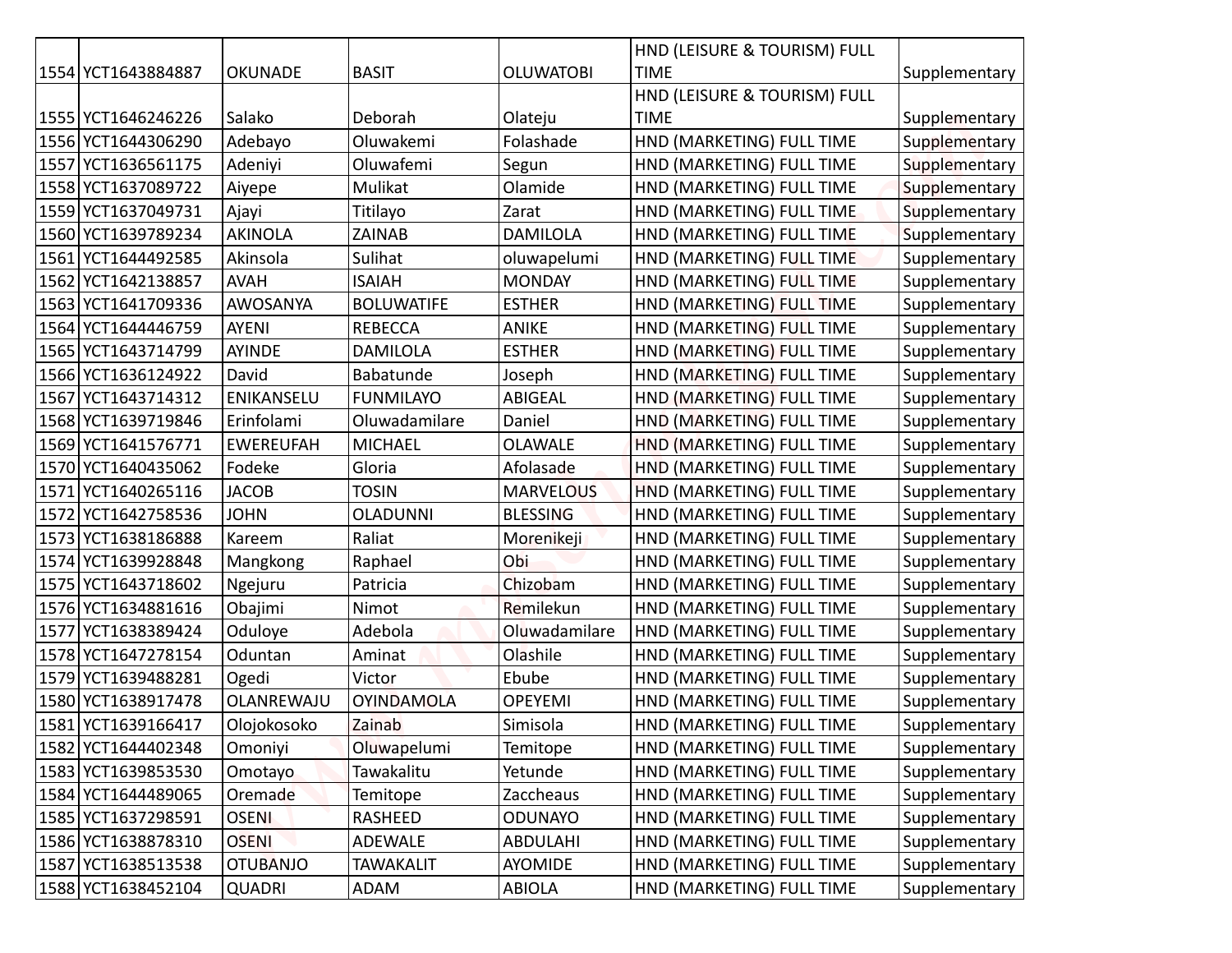| 1589 YCT1641081975 | SALAHUDEEN      | <b>MUTIHAT</b>   | <b>FERANMI</b>   | HND (MARKETING) FULL TIME                    | Supplementary |
|--------------------|-----------------|------------------|------------------|----------------------------------------------|---------------|
| 1590 YCT1639496818 | WUSU            | <b>BABATUNDE</b> | <b>TEMITOPE</b>  | HND (MARKETING) FULL TIME                    | Supplementary |
| 1591 YCT1642103073 | <b>YUSUF</b>    | <b>HADIJAT</b>   | <b>DUPE</b>      | HND (MARKETING) FULL TIME                    | Supplementary |
|                    |                 |                  |                  | HND (MASS COMMUNICATION)                     |               |
| 1592 YCT1643030264 | Abraham         | faith            | grace            | <b>FULL TIME</b>                             | Supplementary |
|                    |                 |                  |                  | HND (MASS COMMUNICATION)                     |               |
| 1593 YCT1642085818 | <b>ADELAJA</b>  | <b>TAIWO</b>     | ADETUTU          | <b>FULL TIME</b>                             | Supplementary |
|                    |                 |                  |                  | HND (MASS COMMUNICATION)                     |               |
| 1594 YCT1636625368 | <b>AJIBOLA</b>  | <b>ADERONKE</b>  | <b>KEHINDE</b>   | <b>FULL TIME</b>                             | Supplementary |
|                    |                 |                  |                  | HND (MASS COMMUNICATION)                     |               |
| 1595 YCT1639656608 | AKINLEYE        | <b>DANIEL</b>    | OLUWAPELUMI      | <b>FULL TIME</b>                             | Supplementary |
| 1596 YCT1639761486 |                 | OLUWAGBEMISOL    |                  | HND (MASS COMMUNICATION)                     |               |
|                    | <b>AKINYA</b>   | A                | <b>AYOMIDE</b>   | <b>FULL TIME</b><br>HND (MASS COMMUNICATION) | Supplementary |
| 1597 YCT1637834953 | <b>Babalola</b> | Ibukunoluwa      | Ayoolamiposi     | <b>FULL TIME</b>                             | Supplementary |
|                    |                 |                  |                  | HND (MASS COMMUNICATION)                     |               |
| 1598 YCT1645192641 | <b>EWEREOKE</b> | <b>JACINTA</b>   | <b>CHINARUN</b>  | <b>FULL TIME</b>                             | Supplementary |
|                    |                 |                  |                  | HND (MASS COMMUNICATION)                     |               |
| 1599 YCT1642857666 | <b>IBITOYE</b>  | OLUWADAMILARE    | <b>EMMANUEL</b>  | <b>FULL TIME</b>                             | Supplementary |
|                    |                 |                  |                  | HND (MASS COMMUNICATION)                     |               |
| 1600 YCT1636723490 | Ishau           | Deborah          | Titilayo         | <b>FULL TIME</b>                             | Supplementary |
|                    |                 |                  |                  | HND (MASS COMMUNICATION)                     |               |
| 1601 YCT1638966964 | Kalejaiye       | Mujeeb           | Omobolaji        | <b>FULL TIME</b>                             | Supplementary |
|                    |                 |                  |                  | HND (MASS COMMUNICATION)                     |               |
| 1602 YCT1637670701 | nnamani         | ijeoma           | deborah          | <b>FULL TIME</b><br>HND (MASS COMMUNICATION) | Supplementary |
| 1603 YCT1636475603 | <b>OBIANO</b>   | <b>CHIOMA</b>    | <b>LYNDAMARY</b> | <b>FULL TIME</b>                             | Supplementary |
|                    |                 |                  |                  | HND (MASS COMMUNICATION)                     |               |
| 1604 YCT1645376196 | OKE             | <b>TOMIWA</b>    | <b>PRECIOUS</b>  | <b>FULL TIME</b>                             | Supplementary |
|                    |                 |                  |                  | HND (MASS COMMUNICATION)                     |               |
| 1605 YCT1640350040 | Orji            | <b>David</b>     | <b>NNAEMEKA</b>  | <b>FULL TIME</b>                             | Supplementary |
|                    |                 |                  |                  | HND (MASS COMMUNICATION)                     |               |
| 1606 YCT1641312264 | RAJI            | <b>FUNMILAYO</b> | <b>ESTHER</b>    | <b>FULL TIME</b>                             | Supplementary |
|                    |                 |                  |                  | HND (MASS COMMUNICATION)                     |               |
| 1607 YCT1638808018 | <b>TOMORI</b>   | ANUOLUWAPO       | <b>RACHEAL</b>   | <b>FULL TIME</b>                             | Supplementary |
|                    |                 |                  |                  | HND (MASS COMMUNICATION)                     |               |
| 1608 YCT1643376040 | <b>UKAH</b>     | <b>IFEANYI</b>   | <b>OGBONNAYA</b> | <b>FULL TIME</b>                             | Supplementary |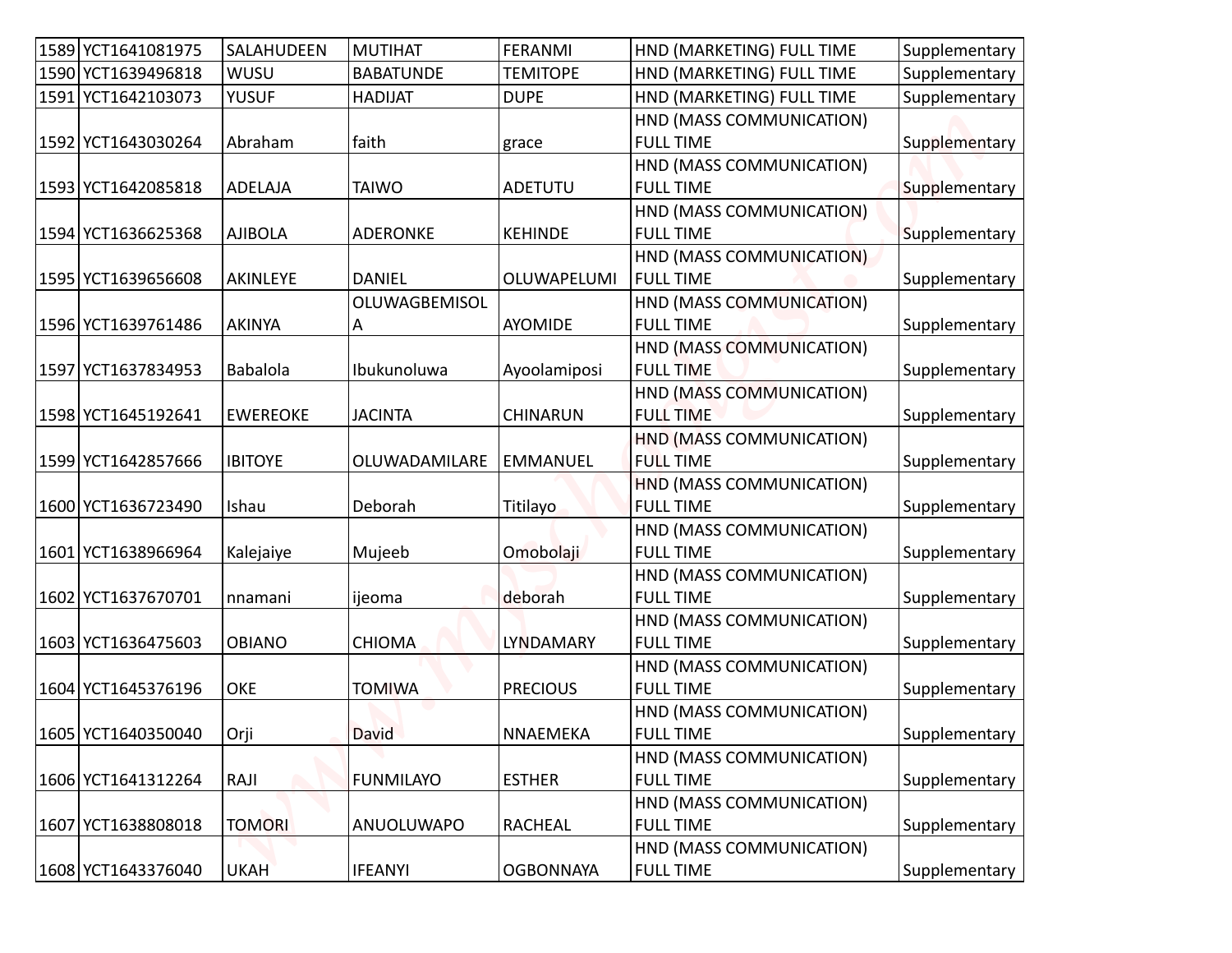|                    |                 |                 | CHUKWUEMEKA   FULL TIME | HND (MASS COMMUNICATION)                         |               |
|--------------------|-----------------|-----------------|-------------------------|--------------------------------------------------|---------------|
| 1609 YCT1643371693 | <b>UWAMALEM</b> | <b>CHISOM</b>   |                         |                                                  | Supplementary |
| 1610 YCT1642768942 | ABU             | AFEMIKE         | <b>JUDE</b>             | HND (MECHANICAL ENGINEERING)<br><b>FULL TIME</b> | Supplementary |
|                    |                 |                 |                         | HND (MECHANICAL ENGINEERING)                     |               |
| 1611 YCT1636633960 | ADEKANYE        | <b>IBIDUNNI</b> | <b>LYDIA</b>            | <b>FULL TIME</b>                                 | Supplementary |
|                    |                 |                 |                         | HND (MECHANICAL ENGINEERING)                     |               |
| 1612 YCT1637913540 | Adepoju         | Favour          | Isaac                   | <b>FULL TIME</b>                                 | Supplementary |
|                    |                 |                 |                         | HND (MECHANICAL ENGINEERING)                     |               |
| 1613 YCT1642661283 | Aderewa         | Oluwafemi       | Emmanuel                | <b>FULL TIME</b>                                 | Supplementary |
|                    |                 |                 |                         | HND (MECHANICAL ENGINEERING)                     |               |
| 1614 YCT1641888337 | Adetunji        | Emmanuel        | Oluwalayo               | <b>FULL TIME</b>                                 | Supplementary |
|                    |                 |                 |                         | HND (MECHANICAL ENGINEERING)                     |               |
| 1615 YCT1636627482 | <b>AFOLABI</b>  | <b>RAYMOND</b>  | <b>KEHINDE</b>          | <b>FULL TIME</b>                                 | Supplementary |
|                    |                 |                 |                         | HND (MECHANICAL ENGINEERING)                     |               |
| 1616 YCT1645174143 | Ajayi           | Samuel          | Adebowale               | <b>FULL TIME</b>                                 | Supplementary |
|                    |                 |                 |                         | HND (MECHANICAL ENGINEERING)                     |               |
| 1617 YCT1644656317 | <b>AJAYI</b>    | OLANREWAJU      | <b>TAOHEED</b>          | <b>FULL TIME</b>                                 | Supplementary |
|                    |                 |                 |                         | HND (MECHANICAL ENGINEERING)                     |               |
| 1618 YCT1638450270 | <b>AJAYI</b>    | <b>MICHEAL</b>  | <b>OLAMILEKAN</b>       | <b>FULL TIME</b>                                 | Supplementary |
|                    |                 |                 |                         | HND (MECHANICAL ENGINEERING)                     |               |
| 1619 YCT1643797212 | <b>AJILEYE</b>  | <b>DAVID</b>    | <b>TOLULOPE</b>         | <b>FULL TIME</b>                                 | Supplementary |
|                    |                 |                 |                         | HND (MECHANICAL ENGINEERING)                     |               |
| 1620 YCT1643288732 | <b>AKANDE</b>   | SULAIMON        | <b>OLAMILEKAN</b>       | <b>FULL TIME</b>                                 | Supplementary |
|                    |                 |                 |                         | HND (MECHANICAL ENGINEERING)                     |               |
| 1621 YCT1642243763 | <b>ALABI</b>    | <b>FAWAZ</b>    | <b>OLAWALE</b>          | <b>FULL TIME</b>                                 | Supplementary |
|                    |                 |                 |                         | HND (MECHANICAL ENGINEERING)                     |               |
| 1622 YCT1644257765 | Alausa          | Hassan          | Oladipupo               | <b>FULL TIME</b>                                 | Supplementary |
| 1623 YCT1643723555 |                 | Atinuke         | Goldblessing            | HND (MECHANICAL ENGINEERING)<br><b>FULL TIME</b> | Supplementary |
|                    | Alege           |                 |                         | HND (MECHANICAL ENGINEERING)                     |               |
| 1624 YCT1643215225 | alliu           | oluwaseun       | qudus                   | <b>FULL TIME</b>                                 | Supplementary |
|                    |                 |                 |                         | HND (MECHANICAL ENGINEERING)                     |               |
| 1625 YCT1643191434 | <b>ALONGE</b>   | AYOMIDE         | <b>JOSEPH</b>           | <b>FULL TIME</b>                                 | Supplementary |
|                    |                 |                 |                         | HND (MECHANICAL ENGINEERING)                     |               |
| 1626 YCT1646064131 | <b>AYOADE</b>   | <b>TOHEEB</b>   | <b>ADEKUNLE</b>         | <b>FULL TIME</b>                                 | Supplementary |
|                    |                 |                 |                         | HND (MECHANICAL ENGINEERING)                     |               |
| 1627 YCT1638601432 | <b>BADMUS</b>   | OLAMILEKAN      | <b>MUSODIQ</b>          | <b>FULL TIME</b>                                 | Supplementary |
|                    |                 |                 |                         |                                                  |               |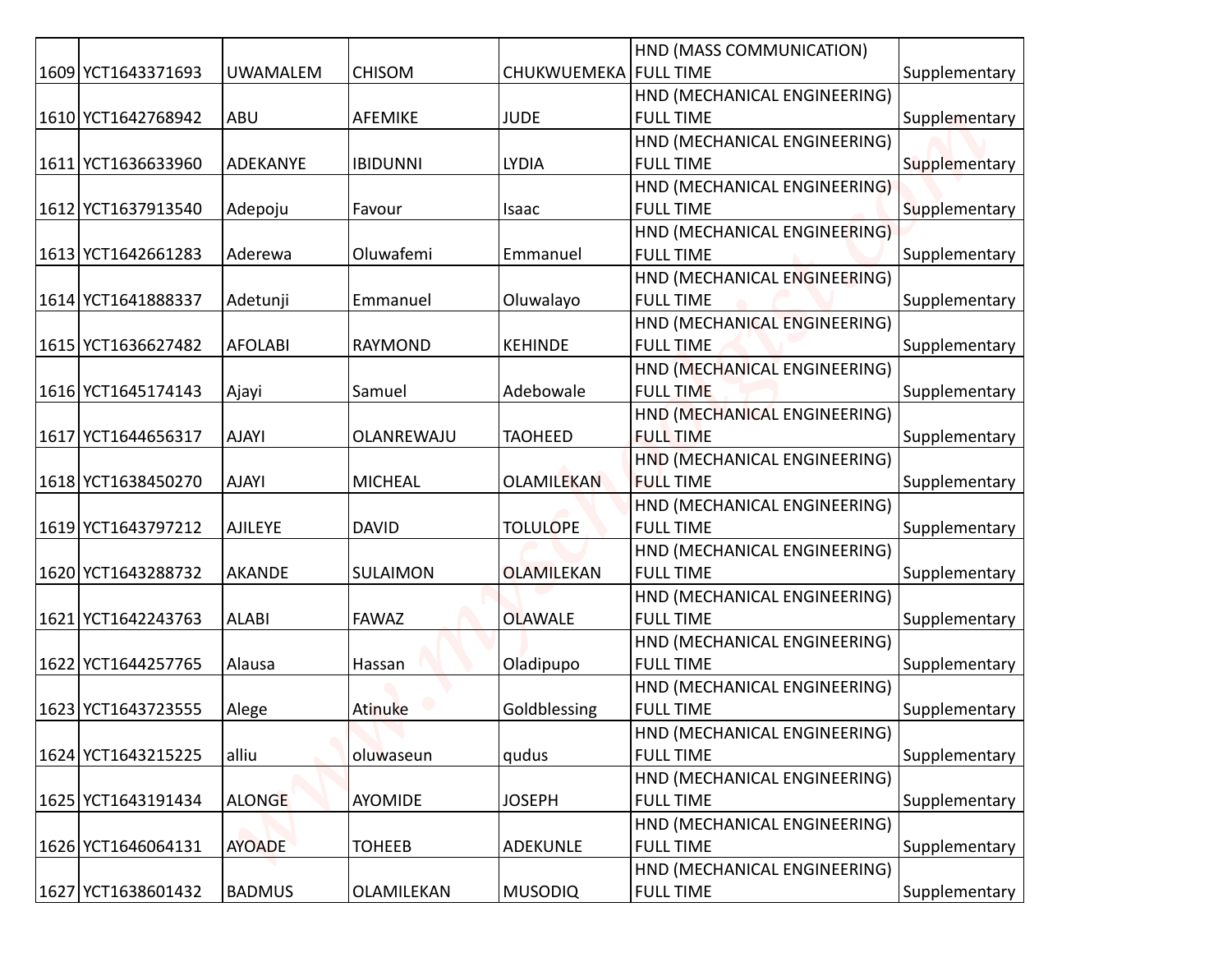|                    |                   |                       |                  | HND (MECHANICAL ENGINEERING)                     |               |
|--------------------|-------------------|-----------------------|------------------|--------------------------------------------------|---------------|
| 1628 YCT1644228863 | <b>Bankole</b>    | Ayuba                 | Adewale          | <b>FULL TIME</b>                                 | Supplementary |
|                    |                   |                       |                  | HND (MECHANICAL ENGINEERING)                     |               |
| 1629 YCT1638813600 | <b>BOLARINWA</b>  | <b>OLUWASEYI</b>      | <b>QUAWIY</b>    | <b>FULL TIME</b>                                 | Supplementary |
|                    |                   |                       |                  | HND (MECHANICAL ENGINEERING)                     |               |
| 1630 YCT1637151609 | <b>BRAIMOH</b>    | ABDULJABAR            | <b>OSHIOKE</b>   | <b>FULL TIME</b>                                 | Supplementary |
|                    |                   |                       |                  | HND (MECHANICAL ENGINEERING)                     |               |
| 1631 YCT1642763961 | <b>FOWOSERE</b>   | <b>DANIEL</b>         | <b>JUWONLO</b>   | <b>FULL TIME</b>                                 | Supplementary |
|                    |                   |                       |                  | HND (MECHANICAL ENGINEERING)                     |               |
| 1632 YCT1645526474 | Ifezue            | Julius                | Anthony. C       | <b>FULL TIME</b>                                 | Supplementary |
|                    |                   |                       |                  | HND (MECHANICAL ENGINEERING)                     |               |
| 1633 YCT1640599809 | <b>IHEMUJIETO</b> | PRINCEWILL            |                  | <b>FULL TIME</b>                                 | Supplementary |
|                    |                   |                       |                  | HND (MECHANICAL ENGINEERING)                     |               |
| 1634 YCT1637043799 | Intukidem         | Emmanuel              | Samuel           | <b>FULL TIME</b>                                 | Supplementary |
|                    |                   |                       |                  | HND (MECHANICAL ENGINEERING)                     |               |
| 1635 YCT1637229759 | LAWANSON          | <b>OLUWASEYI</b>      | <b>JOHN</b>      | <b>FULL TIME</b>                                 | Supplementary |
|                    |                   |                       |                  | HND (MECHANICAL ENGINEERING)                     |               |
| 1636 YCT1643809029 | <b>MUSILIU</b>    | <b>HASSAN</b>         | <b>GBEMINIYI</b> | <b>FULL TIME</b>                                 | Supplementary |
|                    |                   |                       |                  | HND (MECHANICAL ENGINEERING)                     |               |
| 1637 YCT1636112083 | <b>NWAEKE</b>     | <b>HARRISON</b>       | <b>OSEBUELI</b>  | <b>FULL TIME</b>                                 | Supplementary |
|                    |                   |                       |                  | HND (MECHANICAL ENGINEERING)                     |               |
| 1638 YCT1644484697 | Odeyemi           | Daniel                | Abiodun          | <b>FULL TIME</b>                                 | Supplementary |
|                    |                   |                       |                  | HND (MECHANICAL ENGINEERING)                     |               |
| 1639 YCT1641830534 | Ogunbiyi          | Tolulope              | <b>Bolaji</b>    | <b>FULL TIME</b>                                 | Supplementary |
|                    |                   | <b>OLORUNGBEMILEK</b> |                  | HND (MECHANICAL ENGINEERING)                     |               |
| 1640 YCT1645098662 | <b>OJUOLA</b>     | E                     | <b>KWAME</b>     | <b>FULL TIME</b>                                 | Supplementary |
|                    |                   |                       |                  | HND (MECHANICAL ENGINEERING)                     |               |
| 1641 YCT1642666716 | Oladapo           | Hammed                | Olatunde         | <b>FULL TIME</b>                                 | Supplementary |
| 1642 YCT1637061983 | <b>OLATUNJI</b>   | <b>ADEBAYO</b>        | <b>BABATUNDE</b> | HND (MECHANICAL ENGINEERING)<br><b>FULL TIME</b> | Supplementary |
|                    |                   |                       |                  | HND (MECHANICAL ENGINEERING)                     |               |
| 1643 YCT1636451627 | <b>OLAWOYE</b>    | <b>KEHINDE</b>        | <b>DAVID</b>     | <b>FULL TIME</b>                                 | Supplementary |
|                    |                   |                       |                  | HND (MECHANICAL ENGINEERING)                     |               |
| 1644 YCT1639390529 | Olofin            | Ifedayo               | Jude             | <b>FULL TIME</b>                                 | Supplementary |
|                    |                   |                       |                  | HND (MECHANICAL ENGINEERING)                     |               |
| 1645 YCT1639748453 | <b>OLORUNYOMI</b> | <b>TIMILEHIN</b>      | <b>BABATUNDE</b> | <b>FULL TIME</b>                                 | Supplementary |
|                    | <b>OLOWOLANPE</b> |                       |                  | HND (MECHANICAL ENGINEERING)                     |               |
| 1646 YCT1638953771 | MO                | Michael               | OLUWASEUN        | <b>FULL TIME</b>                                 | Supplementary |
|                    |                   |                       |                  |                                                  |               |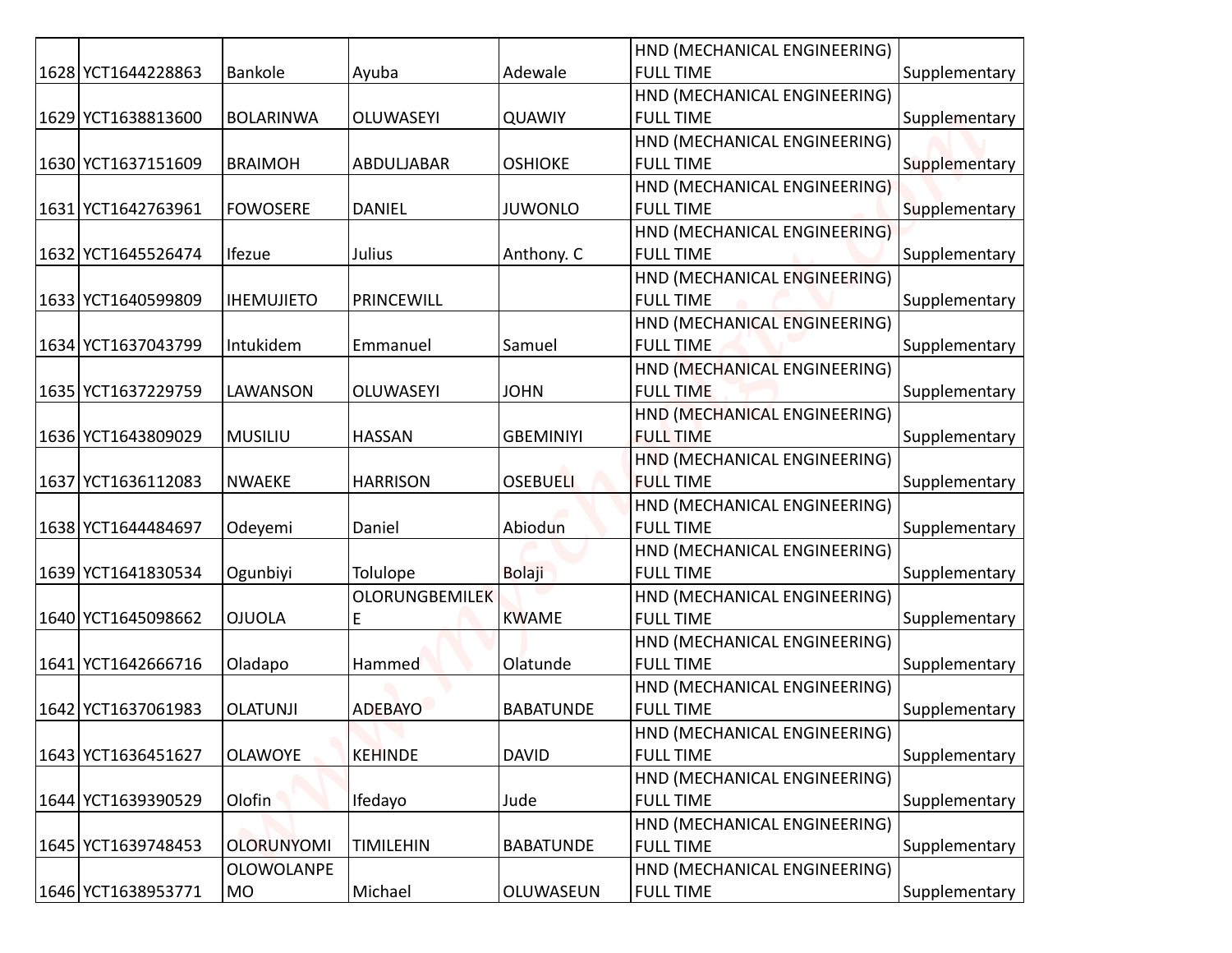|                    |                   |                   |                  | HND (MECHANICAL ENGINEERING)  |               |
|--------------------|-------------------|-------------------|------------------|-------------------------------|---------------|
| 1647 YCT1641993070 | <b>OMODADEPO</b>  | SAMUEL            | <b>BABATUNDE</b> | <b>FULL TIME</b>              | Supplementary |
|                    |                   |                   |                  | HND (MECHANICAL ENGINEERING)  |               |
| 1648 YCT1642693027 | Onyenwe           | <b>Bright</b>     | Kelechi          | <b>FULL TIME</b>              | Supplementary |
|                    |                   |                   |                  | HND (MECHANICAL ENGINEERING)  |               |
| 1649 YCT1645434350 | Opamakinde        | Yakub             | Olatunji         | <b>FULL TIME</b>              | Supplementary |
|                    |                   |                   |                  | HND (MECHANICAL ENGINEERING)  |               |
| 1650 YCT1636626508 | <b>OWOLABI</b>    | KAZEEM            | <b>MAYOWA</b>    | <b>FULL TIME</b>              | Supplementary |
|                    |                   |                   |                  | HND (MECHANICAL ENGINEERING)  |               |
| 1651 YCT1645181723 | <b>OYEWOLE</b>    | <b>PRAISE</b>     | <b>OYEROPO</b>   | <b>FULL TIME</b>              | Supplementary |
|                    |                   |                   |                  | HND (MECHANICAL ENGINEERING)  |               |
| 1652 YCT1646401196 | SALAM             | <b>ABDULBASIT</b> |                  | <b>FULL TIME</b>              | Supplementary |
|                    |                   |                   |                  | HND (MECHANICAL ENGINEERING)  |               |
| 1653 YCT1636663281 | SALAMI            | <b>GODWIN</b>     | <b>ABIODUN</b>   | <b>FULL TIME</b>              | Supplementary |
|                    |                   |                   |                  | HND (MECHANICAL ENGINEERING)  |               |
| 1654 YCT1644907414 | <b>SHONIYI</b>    | <b>IMOLEAYO</b>   | SAMSON           | <b>FULL TIME</b>              | Supplementary |
|                    |                   |                   |                  | HND (MECHANICAL ENGINEERING)  |               |
| 1655 YCT1640879996 | Siyanbola         | Benjamin          | Oluwasegun       | <b>FULL TIME</b>              | Supplementary |
|                    |                   |                   |                  | HND (MECHANICAL ENGINEERING)  |               |
| 1656 YCT1636468685 | <b>SOWEMIMO</b>   | <b>KEHINDE</b>    | <b>ISAIAH</b>    | <b>FULL TIME</b>              | Supplementary |
|                    |                   |                   |                  | HND (MECHANICAL ENGINEERING)  |               |
| 1657 YCT1636124649 | <b>UDEZE</b>      | <b>JANET</b>      | <b>CHISOM</b>    | <b>FULL TIME</b>              | Supplementary |
|                    |                   |                   |                  | HND (METALLURGICAL            |               |
| 1658 YCT1642008998 | Adebalogun        | Oluwanifemi       | Moyosoluwa       | <b>ENGINEERING) FULL TIME</b> | Supplementary |
|                    |                   |                   |                  | HND (METALLURGICAL            |               |
| 1659 YCT1638884898 | adesope           | mujeeb            | adewale          | <b>ENGINEERING) FULL TIME</b> | Supplementary |
|                    |                   |                   |                  | HND (METALLURGICAL            |               |
| 1660 YCT1640100944 | Agbo              | James             | Ebuka            | <b>ENGINEERING) FULL TIME</b> | Supplementary |
|                    |                   |                   |                  | HND (METALLURGICAL            |               |
| 1661 YCT1638831519 | AKINBAMI          | <b>JOSEPH</b>     | OLUWASEGUN       | <b>ENGINEERING) FULL TIME</b> | Supplementary |
|                    |                   |                   |                  | HND (METALLURGICAL            |               |
| 1662 YCT1636366673 | Alabi             | Gboluwaga         | Olamide          | <b>ENGINEERING) FULL TIME</b> | Supplementary |
|                    |                   |                   |                  | HND (METALLURGICAL            |               |
| 1663 YCT1643829643 | <b>ALABI</b>      | <b>TEMITOPE</b>   | SAMIAT           | <b>ENGINEERING) FULL TIME</b> | Supplementary |
|                    |                   |                   |                  | HND (METALLURGICAL            |               |
| 1664 YCT1639720821 | <b>OGUNYOMI</b>   | <b>EMMANUEL</b>   | <b>OLAOLUWA</b>  | <b>ENGINEERING) FULL TIME</b> | Supplementary |
|                    |                   |                   |                  | HND (METALLURGICAL            |               |
| 1665 YCT1644079491 | <b>OLAFIMIHAN</b> | ADEDEJI           | <b>LUCAS</b>     | <b>ENGINEERING) FULL TIME</b> | Supplementary |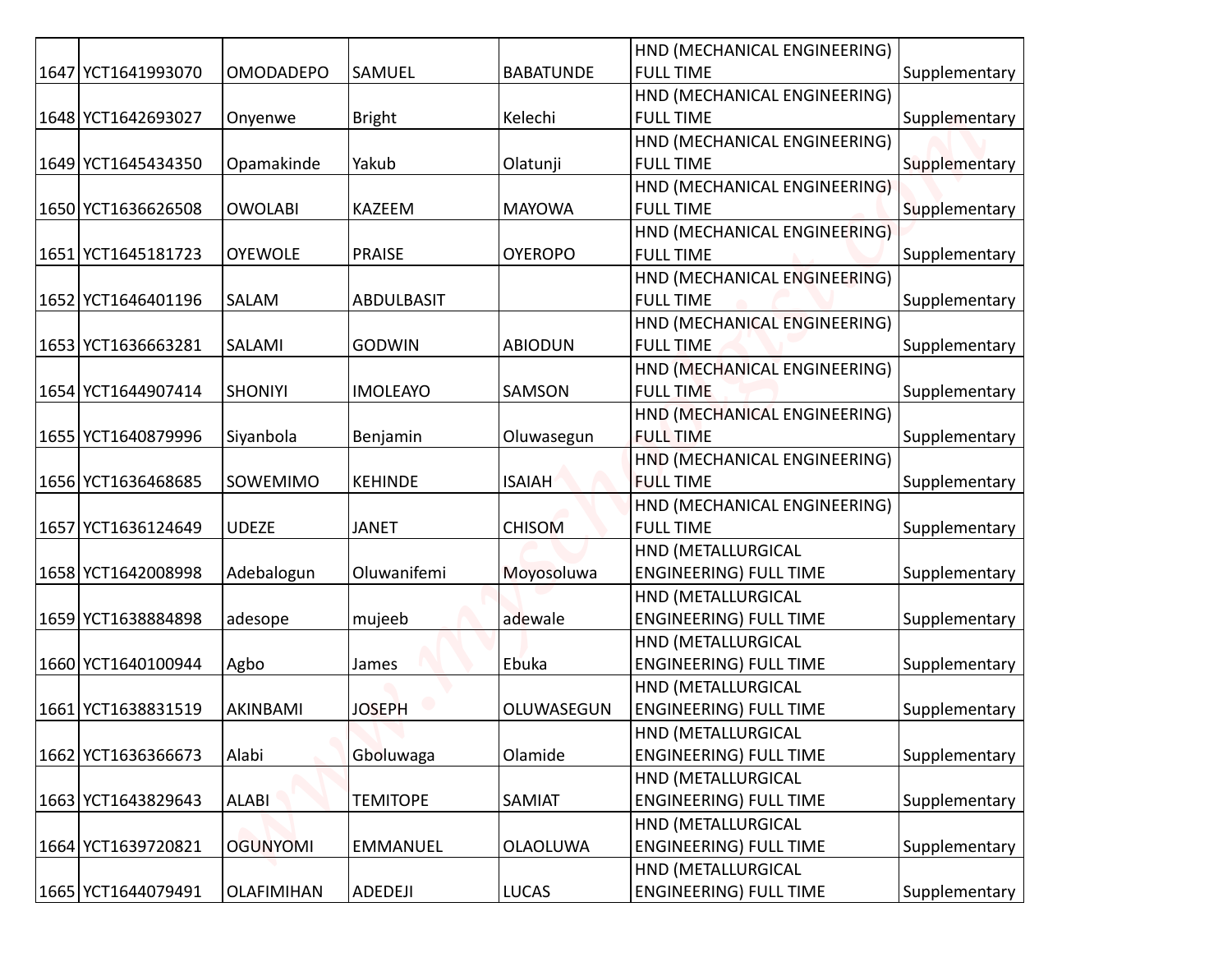|                    |                |                   |                   | HND (METALLURGICAL            |               |
|--------------------|----------------|-------------------|-------------------|-------------------------------|---------------|
| 1666 YCT1637743042 | Onyemaka       | Lucky             | Onuoha            | <b>ENGINEERING) FULL TIME</b> | Supplementary |
|                    |                |                   |                   | HND (METALLURGICAL            |               |
| 1667 YCT1641844596 | <b>RAUF</b>    | <b>CALEB</b>      |                   | <b>ENGINEERING) FULL TIME</b> | Supplementary |
|                    |                |                   |                   | HND (METALLURGICAL            |               |
| 1668 YCT1637754366 | SALAMI         | <b>OLUWATOBI</b>  | <b>GIDEON</b>     | <b>ENGINEERING) FULL TIME</b> | Supplementary |
|                    |                |                   |                   | HND (METALLURGICAL            |               |
| 1669 YCT1637671689 | <b>TAIWO</b>   | <b>OLADAYO</b>    | <b>EMMANUEL</b>   | <b>ENGINEERING) FULL TIME</b> | Supplementary |
| 1670 YCT1640098712 | ADEYEMO        | <b>ESTHER</b>     | <b>ADEWUNMI</b>   | HND (MICROBIOLOGY) FULL TIME  | Supplementary |
| 1671 YCT1638374979 | Akinsola       | Olamide           | <b>Baligis</b>    | HND (MICROBIOLOGY) FULL TIME  | Supplementary |
| 1672 YCT1637062840 | AMUSA          | <b>MARIAM</b>     | <b>ADEBUKOLA</b>  | HND (MICROBIOLOGY) FULL TIME  | Supplementary |
| 1673 YCT1637649609 | Anumaka        | Ruth              | Anurika           | HND (MICROBIOLOGY) FULL TIME  | Supplementary |
| 1674 YCT1643973371 | <b>AYARA</b>   | <b>BOLAJI</b>     | <b>FAITH</b>      | HND (MICROBIOLOGY) FULL TIME  | Supplementary |
| 1675 YCT1636197222 | <b>ESELE</b>   | <b>JOY</b>        | <b>OLAJUMOKE</b>  | HND (MICROBIOLOGY) FULL TIME  | Supplementary |
| 1676 YCT1640543299 | Etiti          | Chioma            | Olivia            | HND (MICROBIOLOGY) FULL TIME  | Supplementary |
| 1677 YCT1636630780 | <b>FAYOMBO</b> | <b>DEBORAH</b>    | <b>OLAYINKA</b>   | HND (MICROBIOLOGY) FULL TIME  | Supplementary |
| 1678 YCT1642077946 | <b>IBRAHIM</b> | <b>MARIAM</b>     | <b>OLAMIDE</b>    | HND (MICROBIOLOGY) FULL TIME  | Supplementary |
| 1679 YCT1644770401 | <b>JOGHO</b>   | LAJU              | <b>STEPHANIE</b>  | HND (MICROBIOLOGY) FULL TIME  | Supplementary |
| 1680 YCT1638448001 | <b>KASIM</b>   | <b>ADEBUSOLA</b>  | <b>DEBORAH</b>    | HND (MICROBIOLOGY) FULL TIME  | Supplementary |
| 1681 YCT1647523809 | <b>MBAH</b>    | OLUCHI            | <b>SMILE</b>      | HND (MICROBIOLOGY) FULL TIME  | Supplementary |
| 1682 YCT1636640545 | <b>MUSA</b>    | ZAINAB            | <b>AJOKE</b>      | HND (MICROBIOLOGY) FULL TIME  | Supplementary |
| 1683 YCT1639205674 | <b>NNAMAH</b>  | <b>ESTHER</b>     | <b>ELOCHUKWU</b>  | HND (MICROBIOLOGY) FULL TIME  | Supplementary |
| 1684 YCT1647791782 | NWACHUKWU      | PHILOMENA         | <b>CHIWENDU</b>   | HND (MICROBIOLOGY) FULL TIME  | Supplementary |
| 1685 YCT1637940886 | <b>ODUMESI</b> | <b>OLUWATOSIN</b> | <b>BOLUWATIFE</b> | HND (MICROBIOLOGY) FULL TIME  | Supplementary |
| 1686 YCT1640858465 | <b>OKEKE</b>   | <b>JULIET</b>     | <b>CHIWENDU</b>   | HND (MICROBIOLOGY) FULL TIME  | Supplementary |
| 1687 YCT1641550656 | OLADUNJOYE     | <b>MOJISOLA</b>   | <b>MEDINAT</b>    | HND (MICROBIOLOGY) FULL TIME  | Supplementary |
| 1688 YCT1636727871 | OLANREWAJU     | <b>TOBI</b>       | <b>MODUPE</b>     | HND (MICROBIOLOGY) FULL TIME  | Supplementary |
| 1689 YCT1645430602 | Oluyinka       | Oluwafunke        | Ayomide           | HND (MICROBIOLOGY) FULL TIME  | Supplementary |
| 1690 YCT1644846365 | ONYEUKWU       | <b>CHIAMAKA</b>   | <b>YOL</b>        | HND (MICROBIOLOGY) FULL TIME  | Supplementary |
| 1691 YCT1645011328 | Osumah         | Joan              | Beauty            | HND (MICROBIOLOGY) FULL TIME  | Supplementary |
| 1692 YCT1636372509 | <b>OTELE</b>   | <b>TOLUWANIMI</b> | <b>EMMANUEL</b>   | HND (MICROBIOLOGY) FULL TIME  | Supplementary |
| 1693 YCT1636377110 | Raheem         | Barakat           | Abidemi           | HND (MICROBIOLOGY) FULL TIME  | Supplementary |
| 1694 YCT1637338143 | <b>TIJANI</b>  | KHADIJAT          | OLAYEMI           | HND (MICROBIOLOGY) FULL TIME  | Supplementary |
| 1695 YCT1640012317 | <b>TOMORI</b>  | OLUWADAMILOLA     | AFOLASHADE        | HND (MICROBIOLOGY) FULL TIME  | Supplementary |
|                    |                |                   |                   | HND (OFFICE TECHNOLOGY        |               |
| 1696 YCT1638781369 | <b>AKUWARA</b> | <b>STEPHANIE</b>  | <b>CHIDINMA</b>   | MANAGEMENT) FULL TIME         | Supplementary |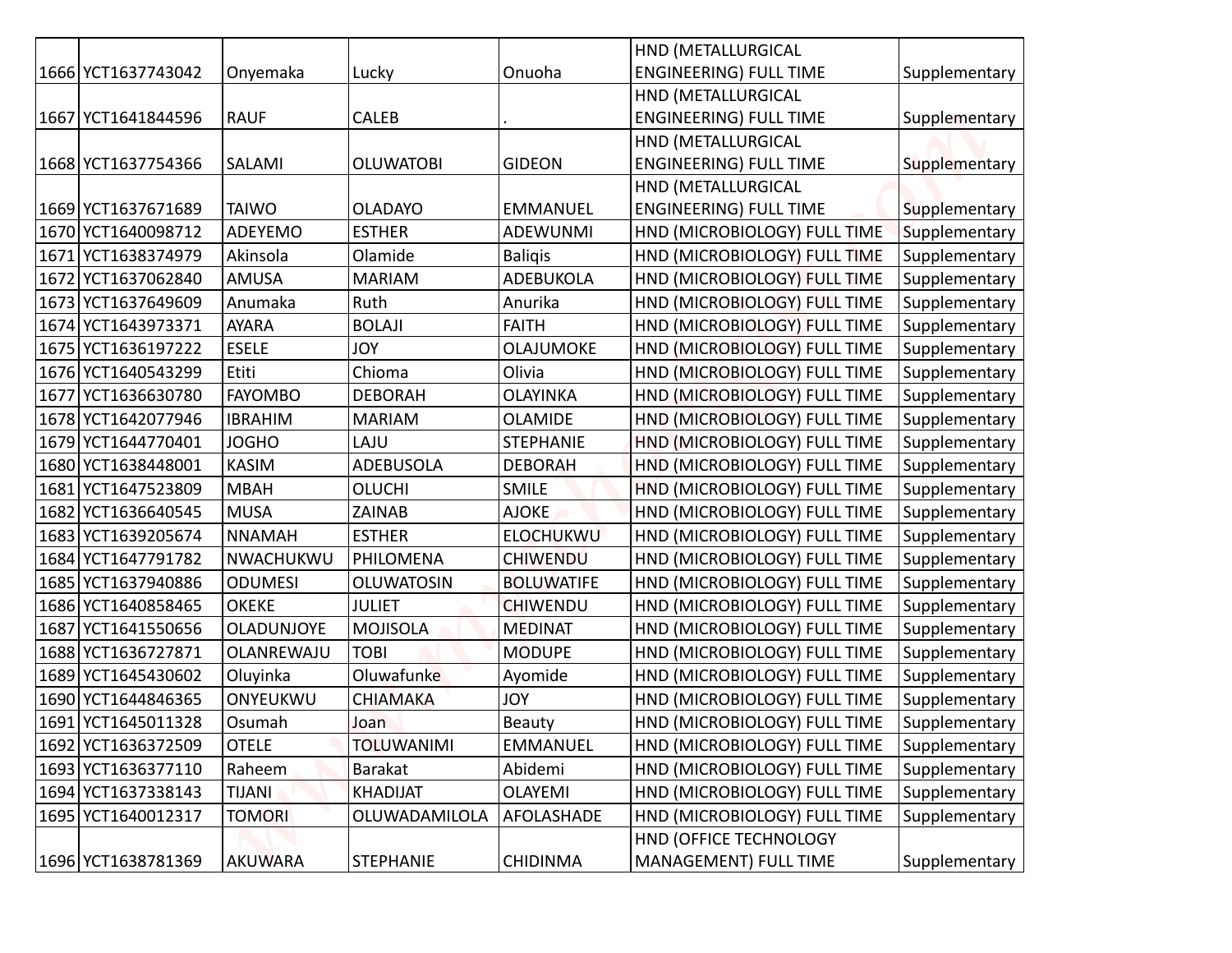| <b>EGBONTOLORU</b><br>HND (OFFICE TECHNOLOGY<br>1697 YCT1636482971<br><b>ESTHER</b><br><b>FOLAKE</b><br>MANAGEMENT) FULL TIME<br>N<br>HND (OFFICE TECHNOLOGY<br>MANAGEMENT) FULL TIME<br> 1698 YCT1639649978<br>Ekhator<br>Osareti<br>Samson<br>HND (OFFICE TECHNOLOGY<br>Anwulika<br> 1699 YCT1640791681<br>Ezeamaka<br>MANAGEMENT) FULL TIME<br>Mercy | Supplementary |
|---------------------------------------------------------------------------------------------------------------------------------------------------------------------------------------------------------------------------------------------------------------------------------------------------------------------------------------------------------|---------------|
|                                                                                                                                                                                                                                                                                                                                                         |               |
|                                                                                                                                                                                                                                                                                                                                                         |               |
|                                                                                                                                                                                                                                                                                                                                                         |               |
|                                                                                                                                                                                                                                                                                                                                                         |               |
|                                                                                                                                                                                                                                                                                                                                                         |               |
|                                                                                                                                                                                                                                                                                                                                                         |               |
|                                                                                                                                                                                                                                                                                                                                                         |               |
|                                                                                                                                                                                                                                                                                                                                                         |               |
|                                                                                                                                                                                                                                                                                                                                                         |               |
|                                                                                                                                                                                                                                                                                                                                                         |               |
|                                                                                                                                                                                                                                                                                                                                                         | Supplementary |
|                                                                                                                                                                                                                                                                                                                                                         |               |
|                                                                                                                                                                                                                                                                                                                                                         | Supplementary |
| HND (OFFICE TECHNOLOGY                                                                                                                                                                                                                                                                                                                                  |               |
| Scholastica<br>1700 YCT1639404852<br>Ezeani<br>Chidiogo<br>MANAGEMENT) FULL TIME                                                                                                                                                                                                                                                                        | Supplementary |
| HND (OFFICE TECHNOLOGY                                                                                                                                                                                                                                                                                                                                  |               |
| MANAGEMENT) FULL TIME<br>1701 YCT1641213477<br><b>IBUKUN</b><br><b>MARY</b><br><b>FOLASHADE</b>                                                                                                                                                                                                                                                         | Supplementary |
| HND (OFFICE TECHNOLOGY                                                                                                                                                                                                                                                                                                                                  |               |
| 1702 YCT1644399443<br>Joseph<br>Ayomide<br>MANAGEMENT) FULL TIME<br>Ikotun                                                                                                                                                                                                                                                                              | Supplementary |
| HND (OFFICE TECHNOLOGY                                                                                                                                                                                                                                                                                                                                  |               |
| OGUDUGU<br><b>LUCKY</b><br><b>FRANCIS</b><br>MANAGEMENT) FULL TIME<br> 1703 YCT1639500646                                                                                                                                                                                                                                                               | Supplementary |
| HND (OFFICE TECHNOLOGY                                                                                                                                                                                                                                                                                                                                  |               |
| 1704 YCT1640165722<br><b>OIO</b><br><b>IYABO</b><br><b>DEBORAH</b><br>MANAGEMENT) FULL TIME                                                                                                                                                                                                                                                             | Supplementary |
| HND (OFFICE TECHNOLOGY                                                                                                                                                                                                                                                                                                                                  |               |
| 1705 YCT1641309418<br><b>MERCY</b><br><b>ITUNUOLUWA</b><br><b>MANAGEMENT) FULL TIME</b><br><b>OMOSANYA</b>                                                                                                                                                                                                                                              | Supplementary |
| HND (OFFICE TECHNOLOGY                                                                                                                                                                                                                                                                                                                                  |               |
| 1706 YCT1643639120<br>Akuchinyere<br><b>MANAGEMENT) FULL TIME</b><br><b>Bright</b><br>Opara                                                                                                                                                                                                                                                             | Supplementary |
| <b>CHARLES</b><br> 1707 YCT1637828096<br><b>EKWEOZOR</b><br><b>NONSO</b><br><b>HND (PAINTING) FULL TIME</b>                                                                                                                                                                                                                                             | Supplementary |
| 1708 YCT1637409175<br>Olawale<br>Qudus<br>HND (PAINTING) FULL TIME<br>Isau                                                                                                                                                                                                                                                                              | Supplementary |
| OLUWADAMILA                                                                                                                                                                                                                                                                                                                                             |               |
| <b>KOSEBINU</b><br><b>MICHEAL</b><br> 1709 YCT1639406442<br><b>RE</b><br>HND (PAINTING) FULL TIME                                                                                                                                                                                                                                                       | Supplementary |
| <b>OBIKARAMNAC</b>                                                                                                                                                                                                                                                                                                                                      |               |
| <b>ONUH</b><br><b>VICTOR</b><br><b>HUKWU</b><br>1710 YCT1646233958<br>HND (PAINTING) FULL TIME                                                                                                                                                                                                                                                          | Supplementary |
| HND (PRINTING TECHNOLOGY)                                                                                                                                                                                                                                                                                                                               |               |
| 1711 YCT1636472028<br><b>AJEWOLE</b><br><b>JOHN</b><br><b>TIMILEHIN</b><br><b>FULL TIME</b>                                                                                                                                                                                                                                                             | Supplementary |
| HND (PRINTING TECHNOLOGY)                                                                                                                                                                                                                                                                                                                               |               |
| Rafiu<br>Adam<br>Adewale<br><b>FULL TIME</b><br>1712 YCT1646775850                                                                                                                                                                                                                                                                                      | Supplementary |
| HND (QUANTITY SURVEYING) FULL                                                                                                                                                                                                                                                                                                                           |               |
| Adebanjo<br>Elishama<br><b>TIME</b><br> 1713 YCT1643840723<br>Oluwagbogo                                                                                                                                                                                                                                                                                | Supplementary |
|                                                                                                                                                                                                                                                                                                                                                         |               |
| HND (QUANTITY SURVEYING) FULL                                                                                                                                                                                                                                                                                                                           | Supplementary |
| 1714 YCT1638600717<br>Adekoya<br><b>TIME</b><br>Temitope<br>Samuel                                                                                                                                                                                                                                                                                      |               |
| HND (QUANTITY SURVEYING) FULL                                                                                                                                                                                                                                                                                                                           |               |
| 1715 YCT1638383384<br>Taibat<br><b>TIME</b><br>Aderogba<br>Adetoro                                                                                                                                                                                                                                                                                      | Supplementary |
| HND (QUANTITY SURVEYING) FULL                                                                                                                                                                                                                                                                                                                           |               |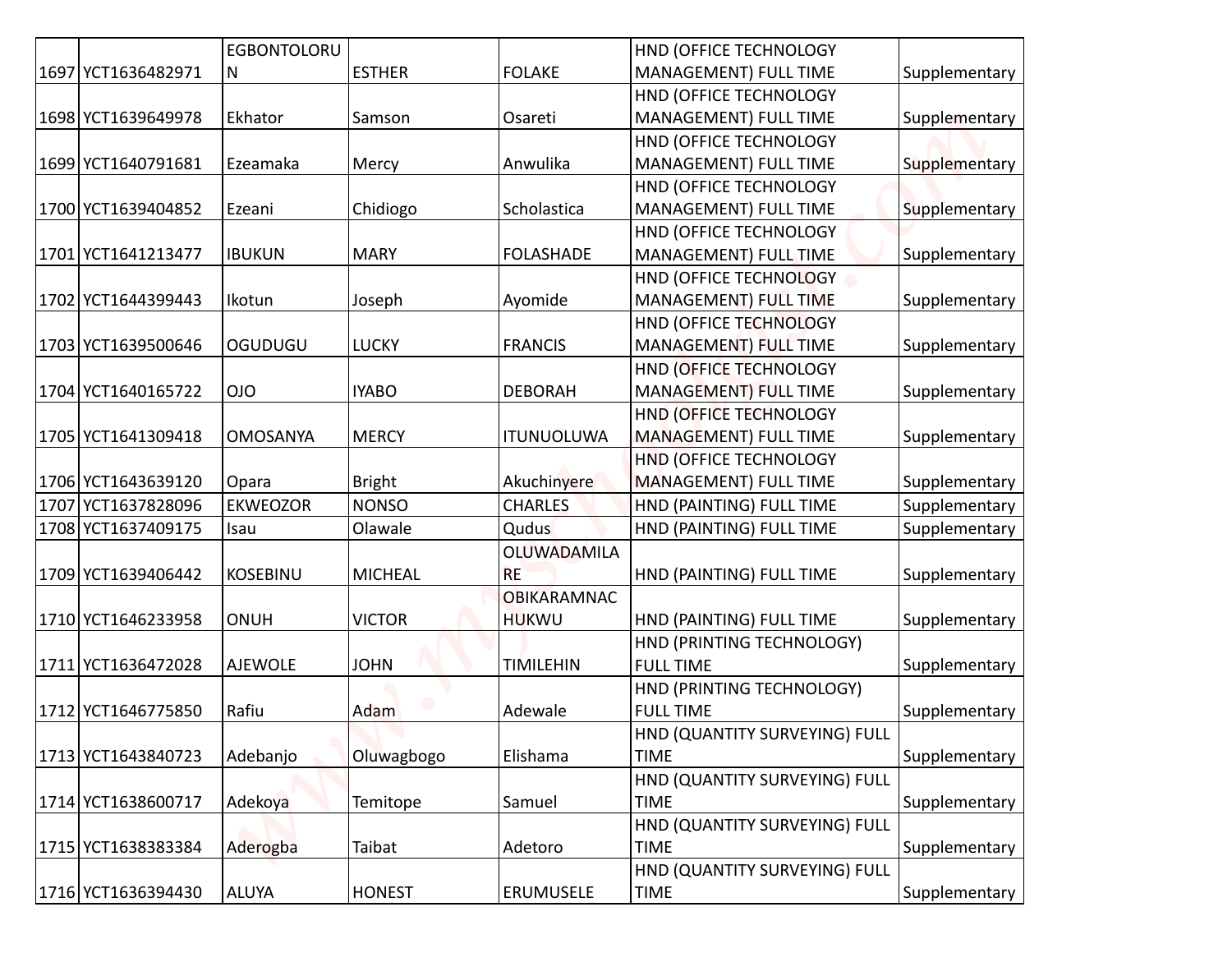|                    |                |                  |                   | HND (QUANTITY SURVEYING) FULL                |               |
|--------------------|----------------|------------------|-------------------|----------------------------------------------|---------------|
| 1717 YCT1636822174 | <b>AYINDE</b>  | <b>ADEDAYO</b>   | <b>MATTHEW</b>    | <b>TIME</b>                                  | Supplementary |
|                    |                |                  |                   | HND (QUANTITY SURVEYING) FULL                |               |
| 1718 YCT1643378231 | Balogun        | Mayowa           | Rasaak            | <b>TIME</b>                                  | Supplementary |
|                    |                |                  |                   | HND (QUANTITY SURVEYING) FULL                |               |
| 1719 YCT1643379241 | Borokini       | Fawaz            | Olabode           | <b>TIME</b>                                  | Supplementary |
|                    |                |                  |                   | HND (QUANTITY SURVEYING) FULL                |               |
| 1720 YCT1637257436 | <b>HANOL</b>   | <b>PROMISE</b>   |                   | <b>TIME</b>                                  | Supplementary |
|                    |                |                  |                   | HND (QUANTITY SURVEYING) FULL                |               |
| 1721 YCT1642508108 | <b>KUMUYI</b>  | <b>OLADEJI</b>   | <b>DANIEL</b>     | <b>TIME</b>                                  | Supplementary |
|                    |                |                  | <b>CHUKWUNONS</b> | HND (QUANTITY SURVEYING) FULL                |               |
| 1722 YCT1644067803 | <b>MOGBO</b>   | <b>DANIEL</b>    | Ο                 | <b>TIME</b>                                  | Supplementary |
|                    |                |                  |                   | HND (QUANTITY SURVEYING) FULL                |               |
| 1723 YCT1641671082 | <b>OLAGOKE</b> | <b>RAMOTA</b>    | OLUWABUSAYO       | <b>TIME</b>                                  | Supplementary |
|                    |                |                  |                   | HND (QUANTITY SURVEYING) FULL                |               |
| 1724 YCT1637788648 | Olaniyi        | Olanrewaju       | Sikirulahi        | <b>TIME</b>                                  | Supplementary |
|                    |                |                  |                   | HND (QUANTITY SURVEYING) FULL                |               |
| 1725 YCT1637323247 | Oluyombo       | Christopher      | Olukunle          | <b>TIME</b>                                  | Supplementary |
|                    |                |                  |                   | HND (QUANTITY SURVEYING) FULL                |               |
| 1726 YCT1639220250 | <b>ONIKOLA</b> | <b>FADLULLAH</b> | <b>OLAYEMI</b>    | <b>TIME</b>                                  | Supplementary |
|                    |                |                  |                   | HND (QUANTITY SURVEYING) FULL<br><b>TIME</b> |               |
| 1727 YCT1640273502 | Osuolale       | Titilayo         | Opeyemi           | HND (QUANTITY SURVEYING) FULL                | Supplementary |
| 1728 YCT1646455285 | Oyinloye       | Kofoworola       | Toliat            | <b>TIME</b>                                  | Supplementary |
|                    |                |                  |                   | HND (QUANTITY SURVEYING) FULL                |               |
| 1729 YCT1641408227 | Shontan        | Abdulrahman      | <b>Babajide</b>   | <b>TIME</b>                                  | Supplementary |
|                    |                |                  |                   | HND (QUANTITY SURVEYING) FULL                |               |
| 1730 YCT1638384716 | Udoye          | Christian        | Chinaza           | <b>TIME</b>                                  | Supplementary |
|                    | ABDULRAHMA     |                  |                   |                                              |               |
| 1731 YCT1642599100 | N              | <b>JUMAI</b>     |                   | HND (STATISTICS) FULL TIME                   | Supplementary |
| 1732 YCT1640890073 | Adeniji        | Nurudeen         | Omotayo           | HND (STATISTICS) FULL TIME                   | Supplementary |
| 1733 YCT1640802861 | Adeniyi        | Sodig            | Adeyemi           | HND (STATISTICS) FULL TIME                   | Supplementary |
| 1734 YCT1640340619 | <b>AKINOLA</b> | <b>TEMITAYO</b>  | <b>EMMANUEL</b>   | HND (STATISTICS) FULL TIME                   | Supplementary |
| 1735 YCT1637316251 | <b>ATHORE</b>  | OLUWASEYI        | <b>DAVID</b>      | HND (STATISTICS) FULL TIME                   | Supplementary |
| 1736 YCT1643651900 | Igbasan        | Oluwamayokun     | Michael           | HND (STATISTICS) FULL TIME                   | Supplementary |
| 1737 YCT1641839084 | <b>JABAR</b>   | <b>TEMITOPE</b>  | <b>HANNA</b>      | HND (STATISTICS) FULL TIME                   | Supplementary |
| 1738 YCT1642814460 | Johnson        | Olayimika        | Olajumoke         | HND (STATISTICS) FULL TIME                   | Supplementary |
|                    |                |                  |                   |                                              |               |